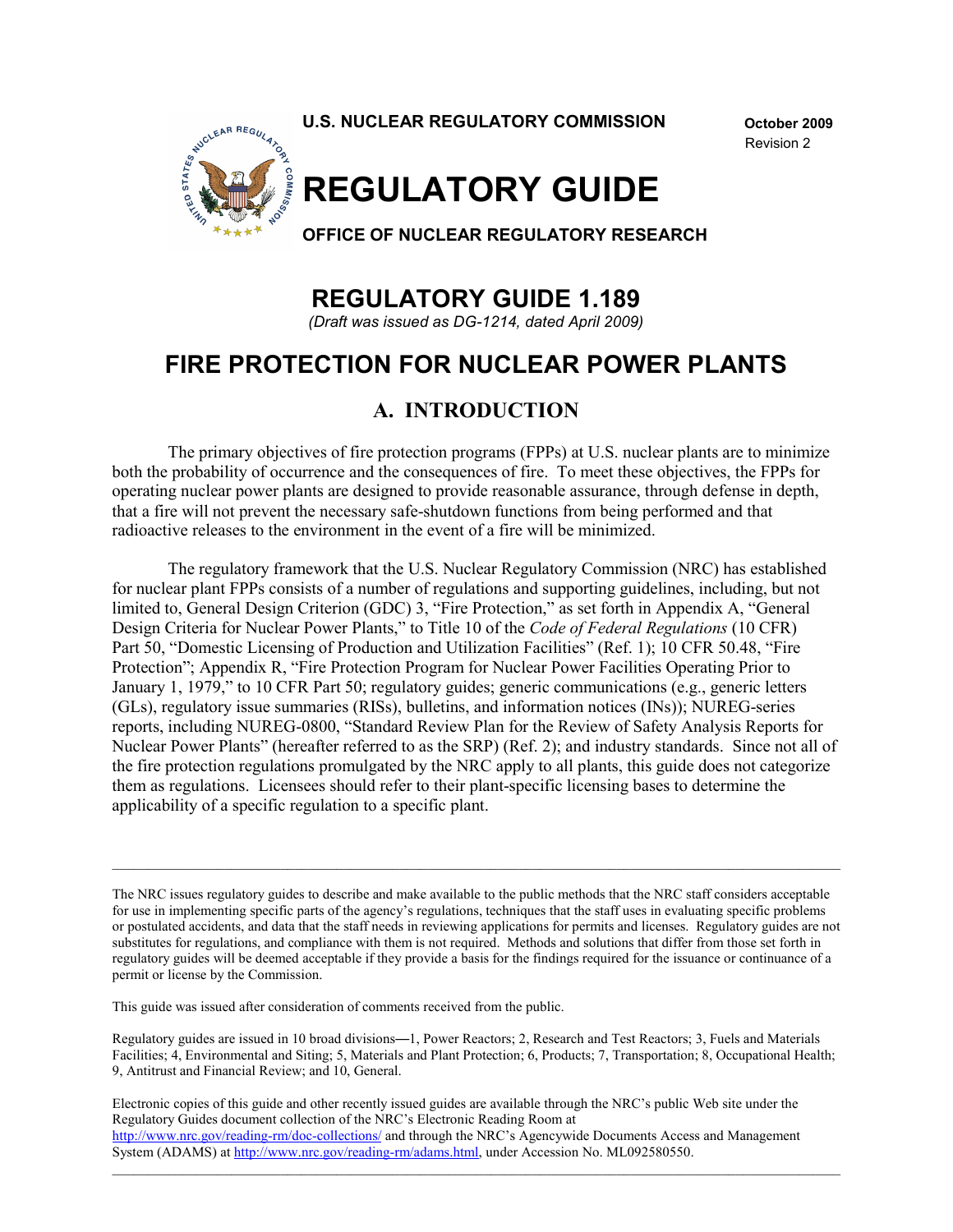The NRC staff developed this regulatory guide to provide a comprehensive fire protection guidance document and to identify the scope and depth of fire protection that the staff would consider acceptable for nuclear power plants. The original issue of this guide addressed only plants operating as of January 1, 2001. This revision provides guidance for new reactor designs. In addition, this revision incorporates the guidance previously included in Branch Technical Position (BTP) SPLB 9.5-1, "Guidelines for Fire Protection for Nuclear Power Plants" (formerly BTP CMEB 9.5-1), issued October 2003 (Ref. 3).

Many existing nuclear plants are adopting risk-informed, performance-based FPPs in accordance with 10 CFR  $50.48(c)^1$  and National Fire Protection Association (NFPA) Standard 805, "Performance-Based Standard for Fire Protection for Light Water Reactor Electric Generating Plants," 2001 Edition (Ref. 5). While much of the guidance provided here has been incorporated in the FPP of these plants and will continue to be appropriate for a risk-informed, performance-based FPP, the guidance provided in Regulatory Guide 1.205, "Risk-Informed, Performance-Based Fire Protection for Existing Light-Water Nuclear Power Plants" (Ref. 6), will take precedence over the guidance provided in this regulatory guide for plants that adopt a risk-informed, performance-based FPP in accordance with 10 CFR 50.48(c).

For plants that do not modify their licenses in accordance with 10 CFR 50.48(c), the NRC staff may accept risk-informed and performance-based alternatives to the guidance presented in this document that are in accordance with Regulatory Guide 1.205 (Ref. 6). Licensees that do not adopt a program based on NFPA 805 (Ref. 5) may use risk-informed, performance-based methods to determine the acceptability of a plant change; however, licensees should submit the methodology, including acceptance criteria, for NRC review and approval as a license amendment request, in accordance with 10 CFR 50.90, "Application for Amendment of License or Construction Permit," before implementing the change.

Regulatory Guide 1.191, "Fire Protection Program for Nuclear Power Plants During Decommissioning and Permanent Shutdown" (Ref. 7), provides specific criteria and guidelines for FPPs for the shutdown and decommissioning of nuclear power plants. In addition, 10 CFR 50.48(f) notes that an FPP that complies with NFPA 805 shall be deemed to be acceptable for complying with the regulatory requirements for fire protection of plants that have been decommissioned and permanently shut down.

This regulatory guide contains information collection requirements covered by 10 CFR Part 50 that the Office of Management and Budget (OMB) approved under OMB control number 3150-0011. The NRC may neither conduct nor sponsor, and a person is not required to respond to, an information collection request or requirement unless the requesting document displays a currently valid OMB control number.

 $\frac{1}{1}$ 

 <sup>10</sup> CFR 50.48(c) previously identified a rule that provided the schedule for Appendix R implementation (*Federal Register (FR)*, Volume 45, Number 225, page 76602, November 19, 1980 (Ref. 4), added this rule), but the NRC subsequently removed the rule from 10 CFR Part 50.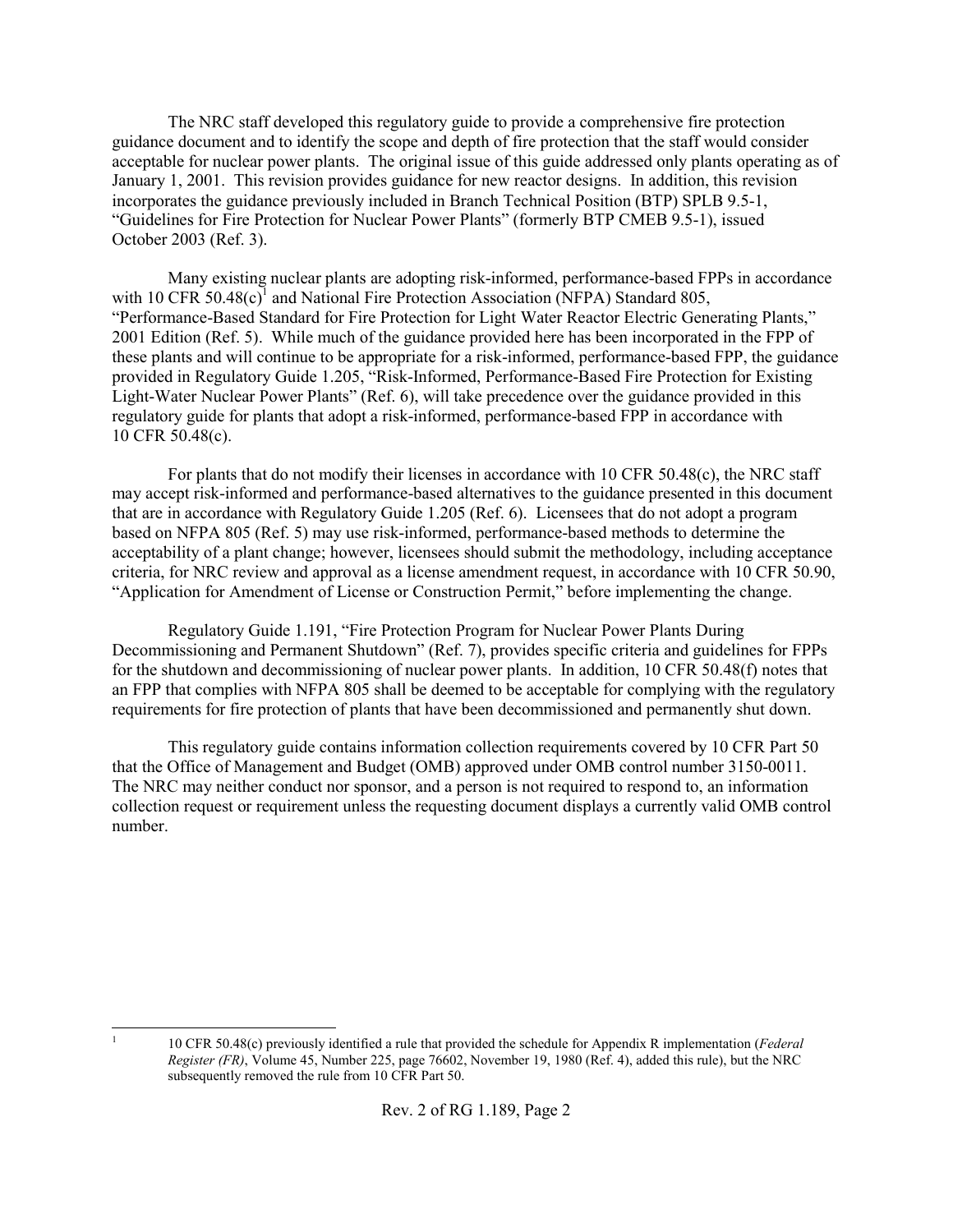# Page

| A.        |    |                                                                                 |  |  |  |
|-----------|----|---------------------------------------------------------------------------------|--|--|--|
| <b>B.</b> |    |                                                                                 |  |  |  |
|           |    |                                                                                 |  |  |  |
|           |    |                                                                                 |  |  |  |
|           |    |                                                                                 |  |  |  |
|           |    |                                                                                 |  |  |  |
| C.        |    |                                                                                 |  |  |  |
|           | 1. |                                                                                 |  |  |  |
|           |    | 1.1                                                                             |  |  |  |
|           |    | 1.2                                                                             |  |  |  |
|           |    | 1.3                                                                             |  |  |  |
|           |    | 1.4                                                                             |  |  |  |
|           |    | 1.5                                                                             |  |  |  |
|           |    | 1.6                                                                             |  |  |  |
|           |    | 1.7                                                                             |  |  |  |
|           |    | 1.8                                                                             |  |  |  |
|           | 2. |                                                                                 |  |  |  |
|           |    | 2.1                                                                             |  |  |  |
|           |    | 2.2                                                                             |  |  |  |
|           |    | 2.3                                                                             |  |  |  |
|           |    | 2.4                                                                             |  |  |  |
|           | 3. |                                                                                 |  |  |  |
|           |    | 3.1                                                                             |  |  |  |
|           |    | 3.2                                                                             |  |  |  |
|           |    | 3.3                                                                             |  |  |  |
|           |    | 3.4                                                                             |  |  |  |
|           |    | 3.5                                                                             |  |  |  |
|           | 4. |                                                                                 |  |  |  |
|           |    | 4.1                                                                             |  |  |  |
|           |    | 4.2                                                                             |  |  |  |
|           |    | Testing and Qualification of Electrical Raceway Fire Barrier Systems  77<br>4.3 |  |  |  |
|           | 5. |                                                                                 |  |  |  |
|           |    | 5.1                                                                             |  |  |  |
|           |    | 5.2                                                                             |  |  |  |
|           |    | 5.3                                                                             |  |  |  |
|           |    | 5.4                                                                             |  |  |  |
|           |    | 5.5                                                                             |  |  |  |
|           |    | 5.6                                                                             |  |  |  |
|           | 6. |                                                                                 |  |  |  |
|           |    | 6.1                                                                             |  |  |  |
|           |    | 6.2                                                                             |  |  |  |
|           | 7. | Protection of Special Fire Hazards Exposing Areas Important to Safety  98       |  |  |  |
|           |    | 7.1                                                                             |  |  |  |
|           |    | 7.2                                                                             |  |  |  |
|           |    | 7.3                                                                             |  |  |  |
|           |    |                                                                                 |  |  |  |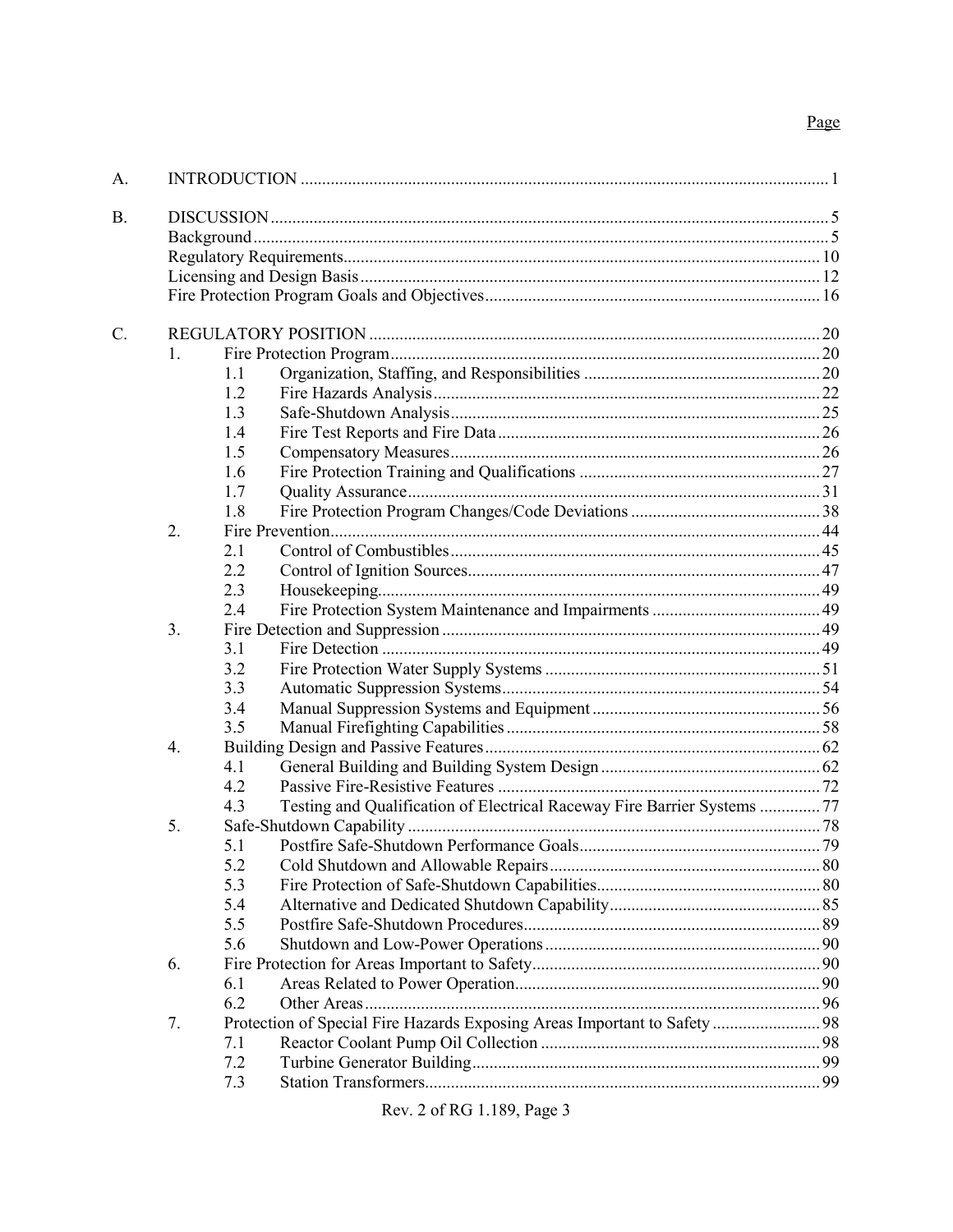|    |    | 7.4                                                         |  |  |  |
|----|----|-------------------------------------------------------------|--|--|--|
|    |    | 7.5                                                         |  |  |  |
|    |    | 7.6                                                         |  |  |  |
|    | 8. |                                                             |  |  |  |
|    |    | 8.1                                                         |  |  |  |
|    |    | 8.2                                                         |  |  |  |
|    |    | 8.3                                                         |  |  |  |
|    |    | 8.4                                                         |  |  |  |
|    |    | 8.5                                                         |  |  |  |
|    |    | 8.6                                                         |  |  |  |
|    |    | 8.7                                                         |  |  |  |
|    | 9. |                                                             |  |  |  |
| D. |    |                                                             |  |  |  |
|    |    |                                                             |  |  |  |
|    |    |                                                             |  |  |  |
|    |    |                                                             |  |  |  |
|    |    |                                                             |  |  |  |
|    |    |                                                             |  |  |  |
|    |    | APPENDIX C: TESTING AND QUALIFICATION OF ELECTRICAL RACEWAY |  |  |  |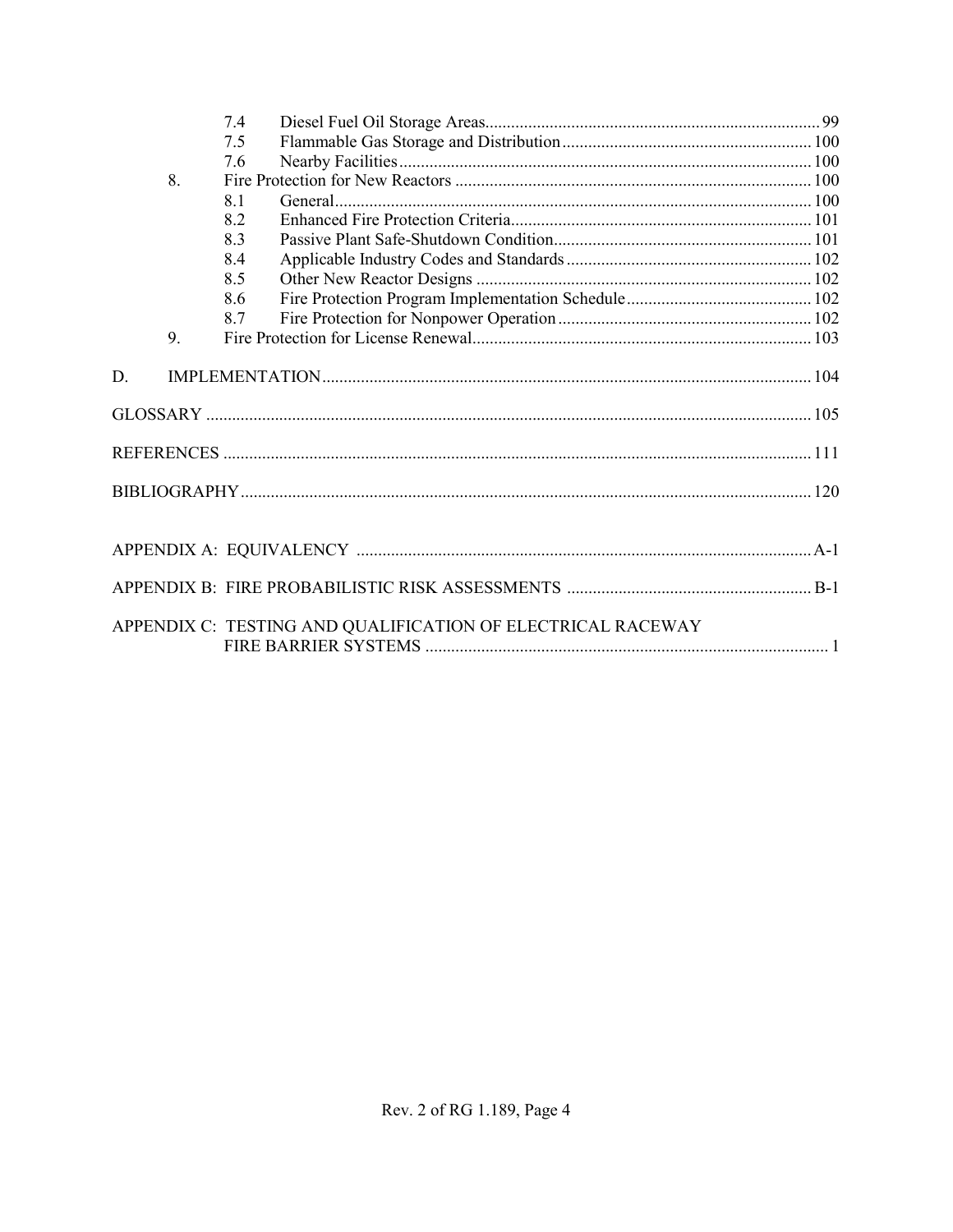# **B. DISCUSSION**

#### **Background**

During the initial implementation of the U.S. nuclear reactor program, the broad performance objectives of GDC 3 in Appendix A to 10 CFR Part 50 formed the basis for regulatory acceptance of FPPs at nuclear power plants. Appendix A establishes the necessary design, fabrication, construction, testing, and performance requirements for structures, systems, and components (SSCs) important to safety. GDC 3 addresses fire protection requirements and specifies, in part, that (1) SSCs important to safety must be designed and located to minimize the probability and effects of fires and explosions, (2) noncombustible and heat-resistant materials must be used wherever practical, and (3) fire detection and suppression systems must be provided to minimize the adverse effects of fires on SSCs important to safety. However, given the lack of detailed implementation guidance for this GDC during the early stages of nuclear power regulation, the NRC generally considered the level of fire protection acceptable if the facility complied with local fire codes and received an acceptable rating from its fire insurance underwriter. Thus, the fire protection features installed in early U.S. nuclear power plants were very similar to those installed in conventional fossil-fueled power generation stations.

A fire at the Browns Ferry Nuclear Power Plant, Unit 1, on March 22, 1975, was a pivotal event that brought fundamental change to fire protection and its regulation in the U.S. nuclear power industry. The fire started when plant workers in the cable spreading room used an open flame to test for air leakage through a nonfire-rated (polyurethane foam) penetration seal that led to the reactor building. The fire ignited both the seal material and the electrical cables that passed through it, and burned for almost 7 hours before being extinguished by a water hose stream. The greatest fire damage actually occurred on the reactor building side of the penetration, in an area measuring roughly 12.2 meters (m) (40 feet (ft)) by 6.1 m (20 ft). The fire affected more than 1,600 cables, routed in 117 conduits and 26 cable trays; of the affected cables, 628 were important to safety. The fire damage to electrical power, control systems, and instrumentation cables impeded the functioning of both normal and standby reactor cooling systems and degraded the operators' plant monitoring capability. Given the loss of multiple safety systems, the operators had to initiate emergency repairs to restore the systems needed to place the reactor in a safe-shutdown condition.

The investigations that followed the Browns Ferry fire identified significant deficiencies, in both the design of fire protection features and the licensee's procedures for responding to a fire event. The investigators concluded that the occupant safety and property protection concerns of fire insurance underwriters did not sufficiently encompass nuclear safety issues, especially in terms of the potential for fire damage to cause the failure of redundant success paths of systems and components important for safe reactor shutdown. In its report (NUREG-0050, "Recommendations Related to Browns Ferry Fire," issued February 1976 (Ref. 8)), the NRC's Browns Ferry special review team recommended that the agency (1) develop detailed guidance for implementing the general design criterion for fire protection, and (2) conduct a detailed review of the FPP at each operating nuclear power plant to compare the FPP to the guidance developed.

In May 1976, the NRC issued BTP APCSB 9.5-1, "Guidelines for Fire Protection for Nuclear Power Plants" (Ref. 9), which incorporated the recommendations from the Browns Ferry fire special review team and provided technical guidelines to assist licensees in preparing their FPPs. As part of this action, the staff asked each licensee to provide an analysis dividing the plant into distinct fire areas and demonstrating that redundant success paths of components required to achieve and maintain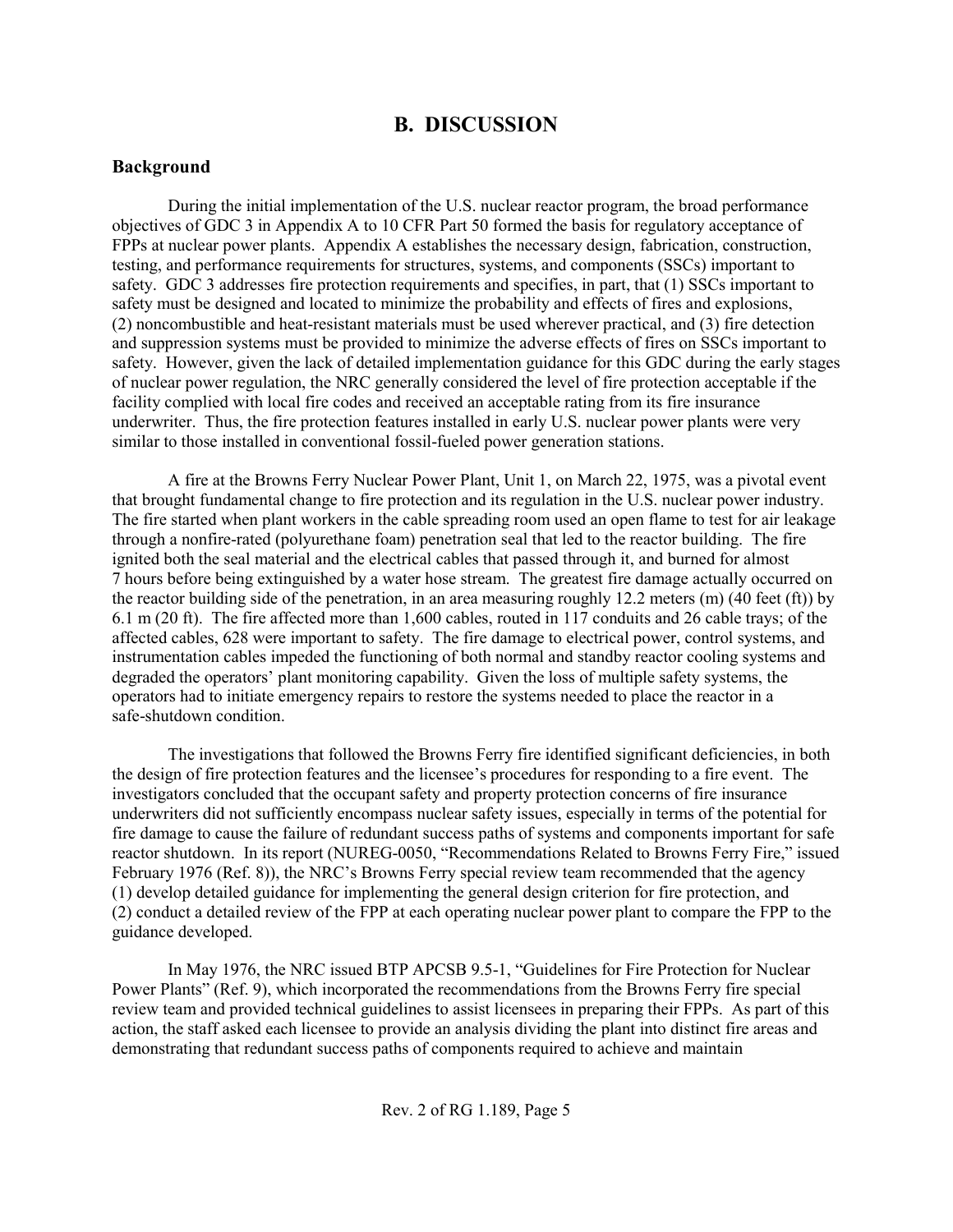safe-shutdown conditions for the reactor were adequately protected from fire damage. However, the guidelines of APCSB 9.5-1 applied only to those licensees that filed for a construction permit after July 1, 1976.

In September 1976, in an effort to establish defense-in-depth FPPs, without significantly affecting the design, construction, or operation of existing plants that were either already operating or well past the design stage and into construction, the NRC modified the guidelines in APCSB 9.5-1 and issued Appendix A to APCSB 9.5-1 (Ref. 10). This guidance provided acceptable alternatives in areas where strict compliance with APCSB 9.5-1 would require significant modifications. Additionally, the NRC informed each licensee that the staff would use the guidance in Appendix A to analyze the consequences of a postulated fire within each area of the plant and asked licensees to provide results of the fire hazards analysis for each unit and the technical specifications for the present fire protection systems.

Early in 1977, each licensee responded with an FPP evaluation that included a fire hazards analysis. The staff reviewed these analyses using the guidelines of Appendix A to APCSB 9.5-1 (Ref. 10). The staff also inspected operating reactors to examine the relationship of SSCs important to safety with fire hazards, potential consequences of fires, and fire protection features. After reviewing the licensees' responses to the BTP, the staff determined that additional guidance on the management and administration of FPPs was necessary and, in August 1977, issued GL 77-02, "Nuclear Plant Fire Protection Functional Responsibilities, Administrative Controls and Quality Assurance" (Ref. 11), which provided criteria used by the staff to review specific elements of a licensee's FPP, including organization, training, combustible and ignition source controls, firefighting procedures, and quality assurance (QA). The BTP review process resolved many fire protection issues, as reflected in the NRC-issued safety evaluation reports (SERs).

By early 1980, most operating plants had completed their analyses and implemented much of the FPP guidance and recommendations specified in Appendix A to the BTP. In most cases, the NRC found the licensees' proposed modifications resulting from these analyses to be acceptable. In some instances, however, technical disagreements with the NRC staff led some licensees to oppose the adoption of certain specified fire protection recommendations, such as the requirements for fire brigade size and training, water supplies for fire suppression systems, alternative or dedicated shutdown capability, emergency lighting, qualifications of penetration seals used to enclose places where cables penetrated fire barriers, and the prevention of reactor coolant pump (RCP) oil system fires. Following deliberation, the Commission determined that, given the generic nature of some of the disputed issues, a rulemaking was necessary to ensure proper implementation of the NRC's fire protection requirements.

In November 1980, the NRC published the "Fire Protection" rule, 10 CFR 50.48, which specified broad performance requirements, as well as Appendix R to 10 CFR Part 50, which contained detailed regulatory requirements for resolving the disputed issues.

As originally proposed in May 22, 1980, Appendix R would have applied to all plants licensed before January 1, 1979, including those for which the staff had previously agreed that the fire protection features met the provisions of Appendix A to APCSB 9.5-1 (Ref. 10). After analyzing comments on the proposed rule, the Commission determined that only 3 of the 15 items in Appendix R were of such safety significance that they should apply to all plants (licensed before January 1, 1979), including those for which the staff had previously approved alternative fire protection actions. These three items are fire protection of safe-shutdown capability (including alternative or dedicated shutdown systems), emergency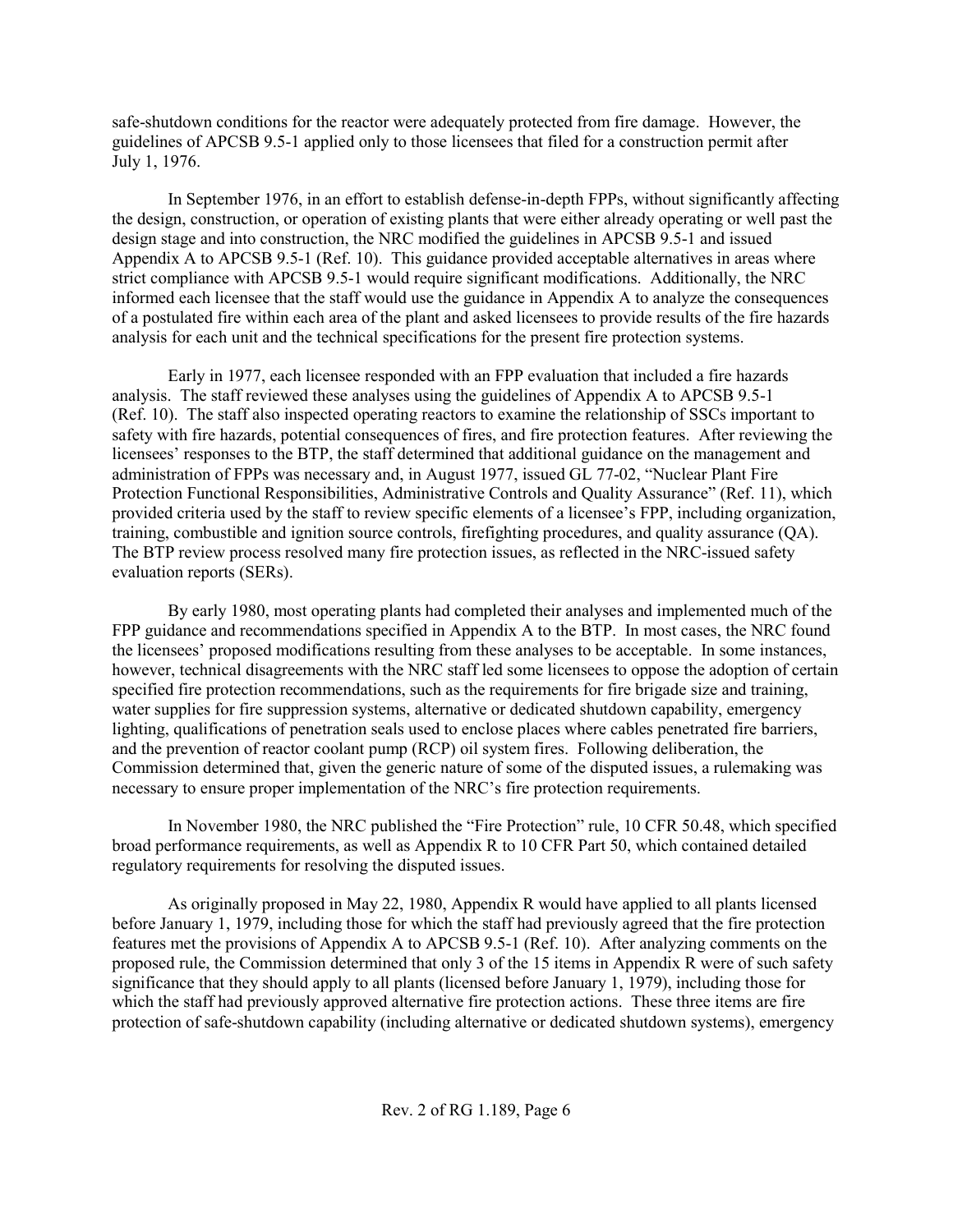lighting, and the RCP oil system. Accordingly, the final rule (Ref. 4) required all reactors licensed to operate before January 1, 1979, to comply with these three items, even if the NRC had previously approved alternative fire protection features in these areas.

In addition, the rule provided an exemption process. A licensee can request an exemption if the required fire protection feature to be exempted would not enhance fire protection safety in the facility, or if a modification to meet regulatory requirements might be detrimental to overall safety. Under this process, if the Director of the NRC's Office of Nuclear Reactor Regulation (NRR) determines that a licensee has made a prima facie showing of a sound technical basis for such an assertion, the Commission would delay implementation of the rule until it took final action on the exemption request. Appendix R to 10 CFR Part 50 and 10 CFR 50.48 became effective on February 17, 1981.

During the initial backfit of the fire protection regulation, the NRC approved many plant-specific exemptions (i.e., alternative methods to achieve the underlying purpose of the regulation) at about 60 nuclear power plants. Since the mid-1980s, as licensees' programs have become more compliant with the fire protection regulations, the number of exemptions requested and approved has decreased. Even so, the ongoing review of licensees' FPPs, the licensees' efforts to save costs while maintaining an acceptable level of safety, and the emergence of additional technical issues (such as the deliberations over the adequacy of Thermo-Lag as a fire protection barrier) have resulted in several hundred exemptions to specific elements of the NRC's fire protection requirements. This progression, the broad provisions of the GDC, the detailed implementing guidance, the plant-by-plant review, and finally the issuance and backfit of the fire protection regulation and the prescriptive requirements of Appendix R created a complex regulatory framework for fire protection in U.S. nuclear power plants licensed before 1979 and resulted in the issuance of additional guidelines, clarifications, and interpretations, primarily as generic letters. The NRC did not require plants licensed after January 1, 1979, to meet the provisions of Appendix R unless directed to do so in specific license conditions. The NRC typically reviewed these plants using the guidelines of SRP Section 9.5.1, "Fire Protection Program" (Ref. 2), which subsumed the criteria specified in Appendix R. In July 1981, the NRC issued a major revision to the SRP for use in the review of new license applications. This revision included SRP Section 9.5.1 with BTP CMEB 9.5-1, "Fire Protection for Nuclear Power Plants" (Ref. 12), as an update to the earlier fire protection BTPs.

Following promulgation of 10 CFR 50.48 and Appendix R, the staff issued GL 81-12, "Fire Protection Rule (45 FR 76602; November 19, 1980)" (Ref. 13), and its associated clarification letter (March 22, 1982). In these letters, the staff identified the information necessary to perform its reviews of licensee compliance with the alternative or dedicated shutdown requirements of Section III.G.3 of Appendix R. Staff guidance in these letters defined safe-shutdown objectives, reactor performance goals, necessary safe-shutdown systems and components, and associated circuit identification and analysis methods. GL 81-12 also asked licensees to develop technical specifications for safe-shutdown equipment not included in the existing plant technical specifications.

Most licensees requested and received additional time to perform their reanalysis, propose modifications to improve postfire safe-shutdown capability, and identify exemptions for certain fire protection configurations. In reviewing some exemption requests, the staff noted that a number of licensees had significantly different interpretations of certain requirements. The staff identified these differences in the draft SERs and discussed them on several occasions with the cognizant licensees. These discussions culminated in the issuance of GL 83-33, "NRC Positions on Certain Requirements of Appendix R to 10 CFR 50," dated October 19, 1983 (Ref. 14).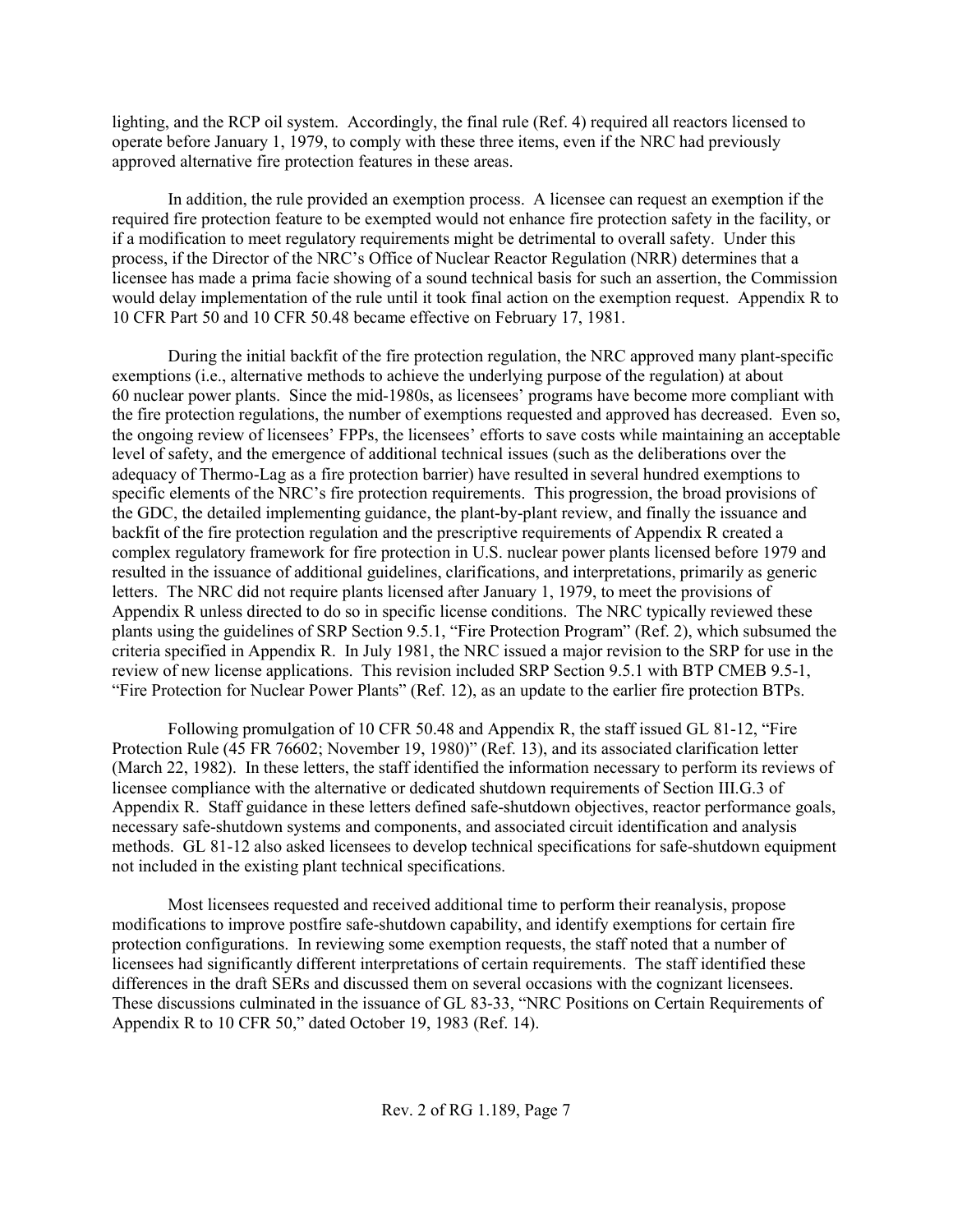Certain licensees disagreed with, or found it difficult to implement, the interpretations provided in GL 83-33. To pursue the matter with senior NRC management, the industry formed the Nuclear Utility Fire Protection Group. Subsequently, the staff formed the Fire Protection Policy Steering Committee.

Following staff inspections of operating plants, which identified a number of significant items of noncompliance and disagreements regarding the implementation of interpretations provided in GL 83-33, the Nuclear Utility Fire Protection Group requested interpretations of certain Appendix R requirements and prepared a list of questions to be discussed with the industry. The NRC responded by holding workshops in each region to assist the industry in understanding the NRC's requirements and to improve the staff's understanding of the industry's concerns. The Fire Protection Policy Steering Committee documented the results of these workshops and the steering committee's findings and recommendations for addressing ongoing fire protection issues in the Fire Protection Policy Steering Committee Report. The report included a proposed generic letter that provided additional interpretations related to compliance with Appendix R and staff answers to the industry's list of questions from the workshops. The staff revised and later issued this proposed generic letter as GL 86-10, "Implementation of Fire Protection Requirements" (Ref. 15), on April 24, 1986.

Also included in GL 86-10 was a "standard license condition" that, when adopted, allowed a licensee to make changes to its FPP without first notifying the NRC, in accordance with the provisions of 10 CFR 50.59, "Changes, Tests and Experiments," provided that the changes did not adversely affect the plant's ability to achieve and maintain safe shutdown after a fire. Upon modification of the license to adopt the standard condition, the licensee could also amend the license to remove the fire protection technical specifications. GL 88-12, "Removal of Fire Protection Requirements from Technical Specifications" (Ref. 16), dated August 2, 1988, gave licensees additional guidance for implementing the standard license condition and relocating the technical specifications associated with fire detection and suppression, fire barriers, and fire brigade staffing. Licensees were to retain the technical specifications associated with safe-shutdown equipment and the administrative controls related to fire protection under the guidance of the generic letter.

Beginning in the late 1990s, the Commission provided the NRC staff with guidance for identifying and assessing performance-based approaches to regulation. In SECY-98-058, "Development of a Risk-Informed, Performance-Based Regulation for Fire Protection at Nuclear Power Plants," dated March 26, 1998 (Ref. 17), the NRC staff proposed to the Commission that the staff work with NFPA and the industry to develop a performance-based, risk-informed consensus standard for fire protection for nuclear power plants that, if acceptable, would be endorsed by the staff in a rulemaking. The NFPA Standards Council issued NFPA 805, 2001 Edition (Ref. 5), on January 13, 2001. The NRC published 10 CFR 50.48(c) endorsing NFPA 805 on June 16, 2004 (Ref. 18). Regulatory Guide 1.205 (Ref. 6) provides staff guidance for licensees that elect to adopt a risk-informed, performance-based FPP in accordance with 10 CFR 50.48(c) and NFPA 805 and endorses the Nuclear Energy Institute (NEI) industry guidance document NEI 04-02, "Guidance for Implementing a Risk-Informed, Performance-Based Fire Protection Program Under 10 CFR 50.48(c)," issued September 2005 (Ref. 19).

In 1997, the NRC staff noticed that a series of licensee event reports (LERs) had identified plant-specific problems related to potential fire-induced electrical circuit failures that could prevent operation or cause maloperation of equipment necessary to achieve and maintain hot shutdown. The NRC staff documented these problems in IN 99-17, "Problems Associated with Post-Fire Safe-Shutdown Circuit Analysis," dated June 3, 1999 (Ref. 20). Because of the number of similar LERs, the NRC treated the issue generically. In 1998, the NRC staff began interacting with interested stakeholders to understand the problem and develop an effective risk-informed solution to the circuit analysis issue. Because of the number of different stakeholder interpretations of the regulations, the NRC issued Enforcement Guidance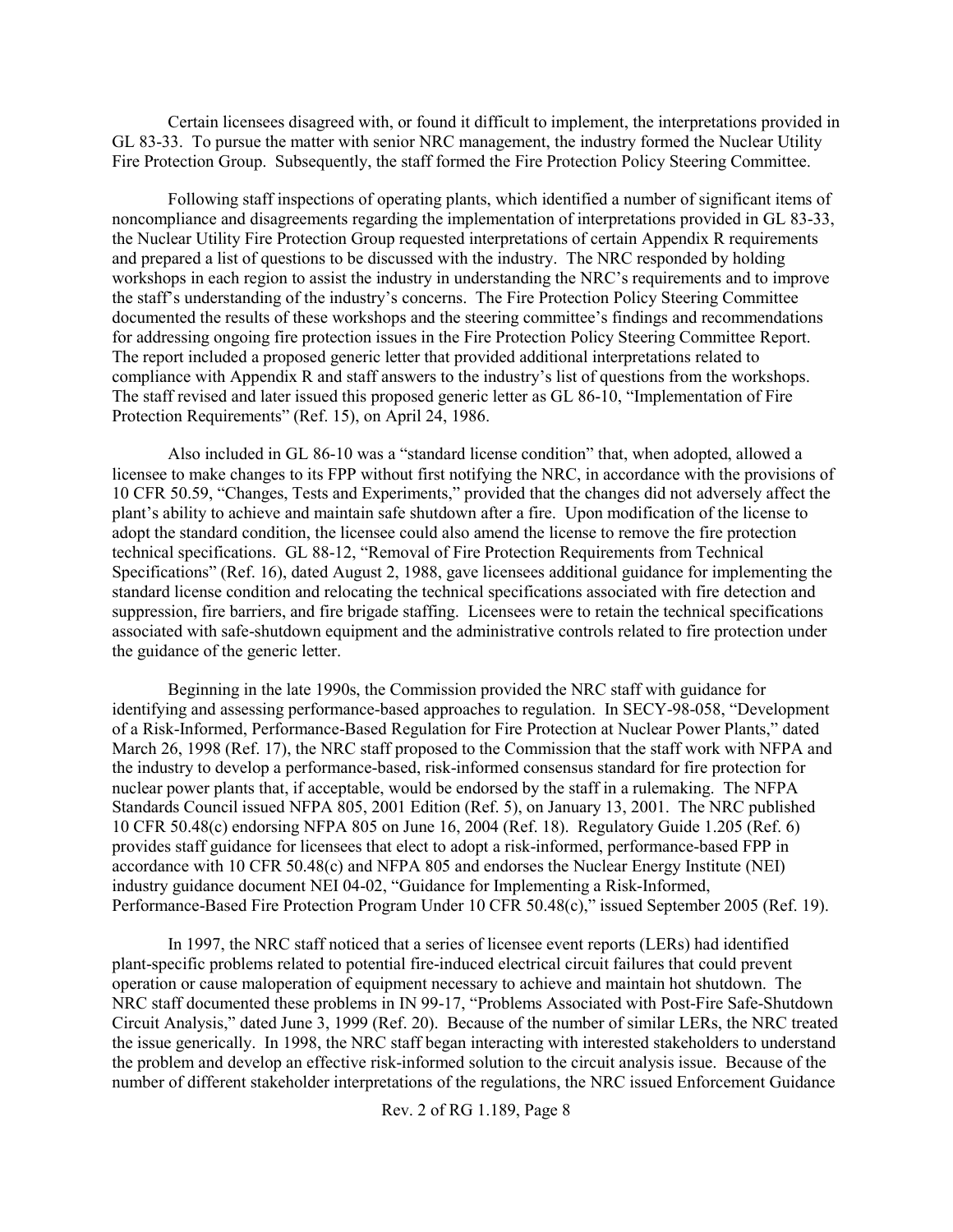Memorandum (EGM) 98-002, "Enforcement Guidance Memorandum—Disposition of Violations of Appendix R, Sections III.G and III.L Regarding Circuit Failures," dated February 2, 2000 (Ref. 21), which provided enforcement discretion for circuit-related findings. The NRC temporarily suspended circuit-related fire protection inspections in 2000.

Also in 2000, the NRC implemented the Reactor Oversight Process, which included systematic inspections of licensees' safe-shutdown capability. During these inspections, fire protection inspectors noticed that many licensees had not upgraded or replaced Thermo-Lag 330-1 fire barrier material<sup>2</sup> or had not provided the separation distance between redundant safe-shutdown success paths necessary to satisfy the requirements in Section III.G.2 of Appendix R to 10 CFR Part 50. Some licensees compensated for the lack of or degraded fire barriers by relying on operator manual actions that had not been reviewed and approved by the NRC through the exemption process in 10 CFR 50.12, "Specific Exemptions." Other licensees misinterpreted Section III.G.1 to allow the use of operator manual actions in lieu of the means specified in Section III.G.2, although redundant safe-shutdown success paths were in the same fire area.

In 2001, the Electric Power Research Institute (EPRI) and NEI performed a series of cable functionality fire tests to advance the nuclear industry's knowledge of fire-induced circuit failures, particularly the potential for spurious equipment actuations initiated by hot shorts. EPRI coordinated this effort and issued the final report, "Spurious Actuation of Electrical Circuits Due to Cable Fires: Results of an Expert Elicitation" (Report No. 1006961) in May 2002 (Ref. 23).<sup>3</sup> NEI considered the results of the testing in preparing an industry guidance document for circuit analysis, NEI 00-01, "Guidance for Post-Fire Safe-Shutdown Circuit Analysis" (Revision 2 issued May 2009) (Ref. 25).

The variety of interpretations with respect to circuit analysis issues stemmed partly from the previous lack of knowledge of the potential for certain types of circuit failure mechanisms. The cable fire tests performed by EPRI/NEI significantly increased the knowledge available to the industry and the NRC with respect to fire-induced circuit failures and their potential to cause multiple spurious actuations that could affect safe shutdown after a fire. The NRC staff resumed inspection of fire-induced safe-shutdown circuits in January 2005. The NRC staff issued RIS 2005-30, "Clarification of Post-Fire Safe-Shutdown Circuit Regulatory Requirements" (Ref. 137), to clarify regulatory requirements related to post-fire safeshutdown circuit analysis and protection. Revision 2 of this regulatory guide provides the current guidance on how a licensee may disposition circuit analysis issues. The enforcement discretion for circuit-related findings provided in EGM 98-002 ends 6 months following the issuance of this regulatory guide, as described in EGM 09-002, "Enforcement Guidance Memorandum—Enforcement Discretion for Fire Induced Circuit Faults," dated May 14, 2009 (Ref. 26).

The NRC issued RIS 2006-10, "Regulatory Expectations with Appendix R Section III.G.2 Operator Manual Actions" on June 30, 2006 (Ref. 27), to inform licensees about the staff's expectations, schedule, and enforcement policy for resolving issues related to crediting operator manual actions and the subsequent termination of EGM 98-002 (Ref. 21).

As illustrated in the preceding discussion, the Commission's fire protection requirements and guidelines consist of rules, generic communications, staff guidance, and other related documents. Recent industry and regulatory issues have prompted the NRC to update this comprehensive guide to provide

 $\frac{1}{2}$  During the 1980s, many licensees used Thermo-Lag 330-1 as a fire barrier material to satisfy the requirements of Appendix R, Section III.G. In December 1992, the staff issued GL 92-08, "Thermo-Lag 330-1 Fire Barriers" (Ref. 22), which discussed issues with the Thermo-Lag 330-1 fire barrier material.

Rev. 2 of RG 1.189, Page 9 3 Additional analysis of the EPRI/NEI test results appears in NUREG/CR-6776, "Cable Insulation Resistance Measurements Made During Cable Fire Tests," issued June 2002 (Ref. 24).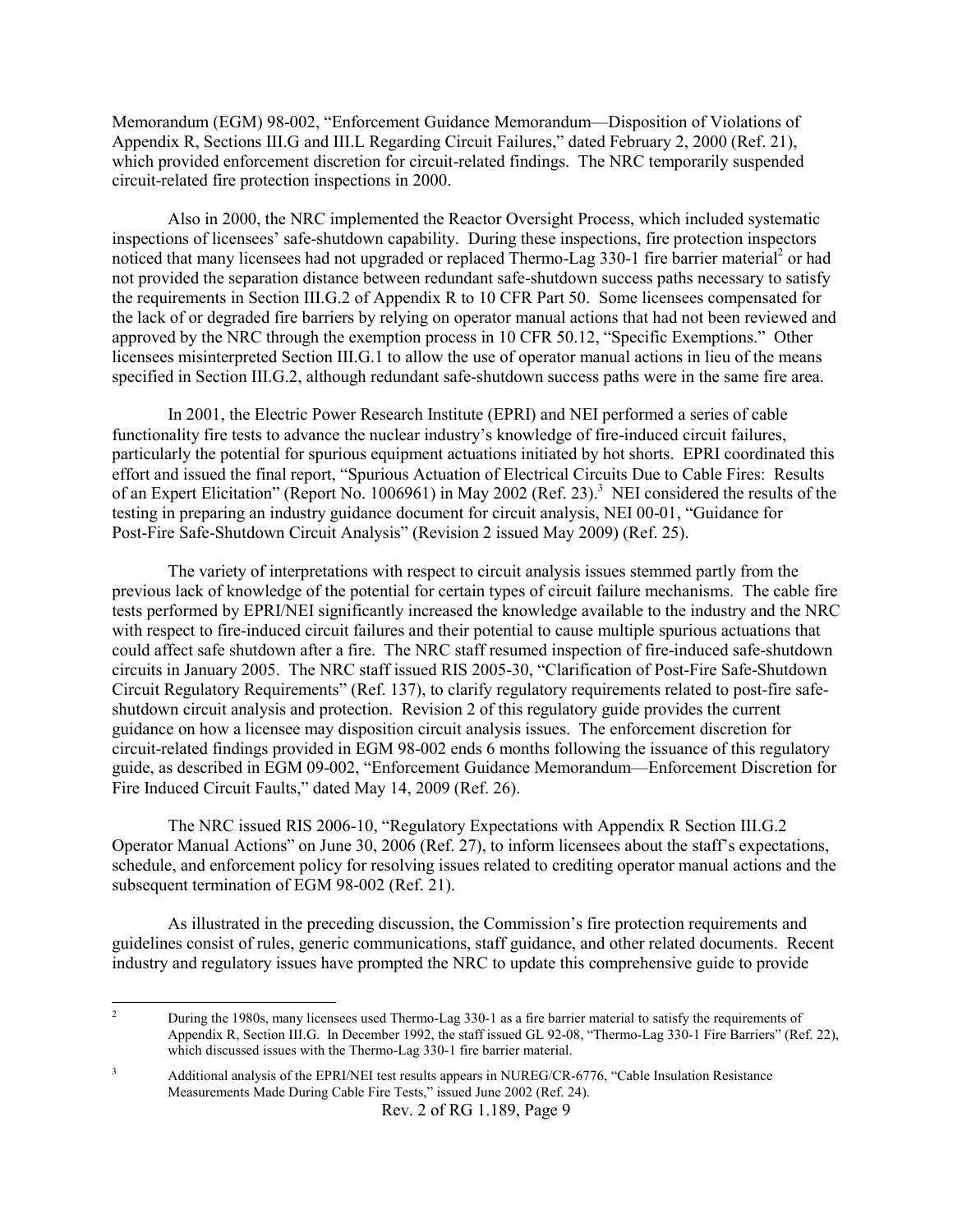additional clarification of regulatory expectations with respect to FPPs. This revision reflects the staff positions documented in the recent generic communications.

The overall maturity of fire protection regulations, the many years of nuclear plant operating experience, the improvement of analysis methodologies, and the opportunity to incorporate these benefits in the original plant design provide the bases for enhanced fire protection in new reactor designs.

## **Regulatory Requirements**

A number of regulatory requirements apply to the development and implementation of FPPs for nuclear power plants. This section summarizes the primary requirements.

#### **Appendix A to 10 CFR Part 50**

For those plants to which its provisions apply, Appendix A to 10 CFR Part 50 (Ref. 1) establishes the necessary design, fabrication, construction, testing, and performance requirements for SSCs important to safety. The following sections summarize those GDC with specific application to fire protection for nuclear power plants.

## *GDC 3, Fire Protection*

GDC 3 requires that SSCs important to safety be designed and located to minimize, consistent with other safety requirements, the probability and effect of fires and explosions. Noncombustible and heat-resistant materials shall be used wherever practical throughout the unit, particularly in locations such as the containment and control room. Fire detection and firefighting systems of appropriate capacity and capability shall be provided and designed to minimize the adverse effects of fires on SSCs important to safety. GDC 3 also requires that firefighting systems be designed to ensure that their rupture or inadvertent operation does not significantly impair the safety capability of these SSCs.

#### *GDC 5, Sharing of Structures, Systems, and Components*

GDC 5 prohibits nuclear power units from sharing SSCs important to safety unless the licensees can show that such sharing will not significantly impair the units' ability to perform their safety functions, including, in the event of an accident in one unit, an orderly shutdown and cooldown of the remaining units.

# *GDC 19, Control Room*

GDC 19 requires that the licensee provide a control room from which actions can be taken to operate the nuclear power unit safely under normal conditions and to maintain it in a safe condition under accident conditions. Adequate radiation protection shall be provided to permit access and occupancy of the control room under accident conditions without personnel receiving radiation exposures in excess of 5 millirem (mrem) whole body, or its equivalent to any part of the body, for the duration of the accident. GDC 19 also requires that equipment at appropriate locations outside the control room have (1) a design

capability for prompt hot shutdown of the reactor, including necessary instrumentation and controls to maintain the unit in a safe condition during hot shutdown, and (2) the potential capability for subsequent cold shutdown of the reactor through the use of suitable procedures.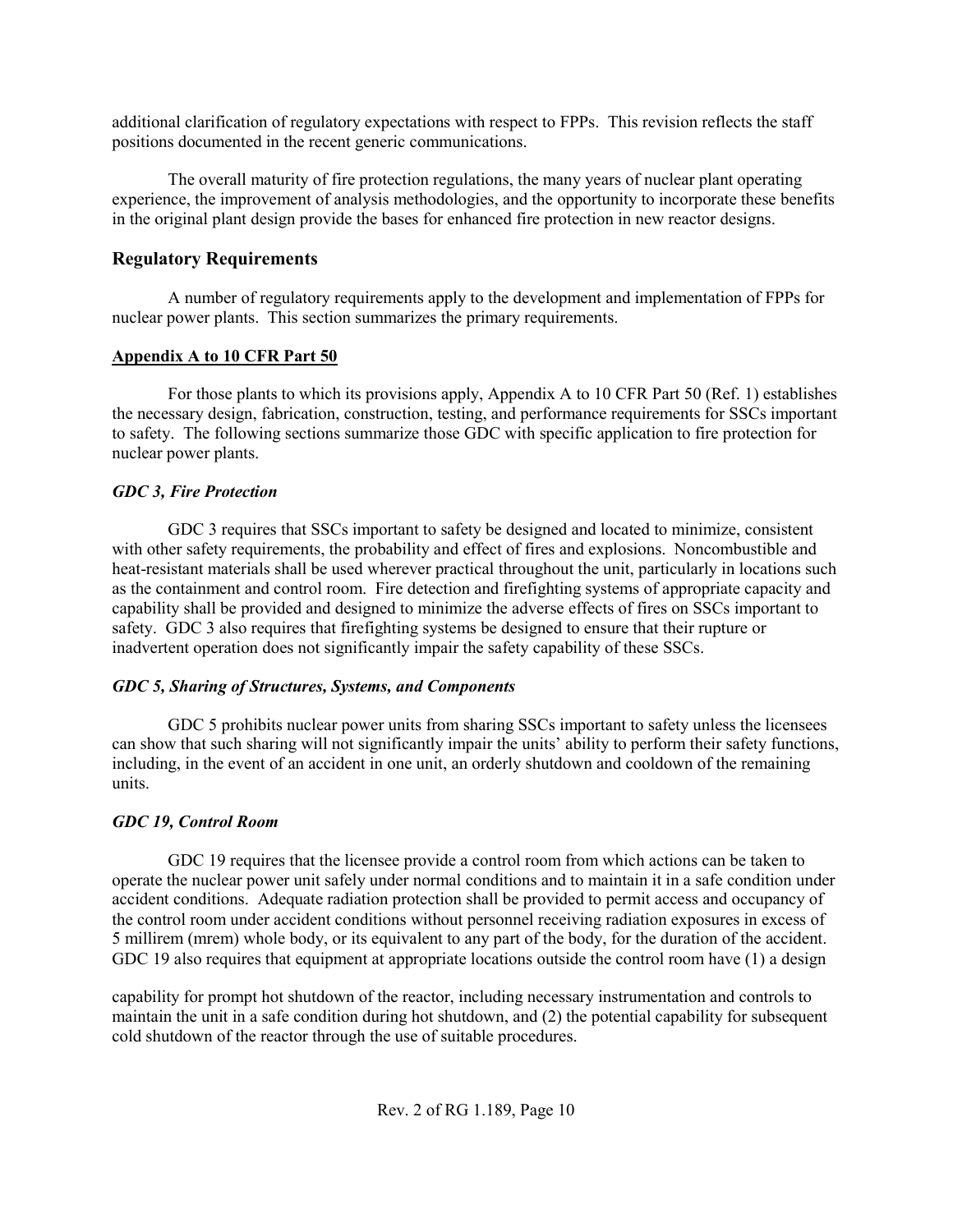#### *GDC 23, Protection System Failure Modes*

GDC 23 requires that the protection system be designed to fail into a safe state or into a state demonstrated to be acceptable on some other defined basis, if the plant experiences conditions such as disconnection of the system, loss of energy (e.g., electric power, instrument air), or postulated adverse environments (e.g., extreme heat or cold, fire, pressure, steam, water, radiation).

#### **10 CFR 50.48, "Fire Protection"**

In accordance with 10 CFR 50.48, each operating nuclear power plant must have a fire protection plan that satisfies GDC 3 of Appendix A to 10 CFR Part 50. The regulation specifies what a fire protection plan should contain and lists the basic fire protection guidelines for the plan.

As stated in 10 CFR 50.48(b), Appendix R to 10 CFR Part 50 established fire protection features required to satisfy GDC 3 of Appendix A to 10 CFR Part 50 with respect to certain general issues for nuclear power plants licensed to operate before January 1, 1979.

Paragraph 50.48(b)(1) states that, with the exception of the requirements in Sections III.G, III.J, and III.O of Appendix R to 10 CFR Part 50, the provisions of Appendix R do not apply to nuclear power plants licensed to operate before January 1, 1979, to the extent that:

Fire protection features proposed or implemented by the licensee have been accepted by the NRC staff as satisfying the provisions of Appendix A to Branch Technical Position BTP APCSB 9.5-1, reflected in NRC fire protection safety evaluation reports issued before the effective date of February 19, 1981; or

Fire protection features were accepted by the NRC staff in comprehensive fire protection safety evaluation reports issued before Appendix A to BTP APCSB 9.5-1 was published in August 1976.

All currently licensed plants may voluntarily adopt a risk-informed, performance-based FPP in accordance with 10 CFR 50.48 $(c)$  and NFPA 805 (Ref. 5). The regulation in 10 CFR 50.48 $(c)$ , which the Commission adopted in 2004 (Ref. 18), incorporates NFPA 805 by reference, with certain exceptions, and allows licensees to voluntarily adopt and maintain an FPP that meets the requirements of NFPA 805 as an alternative to meeting the requirements of 10 CFR 50.48(b) or the plant-specific fire protection license conditions.

#### **Appendix R to 10 CFR Part 50, "Fire Protection Program for Nuclear Power Facilities Operating Prior to January 1, 1979"**

Appendix R to 10 CFR Part 50 applies to licensed nuclear power electric generating stations that were operating before January 1, 1979, except as noted in 10 CFR 50.48(b). With respect to certain generic issues for such facilities, Appendix R identifies fire protection features required to satisfy GDC 3 of Appendix A. Two categories of Appendix R provisions apply to the fire protection features of these facilities.

The first category consists of those provisions that licensees were required to backfit in their entirety, regardless of whether the NRC had previously approved alternatives to the specific requirements. The requirements appear in Section III.G, "Fire Protection of Safe-Shutdown Capability"; Section III.J,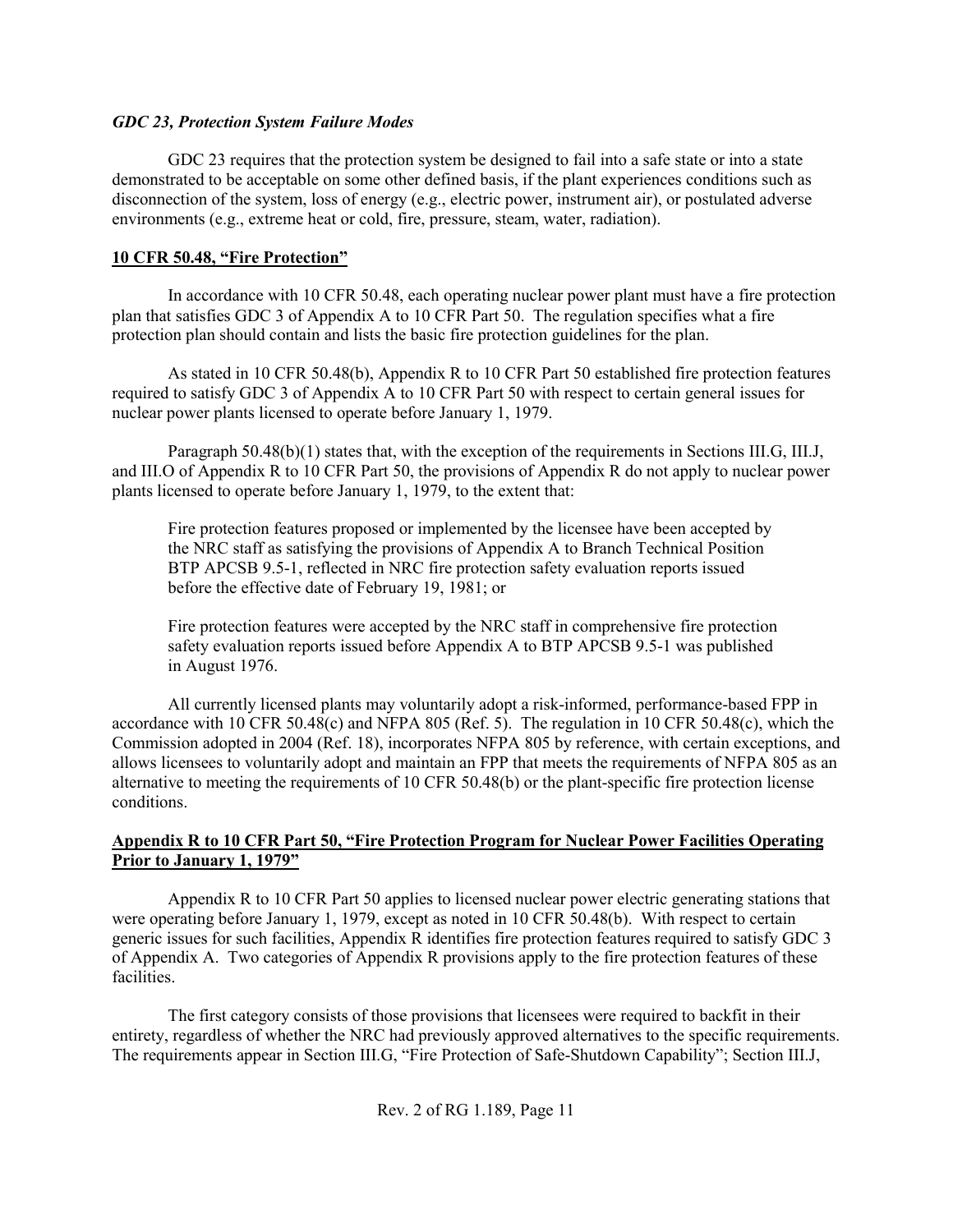"Emergency Lighting"; and Section III.O, "Oil Collection System for Reactor Coolant Pump." Those plants subject to the requirements of Section III.G.3 must also meet the requirements of Section III.L.

The second category consists of requirements concerning the open items of previous NRC fire protection reviews. Open items are defined as fire protection features that the NRC staff had not previously approved as satisfying the provisions in Appendix A to BTP APCSB 9.5-1 (Ref. 10), as reflected in SERs.

Except as specified in the license conditions of individual plants, the NRC did not require plants licensed to operate after January 1, 1979, to implement Appendix R. Rather, the NRC staff typically reviewed the FPPs for these plants against the licensing review guidelines in SRP Section 9.5.1 (Ref. 2). Previous revisions of SRP Section 9.5.1 and the associated CMEB 9.5-1 (Ref. 12) consolidated the guidance of the previous BTP, Appendix A to APCSB 9.5-1 (Ref. 10), Appendix R, and other staff guidance. (The staff has removed that guidance from Revision 5 of SRP Section 9.5.1 and included it in this regulatory guide.)

#### **10 CFR 50.72 and 10 CFR 50.73**

These regulations prescribe the notification and reporting requirements for nuclear power plant licensees, including those related to FPPs. The regulation in 10 CFR 50.72, "Immediate Notification Requirements for Operating Nuclear Power Reactors," provides immediate notification requirements through the Emergency Notification System, and 10 CFR 50.73, "Licensee Event Report System," provides for 60-day written LERs.

The NRC staff uses the information reported under 10 CFR 50.72 and 10 CFR 50.73 in responding to emergencies, monitoring ongoing events, confirming licensing bases, studying potentially generic safety problems, assessing trends and patterns of operational experience, monitoring performance, identifying precursors of more significant events, and providing operational experience to the industry.

#### **Licensing and Design Basis**

The fire protection licensing and design basis depend on several factors that may differ considerably for individual plants. However, the Fire Protection Rule, 10 CFR 50.48, and Appendix R to 10 CFR Part 50 establish the applicability of certain fire protection requirements, including those within the rule, based on whether the licensing date for a given plant is before or after January 1, 1979.

The licensing basis is the set of NRC requirements applicable to a specific plant and a licensee's written commitments for ensuring compliance with and operation within applicable NRC requirements and the plant-specific design basis (including all modifications and additions to such commitments over the life of the license) that are docketed and in effect. The licensing basis includes the NRC regulations contained in the following parts of 10 CFR: Part 2 (Ref. 28), Part 19 (Ref. 29), Part 20 (Ref. 30), Part 21 (Ref. 31), Part 26 (Ref. 32), Part 30 (Ref. 33), Part 40 (Ref. 34), Part 50 (Ref. 1), Part 51 (Ref. 35), Part 54 (Ref. 36), Part 55 (Ref. 37), Part 70 (Ref. 38), Part 72 (Ref. 39), Part 73 (Ref. 40), Part 100 (Ref. 41), and appendices thereto. The licensing basis includes orders, license conditions, exemptions, and technical specifications. It also includes the plant-specific design-basis information defined in 10 CFR 50.2, "Definitions," as documented in the most recent final safety analysis report (FSAR), as required by 10 CFR 50.71, "Maintenance of Records, Making of Reports," and the licensee's commitments remaining in effect that were made in docketed licensing correspondence, such as licensee responses to NRC bulletins, generic letters, and enforcement actions, as well as licensee commitments documented in NRC safety evaluations or LERs. In the context of an operating license renewal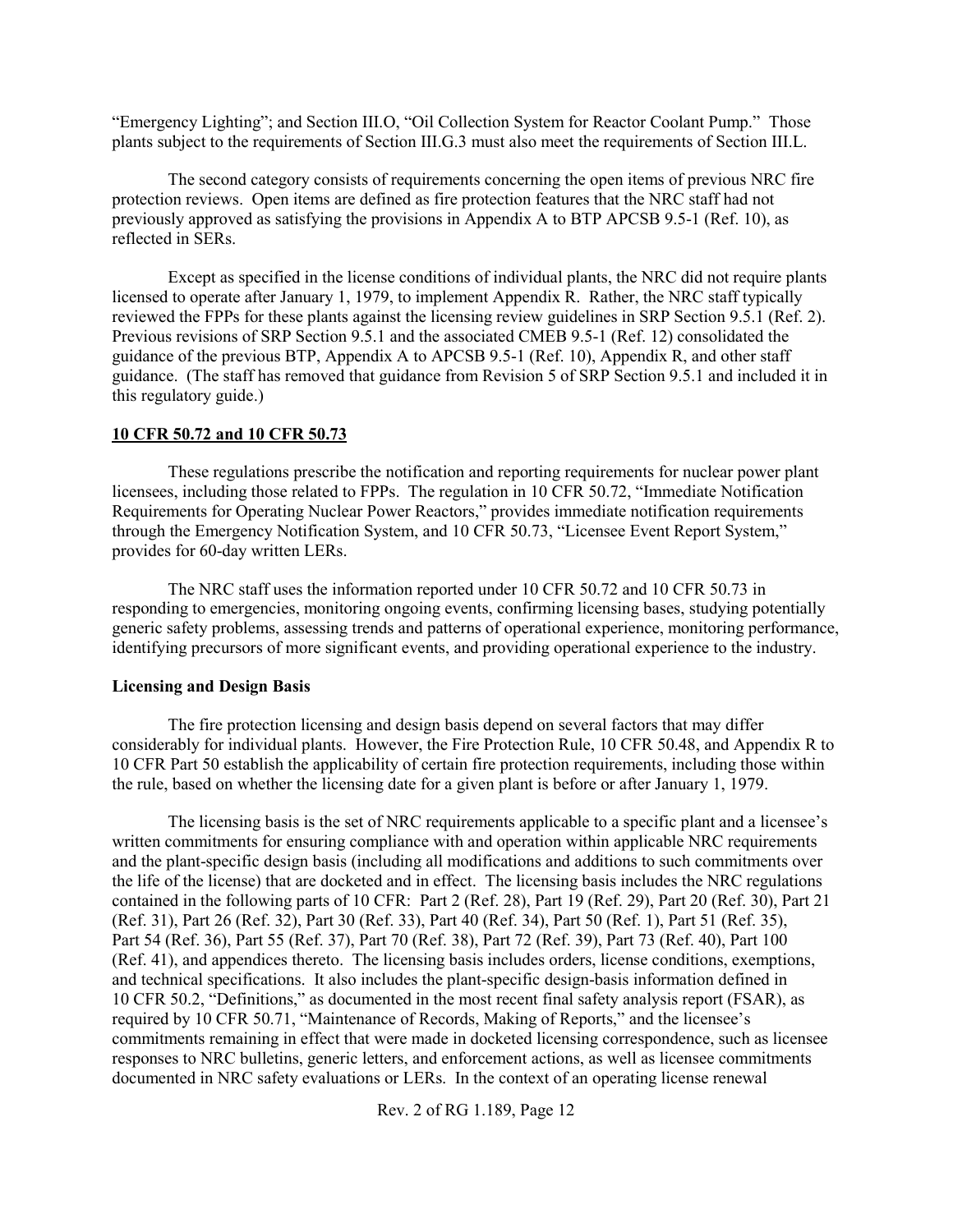application under 10 CFR Part 54, "Requirements for Renewal of Operating Licenses for Nuclear Power Plants," this is known as the current licensing basis (CLB).

Design basis means that information identifying the specific functions to be performed by an SSC, and the specific values or ranges of values chosen for controlling parameters as reference, bounds for design. These values may be (1) restraints derived from generally accepted "state-of-the-art" practices for achieving functional goals, or (2) requirements derived from analysis (based on calculations, experiments, or both) of the effects of a postulated accident for which an SSC must meet its functional goals.

#### **Plants Licensed before January 1, 1979**

The primary licensing basis for plants licensed to operate before January 1, 1979, comprises the plant license conditions, Appendix R, approved exemptions, and the staff's SERs on the FPP.

#### *Safety Evaluation Reports*

The SERs document the staff acceptance of the plant FPP or its elements. For plants licensed to operate before January 1, 1979, the staff's SERs also establish the extent to which the requirements of Appendix R to 10 CFR Part 50 apply. Plants for which the NRC accepted the fire protection features as satisfying the provisions of Appendix A to BTP APCSB 9.5-1 (Ref. 10), or were accepted in comprehensive SERs issued before the publication of Appendix A to BTP APCSB 9.5-1 in August 1976, were required to meet only the provisions of Sections III.G (III.L), III.J, and III.O of Appendix R.

Pre-1979 licensees need an exemption, even if a staff decision in an SER approves an aspect of the FPP that does not comply with regulatory requirements. For example, pre-1979 licensees that have SERs, but not a corresponding exemption from the regulatory requirements, e.g., an SER that approves operator manual actions with meeting the protective requirements of Appendix R, Section III.G.2, must request an exemption under 10 CFR 50.12 by (1) highlighting the special circumstances of 10 CFR 50.12(a)(2), (2) citing the SER as the safety basis, and (3) confirming that the safety basis established in the SER remains valid.

#### *Exemptions from Appendix R*

Effective February 17, 1981, the NRC amended its regulations by adding 10 CFR 50.48 and Appendix R to 10 CFR Part 50, requiring certain provisions for fire protection in nuclear power plants licensed to operate before January 1, 1979.

Plants with previously approved fire protection features (see the above section on SERs) were required to meet Sections III.G (III.L), III.J, and III.O of Appendix R to 10 CFR Part 50.

The licensee may also request exemptions from fire protection requirements under the provisions of 10 CFR 50.12. Under that regulation, the Commission may grant exemptions from the requirements of the regulations in 10 CFR Part 50 in the following cases:

- The exemption is authorized by law, will not present an undue risk to the public health and safety, and is consistent with the common defense and security.
- The Commission will not consider granting an exemption unless special circumstances are present. Special circumstances are present whenever:

Rev. 2 of RG 1.189, Page 13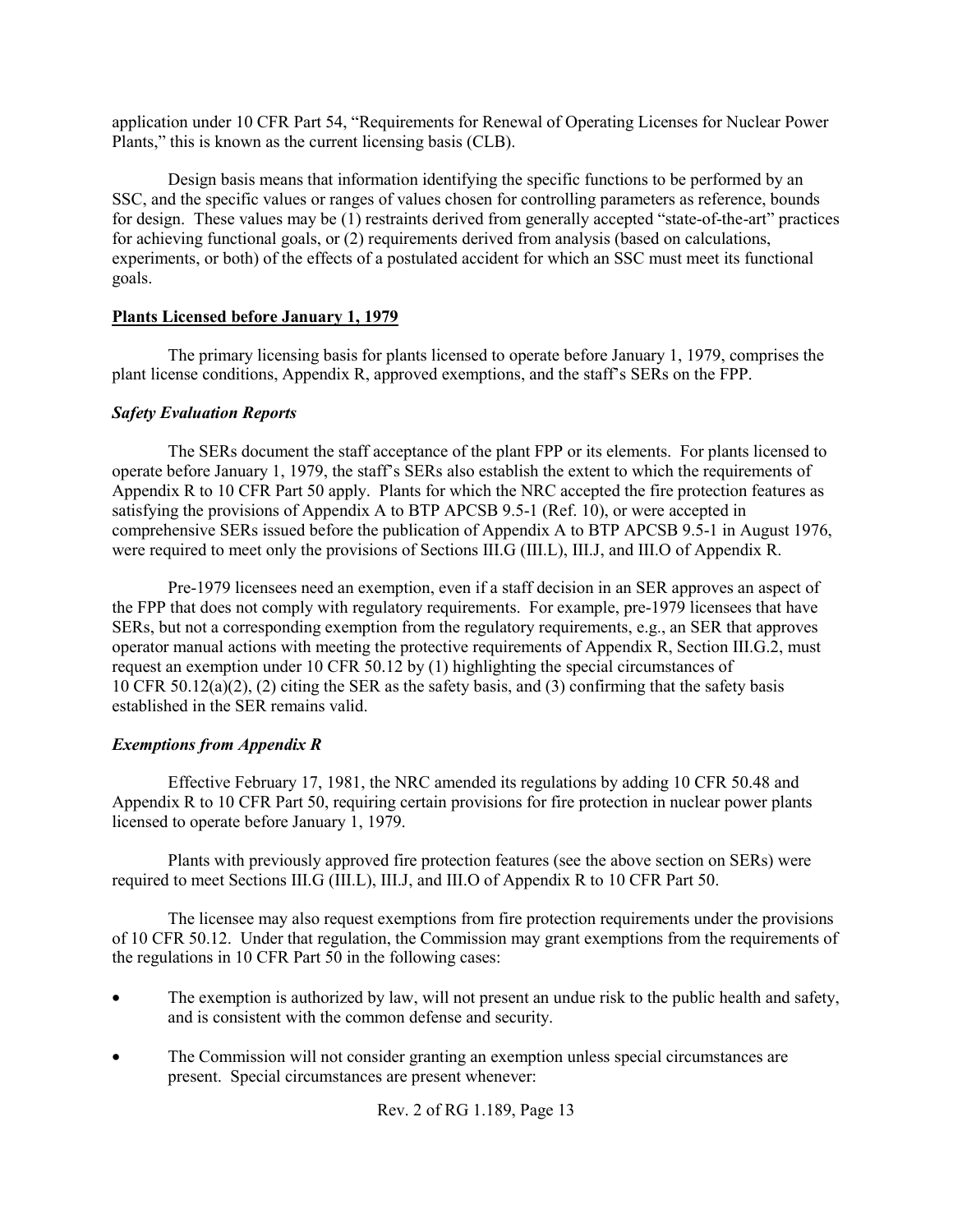- Application of the regulation in the particular circumstances conflicts with other rules or requirements of the Commission; or
- Application of the regulation in the particular circumstances would not serve the underlying purpose of the rule or is not necessary to achieve the underlying purpose of the rule; or
- Compliance would result in undue hardship or other costs that are significantly in excess of those contemplated when the regulation was adopted, or that are significantly in excess of those incurred by others similarly situated; or
- The exemption would result in benefit to the public health and safety that compensates for any decrease in safety that may result from the grant of the exemption; or
- The exemption would provide only temporary relief from the applicable regulation and the licensee or applicant has made good faith efforts to comply with the regulation; or
- There is present any other material circumstance not considered when the regulation was adopted for which it would be in the public interest to grant an exemption. If such condition is relied on exclusively to satisfy the requirement for special circumstances  $(10 \text{ CFR } 50.12(a)(2))$ , the NRC cannot grant an exemption until the Executive Director for Operations has consulted with the Commission.

## *Operating License Conditions*

Fire protection license conditions for plants licensed before January 1, 1979, typically require implementation of modifications committed to by the licensee as a result of the FPP review with respect to the BTP. These license conditions appear in amendments issued between 1977 and February 17, 1981, the effective date of 10 CFR 50.48 and Appendix R.

As a result of numerous compliance, inspection, and enforcement issues associated with the various plant license conditions, the staff developed a standard licensing condition for fire protection. The NRC transmitted this license condition, and the recommendation that licensees adopt it, in GL 86-10 (Ref. 15). The licensees received additional guidance regarding removal of the fire protection requirements from the plant technical specifications in GL 88-12 (Ref. 16). The NRC promulgated these changes to give licensees greater flexibility in the management and implementation of the FPP and to clarify the fire protection licensing basis for the specific facility.

#### **Plants Licensed after January 1, 1979**

Plants licensed after January 1, 1979, are subject to the requirements of 10 CFR 50.48(a). Plants that have adopted a performance-based FPP in accordance with 10 CFR 50.48(c) must meet both 10 CFR 50.48(c) and 10 CFR 50.48(a). Thus, these plants must meet the provisions of GDC 3, as specified in their license conditions and as accepted by the NRC in the SERs. The NRC staff typically reviews these plants according to the guidance and acceptance criteria in SRP Section 9.5.1 (Ref. 2). For plants that cannot meet commitments to specific guidelines or that have proposed alternative approaches, deviations document the differences between the licensee's program and the guidelines. (See Regulatory Position 1.8 of this guide.)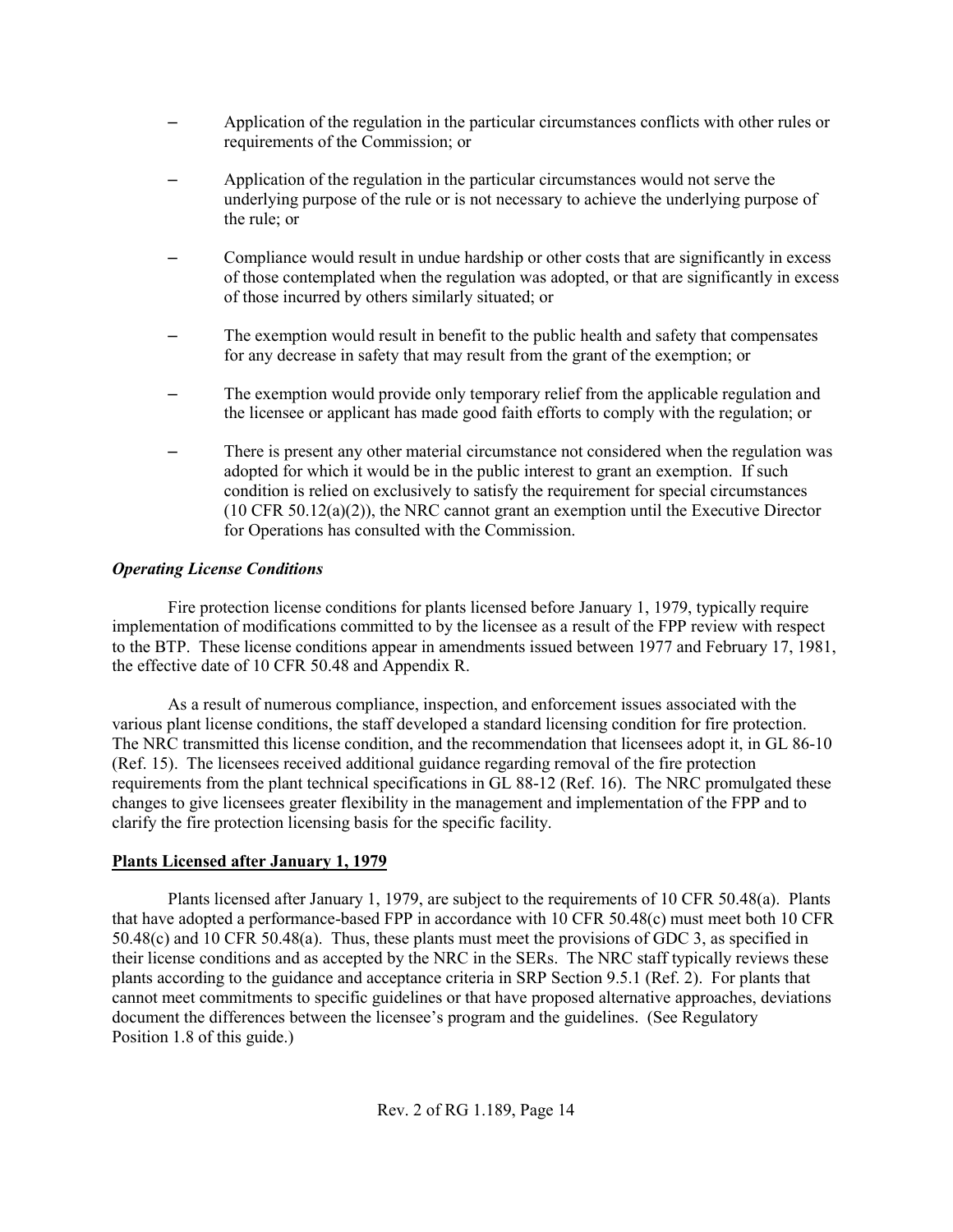#### **License Renewal**

The fire protection licensing and design basis under license renewal should not differ significantly from those in effect before renewal, with the exception that licensees must include fire protection SSCs in license renewal scoping and aging management programs, as appropriate. Licensees must submit an application for renewal of a nuclear power plant operating license in accordance with the provisions of 10 CFR Part 54, "Requirements for Renewal of Operating Licenses for Nuclear Power Plants" (Ref. 36). Regulatory Guide 1.188, "Standard Format and Content for Applications To Renew Nuclear Power Plant Operating Licenses" (Ref. 42), provides additional information and guidelines on the renewal process. The regulatory guide endorses the methods contained in NEI 95-10, "Industry Guideline for Implementing the Requirements of 10 CFR Part 54—The License Renewal Rule," Revision 6, issued June 2005 (Ref. 43). Regulatory Position 9 of this document provides guidance regarding the fire protection aspects of license renewal.

#### **Power Uprates**

The fire protection licensing and design basis for plants requesting power uprates should not differ significantly from the basis in effect before the uprate request. The review of changes resulting from the power uprate must ensure that the postfire safe-shutdown capability is maintained and that SSCs important to safety are protected from the effects of fire and explosion.

#### **Shutdown and Decommissioned Plants**

For those plants that are permanently shutdown, are undergoing decommissioning, or both, the licensing basis changes in accordance with the requirements in 10 CFR 50.82, "Termination of License." For permanently shutdown reactors, 10 CFR Part 50, 10 CFR 50.48(f), and Regulatory Guide 1.191 (Ref. 7) govern fire protection. The objectives of the FPP listed in 10 CFR 50.48(f)(1) are to: (1) reasonably prevent fires from occurring, (2) rapidly detect, control, and extinguish those fires that do occur and that could result in a radiological hazard, and (3) ensure that the risk of fire-induced radiological hazards to the public, environment, and plant personnel is minimized. In addition, 10 CFR 50.48(f) notes that an FPP that complies with NFPA 805 shall be deemed acceptable for complying with the regulatory requirements for the fire protection of plants that have been decommissioned and permanently shut down.

#### **Code of Record**

When existing plants were originally licensed, the licensees generally committed to complying with a specific edition of applicable industry codes and standards, such as the NFPA fire codes. The specific edition to which a licensee originally committed is still the "code of record." Licensees are not required to comply with later editions of these codes and standards, except when they specifically adopt a later edition in accordance with regulatory guidelines or install new fire protection systems protecting SSCs important to safety. The code of record for the new fire protection system should be the edition that is in effect when the system is designed or when a commitment to add the system is made to the staff. The code of record for the unchanged fire protection systems will not change. In general, for modifications to an existing fire protection system that are permitted by the code of record, the staff does not require that the system be brought into compliance with the current edition of the code.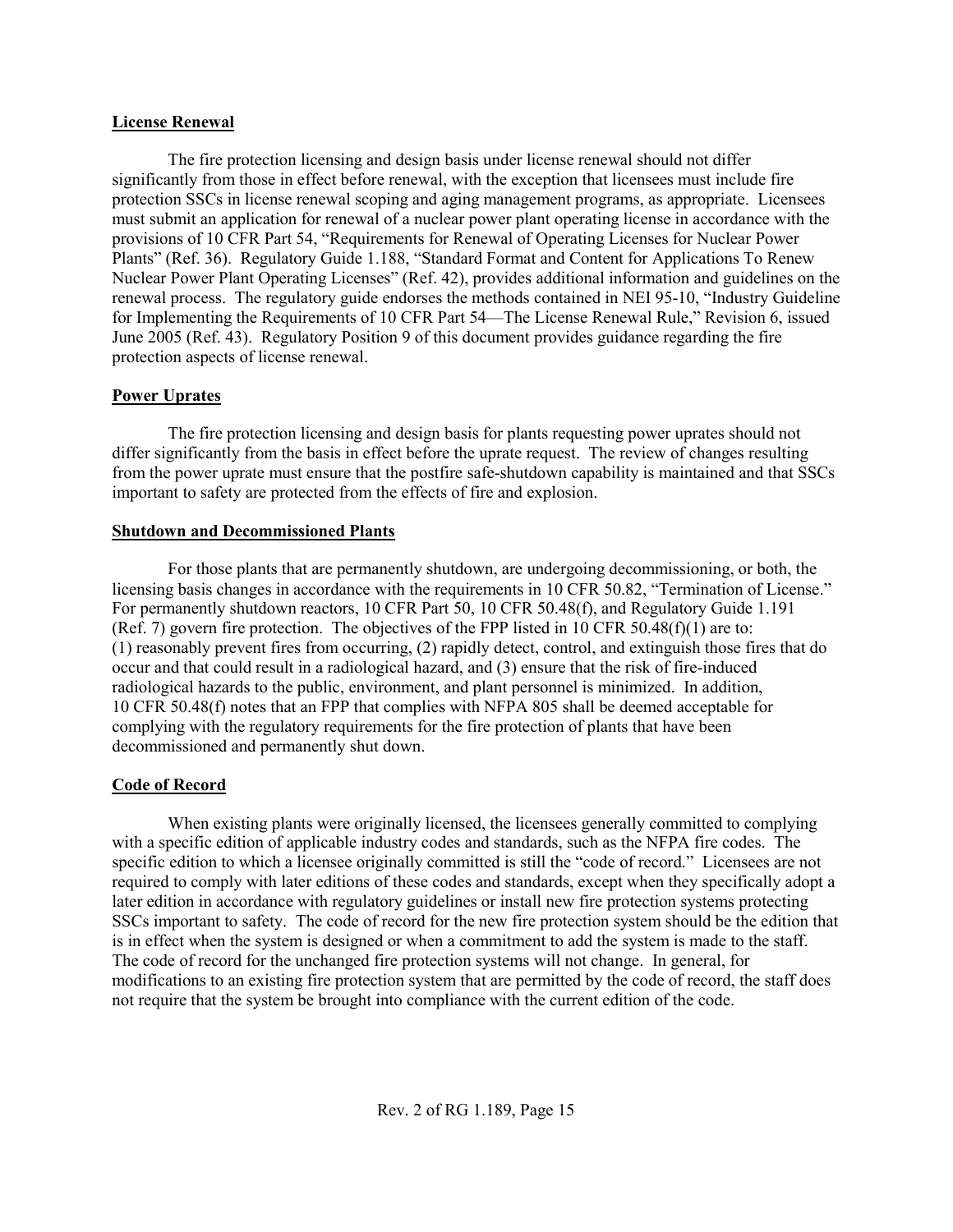#### **NEI 00-01**

Later sections of this regulatory guide endorse certain sections of NEI 00-01 (Ref. 25). These endorsements do not imply the NRC's endorsement of the references cited in the endorsed sections of NEI 00-01 or to references in the endorsed sections of NEI 00-01 to other (unendorsed) sections of NEI 00-01. The NRC has not necessarily reviewed and approved the guidance provided in these references, except where specifically noted in this regulatory guide.

#### **New Reactors**

The FPPs for new reactor licensees that submit applications in accordance with 10 CFR Part 52, "Licenses, Certifications and Approvals for Nuclear Power Plants" (Ref. 44), are subject to 10 CFR 50.48(a) and the criteria for enhanced fire protection, in accordance with SECY-90-016, "Evolutionary Light-Water Reactor (LWR) Certification Issues and Their Relationship to Current Regulatory Requirements," dated January 12, 1990 (Ref. 45); SECY-93-087, "Policy, Technical, and Licensing Issues Pertaining to Evolutionary and Advanced Light-Water Reactor (ALWR) Designs," dated April 2, 1993 (Ref. 46); and SECY-94-084, "Policy and Technical Issues Associated with the Regulatory Treatment of Non-Safety Systems in Passive Plant Designs," dated March 28, 1994 (Ref. 47). SECY-90-016 established enhanced fire protection criteria for evolutionary light-water reactors. SECY-93-087 recommended that the enhanced criteria be extended to include passive reactor designs. The Commission approved SECY-90-016 and SECY-93-087 in staff requirements memoranda. SECY-94-084, in part, established criteria defining safe-shutdown conditions for passive light-water reactor designs. The NRC staff uses the guidance and acceptance criteria in SRP Section 9.5.1 (Ref. 2) to review new reactor FPPs.

#### **Fire Protection Program Goals and Objectives**

#### **Defense-in-Depth**

Fire protection for nuclear power plants uses the concept of defense in depth to achieve the required degree of reactor safety. This concept entails the use of echelons of administrative controls, fire protection systems and features, and safe-shutdown capability to achieve the following objectives:

- Prevent fires from starting.
- Detect rapidly, control, and extinguish promptly those fires that do occur.
- Protect SSCs important to safety, so that a fire that is not promptly extinguished by the fire suppression activities will not prevent the safe shutdown of the plant.

#### **Assumptions**

#### *Postulated Fire*

Analysts assess fire damage to safe-shutdown equipment or fires with the potential to result in the release of radioactive materials to the environment on the basis of a single fire, including an exposure fire. An exposure fire is a fire in a given area that involves either in situ or transient combustibles and has the potential to affect SSCs important to safety or the release of radioactive materials located in or adjacent to that same area. The effects of such a fire (e.g., smoke, heat, or ignition) can adversely affect those SSCs important to safety, or the ability to prevent release of radioactive materials. Thus, a fire involving one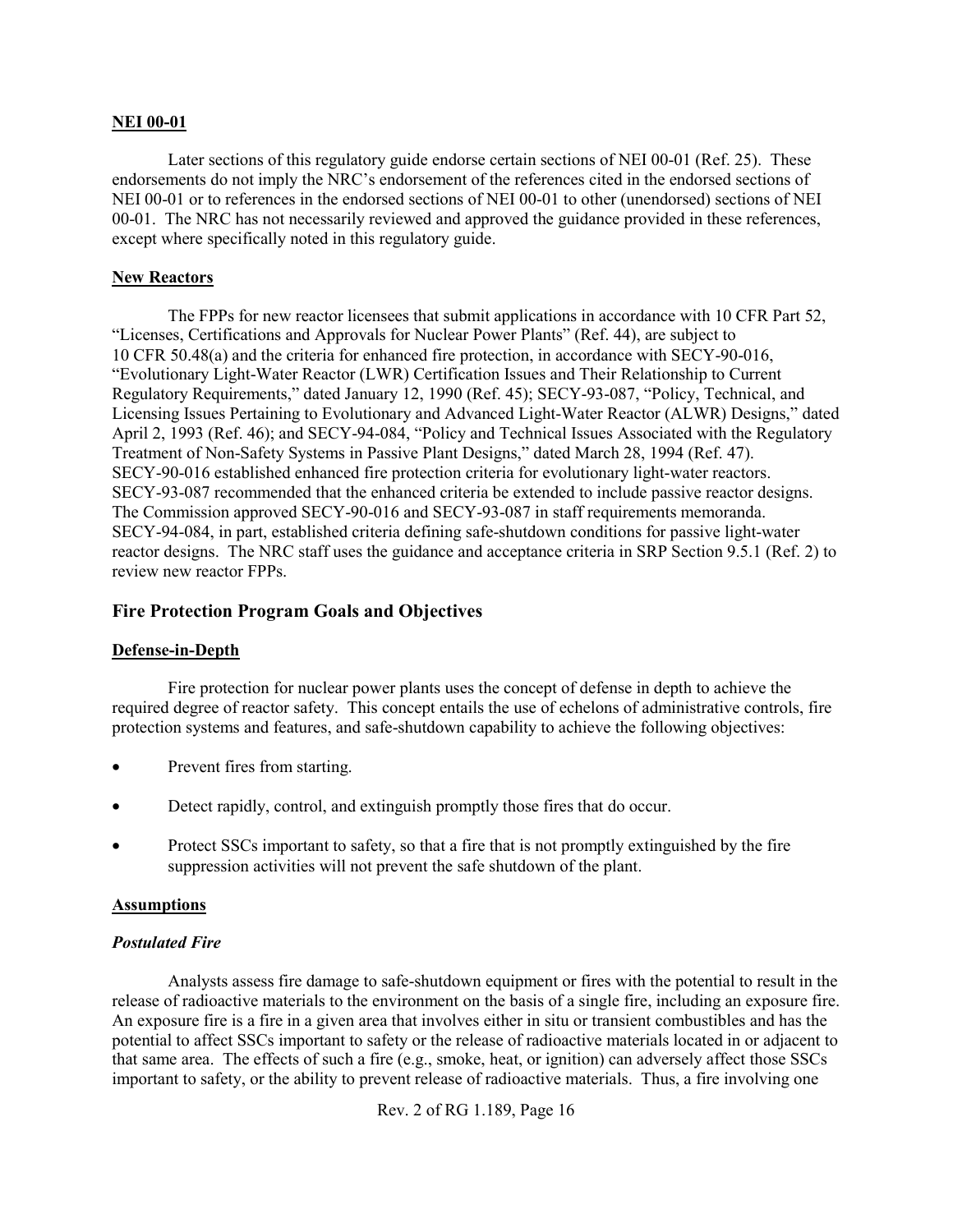safe-shutdown success path may constitute an exposure fire for the redundant success path located in the same area, and a fire involving combustibles not in either redundant success path may constitute an exposure fire for both redundant success paths located in the same area.

There is no regulatory requirement to prevent the fire-induced failure of redundant systems necessary to mitigate the consequences following design-basis accidents if the system is not required to operate to achieve safe shutdown after a fire. However, the licensee is required to prevent (or mitigate, where permitted by regulatory requirements) fire-induced failures of these systems if the failure could prevent safe shutdown (e.g., because of spurious actuations). The most stringent fire damage limit should apply to those systems that fall into more than one category.

For the application of fire protection regulatory requirements, redundant trains of systems may be two or more similar trains of equivalent capacity in the same system powered by separate electrical divisions, or they may be two or more separate systems designed to perform the same postfire safeshutdown function. In cases where the regulatory requirements for protection (e.g., fire barriers, separation, suppression, detection) of at least one of the redundant trains in a single fire area cannot be met or, where the postfire safe-shutdown function of the train or system is not the design function, the regulatory requirements for alternative or dedicated shutdown systems apply. In the context of postfire safe shutdown, the redundant train and the alternative or dedicated shutdown system credited with performing the required functions are also referred to as success paths.

#### *Conditions of Fire Occurrence*

The analysis assumes that a fire may occur at any time but does not postulate a fire occurring simultaneously with and independently from plant accidents or severe natural phenomena.

On multiple reactor sites, the analysis need not assume the simultaneous occurrence of unrelated fires in two or more units. The licensee should consider fires involving facilities shared between units and fires caused by random natural or manmade events that have a reasonable probability of occurring and affecting more than one reactor unit.

#### *Loss of Offsite Power/Station Blackout*

In evaluating the ability to accomplish safe shutdown after fires, the licensee should consider whether offsite power will be available. However, the licensee need not consider loss of offsite power for a fire in nonalternative or nondedicated shutdown areas, if it can show that offsite power cannot be lost because of a fire in that area.

As described in Regulatory Position 5.4.1 of this guide, alternative shutdown capability should accommodate postfire conditions when offsite power is available and conditions when offsite power is not available for 72 hours. In an evaluation of safe-shutdown circuits, the availability of uninterrupted power (i.e., offsite power remains available) may affect the ability to control the safe shutdown of the plant by increasing the potential for circuit interactions resulting from fire damage to energized power and control circuits that may result in spurious actuations.

Several operating plant licensees have alternative methodologies that rely on intentional disconnection of alternating current (ac) power to specific equipment or to the entire plant as a means to achieve safe shutdown after a fire. The purpose of these self-induced station blackouts (SISBOs) is to eliminate potential spurious actuations that could prevent safe shutdown and allow manual control of required equipment. Some licensees have procedures that cause a SISBO condition to be created as a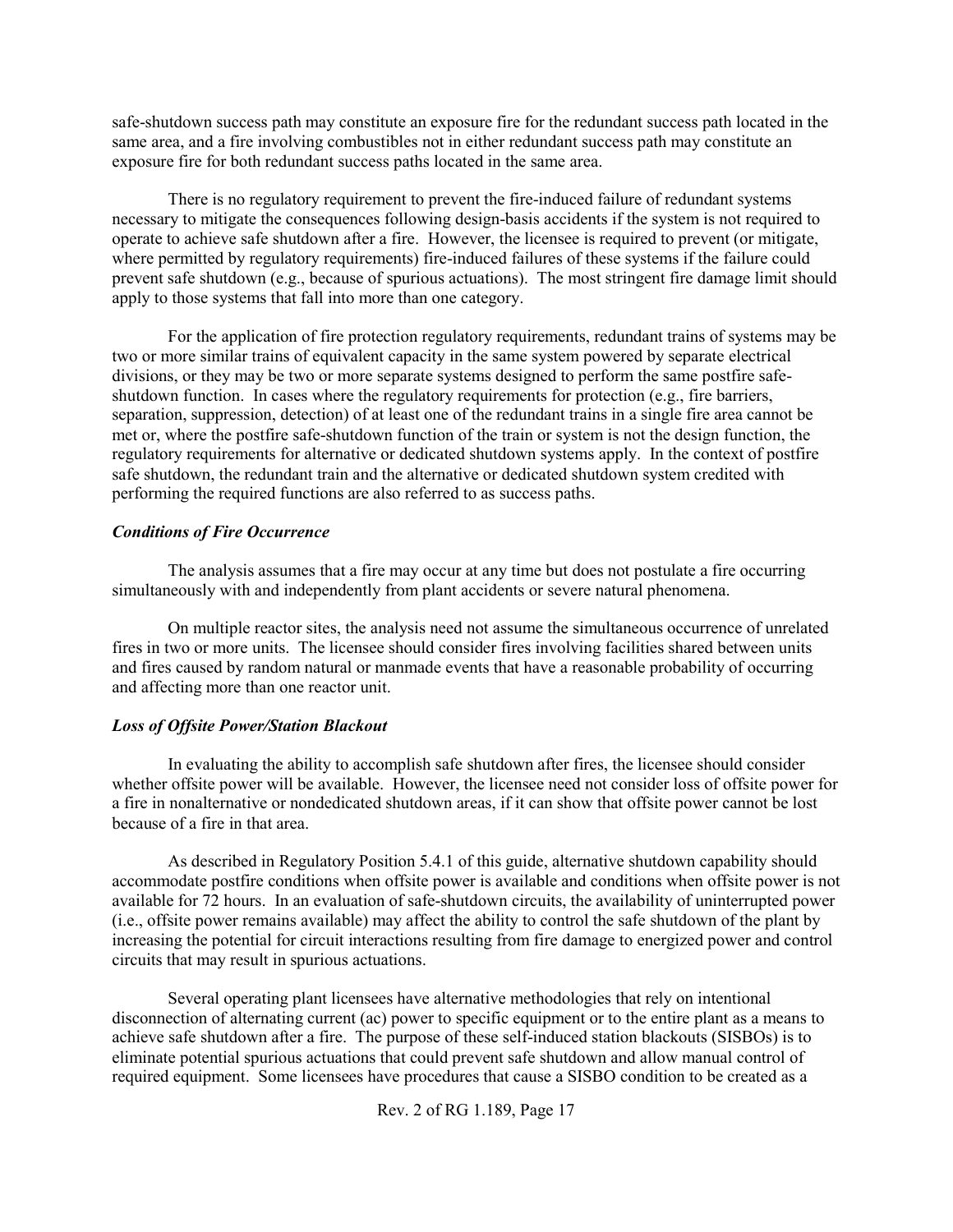result of fire effects (e.g., procedures that direct operators to manually trip the credited safe-shutdown emergency diesel generator (EDG) in the event of fire damage to circuits of vital EDG support systems). The acceptability of safe-shutdown procedures that voluntarily enter, or otherwise create, a SISBO condition is determined on a case-by-case basis.

The ability to cope with a SISBO as part of the postfire safe-shutdown methodology depends on such issues as time-line logic; assumptions and bases for plant and operator response relative to component realignment; the ability of plant operators to monitor and control plant parameters and align plant components before, during, and after a SISBO has caused control room evacuation and abandonment; and the practicality and reliability of EDG start and load (and restart, if applicable) under postfire safe-shutdown SISBO conditions.

The risk of a SISBO may exceed the actual risk posed by the fire, and the licensee should consider the risk carefully when evaluating the safe-shutdown design and procedures. A plant typically uses this approach to avoid or minimize the need for operator manual actions after a fire. However, acceptable operator manual actions that are implemented in accordance with Regulatory Position 5.3.1.3 and NUREG-1852, "Demonstrating the Feasibility and Reliability of Operator Manual Actions in Response to Fire," issued October 2007 (Ref. 48),<sup>4</sup> may present a lower risk than the SISBO approach.

New reactor designs should not rely on a SISBO to mitigate potential fire damage to safe-shutdown systems.

#### *Fragility of Structures, Systems, and Components Exposed to Fire Damage*

Fire damage to SSCs important to safety can result from heat, smoke, or ignition. Fire is assumed to damage safe-shutdown SSCs within the fire area of concern, as discussed in the "Postulated Fire" section (above) and as determined by the fire hazards analysis.

#### **Fire Protection Program Performance Goals**

#### *Safety-Related Structures, Systems, and Components*

GDC 3 of Appendix A to 10 CFR Part 50 (Ref. 1) requires that the FPP protect SSCs important to safety from the effects of fire. However, the postfire loss of function of systems used to mitigate the consequences of design-basis accidents does not per se affect public safety. The FPP must protect all equipment important to safety; however, the need to limit fire damage to systems required to achieve and maintain postfire safe-shutdown conditions is greater than the need to limit fire damage to those systems required to mitigate the consequences of design-basis accidents.

#### *Postfire Safe Shutdown*

The performance objectives of the FPP related to safe shutdown after a fire are to ensure that one success path of SSCs necessary for hot shutdown is free of fire damage and to limit fire damage, such that one success path of SSCs necessary to achieve and maintain cold shutdown can be repaired or made operable within a specified time period using onsite capabilities.

For reactor designs certified under 10 CFR Part 52 (Ref. 44), the plant should achieve safe shutdown with the assumption that fire will render all equipment in any one fire area inoperable,

 $\frac{1}{4}$ 

NUREG-1852 was issued for public comment as noted in the FR, Volume 71, Number 197, pp. 60200–60201, dated October 12, 2006 (Ref. 49).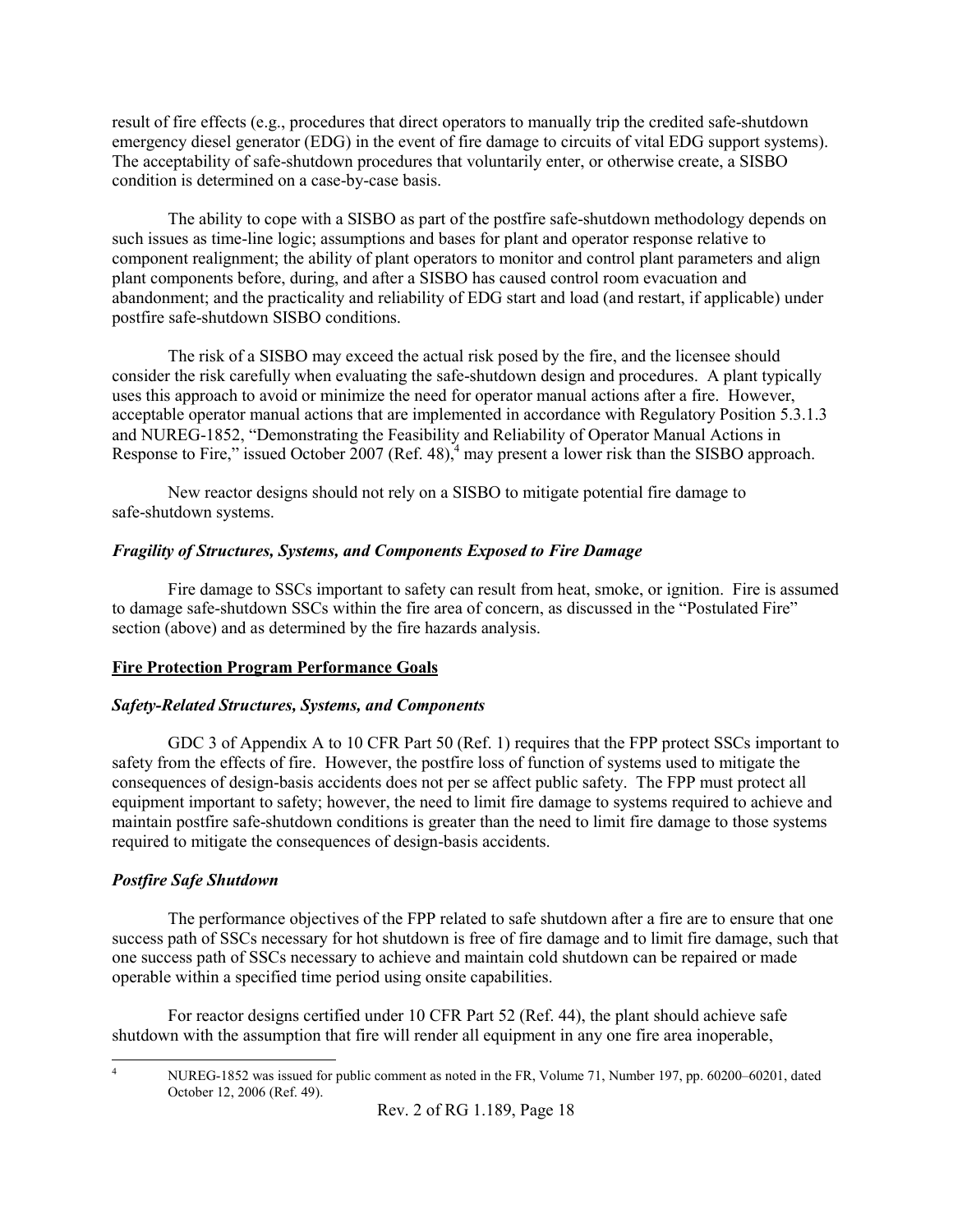recognizing that postfire reentry for repairs or operator actions will not be possible. For passive light-water reactor designs that rely on natural circulation and heat transfer to remove reactor decay heat, SECY-94-084 (Ref. 47) and Regulatory Position 8.3 define "safe shutdown."

#### *Prevention of Radiological Release*

The FPP, including the fire hazards analysis, should demonstrate that the plant will maintain the ability to minimize the potential for radioactive releases to the environment in the event of a fire. Fires are expected to occur over the life of a nuclear power plant and, thus, should be treated as anticipated operational occurrences, as defined in Appendix A to 10 CFR Part 50 (Ref. 1). Requirements for protection against radiation during normal operations appear in 10 CFR Part 20, "Standards for Protection against Radiation" (Ref. 30). Anticipated operational occurrences should not result in unacceptable radiological consequences, and the exposure criteria of 10 CFR Part 20 apply. Prevention of a radiological release that could result in a radiological hazard to the public, environment, or plant personnel becomes the primary FPP objective for reactor shutdown and decommissioning.

#### **Postfire Safe-Shutdown Reactor Safety/Performance Goals**

#### *Power Operations*

One success path necessary to achieve and maintain safe shutdown should be maintained free of fire damage. The reactor safety and performance goals for safe shutdown after a fire should ensure that the specified acceptable fuel design limits are not exceeded. Section III.L of Appendix R to 10 CFR Part 50 (Ref. 1) specifies postfire reactor safety and performance goals for an alternative or dedicated shutdown.

#### *Shutdown/Refueling Operations*

During shutdown operations, particularly during maintenance or refueling outages, fire conditions can change significantly as a result of work activities. Redundant systems important to safety may not be available as described in plant technical specifications and plant procedures. Fire protection during shutdown or refueling conditions should minimize the potential for fire events to affect safety functions (e.g., reactivity control, reactor decay heat removal, spent fuel pool cooling) or result in the release of radioactive materials, under the unusual conditions that may be present during these operations.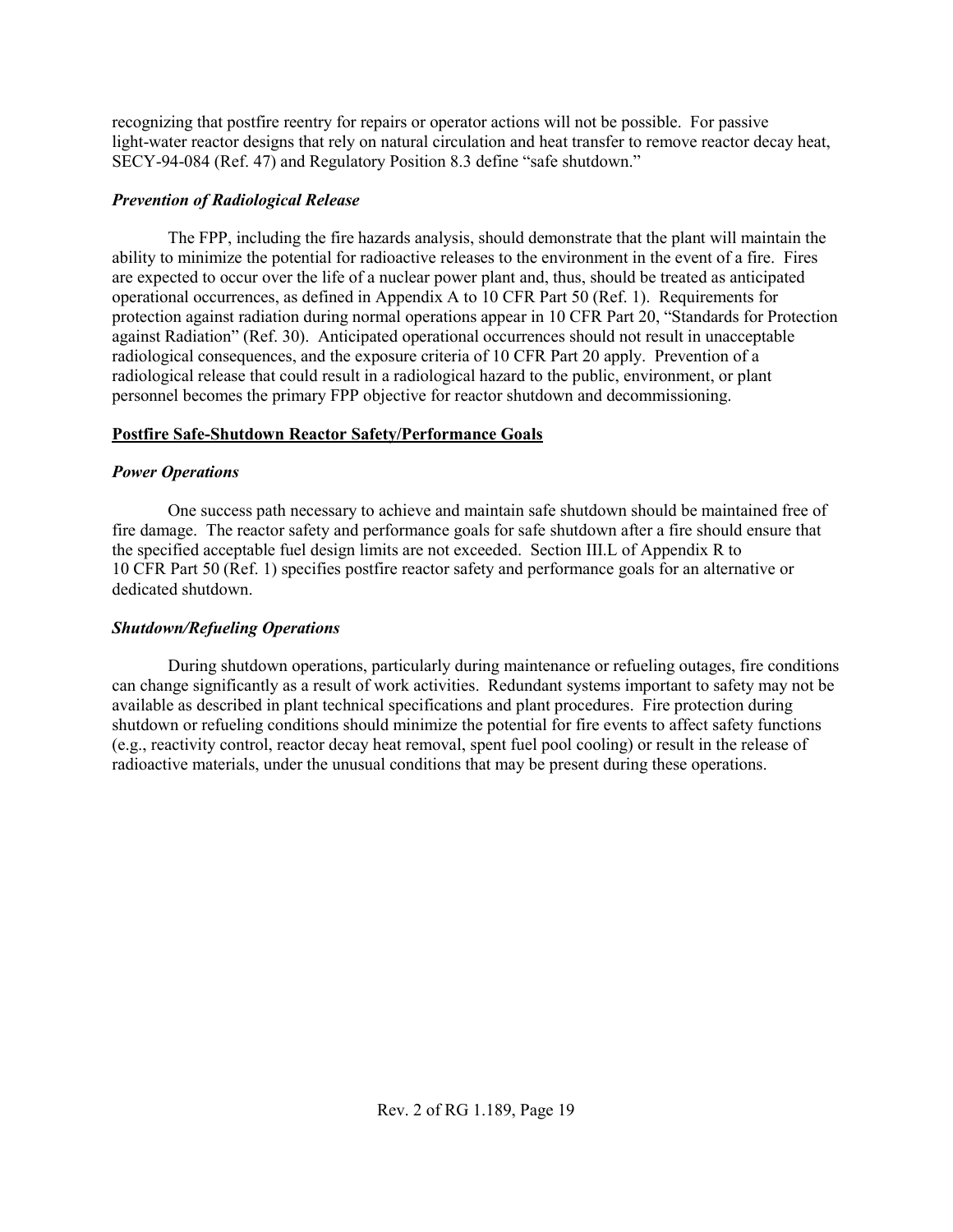# **C. REGULATORY POSITION**

## **1. Fire Protection Program**

In accordance with 10 CFR 50.48 (Ref. 1), each operating nuclear power plant must have a fire protection plan. The plan should establish the fire protection policy for the protection of SSCs important to safety at each plant and the procedures, equipment, and personnel required to implement the program at the plant site.

The FPP should extend the concept of defense-in-depth to fire protection in fire areas important to safety, with the following three objectives:

- a. Prevent fires from starting.
- b. Detect rapidly, control, and extinguish promptly those fires that do occur.
- c. Provide protection for SSCs important to safety so that a fire that is not promptly extinguished by the fire suppression activities will not prevent the safe shutdown of the plant.

In accordance with 10 CFR 50.48, the fire protection plan must do the following:

- a. Describe the overall FPP for the facility.
- b. Identify the various positions within the licensee's organization that are responsible for the program.
- c. State the authorities that are delegated to each of these positions to implement those responsibilities.
- d. Outline the plans for fire protection, fire detection and suppression, and limitation of fire damage.
- e. Describe the administrative controls and personnel requirements for fire protection and manual fire suppression activities.
- f. Describe the automatic and manually operated fire detection and suppression systems.
- g. Describe the means to limit fire damage to SSCs important to safety to ensure the ability to shut down the plant safely.

For reactor sites that have an operating reactor, as well as construction, modification, or decommissioning underway at other units, the FPP should provide for continuing evaluation of fire hazards associated with these activities. The licensee should provide additional fire barriers, fire protection capability, and administrative controls, as necessary, to protect the operating unit(s) from any fire hazards associated with construction or decommissioning activities.

#### **1.1 Organization, Staffing, and Responsibilities**

The FPP should describe the organizational structure and responsibilities for its establishment and implementation. These responsibilities include FPP policy; program management (including program development, maintenance, updating, and compliance verification); fire protection staffing and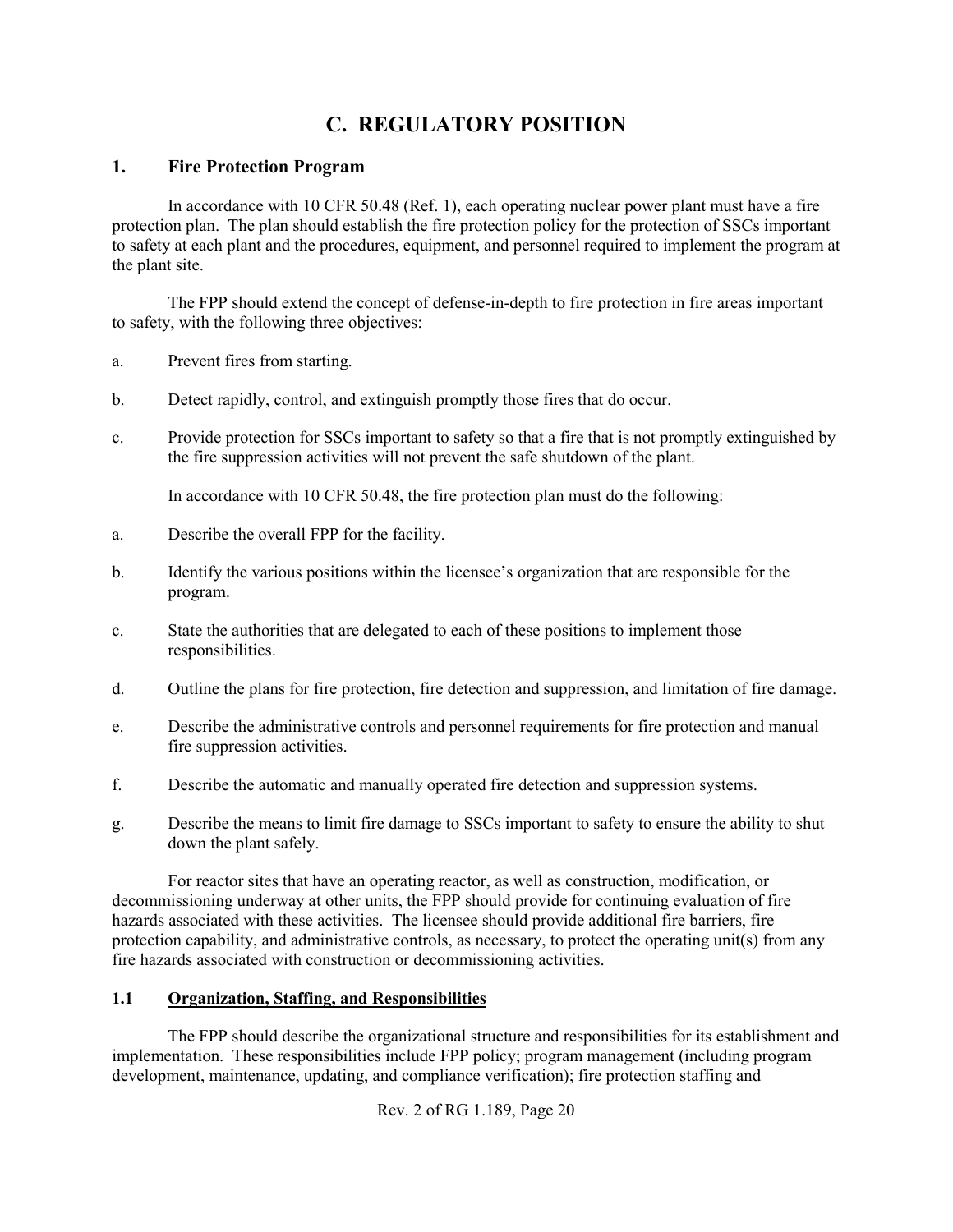qualifications; engineering and modification; inspection, testing, and maintenance of fire protection systems, features, and equipment; fire prevention; emergency response (e.g., fire brigades and offsite mutual aid); and general employee, operator, and fire brigade training.

The licensee should assign direction of the FPP to an individual who has been delegated authority commensurate with the responsibilities of the position and who has available staff personnel knowledgeable in both fire protection and nuclear safety.

The licensee should assign overall responsibility for the FPP to a person who has management control over all organizations involved in fire protection activities. Formulation and assurance of program implementation may be delegated to a staff composed of personnel prepared by training and experience in fire protection, as well as personnel prepared by training and experience in nuclear plant safety, to provide a comprehensive approach in directing the FPP for the nuclear power plant.

The following responsibilities should be considered in designating positions or organizations:

- a. The upper-level management position has overall responsibility for the formulation, implementation, and assessment of the effectiveness of the nuclear plant FPP.
- b. Other management positions have direct responsibility for formulating, implementing, and periodically assessing the effectiveness of the FPP for the licensee's nuclear power plant, including fire drills and training conducted by the fire brigade and plant personnel. The results of these assessments should be reported to the upper-level management position responsible for fire protection, with recommendations for improvements or corrective actions as deemed necessary.
- c. An onsite management position is responsible for the overall administration of the plant operations and emergency plans, which include the fire protection and prevention program and which provide a single point of control and contact for all contingencies. On sites with an operating reactor, as well as ongoing construction, modification, or decommissioning of other units, the superintendent of the operating plant should have the lead responsibility for site fire protection.
- d. Additional onsite positions are responsible for the following actions:
	- i. Implement periodic inspections to minimize the amount of combustibles in plant areas important to safety; determine the effectiveness of housekeeping practices; ensure the availability and acceptable condition of all fire protection systems and equipment, emergency breathing apparatuses, emergency lighting, communications equipment, fire stops, penetration seals, and fire-retardant coatings; and ensure that prompt and effective actions are taken to correct conditions adverse to fire protection and prevent their recurrence.
	- ii. Provide fire response training for operating plant personnel and firefighting training for the plant's fire brigade; design and select equipment; periodically inspect and test fire protection systems and equipment in accordance with established procedures; and evaluate test results and determine the acceptability of the systems being tested.
	- iii. Assist in the critique of all fire drills to determine how well the training objectives have been met.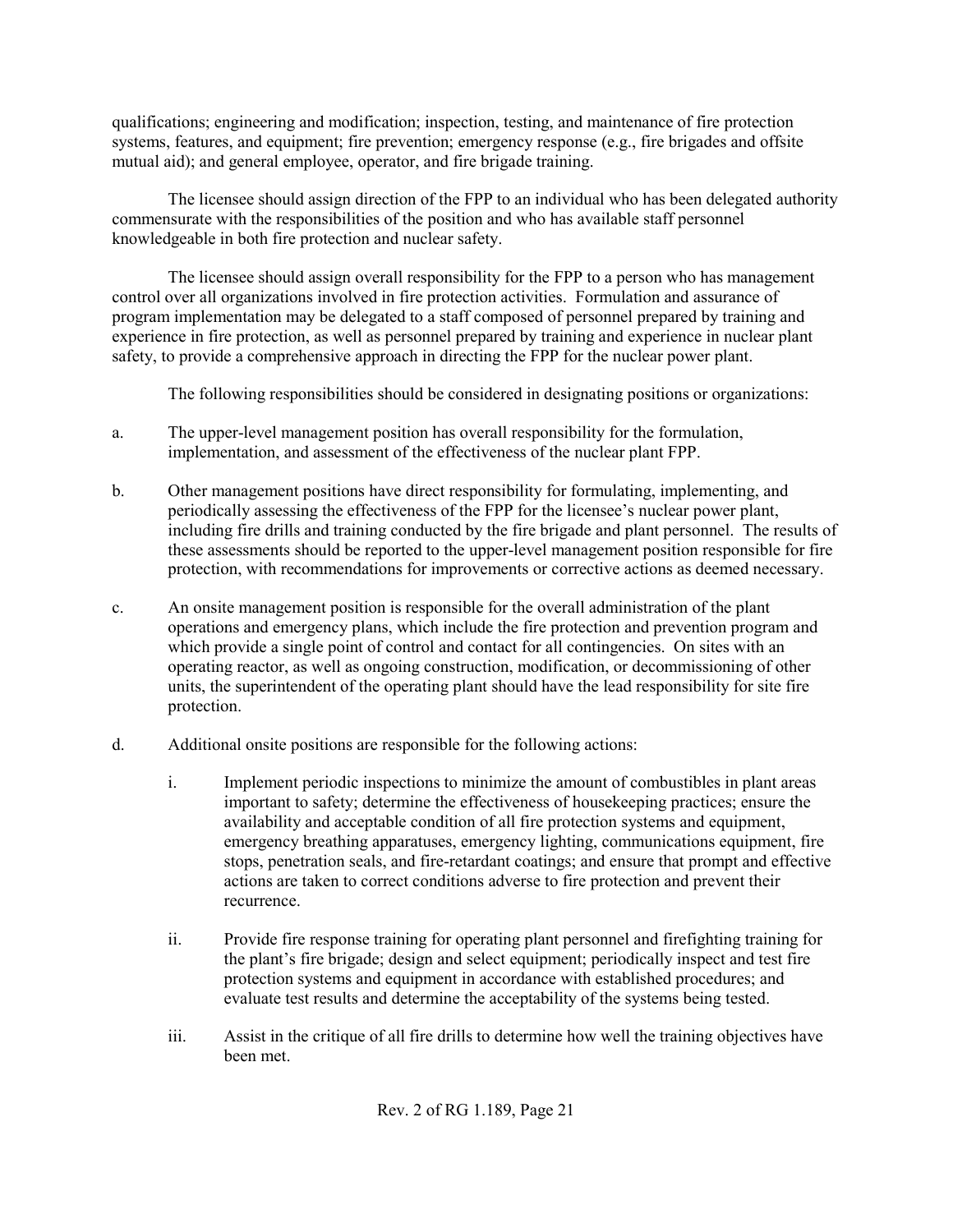- iv. Review proposed work activities with regard to in-plant fire protection, identify potential transient fire hazards, and specify required additional fire protection in the work activity procedure.
- v. Implement a program to instruct all plant contractor personnel in appropriate administrative procedures that implement the FPP and the emergency procedures related to fire protection.
- vi. Implement a program to instruct personnel on the proper handling of accidental events, such as leaks or spills of flammable materials, that are related to fire protection.
- vii. Review hot work.
- e. An onsite position is responsible for fire protection QA. This position ensures the effective implementation of the FPP by planned inspections, scheduled audits, and verification that the results of these inspections and audits are promptly reported to cognizant management personnel.
- f. The licensee should identify the plant's fire brigade positions with the following in mind (see also Regulatory Position 3.5.1 of this guide):
	- i. The plant fire brigade positions should be responsible for fighting fires. The authority and responsibility of each fire brigade position related to fire protection should be clearly defined.
	- ii. The responsibilities of each fire brigade position should correspond to the actions required by the firefighting procedures.
	- iii. Collateral responsibilities of the fire brigade members should not conflict with their responsibilities related to the fire brigade during a fire emergency. A collateral responsibility would be a required action or decision that would adversely affect the fire brigade member's ability to perform a required fire fighting function.
	- iv. The minimum number of trained fire brigade members available onsite for each operating shift should be consistent with the activities required to combat credible and challenging fires but should be no fewer than five members. The size of the fire brigade should be based on the functions required to fight fires, with adequate allowance for injuries. Fire brigade staffing should account for all operational and emergency response demands on shift personnel in the event of a significant fire.

# **1.2 Fire Hazards Analysis**

A fire hazards analysis should be performed to demonstrate that the plant will maintain the ability to perform safe-shutdown functions and minimize radioactive material releases to the environment in the event of a fire. This analysis should be revised as necessary to reflect plant design and operational changes.

The fire hazards analysis has the following objectives:

a. to consider potential in situ and transient fire hazards,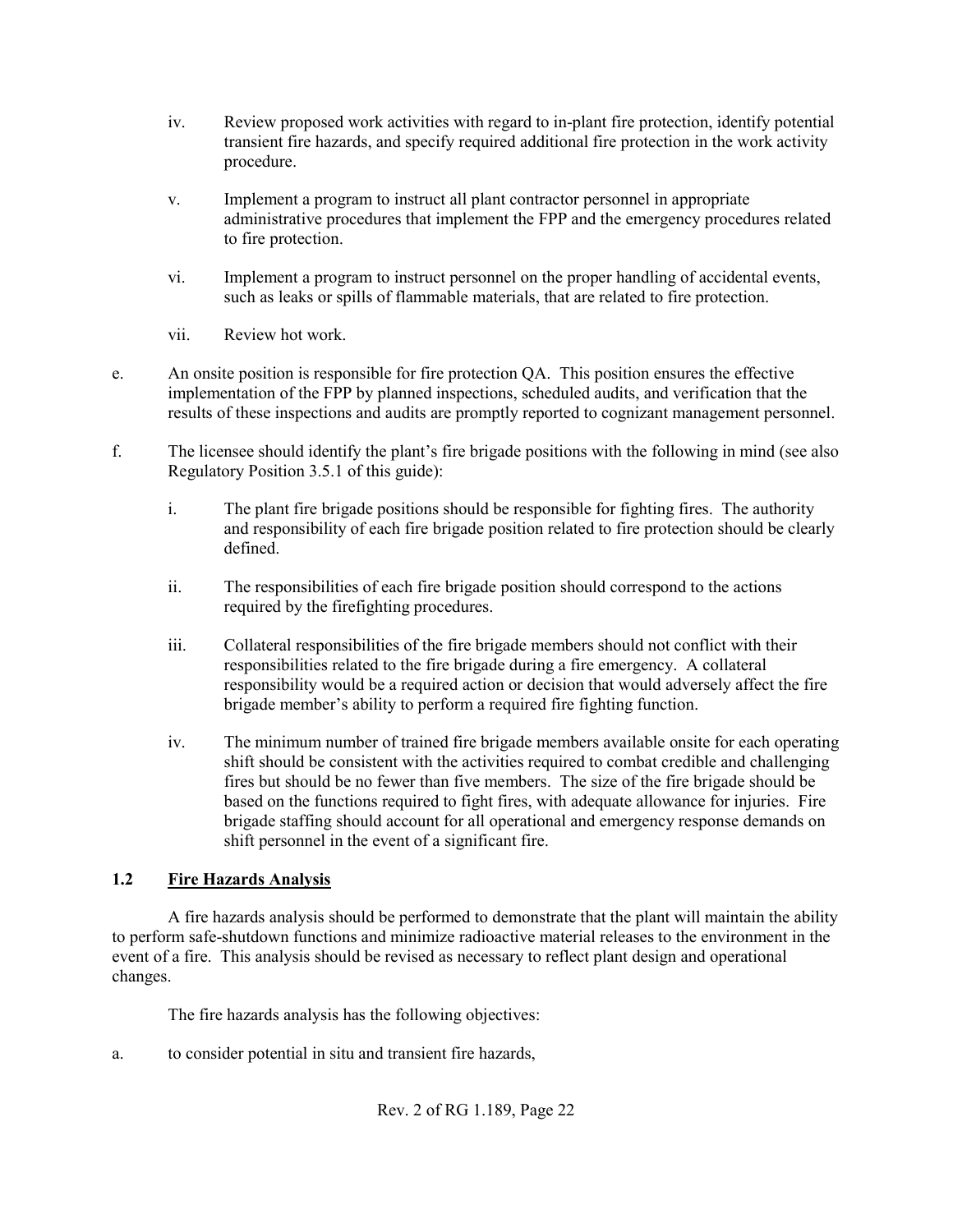- b. to determine the effects of a fire in any location in the plant on the ability to safely shut down the reactor or to minimize and control the release of radioactivity to the environment, and
- c. to specify measures for fire prevention, detection, suppression, and containment for each fire area containing SSCs important to safety, in accordance with NRC guidelines and regulations.

The fire hazards analysis verifies that the FPP meets the applicable NRC regulatory requirements and guidance. The analysis lists applicable elements of the program, with explanatory statements, as needed, to identify location, type of system, and design criteria. The analysis should identify and justify any deviations from the regulatory guidelines. Justification for such deviations should demonstrate that an equivalent level of protection will be achieved. (See Regulatory Position 1.8 of this guide regarding when such deviations are subject to the exemption request process.) Deletion of a protective feature without compensating alternative protection measures is typically unacceptable, unless it is clearly demonstrated that the protective measure is not needed because of the design and arrangement of the particular plant.

The fire hazards analysis should include the following elements and attributes:

- a. The applicability of NRC fire protection requirements and guidance should be evaluated.
- b. In situ and potential transient fire and explosion hazards, including amounts, types, configurations, and locations of flammable and combustible materials (e.g., electric cable insulation and jacketing material, lube oil, diesel fuel oil, flammable gases, chemicals, building materials and finishes) associated with operations, maintenance, and refueling activities should be identified. The continuity of combustible materials (e.g., exposed electrical cables that span the distance between redundant trains), the potential for fire spread, and sources of ignition should be identified and described in the analysis.
- c. External exposure hazards (e.g., flammable and combustible liquid or gas storage, auxiliary boiler units, adjacent industrial facilities or transportation systems, natural vegetation, and adjacent plant support facilities) that could potentially expose SSCs important to safety to damage from the effects (e.g., heat, flame, smoke) of fires should be identified. Wildfire hazards should be addressed if there is the potential for a wildfire to damage SSCs important to safety.
- d. The design, installation, operation, testing, and maintenance of automatic fire detection and suppression capabilities should be addressed. The fire hazards analysis should describe the level of automatic protection (e.g., water spray density, gaseous agent concentration) provided relative to the specific fire hazards that have been identified. The effects of lightning strikes should be included in the design of fire detection systems.
- e. The layout and configurations of SSCs important to safety should be depicted. The protection for safe-shutdown systems (see Regulatory Positions 5.3 and 5.4 of this guide) within a fire area should be determined on the basis of the worst-case fire that is likely to occur and the resulting damage. The fire hazards analysis should explain and document the extent of such damage. The analysis should consider the degree of spatial separation between redundant shutdown systems, the presence of in situ and transient combustibles, the available fire protection systems and features, sources of ignition, and the susceptibility to fire damage of the cables, equipment, systems, and features in the area that are related to safe shutdown.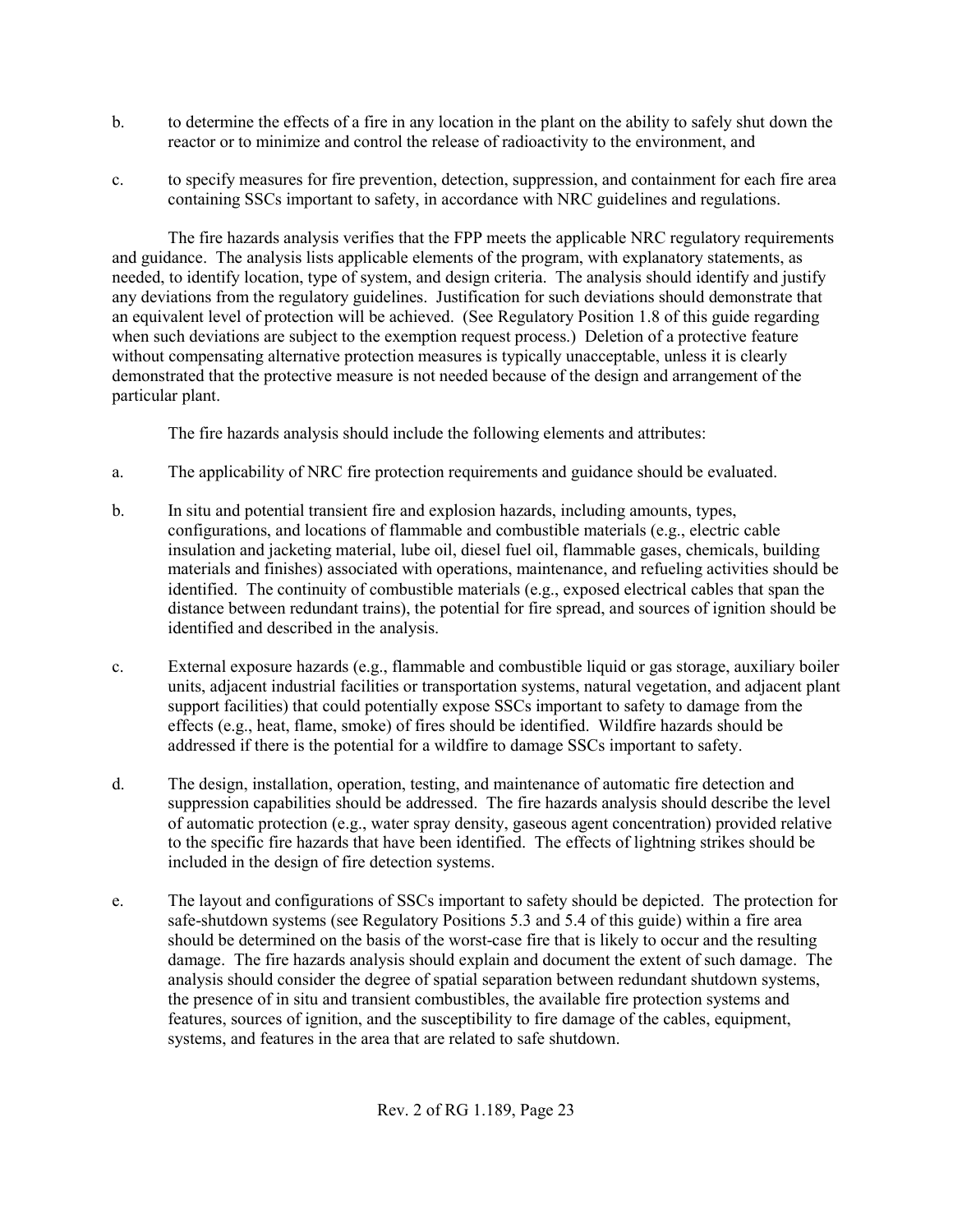- f. Reliance on and qualifications of fire barriers, including fire test results, the quality of the materials and barrier system, and the quality of the barrier installation should be described. Regulatory Position 4.3 of this guide provides detailed guidelines for testing and qualifying electrical raceway fire barrier systems.
- g. Fire area construction (walls, floor, and ceiling materials, including coatings and thicknesses; fireproofing of structural members; area dimensions and volume; normal ventilation and smoke removal capability; and level of congestion as it applies to access for manual firefighting activities) should be described. The fire hazards analysis should provide sufficient information to determine that fire areas have been properly selected, based on the fire hazards present and the need for separation of SSCs important to safety. Regulatory Position 4.1.2 provides guidelines for fire areas and zones.
- h. Manual fire suppression capability, including systems (e.g., hydrants, standpipes, extinguishers), fire brigades, manual firefighting equipment, plans and procedures, training, drills, mutual aid, and accessibility of plant areas for manual firefighting should be identified. The fire hazards analysis should list the location and type of manual firefighting equipment and accessibility for manual firefighting.
- i. Potential fire impacts on operations should be identified, including the following:
	- i. fire in control rooms or other locations where operations important to safety are performed,
	- ii. fire conditions that may necessitate evacuation from areas that are required to be attended for safe shutdown, and
	- iii. lack of adequate access or smoke removal facilities that impede plant operations or fire extinguishment in plant areas important to safety
- j. Potential disabling effects of fire suppression systems on safe-shutdown capability should be identified. The term "damage by fire" in Appendix R also includes damage to equipment from the normal or inadvertent operation of fire suppression systems. The fire hazards analysis should address the effects of firefighting activities. GDC 3 of Appendix A to 10 CFR Part 50 (Ref. 1) states that "Fire-fighting systems shall be designed to assure that their rupture or inadvertent operation does not significantly impair the safety capability of these structures, systems, and components."
- k. Explosion-prevention measures in areas subject to potentially explosive environments from flammable gases or other potentially energetic sources (e.g., chemical treatment systems, ion exchange columns, high-voltage electrical equipment) should be listed.
- l. The availability of oxygen (e.g., inerted containment) should be identified.
- m. Alternative or dedicated shutdown capability for those fire areas where adequate separation of redundant safe-shutdown systems cannot be achieved should be identified.

The analysis should assume fire initiation at the location within each fire area or zone that will produce the most severe fire with the potential to adversely affect SSCs important to safety. Fire development should consider the potential for involvement of other combustibles, both fixed and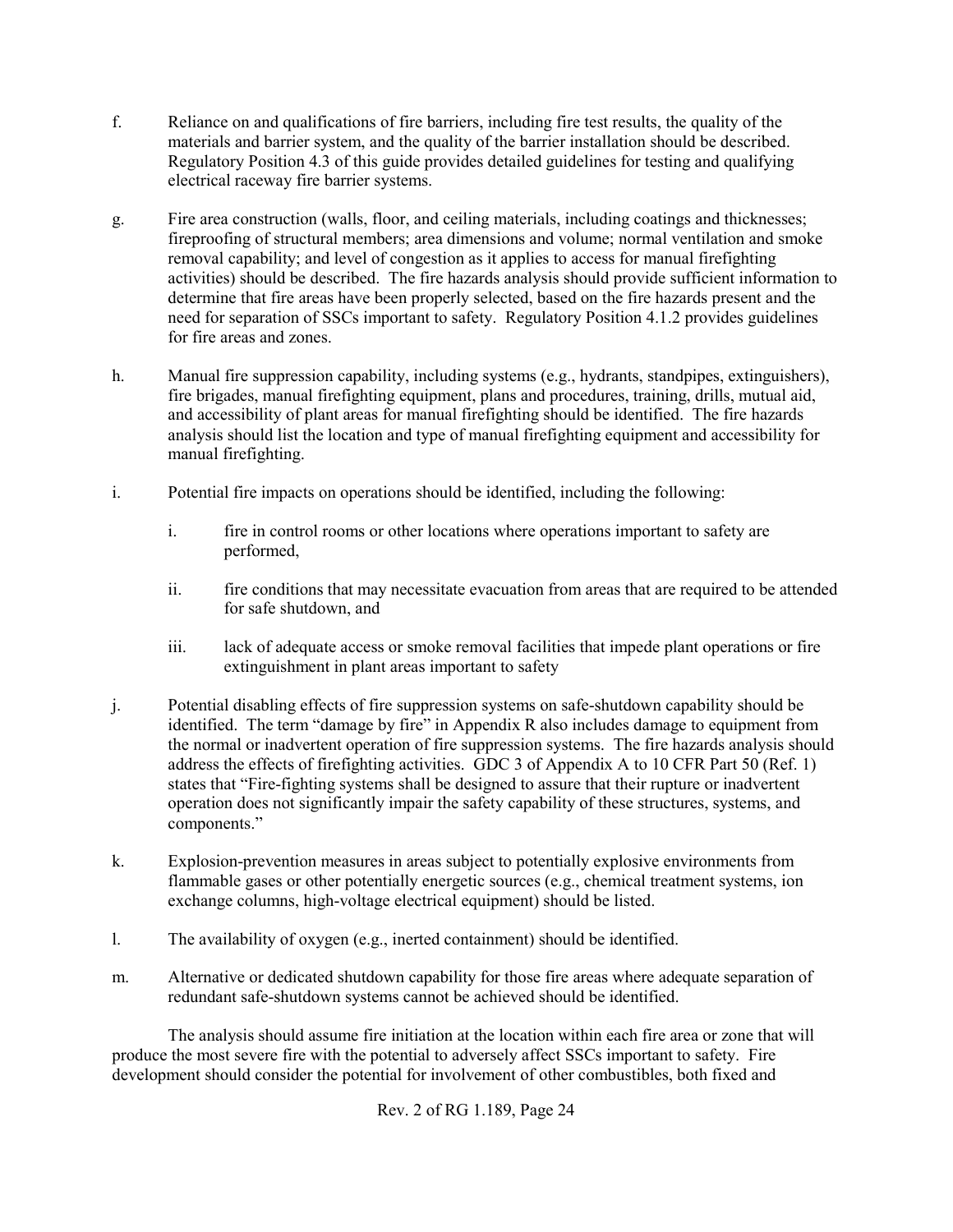transient, in the fire area. Where automatic suppression systems are installed, the analysis should evaluate the effects of the assumed fire, with and without actuation of the automatic suppression system.

"Worst-case" fires need not be assumed to be concurrent with nonfire-related failures in safety systems, other plant accidents, or the most severe natural phenomena.

On multiple-reactor sites, unrelated fires in two or more units need not be assumed to occur simultaneously. The analysis should consider fires involving facilities shared between units and fires caused by manmade site-related events that have a reasonable probability of occurring and affecting more than one reactor unit (such as an aircraft crash).

The fire hazards analysis should separately identify hazards and provide appropriate protection in locations where losses of SSCs important to safety can occur as a result of the following:

- a. concentrations of combustible contents, including transient fire hazards of combustibles expected to be used in normal operations, such as refueling, maintenance, and modifications,
- b. continuity of combustible contents, furnishings, building materials, or combinations thereof in configurations conducive to fire spread,
- c. exposures to fire, heat, smoke, or water, including those that may necessitate evacuation from areas that are required to be staffed for safe shutdown,
- d. fire in control rooms or other locations having critical functions important to safety,
- e. lack of adequate access or smoke removal facilities that impedes plant operations or fire extinguishment in plant areas important to safety,
- f. lack of explosion-prevention measures,
- g. loss of electric power or control and instrumentation circuits, and
- h. inadvertent operation of fire suppression systems.

Qualified fire protection and reactor systems engineers should perform the fire hazards analysis. Identifying fire hazards and the consequences of an assumed fire starting at any location in the plant requires experienced judgment. Personnel who are thoroughly trained and experienced in reactor safety are able to evaluate the consequences of the assumed fire on nuclear safety. The person conducting the analysis of fire hazards should be thoroughly trained and experienced in the principles of industrial fire prevention and control and in fire phenomena from fire initiation, through its development, to propagation into adjoining spaces. An engineer with the qualifications listed in Regulatory Position 1.6.1.a of this guide should conduct or directly supervise the fire hazards analysis.

#### **1.3 Safe-Shutdown Analysis**

In accordance with 10 CFR 50.48, each operating nuclear power plant must provide the means to limit fire damage to SSCs important to safety, to ensure the ability to safely shut down the reactor.

Licensees should develop a safe-shutdown analysis to demonstrate the ability of the plant to safely shut down for a fire in any given area. Regulatory Position 5.1 of this guide identifies the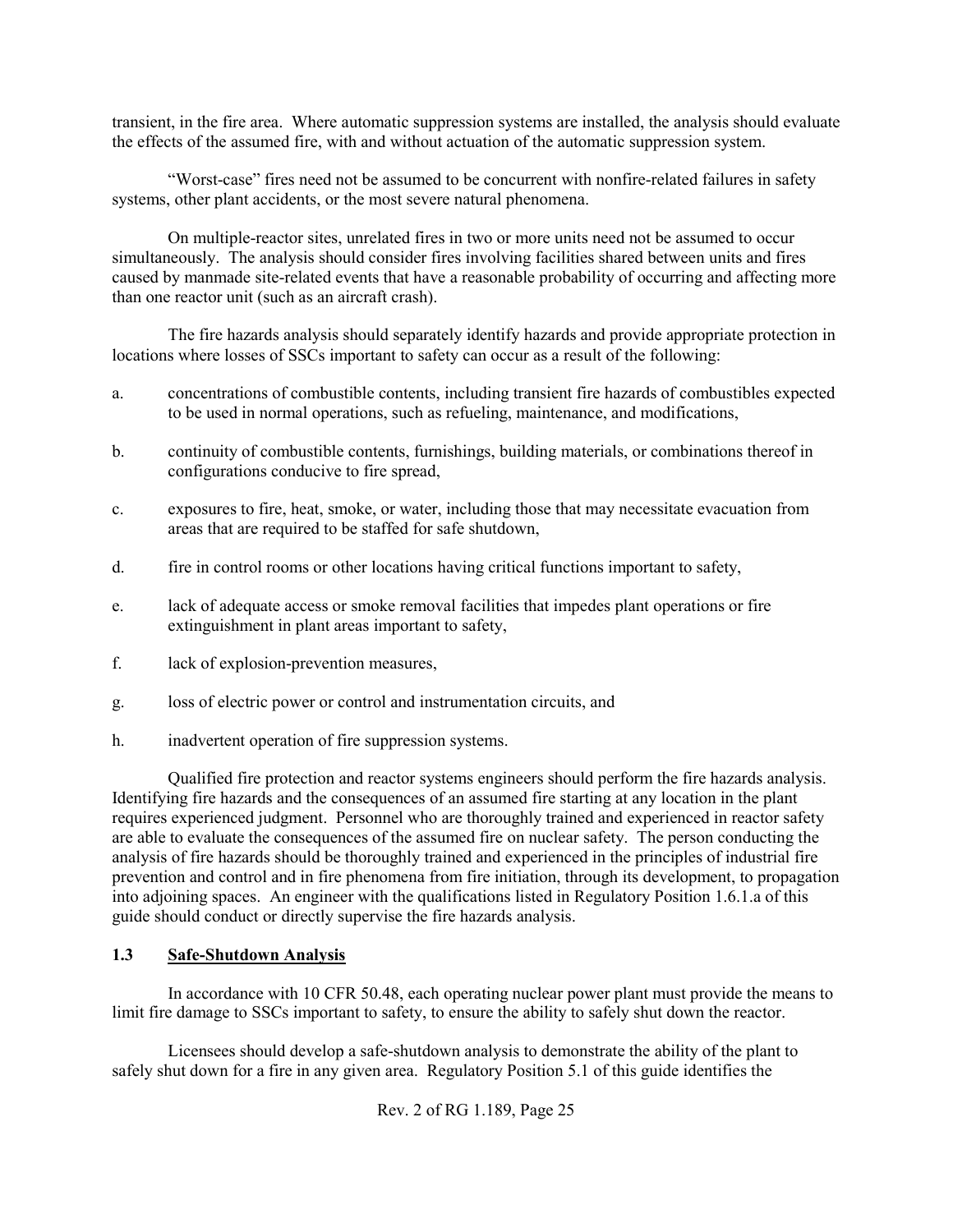safe-shutdown performance goals. The licensee should demonstrate the ability of the selected systems to accomplish these performance goals.

The analysis should identify the safe-shutdown components and circuits for each fire area and demonstrate that the plant meets the guidelines in Regulatory Position 5.3 or that it provides an alternative or dedicated shutdown, in accordance with Regulatory Position 5.4 of this guide. For each plant, the combinations of systems that provide the shutdown functions may be unique for each area; however, the shutdown functions provided should ensure that the plant achieves its safe-shutdown performance objectives.

The licensee should also develop and implement procedures necessary to implement safe shutdown as appropriate. (See Regulatory Position 5.5 of this guide.)

#### **1.4 Fire Test Reports and Fire Data**

The licensee should evaluate fire reports and data (e.g., fire barrier testing results and cable derating data) that are used to demonstrate compliance with NRC fire protection requirements, to ensure that the information is applicable and representative of the conditions for which the information is being applied.

NFPA 251, "Standard Methods of Test of Fire Endurance of Building Construction and Materials" (Ref. 50), recommends that test conditions be evaluated carefully, because variations from the construction of the test specimen or from the condition in which it is tested may substantially change the performance characteristics of the tested assembly.

Not all possible configurations of fire barrier assemblies can be tested; Regulatory Positions 1.8.3 and 4.3 of this guide provide additional information on evaluating installed configurations that deviate from tested conditions.

#### **1.5 Compensatory Measures**

The licensee may implement compensatory measures for degraded and nonconforming conditions. In its evaluation of the impact of a degraded or nonconforming condition on plant and individual SSC operation, a licensee may decide to implement a compensatory measure as an interim step to restore operability or to otherwise enhance the capability of SSCs important to safety until the final corrective action is complete. Reliance on a compensatory measure for operability should be an important consideration in establishing the timeframe for completing the corrective action. The NRC would normally expect conditions that require interim compensatory measures to demonstrate operability to be resolved more promptly than conditions that are not dependent on compensatory measures to show operability; such reliance suggests a greater degree of degradation. Similarly, if an operability determination is based on operator action, the NRC staff would expect the licensee to resolve the nonconforming condition expeditiously.

NRC Inspection Manual Part 9900, "Operability Determinations & Functionality Assessments for Resolution of Degraded or Nonconforming Conditions Adverse to Quality or Safety" (Ref. 51), provides additional guidance on operability assessments that the Reactor Oversight Process will apply when conducting inspections. This guidance supersedes that provided in Revision 1 of GL 91-18, "Information to Licensees Regarding Two NRC Inspection Manual Sections on Resolution of Degraded and Nonconforming Conditions and on Operability," dated October 8, 1997 (Ref. 52). (See RIS 2005-20, "Revision to Guidance Formerly Contained in NRC Generic Letter 91-18, 'Information to Licensees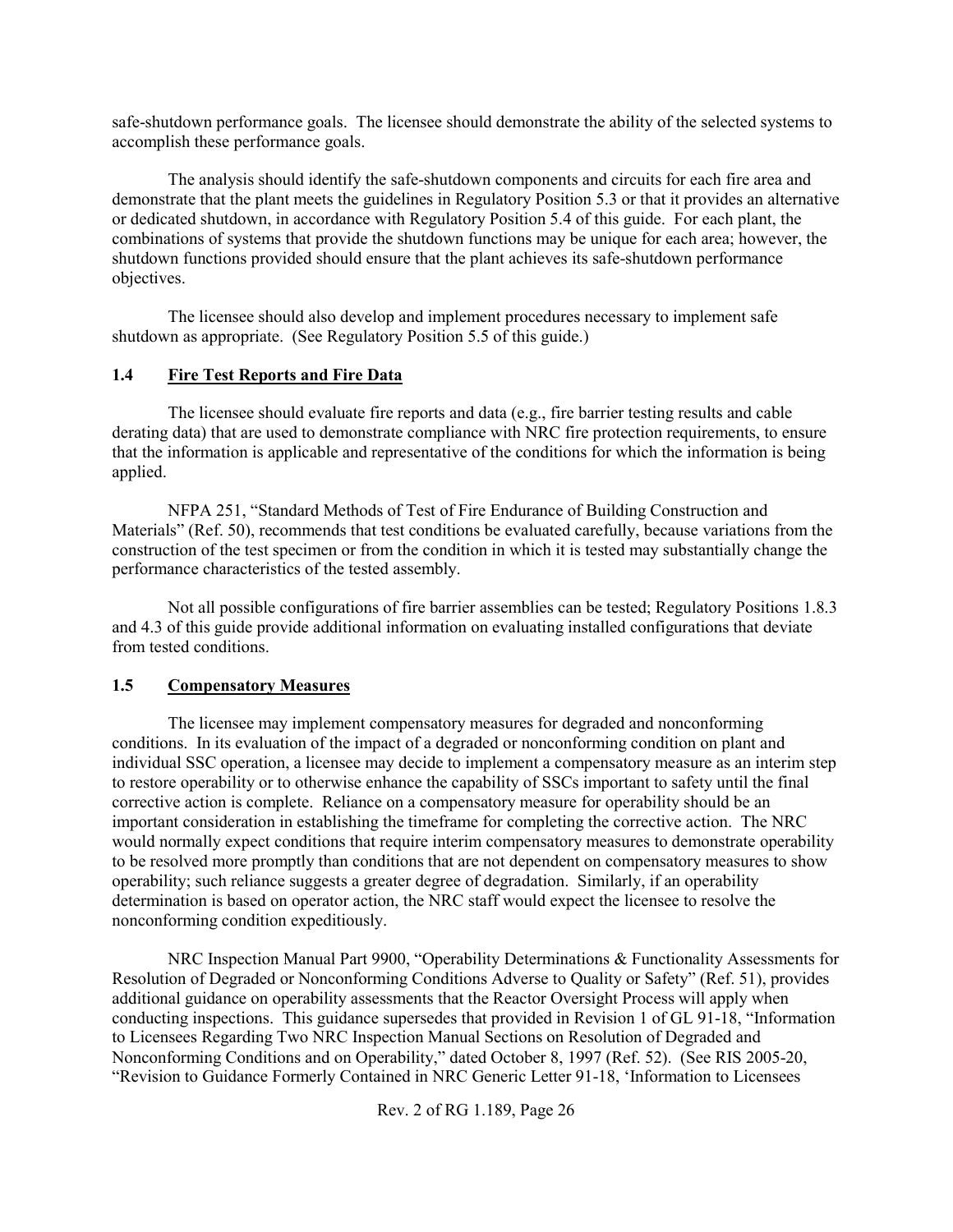Regarding Two NRC Inspection Manual Sections on Resolution of Degraded and Nonconforming Conditions and on Operability,'" dated September 26, 2005 (Ref. 53).)

Temporary changes to specific fire protection features that may be necessary to accomplish maintenance or modifications are acceptable, provided that interim compensatory measures, such as fire watches, temporary fire barriers, or backup suppression capability, are implemented. Licensees should address any degraded or nonconforming condition in a time frame commensurate with the safety significance of the condition. Reasonable efforts should be made to complete corrective actions at the first available opportunity or should develop appropriately justify a longer completion schedule. For common types of deficiencies, the technical specifications or the NRC-approved FPP generally note the specific compensatory measures. For unique situations or for measures that the approved FPP does not include, the licensee may opt to use an alternative to the compensatory measure stated in its FPP, or a combination of measures. A licensee may use such alternative measures without prior approval of the Commission if allowed by its fire protection license condition (however, changes to compensatory measures defined in technical specifications require a license amendment).

A licensee should have all of the following available:

- a. a documented evaluation showing the impact of the alternative compensatory measure on the FPP,
- b. a documented evaluation comparing the adequacy of the alternative compensatory measure to the compensatory measure required by the licensee's FPP, and
- c. a documented evaluation showing that the alternative compensatory measure(s) will not adversely affect the ability of the plant to achieve and maintain safe shutdown in the event of a fire.

Any change to the FPP must maintain compliance with the GDC and the requirements of 10 CFR 50.48(a) and must be retained as a record pursuant to 10 CFR 50.48(a). The licensee's change to the FPP is subject to inspection by the NRC.

The evaluation of the alternative compensatory measure should incorporate risk insights regarding the location, quantity, and type of combustible material in the fire area; the presence of ignition sources and their likelihood of occurrence; the automatic fire suppression and fire detection capability in the fire area; the manual fire suppression capability in the fire area; and the human error probability, where applicable.

# **1.6 Fire Protection Training and Qualifications**

The FPP should be under the direction of an individual who has available staff personnel

knowledgeable in both fire protection and nuclear safety. Plant personnel should be adequately trained in the administrative procedures that implement the FPP and the emergency procedures related to fire protection.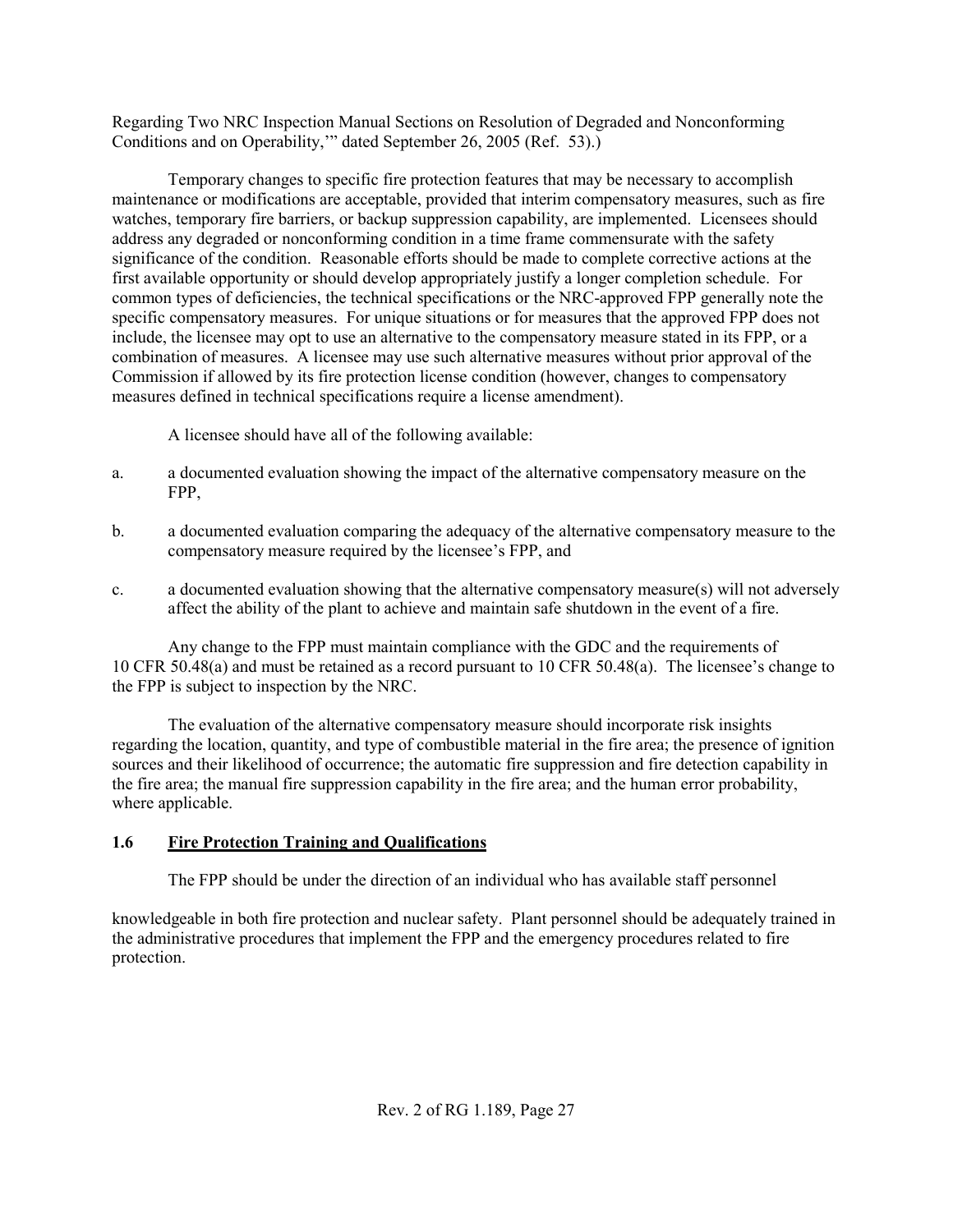#### **1.6.1** *Fire Protection Staff Training and Qualifications*

Fire protection staff should meet the following qualifications:

- a. The formulation of the FPP and its implementation should be the responsibility of personnel prepared by training and experience in fire protection and in nuclear plant safety to provide a comprehensive approach in directing the FPP for the nuclear power plant. A fire protection engineer (or a consultant) who is a graduate of an engineering curriculum of accepted standing and satisfies the eligibility requirements as a Member grade (or Professional Member grade) in the Society of Fire Protection Engineers (SFPE), or is a graduate of an engineering curriculum of accepted standing and is a licensed professional fire protection engineer in the State in which the plant is located, should be a member of the organization responsible for the formulation and implementation of the FPP.
- b. The fire brigade members' qualifications should include satisfactory completion of a physical examination for performing strenuous activity and the fire brigade training, as described in Regulatory Position 1.6.4.
- c. The personnel responsible for maintaining and testing the fire protection systems should be qualified by training and experience for such work.
- d. The personnel responsible for training the fire brigade should be qualified by knowledge, suitable training, and experience for such work.

#### **1.6.2** *General Employee Training*

Each nuclear plant employee has a responsibility to respond to plant fires. General site employee training should introduce all personnel to the elements of the site's FPP, including the responsibilities of the fire protection staff. Training should also include information on the types of fires and related extinguishing agents, specific fire hazards at the site, and actions in the event of a fire suppression system actuation.

General employee training should provide specific instruction to site and contractor personnel on the following:

- a. appropriate actions to take upon discovering a fire, including, for example, notification of the control room, attempts to extinguish the fire, and actuation of local fire suppression systems,
- b. actions upon hearing a fire alarm,
- c. administrative controls on the use of combustibles and ignition sources, and
- d. actions necessary in the event of a combustible liquid spill, gas release, or leaks.

#### **1.6.3** *Fire Watch Training*

Fire watches provide for observation and control of fire hazards associated with hot work, and they may act as compensatory measures for degraded fire protection systems and features. Specific fire watch training should provide appropriate instruction on fire watch duties, responsibilities, and required actions for the different types of fire watches, such as continuous hot work fire watches, hourly fire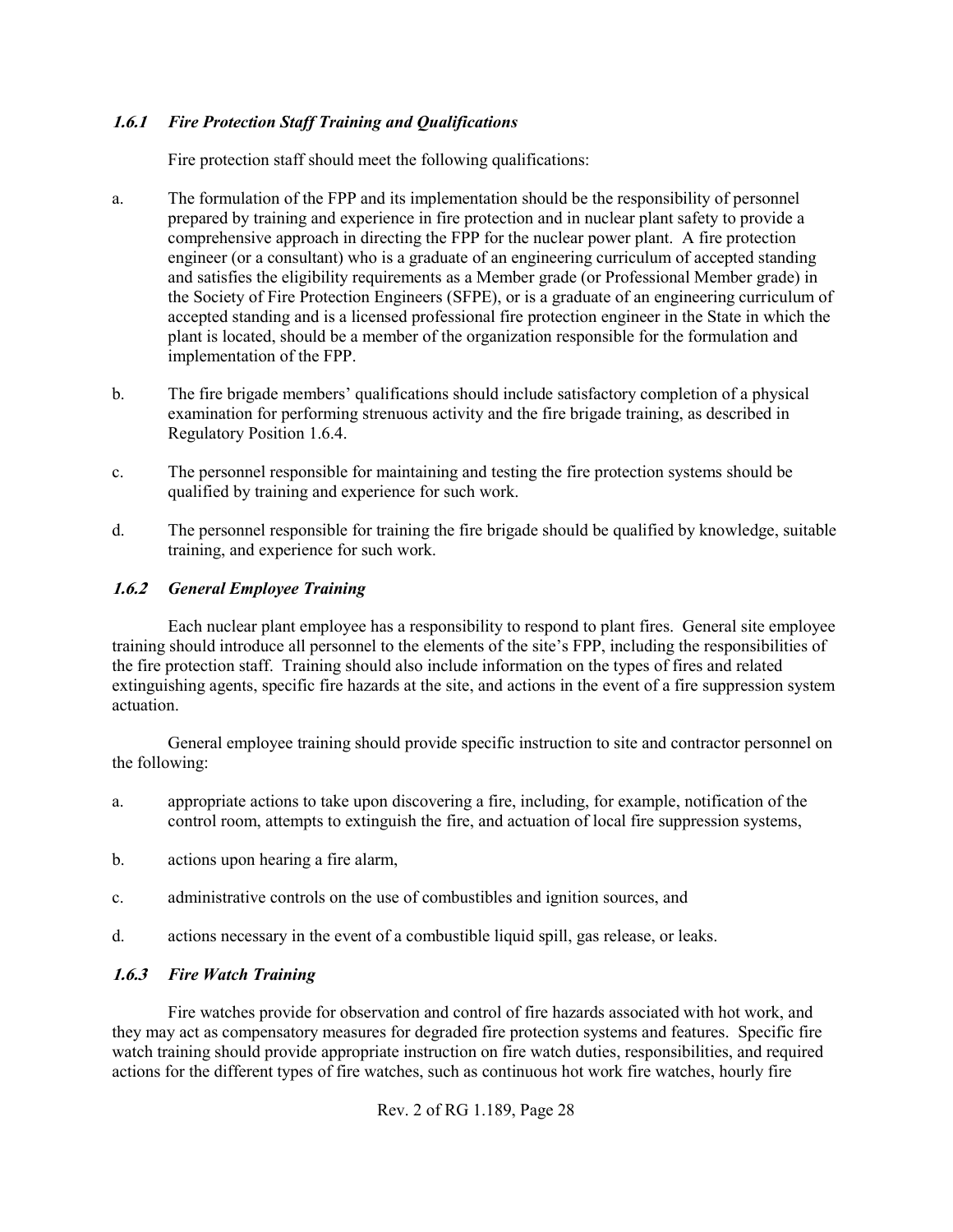watches, etc. Fire watch qualifications should include hands-on training on a practice fire with the extinguishing equipment to be used while on fire watch, if applicable. If fire watches are to be used as compensatory actions, the fire watch training should include recordkeeping requirements.

# **1.6.4** *Fire Brigade Training and Qualifications*

The fire brigade training program should establish and maintain the capability to fight credible and challenging fires. The program should consist of initial classroom instruction followed by periodic classroom instruction, firefighting practice, and fire drills. (See Regulatory Position 3.5.1.4 for drill guidance.)

Numerous NFPA standards provide guidelines applicable to the training of fire brigades. The NRC staff considers the training recommendations of NFPA 600, "Standard on Industrial Fire Brigades" (Ref. 54), including the applicable NFPA publications referenced in NFPA 600, to be appropriate criteria for training the plant fire brigade. The licensee may also use NFPA 1410, "Standard on Training for Initial Emergency Scene Operations" (Ref. 55), and NFPA 1500, "Standard on Fire Department Occupational Safety and Health Program" (Ref. 56), as appropriate. The licensee may use the NFPA booklets and pamphlets listed in NFPA 600, as applicable, for training references and should use courses in fire prevention and fire suppression that are recognized or sponsored by the fire protection industry.

# **1.6.4.1 Qualifications**

The brigade leader and at least two brigade members should have sufficient training in or knowledge of plant systems to understand the effects of fire and fire suppressants on safe-shutdown capability. The brigade leader should be competent to assess the potential safety consequences of a fire and advise control room personnel. Such competence by the brigade leader may be evidenced by possession of an operator's license or equivalent knowledge of plant systems. Nuclear power plants staffed with a dedicated professional fire department may use a fire team advisor to assess the potential safety consequences of a fire and advise the control room and incident commander. The fire team advisor should possess an operator's license or equivalent knowledge of plant systems and be dedicated to supporting the fire incident commander during fire emergency events. The fire team advisor does not need to meet the qualifications of a fire brigade member, but if he or she does not, there should be five available qualified fire brigade members, in addition to the fire team advisor.

The qualification of fire brigade members should include an annual physical examination to determine their ability to perform strenuous firefighting activities.

# **1.6.4.2 Instruction**

Instruction should be provided by qualified individuals who are knowledgeable, experienced, and suitably trained in fighting the types of fires that could occur and in using the types of equipment available in the nuclear power plant. The licensee should provide instruction to all fire brigade members and fire brigade leaders. The initial classroom instruction should include the following:

- a. knowledge of the plant firefighting plan, with specific identification of each individual's responsibilities,
- b. identification of the type and location of fire hazards and associated types of fires that could occur in the plant,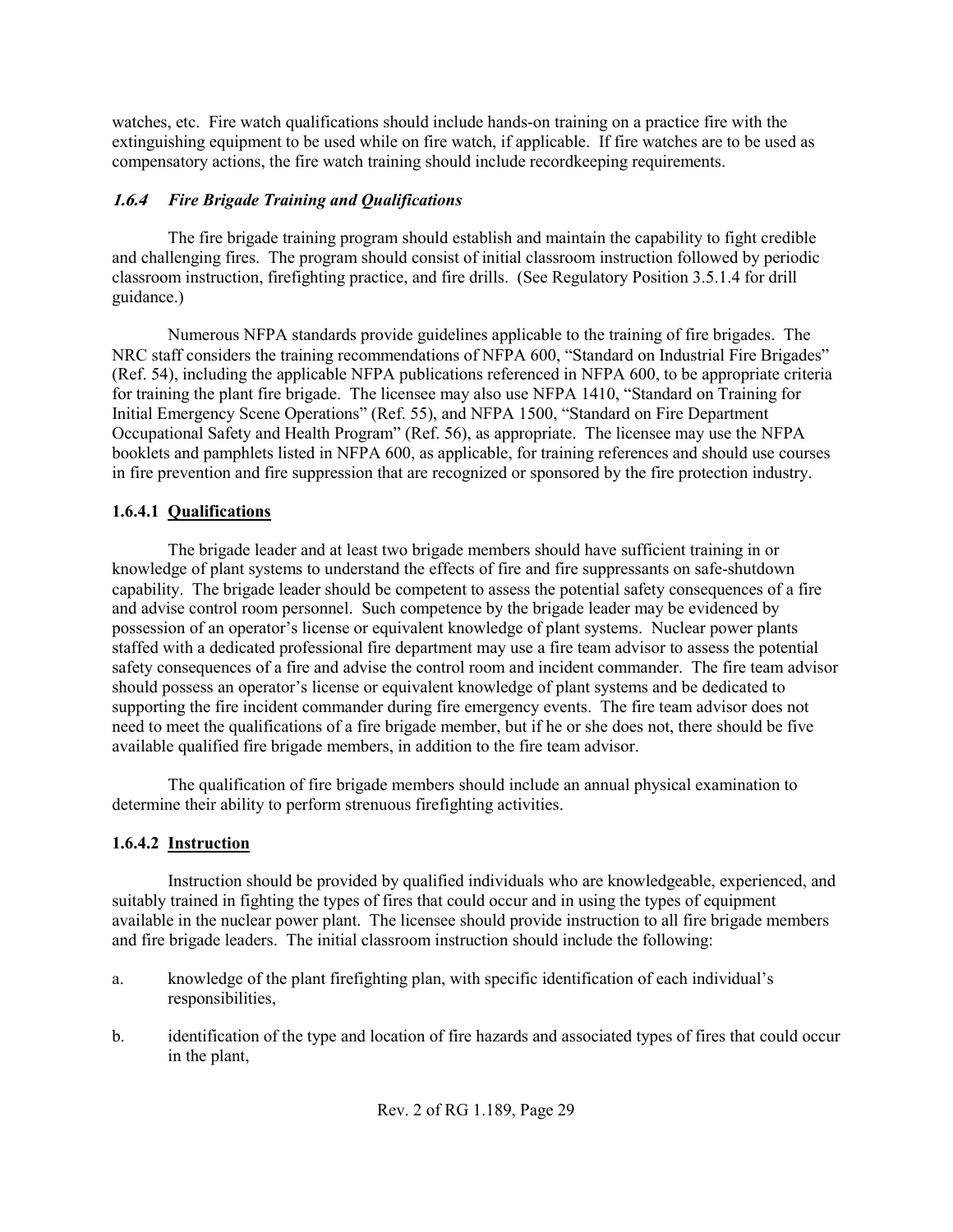- c. the toxic and corrosive characteristics of expected products of combustion,
- d. identification of the location of firefighting equipment for each fire area and familiarization with the layout of the plant, including access and egress routes to each area,
- e. the proper use of available firefighting equipment and the correct method of fighting each type of fire, including the following:
	- i. fires involving radioactive materials,
	- ii. fires in energized electrical equipment,
	- iii. fires in cables and cable trays,
	- iv. hydrogen fires,
	- v. fires involving flammable and combustible liquids or hazardous process chemicals,
	- vi. fires resulting from construction or modifications (welding), and
	- vii. record file fires,
- f. the proper use of communications, lighting, ventilation, and emergency breathing equipment,
- g. the proper method for fighting fires inside buildings and confined spaces,
- h. the direction and coordination of the firefighting activities (fire brigade leaders only),
- i. a detailed review of firefighting strategies and procedures, and
- j. a review of the latest plant modifications and corresponding changes in firefighting plans.

The licensee should coordinate training of the plant fire brigade with the local fire department to delineate responsibilities and duties in advance. This coordination should be part of the training course and should be included in the training of the local fire department staff.

Instruction should provide the techniques, equipment, and skills for the use of water in fighting electrical cable fires in nuclear plants, particularly in areas containing a high concentration of electric cables with plastic insulation, as applicable to plant-specific conditions.

The licensee should hold regularly planned meetings at least quarterly for all brigade members to review changes in the FPP and other subjects, as necessary.

The licensee should offer periodic refresher training sessions to repeat the classroom instruction program for all brigade members over a 2-year period. These sessions may be concurrent with regularly planned meetings.

The licensee should schedule retraining or broadened training for firefighting within buildings for all brigade members whose performance records show deficiencies.

# **1.6.4.3 Fire Brigade Practice**

The licensee should hold practice sessions for each shift fire brigade on the proper method of fighting the various types of fires that could occur in a nuclear power plant. These sessions should provide brigade members with experience in actual fire extinguishment and the use of self-contained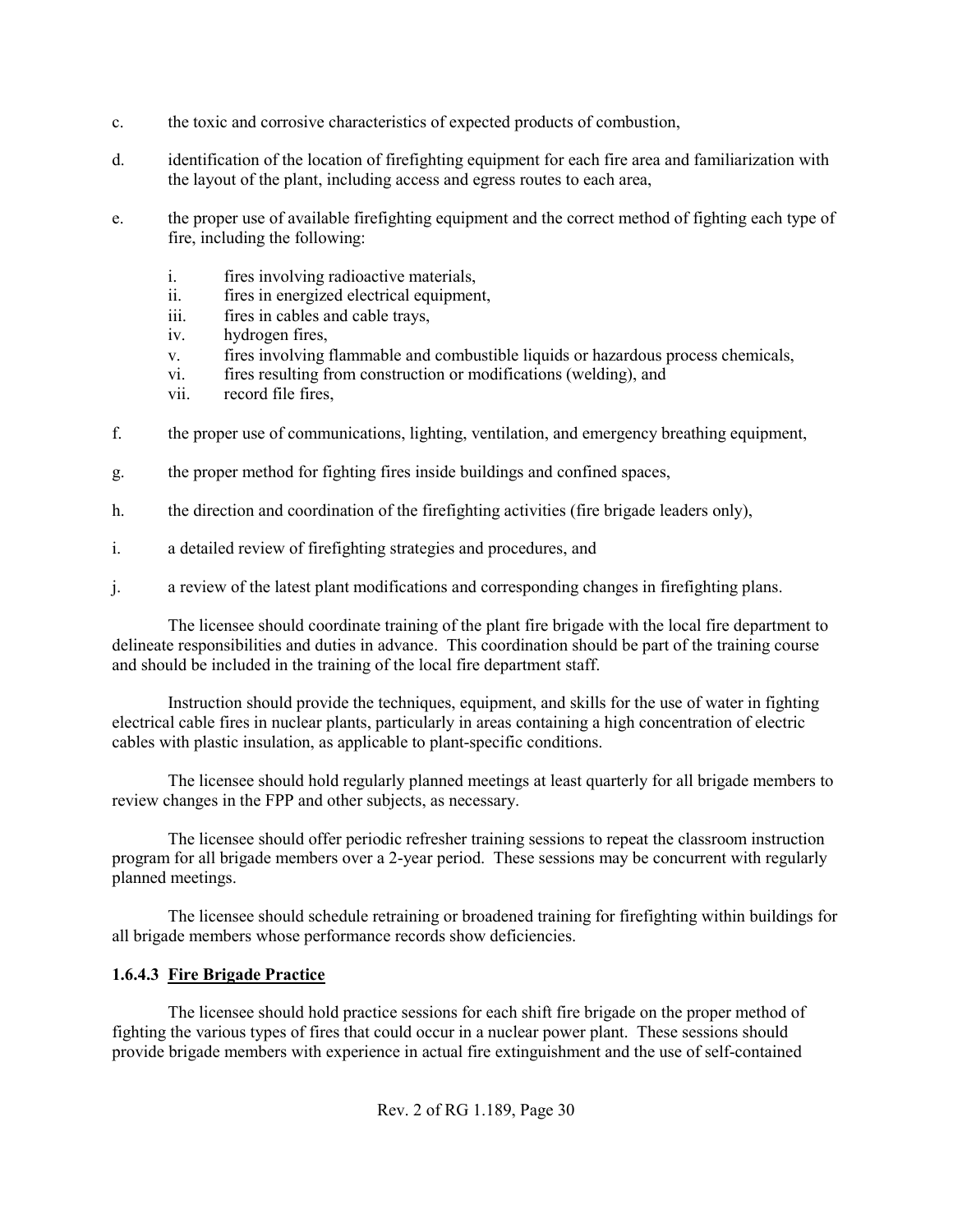breathing apparatuses under the strenuous conditions encountered in firefighting. The licensee should provide these practice sessions at least once a year for each fire brigade member.

# **1.6.4.4 Fire Brigade Training Records**

The licensee should maintain individual records of training provided to each fire brigade member, including drill critiques, for at least 3 years to ensure that each member receives training in all parts of the training program. These training records should be available for NRC inspection.

# **1.7 Quality Assurance**

The overall plant QA plan should include the QA program for fire protection. The licensee should maintain a QA program that provides assurance that the fire protection systems are designed, fabricated, erected, tested, maintained, and operated so that they will function as intended. Fire protection systems are not "safety-related" and, therefore, are not within the scope of Appendix B, "Quality Assurance Criteria for Nuclear Power Plants and Fuel Reprocessing Plants," to 10 CFR Part 50 (Ref. 1), unless the licensee has committed to include these systems under the plant's Appendix B program. The NRC staff generally used guidance for an acceptable QA program for fire protection systems, previously given in Section C.4 of BTP CMEB 9.5-1, Revision 2 (Ref. 12), in the review and acceptance of approved FPPs for plants licensed after January 1, 1979. This regulatory guide incorporates that guidance, and the NRC staff will continue to use it in the review and acceptance of approved FPPs for new reactors. For plants licensed before January 1, 1979, APCSB 9.5-1 (Ref. 9), its Appendix A (Ref. 10), and GL 77-02 (Ref. 11) contain similar guidance.

The plant's QA organization should manage the fire protection QA program. This control consists of (1) formulating the fire protection QA program and verifying that it incorporates suitable requirements and is acceptable to the management responsible for fire protection, and (2) verifying the effectiveness of the QA program for fire protection through review, surveillance, and audits. Personnel outside the QA organization may perform other QA program functions to meet the FPP requirements.

To implement the fire protection QA program in this regulatory position, licensees have the option of either (1) including the fire protection QA program as part of the plant's overall QA program under Appendix B to 10 CFR Part 50, or (2) providing, for NRC inspection, a description of the fire protection QA program and its implementation measure.

The fire protection QA program should satisfy the specific criteria that apply to items within the scope of the FPP, such as fire protection systems and features, emergency lighting, communications equipment, self-contained breathing apparatuses, and the fire protection requirements of applicable equipment important to safety.

# **1.7.1** *Design and Procurement Document Control*

The licensee should establish measures to include the guidance presented in this regulatory guide in its design and procurement documents. The licensee should also control deviations from this guidance to ensure that the following occurs:

a. Design and procurement document changes, including field changes and design deviations, are subject to the same level of controls, reviews, and approvals that were applicable to the original document.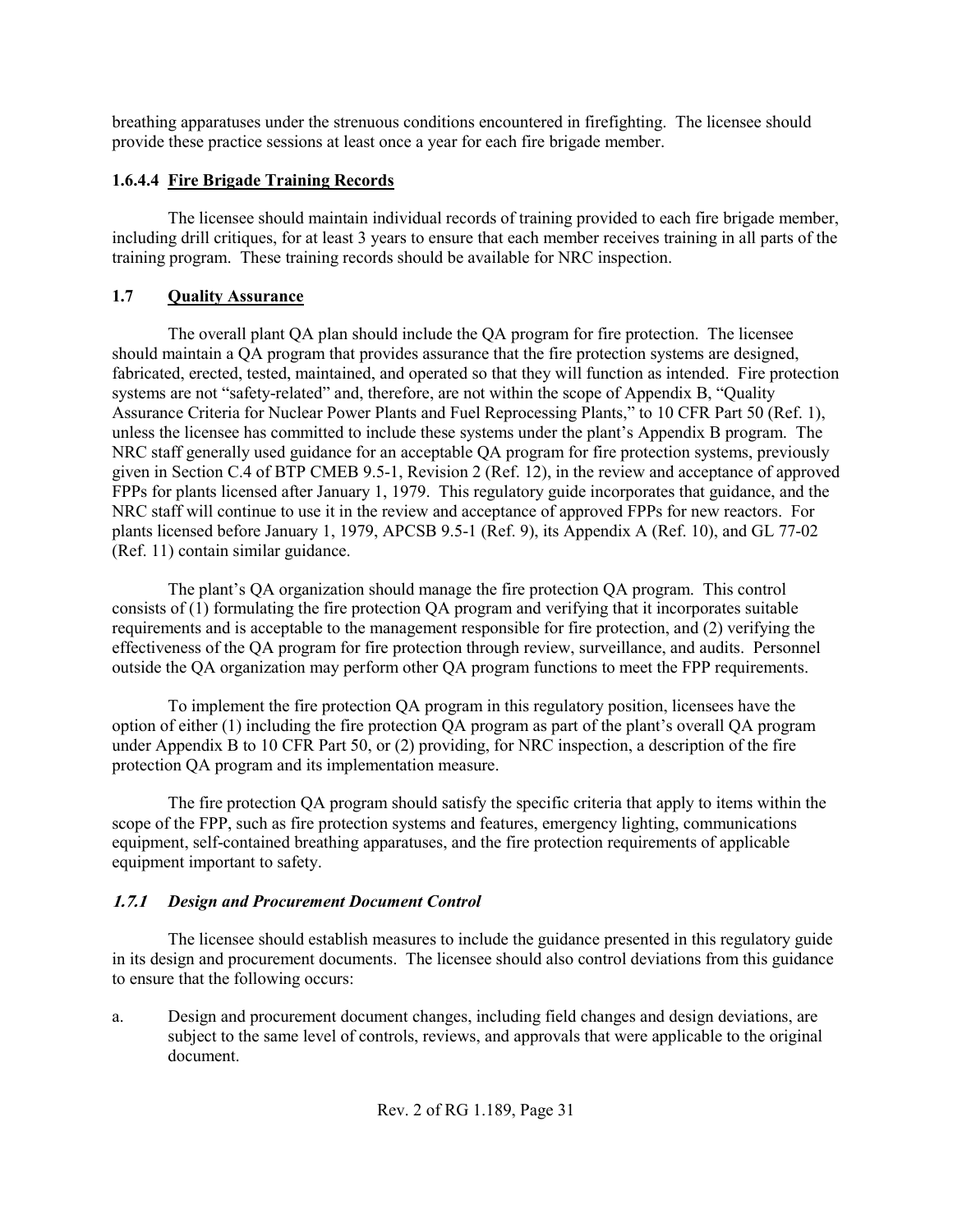- b. The design documents, such as appropriate fire protection codes and standards, specify quality standards, and deviations and changes from these quality standards are controlled.
- c. Qualified personnel review new designs and plant modifications, including fire protection systems, to ensure inclusion of appropriate fire protection requirements. These reviews should include items such as the following:
	- i. design reviews to verify the adequacy of wiring isolation and cable separation criteria, and
	- ii. design reviews to verify appropriate requirements for room isolation (sealing penetrations, floors, and other fire barriers) (see Regulatory Position 1.8 for guidance on FPP changes and code deviations).
- d. Qualified personnel perform and document the review and approval of the adequacy of fire protection requirements and quality requirements stated in procurement documents. This review should determine that fire protection requirements and quality requirements are correctly stated, able to be inspected, and controllable; there are adequate acceptance and rejection criteria; and the procurement document has been prepared, reviewed, and approved in accordance with applicable QA program requirements.

#### **1.7.2** *Instructions, Procedures, and Drawings*

Documented instructions, procedures, or drawings should prescribe inspections, tests, administrative controls, fire drills, and training that govern the FPP, and the licensee should ensure that the following occurs:

- a. Indoctrination and training programs for fire prevention and firefighting are implemented in accordance with documented procedures.
- b. Activities such as design, installation, inspection, test, maintenance, and modification of fire protection systems are prescribed and accomplished in accordance with documented instructions, procedures, and drawings.
- c. Instructions and procedures for design, installation, inspection, test, maintenance, modification, and administrative controls are reviewed to ensure that the proper fire protection requirements are addressed, such as control of ignition sources and combustibles, provisions for backup fire protection capability, disablement of a fire protection system, and restrictions on material substitutions unless specifically evaluated.
- d. The installation or application of penetration seals, fire barrier systems, and fire-retardant coatings is performed by trained personnel using approved procedures.

#### **1.7.3** *Control of Purchased Material, Equipment, and Services*

The licensee should establish the following measures to ensure that purchased material, equipment, and services conform to the procurement documents:

a. provisions, as appropriate, for source evaluation and selection, objective evidence of quality furnished by the contractor, inspections at suppliers, or receipt inspections, and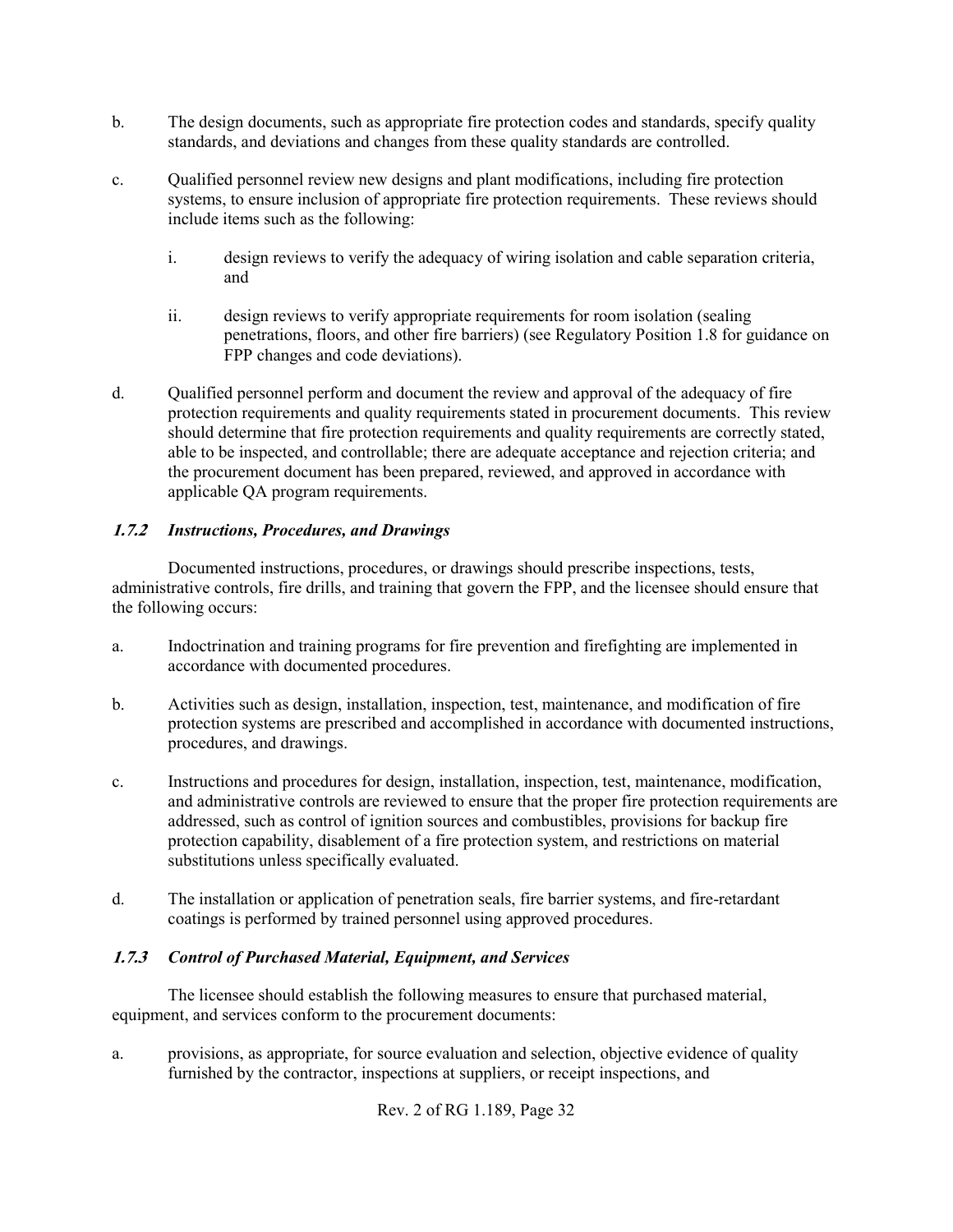b. source or receipt inspection, at a minimum, for those items that, once installed, cannot have their quality verified.

## **1.7.4** *Inspection*

The licensee should establish and execute a program for independent inspection of activities affecting fire protection that allows the organization performing the activity to verify conformance to documented installation drawings and test procedures. This program should include the following:

- a. inspection of installation, maintenance, and modification of fire protection systems or features,
- b. inspection of emergency lighting and communications equipment to ensure conformance to design and installation requirements,
- c. inspection of the installations of penetration seals, fire barriers, and fire-retardant coating, to verify that the activity is satisfactorily completed,
- d. inspection of cable routing to verify conformance with design requirements,
- e. inspections to verify that appropriate requirements for room isolation (sealing penetrations, floors, and other fire barriers) are accomplished during construction,
- f. measures to ensure that inspection personnel are independent from the individuals performing the activity being inspected and are knowledgeable in the design and installation requirements for fire protection, and
- g. inspection procedures, instructions, and checklists that provide for the following:
	- i. identification of characteristics and activities to be inspected,
	- ii. identification of the individuals or groups responsible for performing the inspection operation,
	- iii. acceptance and rejection criteria,
	- iv. a description of the method of inspection,
	- v. recording of evidence of the completion and verification of a manufacturing, inspection, or test operation,
	- vi. recording of inspector or data recorder and the results of the inspection operation,
	- vii. periodic inspections of fire protection systems, emergency breathing and auxiliary equipment, emergency lighting, and communications equipment, to ensure the acceptable condition of these items, and
	- viii. periodic inspection of materials subject to degradation, such as fire barriers, stops, seals, and fire-retardant coatings, to ensure that these items have not deteriorated or been damaged.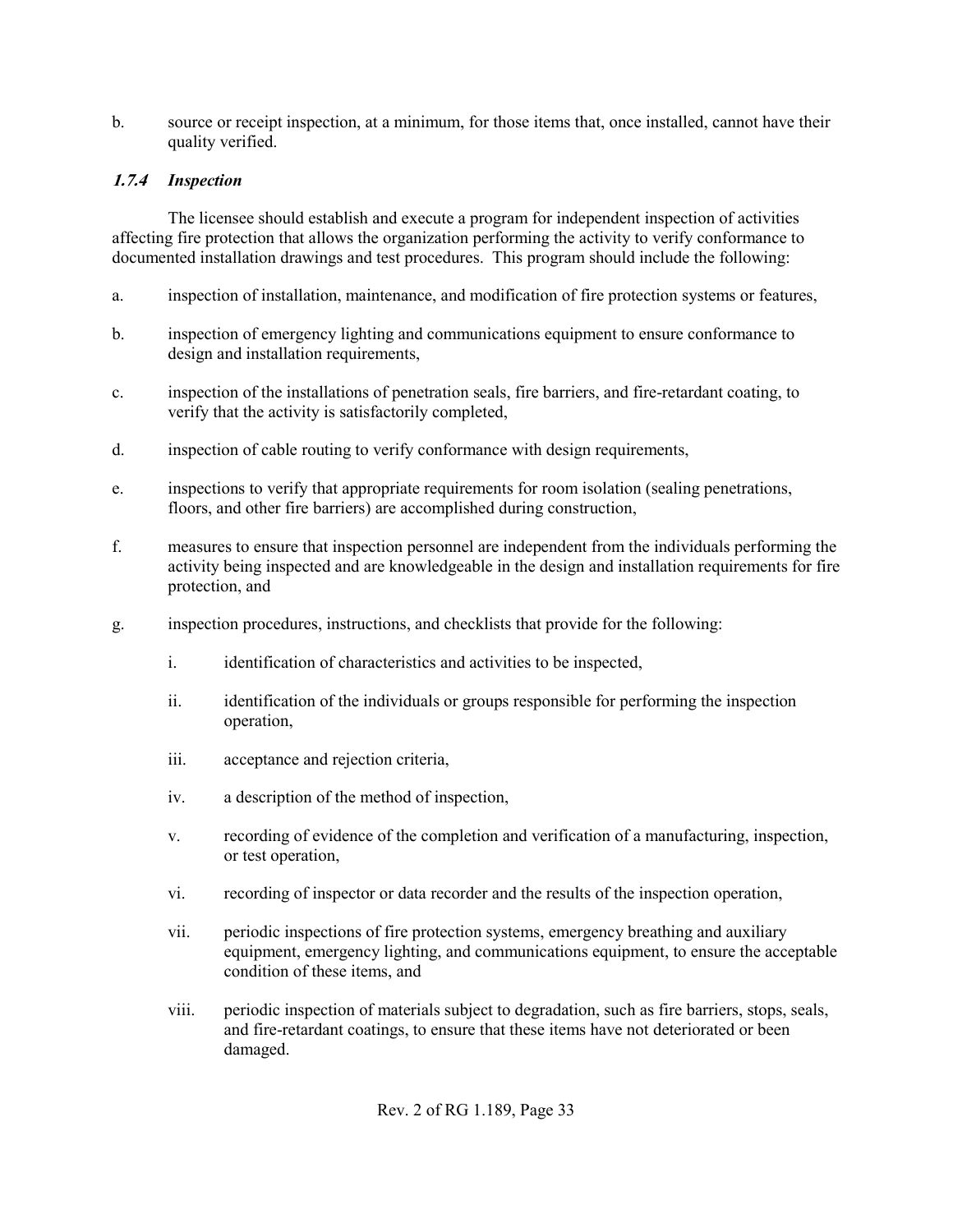## **1.7.5** *Test and Test Control*

The licensee should establish and implement a test program to ensure that testing is performed and verified by inspection and audit to demonstrate conformance with design and system readiness requirements. The tests should be performed in accordance with written test procedures; test results should be properly evaluated and corrective actions taken as necessary. The test program should include the following:

- a. Installation Testing—Following construction, modification, repair, or replacement, the licensee should perform sufficient testing to demonstrate that fire protection systems, emergency lighting, and communications equipment will perform satisfactorily in service and that design criteria are met. Written test procedures for installation tests should incorporate the requirements and acceptance limits contained in applicable design documents.
- b. Periodic Testing—The licensee should develop and document the schedules and methods for periodic testing. Periodic testing of fire protection equipment, emergency lighting, and communications equipment will ensure that the equipment will function properly and continue to meet the design criteria.
- c. Quality Assurance—The licensee should establish programs for QA and quality control (QC) to verify testing of fire protection systems and features and to determine whether test personnel are effectively trained.
- d. Documentation—A qualified individual or group should be responsible for ensuring that test results are documented, evaluated, and acceptable.

# **1.7.6** *Inspection, Test, and Operating Status*

The licensee should establish measures to document or identify items that have satisfactorily passed required tests and inspections. These measures should include identification by means of tags, labels, or similar temporary markings to indicate operating status and completion of required inspections and tests.

# **1.7.7** *Nonconforming Items*

The licensee should establish measures to control items that do not conform to specified requirements to prevent inadvertent use or installation (Ref. 51). These measures should include provisions to ensure that the following occurs:

- a. Nonconforming, inoperable, or malfunctioning fire protection systems, emergency lighting, and communication equipment are appropriately tagged or labeled.
	- i. The identification, documentation, segregation, review disposition, and notification to the affected organization of nonconforming materials, parts, components, or services are procedurally controlled.
	- ii. Documentation identifies the nonconforming item, describes the nonconformance and the disposition of the nonconforming item, and includes signature approval of the disposition.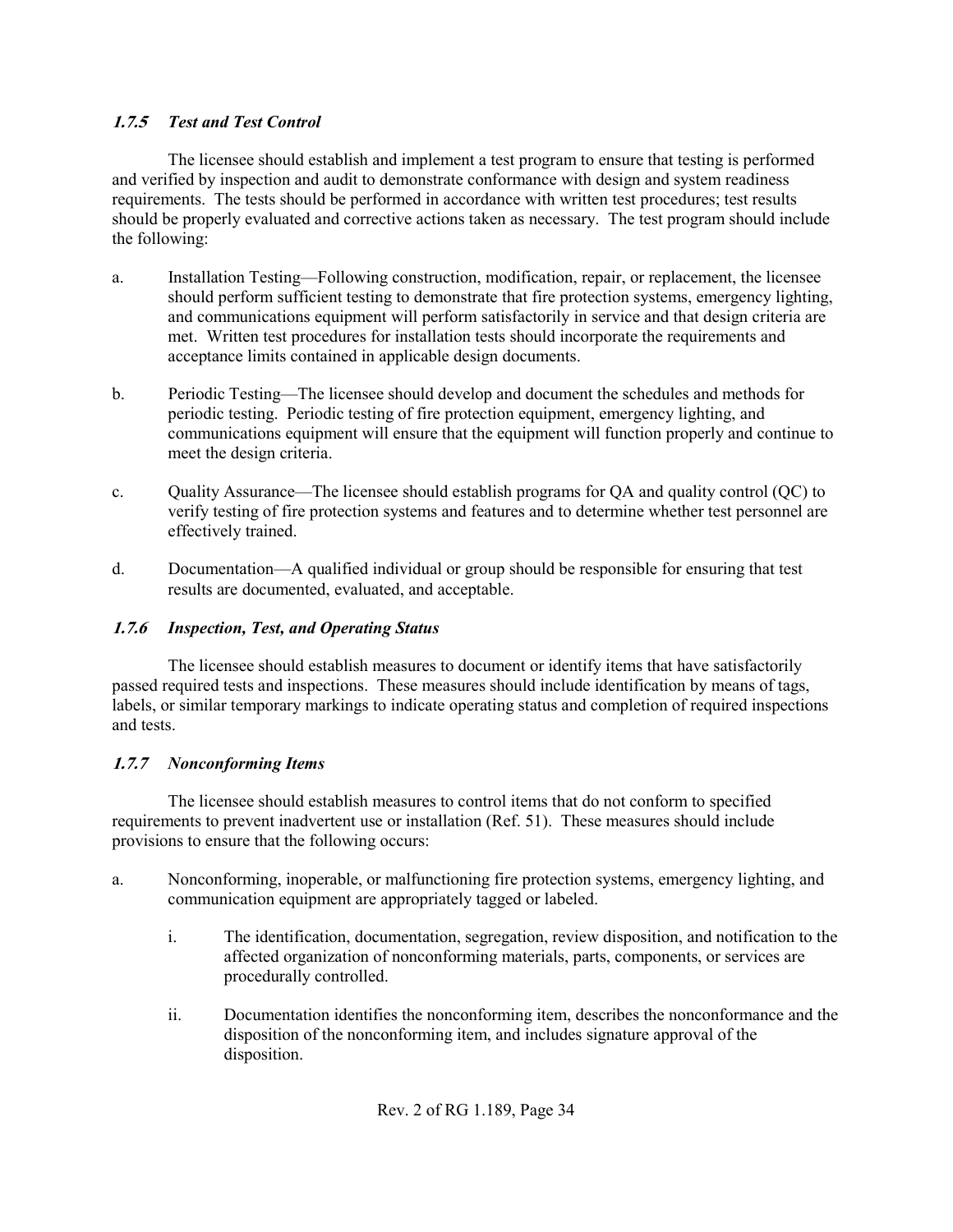iii. Provisions are established to identify those individuals or groups delegated the responsibility and authority for the disposition and approval of nonconforming items.

# **1.7.8** *Corrective Action*

The licensee should establish measures to ensure that conditions adverse to fire protection, such as failures, malfunctions, deficiencies, deviations, defective components, uncontrolled combustible materials, and nonconformances, are promptly identified, reported, and corrected. These measures should ensure the following:

- a. Procedures are established to evaluate conditions adverse to fire protection (such as nonconformance, failures, malfunctions, deficiencies, deviations, and defective material and equipment) to determine the necessary corrective action.
- b. In the case of significant or repetitive conditions adverse to fire protection, including fire incidents, the cause of the conditions is determined and analyzed and prompt corrective actions are taken to prevent recurrence. The cause of the condition and the corrective action taken are promptly reported to cognizant levels of management for review and assessment.

# **1.7.9** *Records*

The licensee should prepare and maintain records to furnish evidence that the plant meets the criteria enumerated above for activities affecting the FPP, so that the following is true:

- a. Records are identifiable and retrievable and should demonstrate conformance to fire protection requirements. The records should include results of inspections, tests, reviews, and audits; nonconformance and corrective action reports; construction, maintenance, and modification records; and certified manufacturers' data.
- b. Established record retention requirements exist.

# **1.7.10** *Audits*

The licensee should conduct and document audits to verify compliance with the FPP. The licensee should ensure that the following occurs:

- a. Audits are performed to verify compliance with the administrative controls and implementation of QA criteria, including design and procurement documents, instructions, procedures, drawings, and inspection and test activities as they apply to fire protection features and safe-shutdown capability. QA personnel perform these audits in accordance with preestablished written procedures or checklists. The trained personnel who conduct the audits should not have direct responsibilities in the areas being audited.
- b. Audit results are documented and then reviewed with management responsible for the area audited.
- c. Followup action is taken by responsible management to correct the deficiencies revealed by the audit.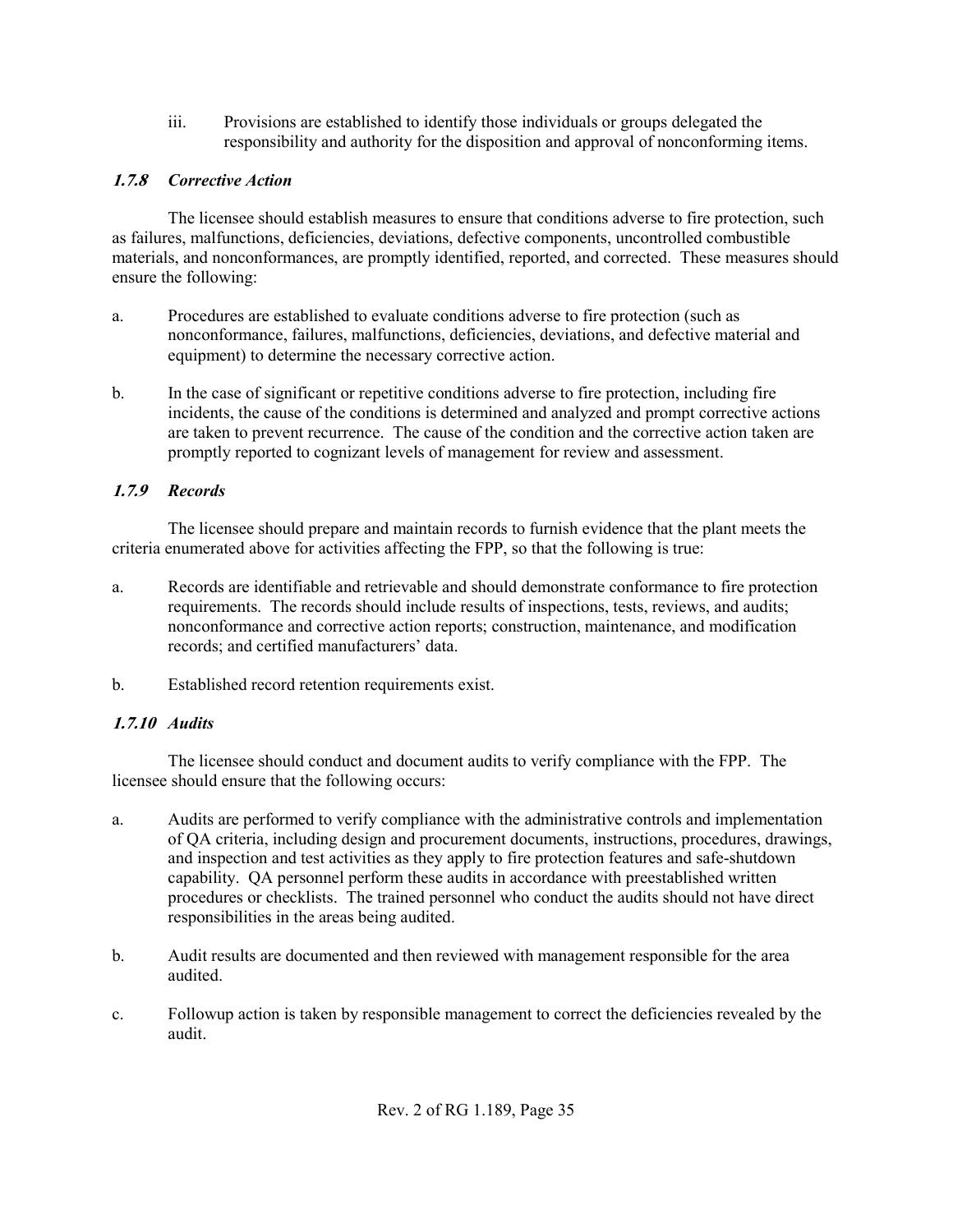d. Audits are performed annually to provide an overall assessment of conformance to fire protection requirements.

A qualified audit team should perform fire protection audits. The team should at least include a lead auditor from the licensee's QA organization, a systems engineer, and a fire protection engineer. The lead auditor should be qualified, for example, in accordance with American Society of Mechanical Engineers (ASME) NQA-1, "Quality Assurance Program Requirements for Nuclear Facilities" (Ref. 57), or an alternative consistent with the general QA program requirements. The systems engineer should be knowledgeable in safety systems, operating procedures, and emergency procedures. The fire protection engineer (or engineering consultant) should meet the qualifications for Member grade (or Professional Member grade) in the SFPE or a licensed professional fire protection engineer in the State in which the plant is located. The fire protection engineer can be a licensee employee who has not been directly responsible for the site's FPP for 2 out of 3 years. However, every third year, an independent fire protection consultant should be part of the audit team. This audit team approach will ensure that the technical and QA requirements are adequately assessed.

Insurance company inspections do not satisfy the fire protection audit requirements because they do not evaluate plant FPPs against the NRC requirements, including the requirements for postfire safe shutdown. If an insurance company develops an inspection that has the proper scope and the inspection team includes a person knowledgeable in nuclear safety, an insurance company may perform these audits in conjunction with a lead auditor from the licensee's QA organization.

The following paragraphs specify three distinct fire protection audits. Originally, licensees were required to incorporate these audits into their technical specifications, consistent with Standardized Technical Specification Section 6.5.2.8, Items h, i, and j. Some licensees may have elected to relocate technical specification requirements related to review and audit requirements to their QA plan. Incorporation of such requirements into the QA plan may revise the frequency of existing technical specification audits by implementing a performance-based schedule.

# **1.7.10.1 Annual Fire Protection Audit**

For those licensees who have relocated audit requirements from their technical specifications to the QA program, the annual fire protection audit frequency may be changed if a performance-based schedule is used. American National Standards Institute/American Nuclear Society (ANSI/ANS) 3.2-2006, "Administrative Controls and Quality Assurance for the Operational Phase of Nuclear Power Plants" (Ref. 58), should be used in establishing the audit frequency. The annual audit should incorporate the following elements:

- a. Purpose—The purpose of the annual audit is to assess the plant fire protection equipment and program implementation to verify that a level of safety consistent with NRC guidelines continues to be provided.
- b. Scope—Each audit should verify that the commitments of the safety analysis report and the requirements of the technical specifications and license conditions have been met, and that modifications to systems and structures or changes in operating procedures have not decreased the level of safety in the plant. The audit should include an inspection of all plant areas for which fire protection is provided and, in particular, examination of fire barriers, fire detection systems, and fire extinguishing systems provided for equipment important to safety. The audit should verify the following: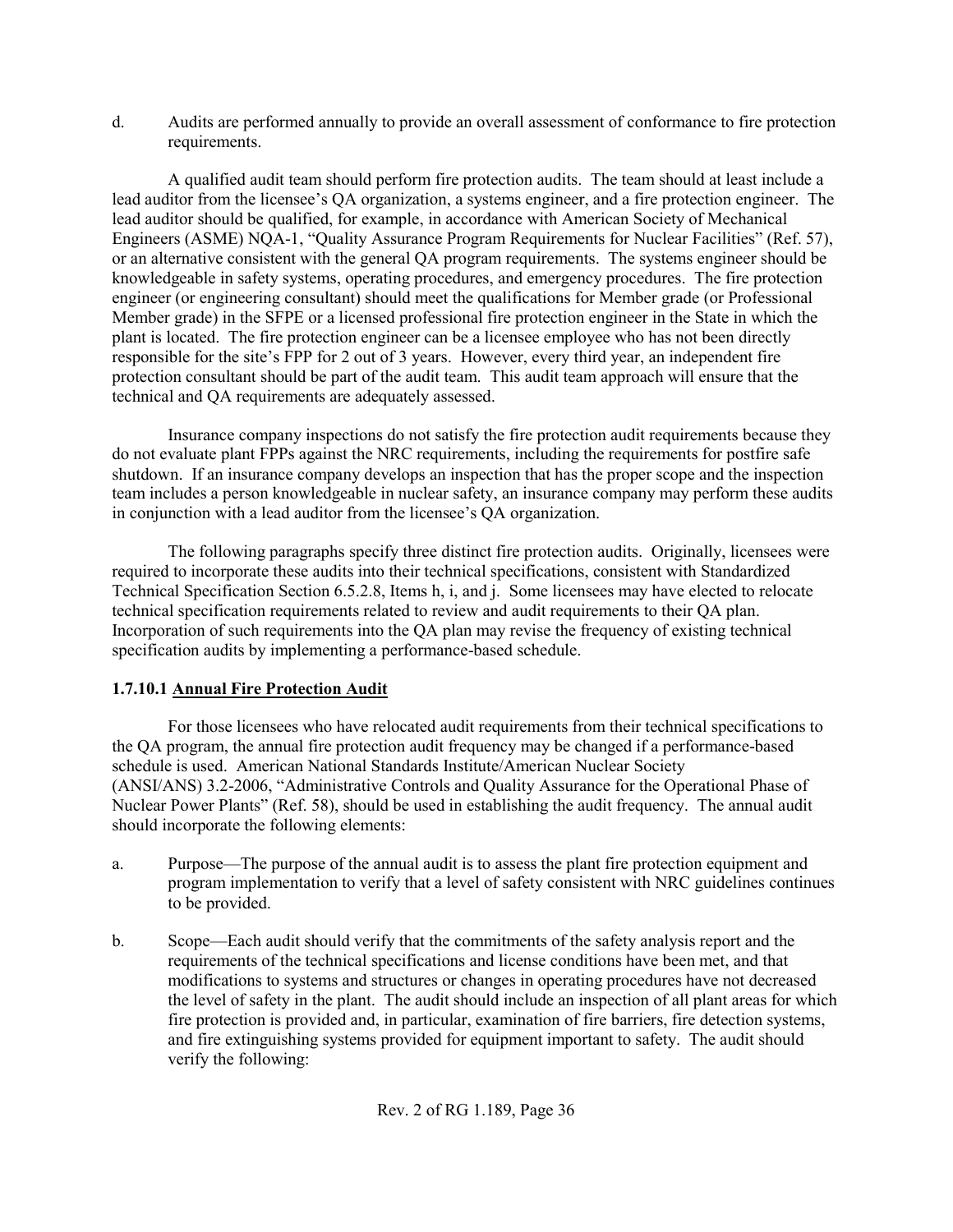- i. The installed fire protection systems and barriers are appropriate for the SSCs important to safety, based on a comparison with NRC regulatory requirements and the approved FPP. Deviations should be noted.
- ii. The fire hazard in each fire area has not increased above that which the safety analysis report specified.
- iii. Regularly scheduled maintenance is performed on plant fire protection systems.
- iv. Identified deficiencies have been promptly and adequately corrected.
- v. Special permit procedures (hot work, valve positioning) are being followed.
- vi. Plant personnel receive appropriate training in fire prevention and firefighting procedures and the training program is consistent with approved standards. (The audit team should witness a typical training session.)
- vii. Plant response to fire emergencies is adequate, based on auditors analyzing incident records and witnessing an unplanned fire drill.
- viii. Administrative controls limit transient combustibles in areas important to safety.
- ix. Problem areas identified in previous audits have been corrected.

The audit should analyze all problem areas identified and recommend appropriate fire protection measures to provide a level of safety consistent with NRC guidelines.

# **1.7.10.2 24-Month Fire Protection Audit**

The 24-month audit of the FPP and implementing procedures should ensure that the requirements for design, procurement, fabrication, installation, testing, maintenance, and administrative controls for the respective programs are included in the plant QA program for fire protection and meet the criteria of the QA/QC program established by the licensee, consistent with this guide. Personnel from the licensee's QA organization, who do not have direct responsibility for the program being evaluated, should perform these audits. These audits would normally include an evaluation of existing programmatic documents to verify continued adherence to NRC requirements.

# **1.7.10.3 Triennial Fire Protection Audit**

The triennial audit is basically the same as the annual audit; the difference lies in the source of the auditors. Qualified utility personnel who are not directly responsible for the site FPP, or an outside independent fire protection consultant, may perform the annual audit. However, only an outside independent fire protection consultant should perform the triennial audit. The outside consultant may be an employee of another licensee but should not be an employee of the licensee of the plant being audited. These audits would normally include evaluating existing documents (other than those addressed under the 24-month audit) and inspecting fire protection system operability or functionality, inspecting the integrity of fire barriers, and witnessing the performance of procedures to verify that the licensee has fully implemented the FPP and that the plan is adequate for the objects protected. Duplicate audits are not required (i.e., the 3-year audit replaces the annual audit for the year in which it is performed).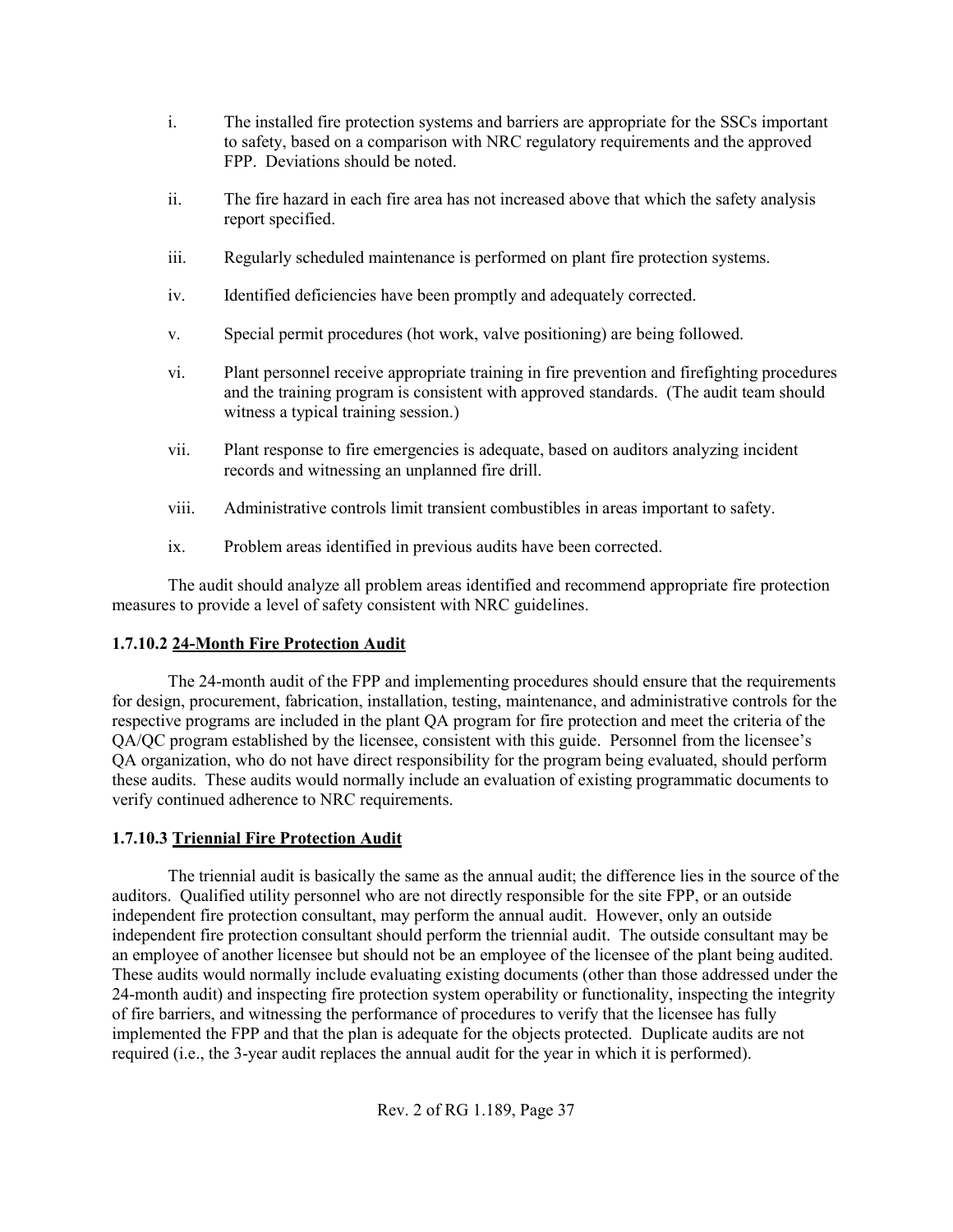### **1.8 Fire Protection Program Changes/Code Deviations**

This section provides guidance concerning the regulatory mechanisms for addressing changes, deviations, exemptions, and other issues affecting compliance with fire protection requirements. Riskinformed, performance-based methodologies may be used to evaluate the acceptability of FPP changes; however, for this approach, the licensee should use methodologies and acceptance criteria that the NRC has reviewed and approved. Regulatory Guide 1.174, "An Approach for Using Probabilistic Risk Assessment in Risk-Informed Decisions on Plant-Specific Changes to the Licensing Basis" (Ref. 59), includes guidance for risk-informed changes to a plant's CLB. This section provides guidance with respect to fire modeling, and Appendix B to this guide provides guidance on probabilistic risk assessment.

# **1.8.1** *Change Evaluations*

If an existing plant has adopted the standard license condition for fire protection and incorporated the FPP in the FSAR, the licensee may make changes to the approved FPP without the Commission's prior approval only if those changes would not adversely affect the ability to achieve and maintain safe shutdown in the event of a fire. The FSAR should include or reference the evaluation that documents the change. In addition to planned changes, nonconforming conditions may also require an evaluation. An FPP change is any change to plant hardware or plant program documents and procedures that affects the FPP. In addition to changes directly related to fire protection, this type of change may include plant changes that are not directly associated with the fire protection system or procedures but that could, for example, affect the results of the postfire, safe-shutdown circuit analysis. Another example of an FPP change is an in situ condition (physical or programmatic) that is an FPP regulatory noncompliance or a fire protection licensing-basis noncompliance and which the licensee does not intend to correct through a plant or programmatic modification.

GL 86-10 (Ref. 15) recommends that licensees incorporate the FPP in the facility FSAR. Incorporation of the FPP and major commitments, including the fire hazards analysis, by reference in the FSAR, places the FPP, including the systems, administrative and technical controls, organization, and other plant features associated with fire protection, in a status consistent with other plant features described in the FSAR. GL 86-10 further recommends the adoption of the standard license condition (see Regulatory Position 1.8.1.2 of this guide), requiring licensees to comply with the provisions of the approved FPP as described in the FSAR and establishing when changes to the program require NRC approval.

The standard fire protection license condition recommended by GL 86-10 (Ref. 15) is not applicable to the FPP for new reactors that are licensed under 10 CFR Part 52. In the absence of a license condition within the combined operating license (COL), changes to new reactor FPPs that do not require exemption requests should be evaluated and processed in accordance with 10 CFR 50.59, to the extent that the FPP information is contained in (or incorporated by reference into) the COL FSAR. The appendices to 10 CFR Part 52 include additional requirements for processing changes and exemptions for new reactors that are based on a certified design.

Industry guidance document NEI 02-03, "Guidance for Performing a Regulatory Review of Proposed Changes to the Approved Fire Protection Program," issued June 2003 (Ref. 60), can provide useful guidance for performing change evaluations in accordance with the plant's fire protection licensing condition and approved FPP. The changes must be performed in accordance with the applicable rules and the plant's specific licensing basis. A change that would result in a noncompliance with the rules requires NRC review and approval.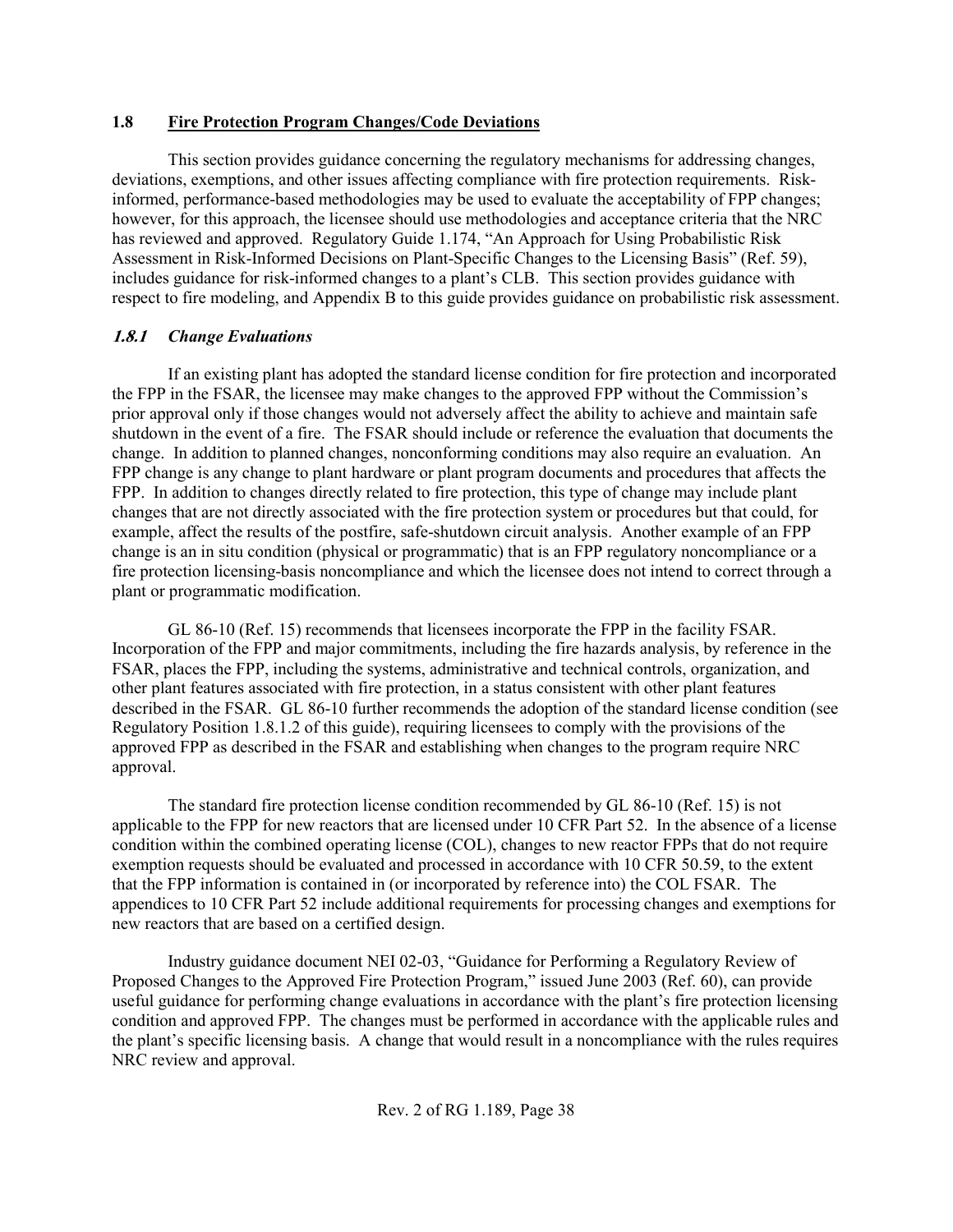#### **1.8.1.1 Nonstandard License Condition**

If the FPP committed to by the licensee is required by a specific license condition and is not part of the FSAR for the facility, the NRC may require the licensee to submit amendment requests even for relatively minor changes to the FPP.

### **1.8.1.2 Standard License Condition**

The NRC transmitted the standard license condition for fire protection to licensees in April 1986 as part of GL 86-10 (Ref. 15), with information on its applicability to specific plants. The standard license condition reads as follows:

### Fire Protection

(Name of Licensee) shall implement and maintain in effect all provisions of the approved fire protection program as described in the Final Safety Analysis Report for the facility (or as described in submittals dated ----------) and as approved in the SER dated ----------- (and Supplements dated ---------) subject to the following provision:

The licensee may make changes to the approved fire protection program without prior approval of the Commission only if those changes would not adversely affect the ability to achieve and maintain safe shutdown in the event of a fire.

GL 88-12 (Ref. 16) provides additional guidance to implement the standard license condition and remove the technical specifications associated with fire detection and suppression, fire barriers, and fire brigade staffing.

Within the context of the standard fire protection license condition, the phrase "not adversely affect the ability to achieve and maintain safe shutdown in the event of a fire," means to maintain sufficient safety margins. An acceptable set of guidelines for making that assessment is summarized below. Other equivalent acceptance guidelines may also be used. With sufficient safety margins, the following applies:

- a. Codes and standards or their alternatives approved for use by the NRC are met.
- b. Safety analysis acceptance criteria in the licensing basis are met or proposed revisions provide sufficient margin to account for analysis and data uncertainty.

It would be considered sufficient to maintain applicable safety margins by relating item (a) above specifically to changes to the FPP under the standard license condition; changes that maintain compliance with the applicable NFPA codes and standards endorsed by the NRC; Appendix R to 10 CFR Part 50; this regulatory guide; and the applicable BTPs, NUREG-series reports, and other NRC-approved or NRCissued documents. Licensees may perform code and standard equivalency evaluations without NRC review and approval, in accordance with the guidance in Regulatory Position C.1.8.6.

Other documents approved or issued by the NRC that would provide a basis for compliance would include topical reports endorsed by the staff or other staff-documented generic positions or generic communications. If the licensee has an analysis in a retrievable format that demonstrates compliance with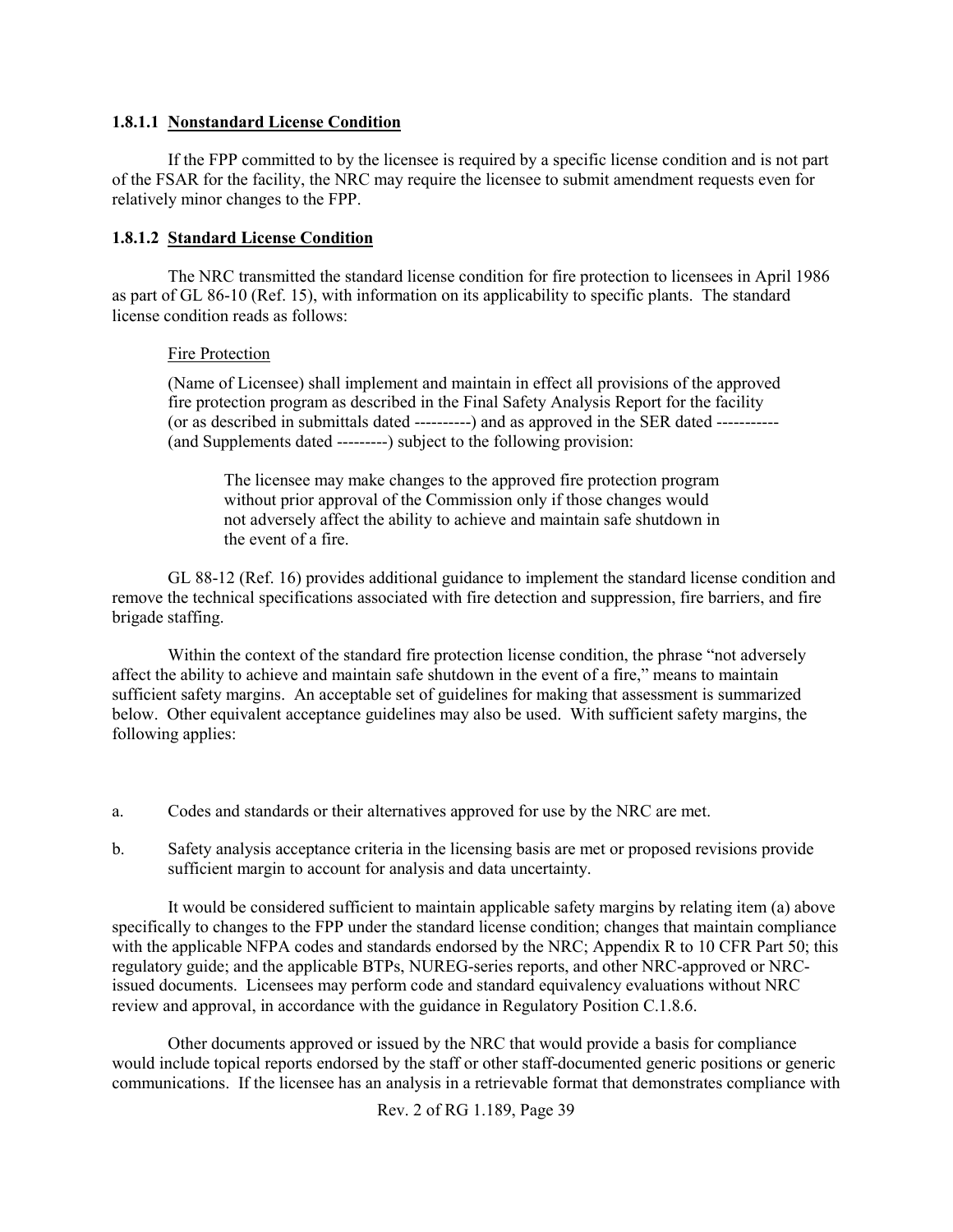the applicable NRC-approved document(s), the change is acceptable, provided that the change meets current regulations (e.g., 10 CFR 50.48; Appendix R to 10 CFR Part 50, where applicable; and GDC 3), and is consistent with the defense-in-depth philosophy for fire protection. (See Section II.A of Appendix R to 10 CFR Part 50.) The NRC would not require an assessment of the risk impact of the change to demonstrate regulatory compliance.

The NRC would find the substitution of repairs in lieu of installed fire protection systems and features for systems and components required to achieve and maintain cold shutdown acceptable, as long as the time to repair the cold shutdown capability did not exceed the limits prescribed in Appendix R to 10 CFR Part 50. An assessment of the risk impact may or may not be necessary to satisfy the provisions under item (b), above, depending on the nature of the change and the analysis used to justify it. Regulatory Position 5 of this guide provides additional guidance with respect to acceptable operator manual actions.

The licensee is responsible for demonstrating that the change has not resulted in an adverse effect on safe shutdown or noncompliance with the applicable NRC requirements. An appropriate analysis is required to demonstrate that the change is acceptable. The licensee's failure to conduct the appropriate analysis is a failure to meet the plant's fire protection license condition. The depth and scope of the analysis depends upon the nature of the change and the type of analytical tool relied upon to justify it. A change that does not maintain a sufficient margin of safety fails to meet the plant's license condition.

FPP changes that adversely affect the ability to achieve and maintain safe shutdown in the event of a fire and that are not in compliance with regulatory requirements need prior approval by the NRC. Changes submitted to the NRC for review and approval should include a technical justification for the proposed alternative approach.

### **1.8.1.3 Exemptions, License Amendments, and the Standard License Condition**

A proposed change that alters compliance with a rule requires an exemption from the rule, in accordance with 10 CFR 50.12. If a proposed change alters a license condition or technical specification that was used to satisfy NRC requirements, the licensee should submit a license amendment request. When a change that falls within the scope of the changes allowed under the standard fire protection license condition is planned, the licensee's evaluation should be made in conformance with the standard fire protection license condition to determine whether the change would adversely affect the ability to achieve and maintain safe shutdown. The assessment should include the effect on the fire hazards analysis and should consider whether SSCs for a success path for safe shutdown are affected or a new element is introduced in the area. If the evaluation concludes that there is no adverse affect, the licensee should document this conclusion and its basis and make it available for future inspection and reference. If the evaluation finds that there is an adverse affect, or that it is outside the basis for an exemption that was granted for the area involved, the licensee should make modifications to achieve conformance, justify and request an exemption, or seek a license amendment from the NRC.

### **1.8.1.4 Nonconforming Conditions**

In addition to an evaluation of planned changes, an evaluation may also be required for nonconforming conditions.

In the case of a degraded or nonconforming condition, an evaluation depends on the licensee's compensatory and corrective actions. Three potential conditions exist for determining the need for an evaluation. These conditions are (1) the use of interim compensatory actions, (2) corrective actions that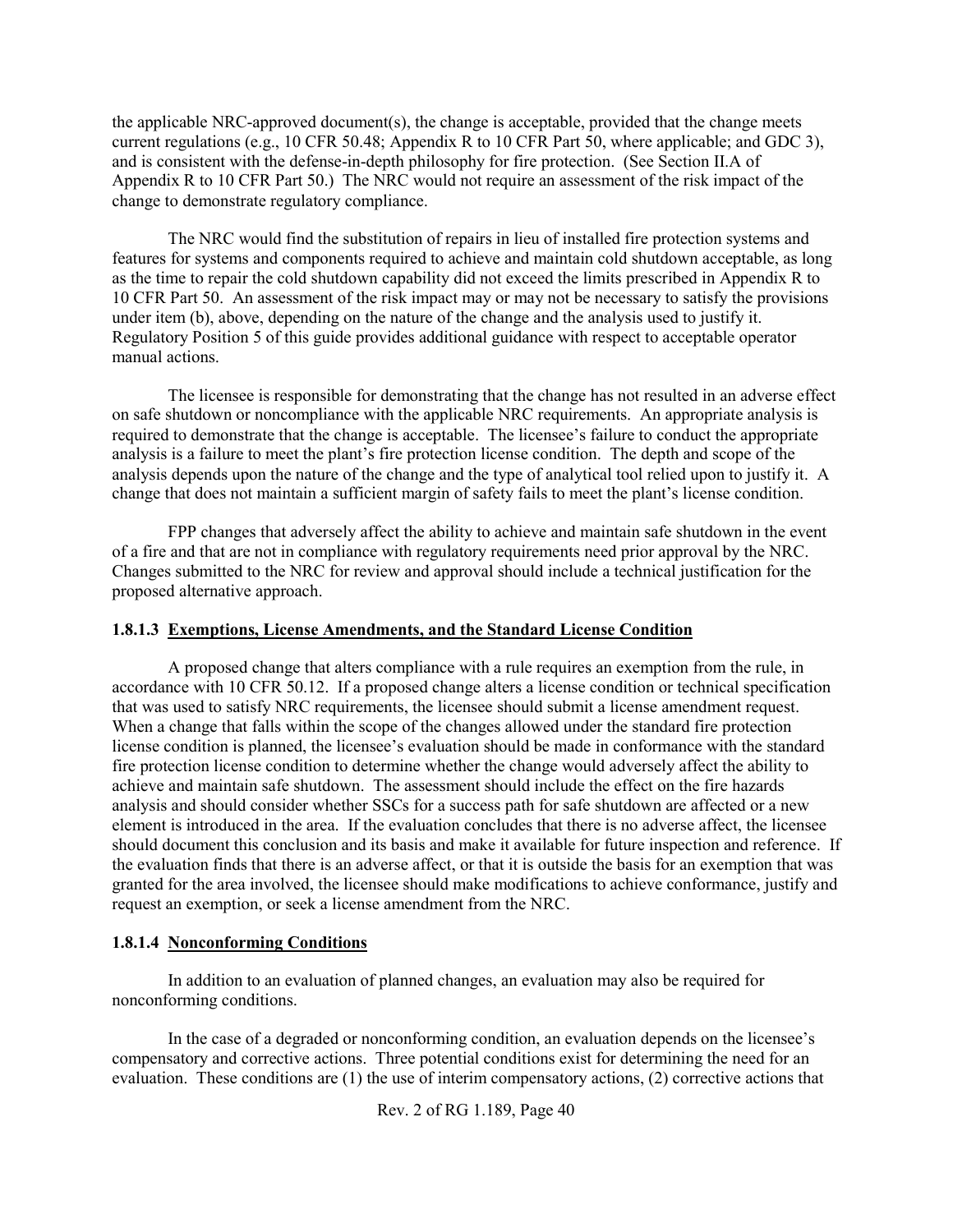result in a change, or (3) corrective actions that restore the nonconforming or degraded condition to the previous condition.

If the licensee takes an interim compensatory action to address the condition that falls within the scope of the standard fire protection license condition, it should conduct a review that may result in a change evaluation. The intent of the review is to determine whether the compensatory action itself (not the degraded condition) affects other aspects of the facility described in the FSAR.

If the condition is accepted "as-is," resulting in something different from that described in the FSAR, or is modified to something that differs from the FSAR, the condition should be considered a change and a change evaluation should be performed.

### **1.8.1.5 Reporting Guidelines**

The licensee should maintain records of FPP-related changes to the facility, changes in procedures, and tests and experiments made in accordance with the standard fire protection license condition. These records should include a written evaluation that provides the bases for the determination that the change does not adversely affect safe-shutdown capability.

The licensee should maintain, in retrievable form, a current record of all such changes and should make such records available to NRC inspectors upon request. All changes to the approved program should be reported, along with the FSAR revisions required by 10 CFR 50.71(e).

In accordance with 10 CFR 50.48, the licensee must maintain records of all changes in the facility until the termination of the license. Records of superseded procedures must be maintained for a period of 3 years from the date the record was superseded.

### **1.8.2** *Exemptions to Appendix R to 10 CFR Part 50*

For plants licensed before January 1, 1979, the NRC requires requests for exemption from the requirements of Appendix R for modifications or conditions that do not comply with the applicable sections of Appendix R. The exclusion of the applicability of sections of Appendix R other than Sections III.G, III.J, and III.O (and Section III.L, as applicable) is limited to those features accepted by the NRC staff as satisfying the provisions of Appendix A to BTP APCSB 9.5-1 (Ref. 9) reflected in staff fire protection SERs issued before the effective date of the rule. For these previously approved features, the NRC does not require an exemption request, except for proposed modifications that would alter previously approved features used to satisfy NRC requirements.

Plant-specific conditions may prevent compliance with one or more of the provisions specified in Appendix R. In such a case, the licensee should demonstrate, by means of a detailed fire hazards analysis, that the existing protection, or the existing protection in conjunction with proposed modifications, will provide a level of safety equivalent to the technical requirements of Appendix R.

When the fire hazards analysis (Regulatory Position 1.2 of this guide) shows that an alternative approach can provide adequate fire safety (i.e., an approach different from a specified requirement, such as the use of a 1-hour fire-rated barrier where a 3-hour barrier is specified), licensees required to meet Appendix R may request NRC approval of an exemption from its technical requirements. Any exemption request should include a sound technical basis clearly demonstrating that the fire protection defense-indepth philosophy is appropriately maintained and that the exemption is technically justified. As part of its evaluation, the licensee should provide a sound technical justification if it does not propose to install or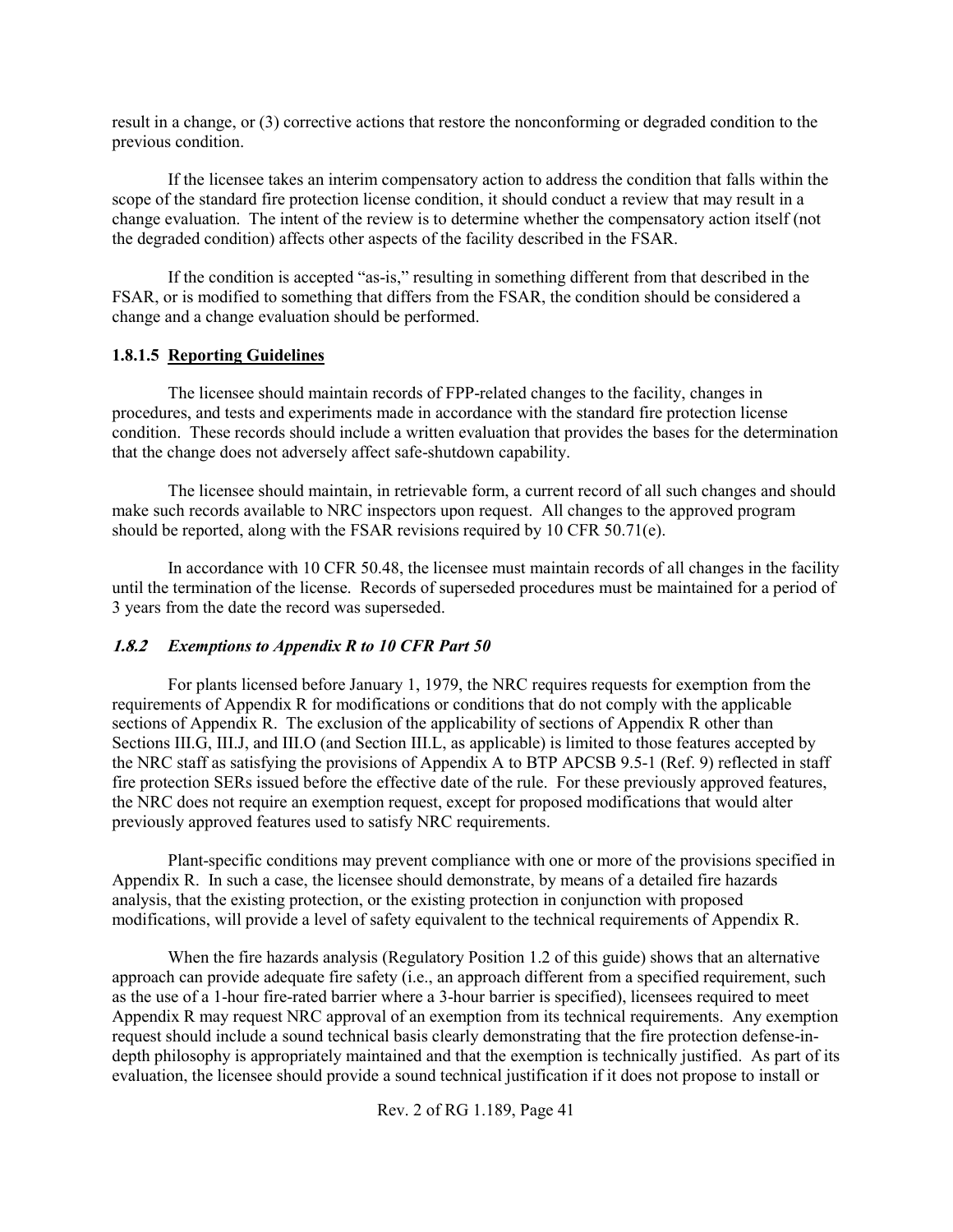improve the automatic suppression or detection capabilities in the area of concern or if it does not intend to implement other more restrictive fire prevention, detection, or suppression measures.

Generally, the staff will accept an alternative fire protection configuration on the basis of a detailed fire hazards analysis if the following conditions are met:

- a. The alternative configuration ensures that one success path necessary to achieve hot shutdown from either the control room or emergency control stations is free of fire damage.
- b. The alternative configuration ensures that fire damage to equipment necessary to achieve cold shutdown is limited and can be repaired within a reasonable time (minor repair using components stored on the site).
- c. Modifications required to meet Appendix R requirements would not enhance fire protection safety levels above those provided by either existing or proposed alternatives.

The staff will also accept an alternative fire protection configuration on the basis of a detailed fire hazards analysis, when the licensee can demonstrate that modifications required to meet the requirements of Appendix R would be detrimental to overall facility safety, the alternative configuration satisfies the above criteria, and the alternative configuration provides an adequate level of fire safety.

The licensee should file requests for exemptions to the requirements of 10 CFR 50.48 and Appendix R to 10 CFR Part 50 in accordance with 10 CFR 50.12.

# **1.8.3** *Appendix R Equivalency Evaluations*

The NRC's interpretations of certain Appendix R requirements allow a licensee to choose not to seek prior NRC review and approval of, for example, a fire-area boundary, in which case a fire protection engineer (assisted by others, as needed) should perform an evaluation. The licensee should ensure that such evaluations are written and organized to facilitate review by a person not involved in the evaluation. The evaluation should include all supporting calculations and clearly state all assumptions at the outset. The licensee should retain these evaluations for subsequent NRC inspections. Appendix A to this guide provides examples of previously accepted equivalency evaluations.

## **1.8.4** *License Amendments*

Plants licensed after January 1, 1979, that have committed to meet the requirements of Sections III.G, III.J, and III.O of Appendix R to 10 CFR Part 50 or other NRC guidance (e.g., BTP CMEB 9.5-1), and are required to do so as a license condition, do not need to request exemptions for alternative configurations. However, the FSAR or fire hazards analysis should identify and justify deviations (i.e., departures from the approved FPP) from the requirements of Sections III.G, III.J, and III.O, or other applicable requirements or guidance, and these deviations may require a license amendment to change the license condition. Licensees should include a technical justification for the proposed alternative approach in any license amendment it submits to the NRC for review and approval. The technical justification should address the criteria described in Regulatory Position 1.8.1 for change evaluations and Regulatory Position 1.8.2 for exemptions.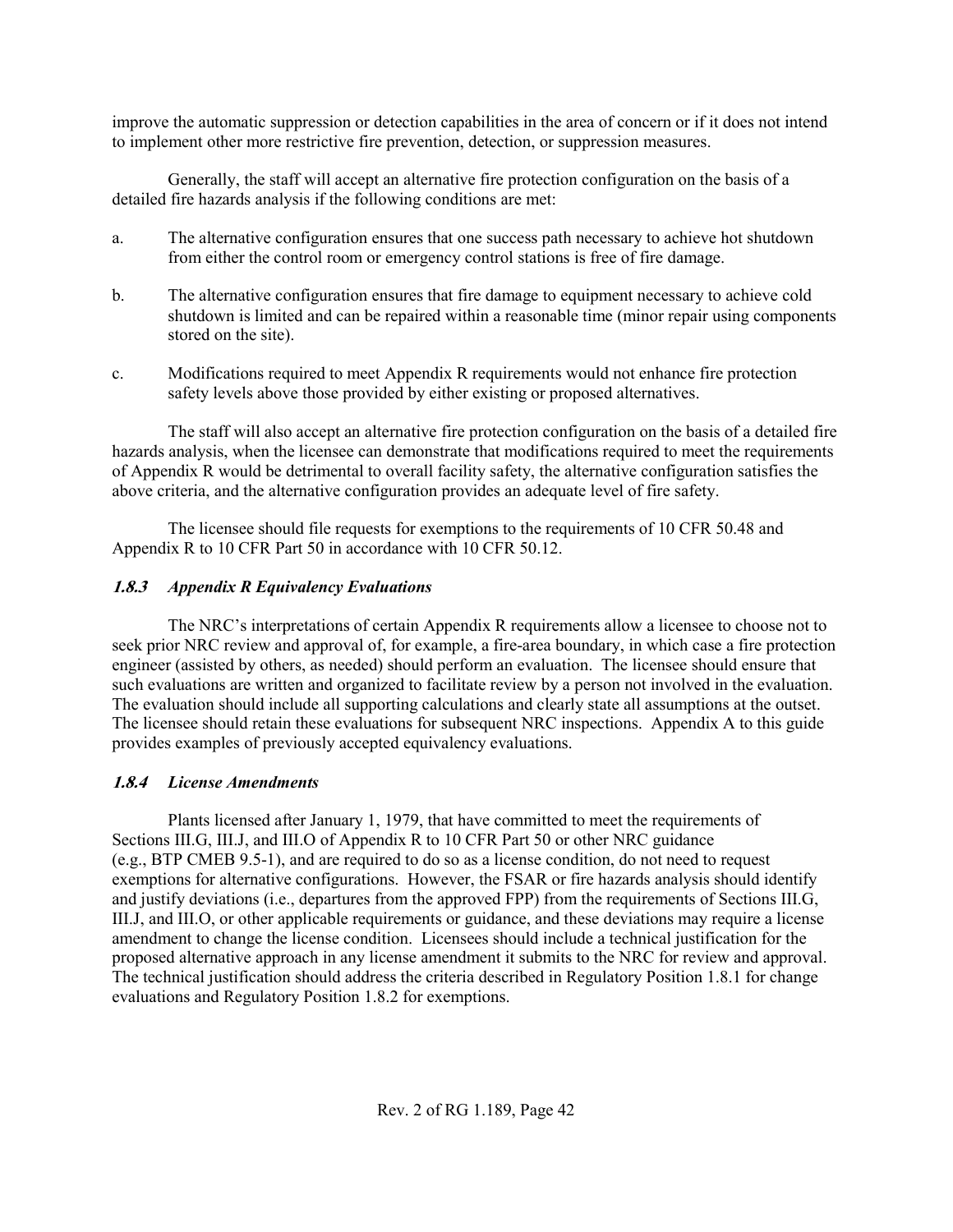## **1.8.5** *10 CFR 50.72 Notification and 10 CFR 50.73 Reporting*

The requirements of 10 CFR 50.72 and 10 CFR 50.73 apply to reporting certain events and conditions related to fire protection at nuclear power plants. Licensees should report to the NRC fire events or fire protection deficiencies that meet the criteria of 10 CFR 50.72 and 10 CFR 50.73, as appropriate, and in accordance with the requirements of these regulations. NUREG-1022, "Event Reporting Guidelines: 10 CFR 50.72 and 10 CFR 50.73," issued October 2000 (Ref. 61), provides guidance for meeting the requirements of these two sections. The NRC staff prepared NUREG-1022 to clarify the implementation of 10 CFR 50.72 and 10 CFR 50.73 rules and consolidate important NRC reporting guidelines into one reference document. The document is structured to assist licensees in promptly and completely reporting specified events and conditions.

The statements of consideration for the rules include additional reporting guidance for 10 CFR 50.72 and 10 CFR 50.73.

### **1.8.6** *NFPA Code and Standard Deviation Evaluations*

For those fire protection SSCs installed to satisfy the NRC requirements and designed to NFPA codes and standards, the code of record is the code edition in force at the time of the design or at the time the commitment is made to the NRC for a fire protection feature. The FSAR or the fire hazards analysis should identify and justify deviations from the codes. Deviations should not degrade the performance of fire protection systems or features. The standards of record related to the design and installation of fire protection systems and features required to satisfy NRC requirements in all new reactor designs are those NFPA codes and standards in effect 180 days before the submittal of the application under 10 CFR Part 50 or 10 CFR Part 52.

A licensee may apply the equivalency concept in meeting the provisions of the NFPA codes and standards. Nothing in the NFPA codes or standards is intended to prevent the use of methods, systems, or devices of equivalent or superior quality, strength, fire resistance, effectiveness, durability, and safety as alternatives to those prescribed by the codes or standards, provided technical documentation demonstrates equivalency and the method, system, or device is listed or approved for the intended purpose.

An exemption is not required to deviate from NFPA codes, except as required for NFPA codes referenced in NRC regulations such as NFPA 805 in 10 CFR 50.48(c). The NRC guidelines reference certain NFPA codes as providing guidance acceptable to the staff; therefore, such codes may be accorded the same status as regulatory guides. More recent editions of the NFPA codes require submittal of technical documentation to the "authority having jurisdiction" (AHJ) to demonstrate equivalency of an alternative system, method, or device for AHJ approval. Whether or not the code of record includes this requirement, the NRC does not require review and approval of equivalency evaluations. However, the licensee should document these evaluations and make them available for NRC inspection.

Since 2007 some NFPA codes require plans and calculations to be submitted to the AHJ before installation. Plant modifications are monitored by the NRC in a variety of ways, such as periodic inspections, 10 CFR 50.59 evaluations, and updating and periodic submittal of the FSAR. Therefore, licensees are not expected to submit informational transmittals, such as fire protection system plans and calculations, to the NRC, except as otherwise required. Since some NFPA codes require this transmittal, licensees should document these deviations from NFPA codes.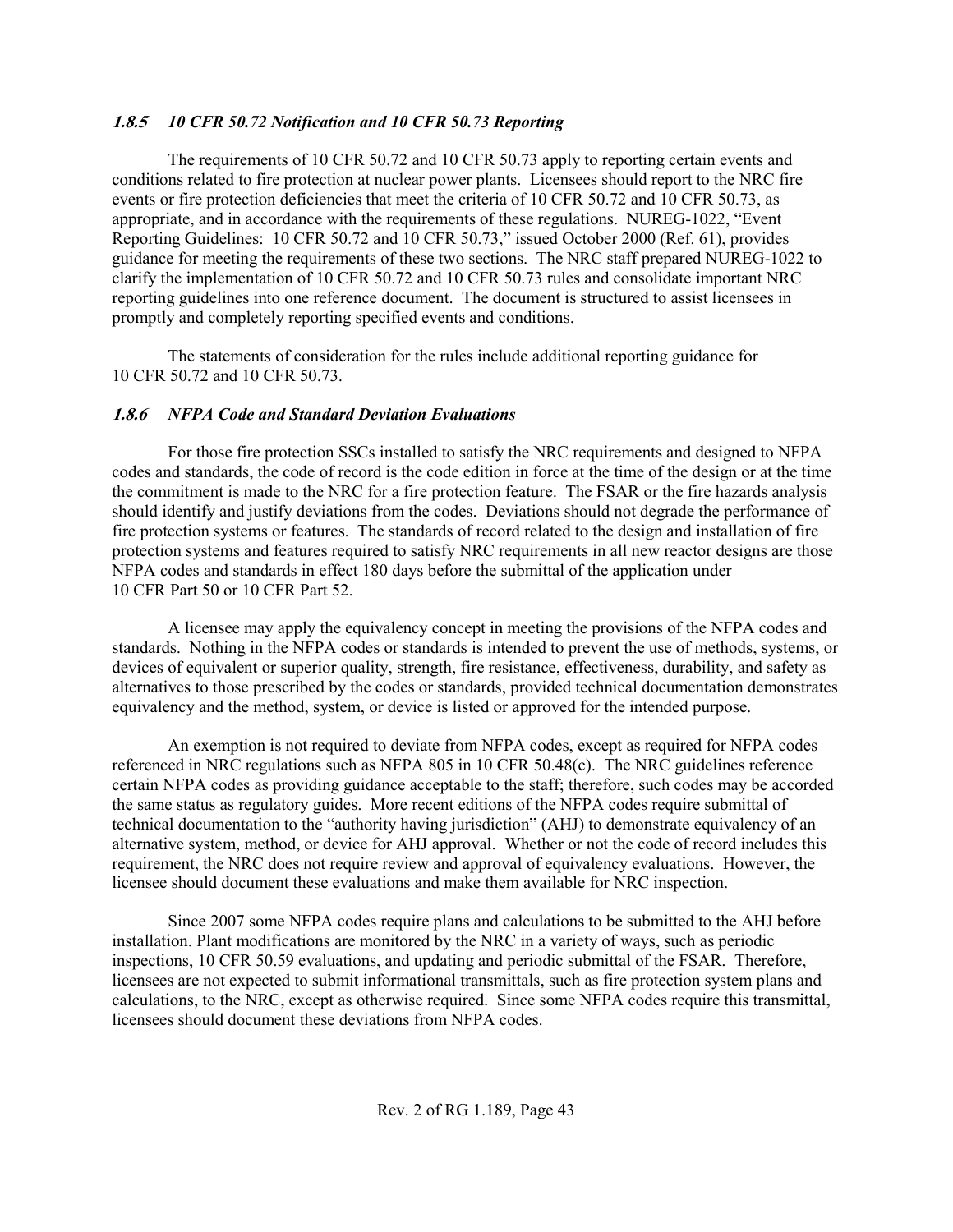When the applicant or licensee states that its design "meets the NFPA code(s)" or "meets the intent of the NFPA code(s)" and does not identify any deviations from such codes, the NRC expects that the design conforms to the codes and is subject to inspection against the NFPA code of record.

The AHJ (as described in NFPA documents) refers to the Director of NRR (or Director of the Office of New Reactors, for new reactors), or designee, consistent with the authority specified in 10 CFR 1.43, "Office of Nuclear Reactor Regulation" (Ref. 62).

# **1.8.7** *Fire Modeling*

Where the evaluation of an FPP change is based on fire modeling, licensees should document the fact that its fire models and methods meet the NRC requirements. The licensee should also document that the models and methods in the analyses were used within their limitations and with the rigor required by the nature and scope of the analyses. These analyses may use simple hand calculations or more complex computer models, depending on the specific conditions of the scenario being evaluated. Appendix C to NFPA 805 (Ref. 5) and Appendix D to NEI 04-02 (Ref. 19) contain discussions that are useful in determining which fire models to use and applying those fire models within their limitations. Licensees that do not make the transition to an NFPA 805 FPP can use fire models endorsed by the NRC as part of an engineering evaluation process. However, the NRC endorses the fire models, methodologies, data, and examples in these appendices only to the extent that they have been or can be adequately verified and validated or to the extent that they are appropriate for the specific application.

The NRC's Office of Nuclear Regulatory Research (RES) and EPRI have documented the verification and validation (V&V) process for parts of five fire models in NUREG-1824/EPRI 1011999, "Verification and Validation of Selected Fire Models for Nuclear Power Plant Applications," issued May 2007 (Ref. 63), and NUREG-1805, "Fire Dynamics Tools (FDTs) Quantitative Fire Hazard Analysis Methods for the U.S. Nuclear Regulatory Commission Fire Protection Inspection Program," issued December 2004(Ref. 64). The specific fire models documented are (1) FDTs; (2) Fire-Induced Vulnerability Evaluation (FIVE), Revision 1; (3) the National Institute of Standards and Technology (NIST) Consolidated Model of Fire Growth and Smoke Transport; (4) the Electricité de France MAGIC code; and (5) the National Institute of Standards and Technology Fire Dynamics Simulator.

Licensees may propose the use of fire models that have not specifically undergone V&V by the NRC; however, licensees are responsible for providing evidence of acceptable V&V of these fire models. The V&V documents for licensee-proposed fire models are subject to NRC review and approval.

# **2. Fire Prevention**

Fire prevention is the first line of defense in depth for fire protection. The fire prevention attributes of the program are directly related to the fire protection objective to minimize the potential for fire to occur. These attributes involve design and administrative measures that provide a reasonable level of assurance that the plant is adequately protected against fire hazards, which are managed, and that fire consequences will be limited for those fires that do occur.

The licensee should establish administrative controls and procedures to minimize fire hazards in areas containing SSCs important to safety. Appropriate levels of management should review normal and abnormal conditions or other anticipated operations, such as modifications (e.g., breaching fire barriers or fire stops, impairment of fire detection and suppression systems) and transient fire hazard conditions, such as those associated with maintenance activities. The licensee should implement appropriate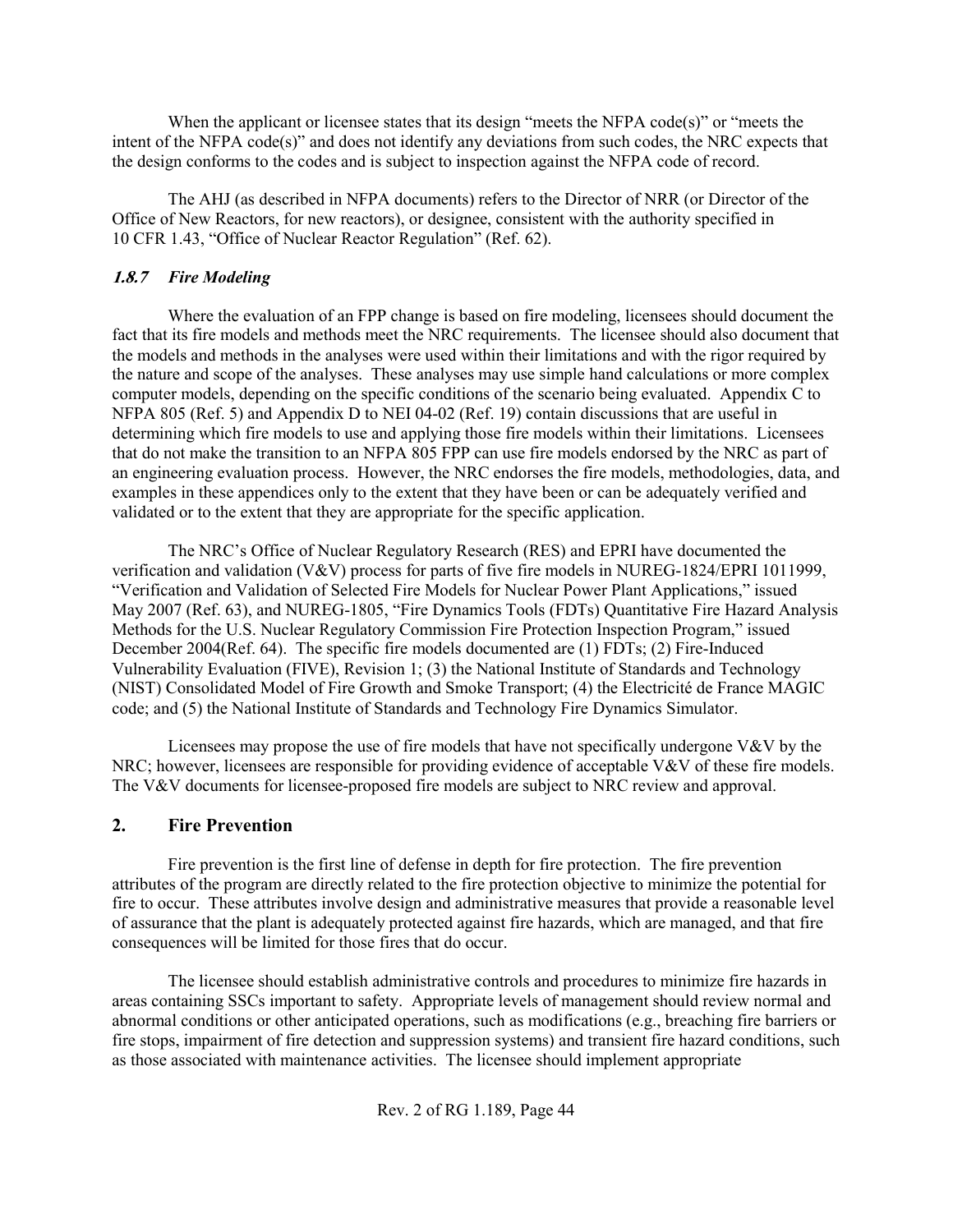compensatory measures, such as fire watches or temporary fire barriers, to ensure adequate fire protection and reactor safety.

For plants that have permanently ceased operations and are in the process of decommissioning, the fire hazards are constantly changing and fire protection systems and features are being dismantled. Fire prevention attributes of the program are key to minimizing the potential for fire and the subsequent release of radioactive materials under these dynamic conditions.

The following sections provide guidance on fire prevention measures, including control of combustibles and ignition sources and housekeeping inspections. Regulatory Position 1.1 discusses organizational responsibilities for implementing fire prevention measures. Portions of NFPA 1, "Uniform Fire Code" (Ref. 65), contain additional guidance that may be used to develop and implement fire prevention measures.

# **2.1 Control of Combustibles**

Administrative controls for fire prevention should include procedures to control handling and use of combustibles, prohibit storage of combustibles in plant areas important to safety, establish designated storage areas with appropriate fire protection, and control use of specific combustibles (e.g., wood) in plant areas important to safety.

# **2.1.1** *Transient Fire Hazards*

Bulk storage of combustible materials should be prohibited inside or adjacent to buildings or systems important to safety during all modes of plant operation. Procedures should limit and govern the handling of transient fire hazards, such as combustible and flammable liquids, wood and plastic products, high-efficiency particulate air (HEPA) and charcoal filters, dry ion exchange resins, or other combustible materials in buildings containing systems or equipment important to safety during all phases of operation, particularly during maintenance, modification, or refueling operations.

Licensees should control and provide suitable protection against transient fire hazards that cannot be eliminated. Specific controls and protective measures include the following:

- a. Unused ion exchange resins should not be stored in areas that contain or expose equipment important to safety.
- b. Hazardous chemicals should not be stored in areas that contain or expose equipment important to safety.
- c. Use of wood inside buildings containing systems or equipment important to safety should be permitted only when suitable noncombustible substitutes are not available. All wood smaller than 152 millimeters (mm) $\times$ 152 mm (6 inch (in.) $\times$ 6 in.) used in plant areas important to safety during maintenance, modification, or refueling operations (such as lay-down blocks or scaffolding) should be treated with a flame retardant. (For guidance, see NFPA 703, "Standard for Fire-Retardant Treated Wood and Fire-Retardant Coatings for Building Materials" (Ref. 66)). Wood should be allowed into plant areas important to safety only when it is to be used immediately.
	- i. The use of plastic materials should be minimized. Halogenated plastics, such as polyvinyl chloride and neoprene, should be used only when substitute noncombustible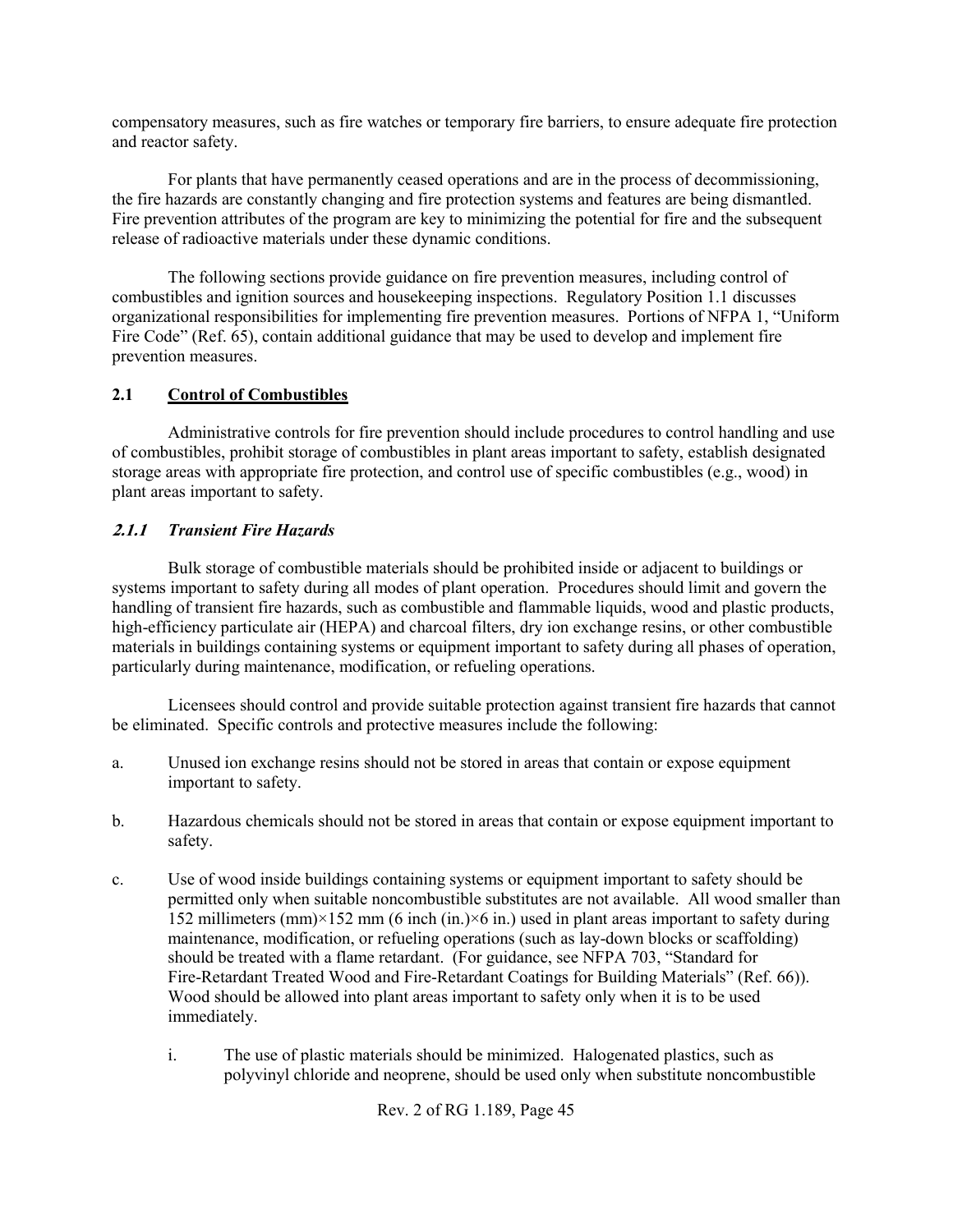materials are not available. All plastic materials, including flame and fire-retardant materials, will burn with an intensity and British thermal unit (Btu) production in a range similar to that of ordinary hydrocarbons. When burning, they produce heavy smoke that obscures visibility and can plug air filters, especially charcoal and HEPA filters. Halogenated plastics also release free chlorine and hydrogen chloride when burning, which are toxic to humans and corrosive to equipment. NFPA 701, "Standard Methods of Fire Tests for Flame Propagation of Textiles and Films" (Ref. 67), provides guidance on fire tests for flame-resistant plastic films (e.g., plastic sheeting, tarpaulins).

- ii. Use of combustible material such as HEPA and charcoal filters, dry ion exchange resins, or other combustible supplies in areas important to safety should be controlled. Such materials should be allowed into areas important to safety only when they are to be used immediately.
- iii. Equipment or supplies (such as new fuel) shipped in untreated combustible packing containers may be unpacked in areas containing equipment or systems important to safety, if required for valid operating reasons. However, all combustible materials should be removed from the area immediately following unpacking. Such transient combustible material, unless stored in approved containers, should not be left unattended. Loose combustible packing material, such as wood or paper excelsior or polyethylene sheeting, should be placed in metal containers with tight-fitting, self-closing metal covers.
- iv. Materials that collect and contain radioactivity, such as spent ion exchange resins, charcoal filters, and HEPA filters, should be stored in closed metal tanks or containers that are located in areas free from ignition sources or combustibles. These materials should be protected from exposure to fires in adjacent areas as well. Consideration should be given to requirements for removal of decay heat from entrained radioactive materials.

## **2.1.2** *Modifications*

Fire prevention elements of the FPP should be maintained when plant modifications are made. The modification procedures should contain provisions that evaluate the impacts of modifications on the fire prevention design features and programs. The licensee should follow the guidelines of Regulatory Position 4.1.1 in the design of plant modifications. Personnel in the fire protection organization should review modifications of SSCs to ensure that fixed fire loadings are not increased beyond those accounted for in the fire hazards analysis, or if increased, suitable protection is provided and the fire hazards analysis is revised accordingly.

### **2.1.3** *Flammable and Combustible Liquids and Gases*

Flammable and combustible liquids and gases are potentially significant fire hazards and procedures should clearly define their use, handling, and storage, which should, at a minimum, comply with the provisions of NFPA 30, "Flammable and Combustible Liquids Code" (Ref. 68).

Miscellaneous storage and piping for flammable or combustible liquids or gases should not create a potential fire exposure hazard to systems important to safety.

Systems important to safety should be isolated or separated from combustible materials. When this is not possible, because of the nature of the safety system or the combustible material, licensees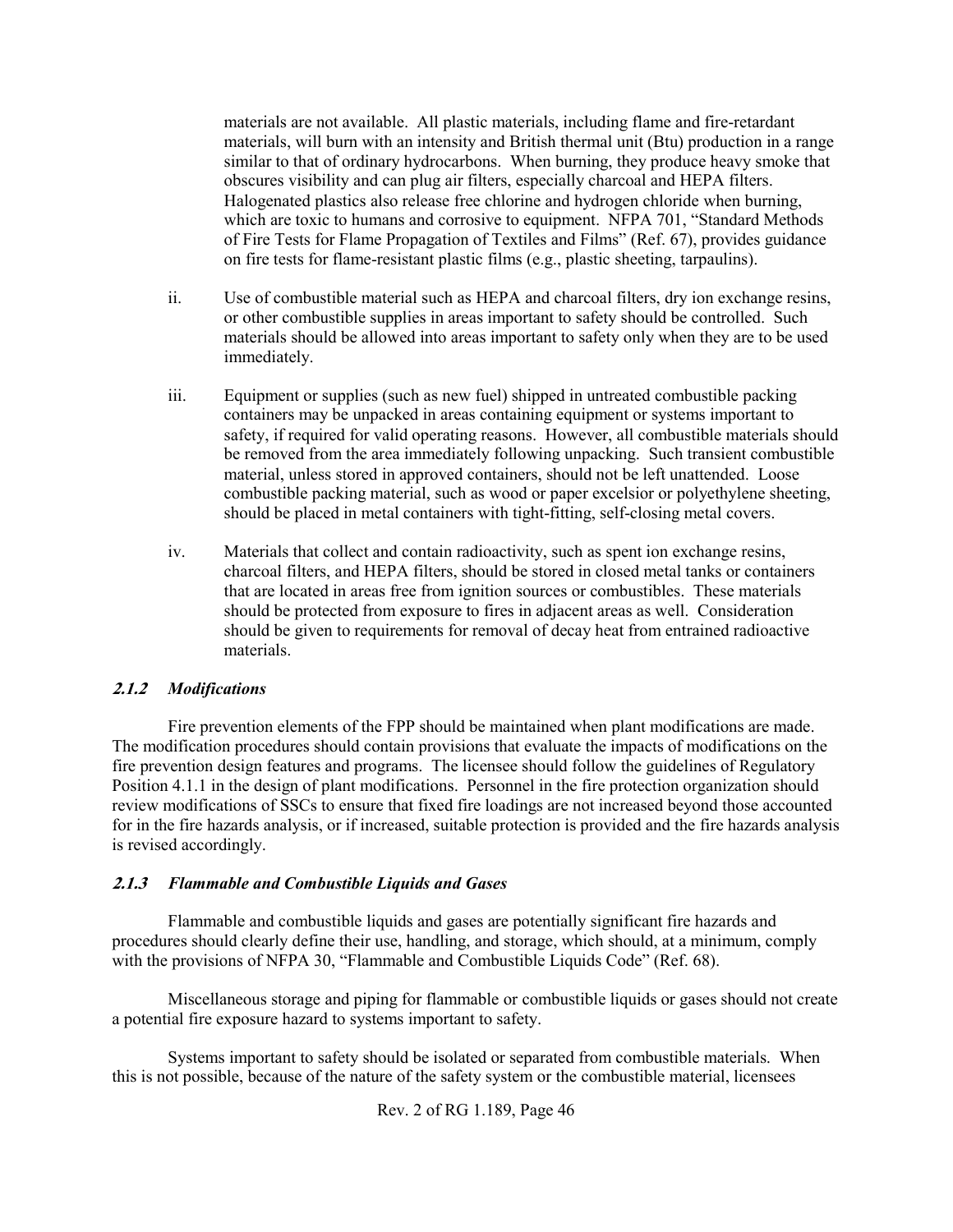should provide special protection to prevent a fire from defeating the safety system function. Such protection may involve a combination of automatic fire suppression and construction capable of withstanding and containing a fire that consumes all combustibles present. Examples of such combustible materials that may not be separable from the remainder of its system are EDG fuel oil day tanks, turbine-generator oil and hydraulic control fluid systems, and RCP lube oil systems.

Diesel fuel oil tanks should meet the guidelines of Regulatory Positions 6.1.8 and 7.4. Turbine-generator lube oil and hydraulic systems should meet the guidelines in Regulatory Position 7.2. Regulatory Position 7.1 provides guidelines for RCP oil collection systems.

Bulk gas storage and use should meet the guidelines of Regulatory Position 7.5.

# **2.1.4** *External and Exposure Fire Hazards*

When an SSC important to safety is near installations such as flammable liquid or gas storage, the licensee should evaluate the risk of exposure fires (originating in such installations) to the SSCs and take appropriate protective measures. NFPA 80A, "Recommended Practice for Protection of Buildings from Exterior Fire Exposures" (Ref. 69), provides guidance on such exposure protection. NFPA 30 (Ref. 68) provides guidance on minimum separation distances from flammable and combustible liquid storage tanks. NFPA 55, "Standard for the Storage, Use, and Handling of Compressed Gases and Cryogenic Fluids in Portable and Stationary Containers, Cylinders, and Tanks" (Ref. 70), gives separation distances for gaseous and liquefied hydrogen. (See Regulatory Position 7.5 of this guide.) NFPA 58, "Liquefied Petroleum Gas Code" (Ref. 71), contains guidance for liquefied petroleum gas.

Miscellaneous areas, such as shops, warehouses, auxiliary boiler rooms, fuel oil tanks, radwaste buildings, and flammable and combustible liquid storage tanks, should be located and protected to prevent a fire or the effects of a fire, including smoke, from adversely affecting any SSCs important to safety. (See the previous section for guidelines related to locating diesel fuel oil tanks and compressed gas supplies external to structures important to safety.)

In geographic areas where there is a potential for damage from wildfires (i.e., forest, brush, vegetation), the licensee should evaluate the risk potential for SSCs important to safety and take appropriate measures. NFPA 1144, "Standard for Reducing Structure Ignition Hazards from Wildland Fire" (Ref. 72), provides guidance on assessing wildfire severity and appropriate protection measures.

# **2.2 Control of Ignition Sources**

Electrical equipment (permanent and temporary), hot-work activities (e.g., open flame, welding, cutting, and grinding), high-temperature equipment and surfaces, heating equipment (permanent and temporary installation), reactive chemicals, static electricity, and smoking are all potential ignition sources. Design, installation, modification, maintenance, and operational procedures and practices should control potential ignition sources.

Engineering design practices should ensure that electrical equipment is properly designed and installed in accordance with industry standards, heat generating equipment or equipment with hot surfaces is properly cooled or separated from combustible materials, and systems containing flammable and combustible liquids or gases are properly designed and located to minimize the exposure of these materials to ignition sources.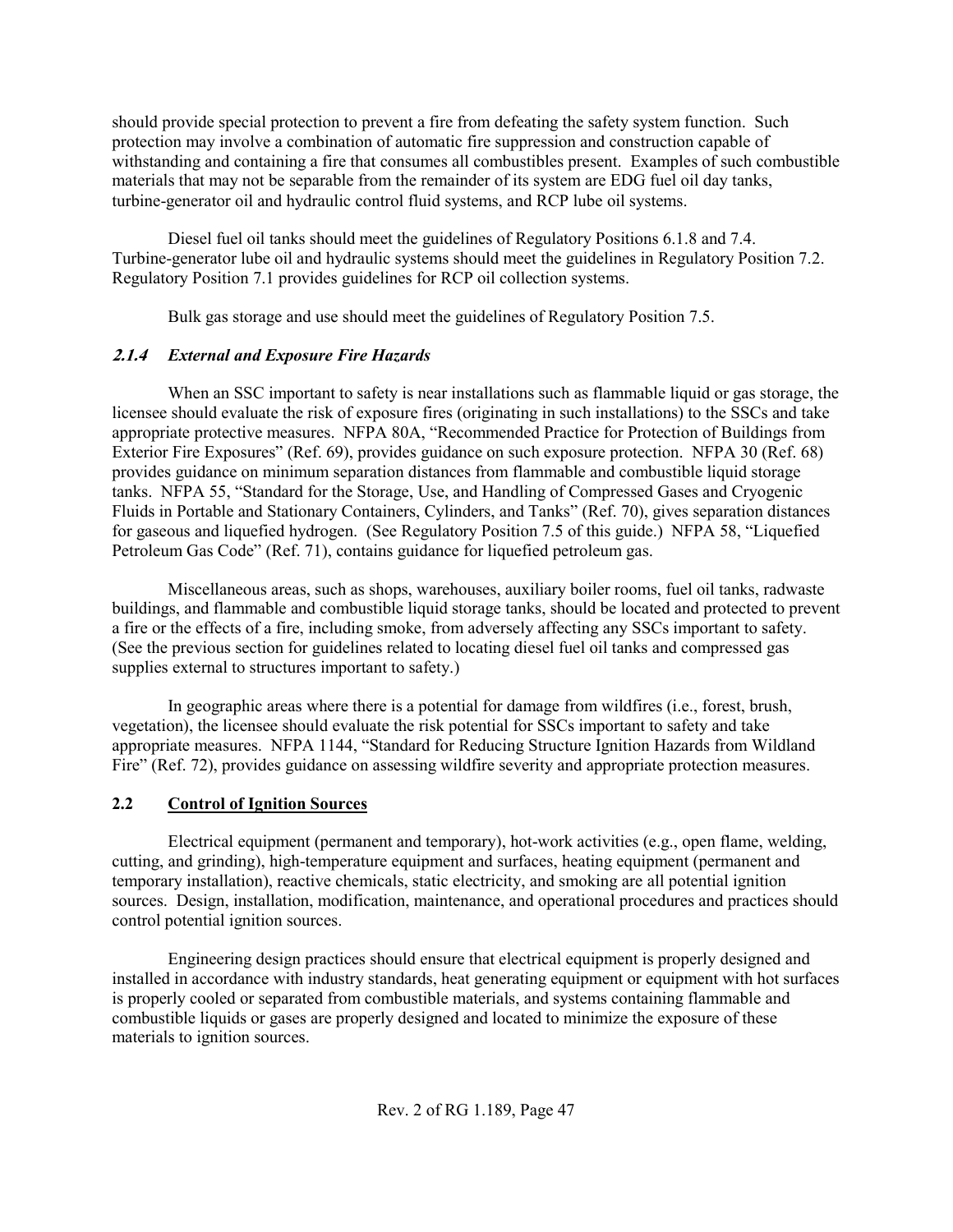Regulatory Position 3.5 of Regulatory Guide 1.191 (Ref. 7) contains similar guidelines for those plants that have permanently ceased operation.

# **2.2.1** *Open Flame, Welding, Cutting, and Grinding (Hot Work)*

Work involving ignition sources such as welding and flame cutting should be carried out under closely controlled conditions. Persons performing such work should be trained and equipped to prevent and combat fires. In addition, a person qualified in performing hot-work fire watch duties should directly monitor the work and function as a fire watch.

The use of ignition sources should be governed by a hot-work permit system to control open flames, welding, cutting, and other hot work. A separate permit should be issued for each area where work is to be done. If work continues over more than one shift, the permit should be valid for not more than 24 hours when the plant is operating or for the duration of a particular job during plant shutdown. NFPA 51B, "Standard for Fire Prevention During Welding, Cutting and Other Hot Work" (Ref. 73), includes guidance for safeguarding the hazards associated with welding, cutting, and other hot-work operations.

## **2.2.2** *Temporary Electrical Installations*

The use of temporary services at power reactor facilities is routine, especially to support maintenance and other activities during outages. In view of the magnitude and complexity of some temporary services, proper engineering and, once installed, maintenance of the design basis become significant. The temporary cables should be considered as transient combustibles and may represent ignition sources. Plant administrative controls should provide for an engineering review of temporary installations. These reviews should ensure that appropriate precautions, limitations, and maintenance practices are established for the term of such installations. The Institute of Electrical and Electronics Engineers (IEEE) Standard 835, "Standard Power Cable Ampacity Tables" (Ref. 74), and ANSI/IEEE C.2, "National Electrical Safety Code"® (Ref. 75), contain guidance on temporary electrical installations, including derating closely spaced cables.

# **2.2.3** *Other Sources*

Leak testing and similar procedures, such as airflow determination, should not use open flames or combustion-generated smoke.

Procedures and practices should provide for control of temporary heating devices. Use of space heaters and maintenance equipment (e.g., tar kettles for roofing operations) in plant areas should be strictly controlled and reviewed by the plant's fire protection staff. Engineering procedures and practices should ensure that temporary heating devices are properly installed according to the listing, including required separations from combustible materials and surfaces. Temporary heating devices should be placed so as to avoid overturning and are installed in accordance with their listing, including clearance to combustible material, equipment, or construction. Asphalt and tar kettles should be located in a safe place or on a fire-resistive roof, at a point where they avoid ignition of combustible material below. Continuous supervision should be maintained while kettles are in operation, and metal kettle covers and fire extinguishers should be provided.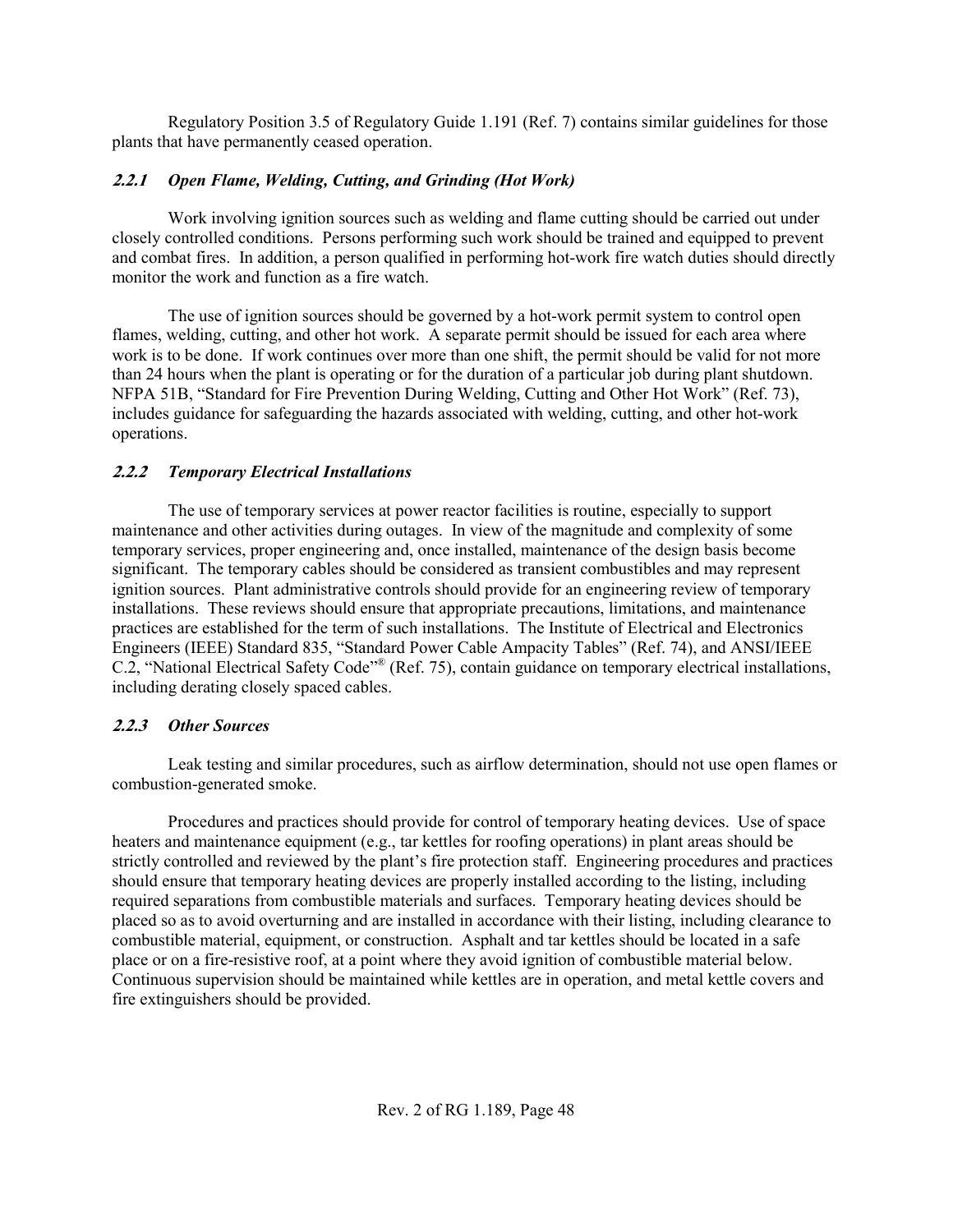# **2.3 Housekeeping**

The licensee should establish administrative controls to minimize fire hazards in areas containing SSCs important to safety. These controls should govern removal of waste, debris, scrap, oil spills, and other combustibles after completion of a work activity or at the end of the shift. Administrative controls should also include procedures for performing and maintaining periodic housekeeping inspections to ensure continued compliance with fire protection controls. Housekeeping practices should ensure that drainage systems, especially drain hub grills, in areas containing fixed water-based suppression systems, remain free of debris to minimize flooding if the systems discharge. Regulatory Guide 1.39, "Housekeeping Requirements for Water-Cooled Nuclear Power Plants" (Ref. 77), provides guidance on housekeeping, including the disposal of combustible materials.

# **2.4 Fire Protection System Maintenance and Impairments**

The licensee should establish fire protection administrative controls to address the following issues:

- a. Qualified personnel should maintain and test fire protection features. (See Regulatory Position 1.6.1.c of this guide.)
- b. A permit system should control impairments to fire barriers, fire detection, and fire suppression systems. Compensatory measures (see Regulatory Position 1.5 of this guide) should be established in areas where systems are so disarmed.
- c. Successful fire protection requires inspection, testing, and maintenance of the fire protection equipment. A test plan that lists the individuals and their responsibilities in connection with routine tests and inspections of the fire protection systems should be developed. The test plan should contain the types, frequency, and detailed procedures for testing. Frequency of testing should be based on the code of record for the applicable fire protection system. Procedures should also contain instructions on maintaining fire protection during those periods when the fire protection system is impaired or during periods of plant maintenance (e.g., fire watches).
- d. Fire barriers, including dampers, doors, and penetration seals, should be routinely inspected. Penetration seals may be inspected on a frequency and relative sample basis that ensures that the seals are functional. Sample size and inspection frequency should be determined by the total number of penetrations and observed failure rates.

NFPA 25, "Standard for the Inspection, Testing, and Maintenance of Water-Based Fire Protection Systems" (Ref. 78) contains additional guidance.

# **3. Fire Detection and Suppression**

## **3.1 Fire Detection**

In general, the fire hazards analysis and regulatory requirements determine the scope of fire detection and suppression in the plant, whereas the applicable industry codes and standards (generally NFPA codes, standards, and recommended practices) determine the design, installation, and testing requirements of the systems and components. The design of fire detection systems should minimize the adverse effects of fires on SSCs important to safety. Automatic fire detection systems should be installed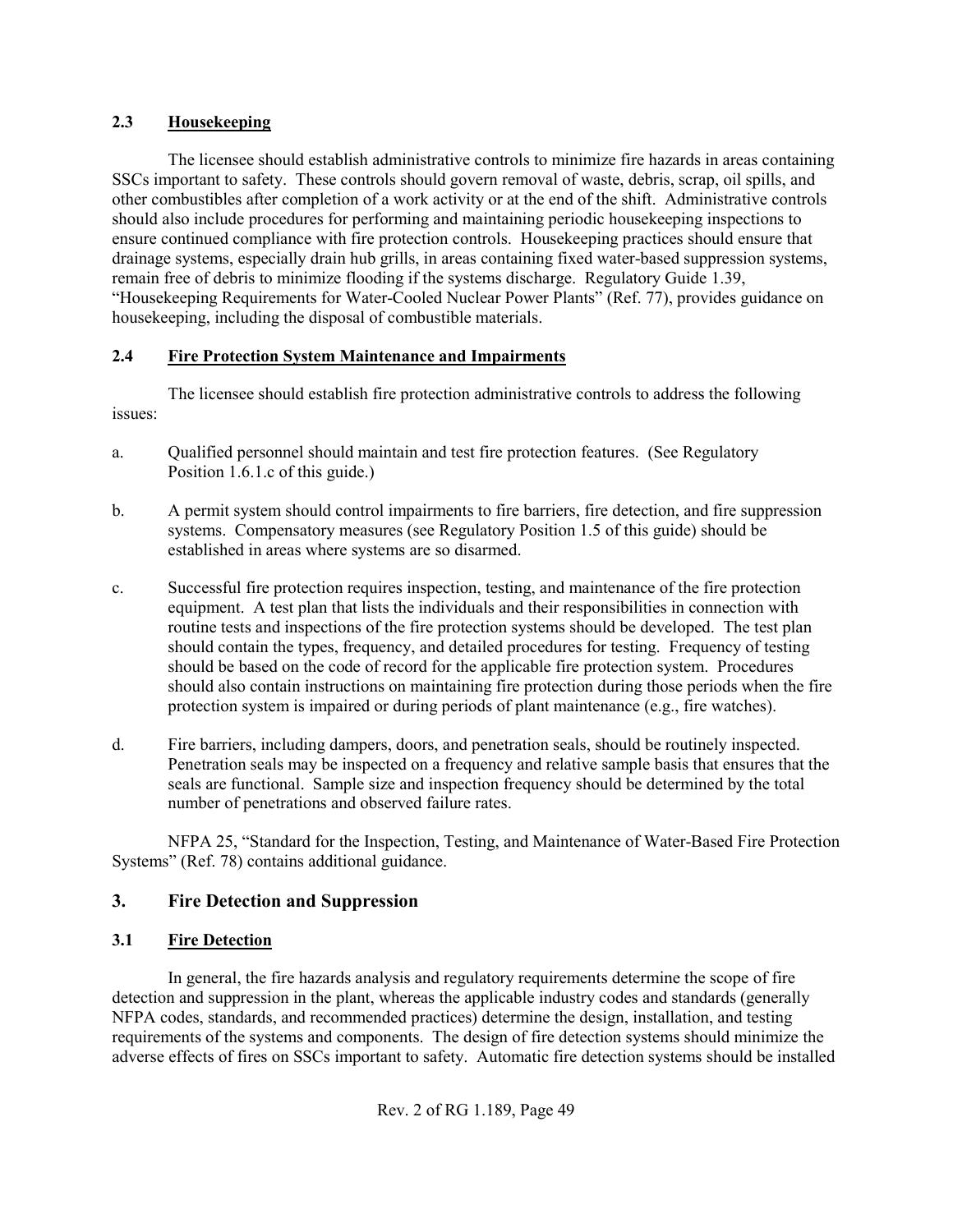in all areas of the plant that contain or present an exposure fire hazard to SSCs important to safety. These fire detection systems should be capable of operating with or without offsite power.

With regard to protection of safe-shutdown systems, Regulatory Positions 5.3.1.1.b and 5.3.1.1.c of this guide state, "In addition, fire detectors and an automatic fire suppression system should be installed in the fire area." Where automatic fire detection is installed, it should provide complete protection throughout the fire area. For those areas where only partial coverage is installed, the fire hazards analysis should demonstrate the adequacy of the design to provide the necessary protection.

The fire detection and alarm system should be designed with the following objectives:

- a. Detection systems are to be provided for all areas that contain or present a fire exposure to equipment important to safety.
- b. Fire detection and alarm systems should comply with the requirements of Class A systems, as defined in NFPA 72, "National Fire Alarm Code" (Ref. 79), and Class I circuits, as defined in NFPA 70 (Ref. 76).
- c. Fire detectors are selected and installed in accordance with NFPA 72 (Ref. 79). Preoperational and periodic testing of a pulsed-line type of heat detector demonstrates that the frequencies used will not affect the actuation of protective relays in other plant systems.
- d. Fire detection and alarm systems give audible and visible alarms and annunciation in the control room. Where zoned detection systems are used in a given fire area, local means identify which detector zone has actuated.
- e. Fire alarms are distinctive and unique to avoid confusion with any other plant system alarms.
- f. Primary and secondary power supplies are provided for the fire detection system and for electrically operated control valves for automatic suppression systems. Such primary and secondary power supplies should satisfy the provisions of NFPA 72 (Ref. 79). This can be accomplished by using normal offsite power as the primary supply, with a 4-hour battery supply as a secondary supply, and by providing the capability for manual connection to the Class 1E emergency power bus within 4 hours of loss of offsite power. Such connection should follow the applicable guidance in Regulatory Guide 1.6, "Independence Between Redundant Standby (Onsite) Power Sources and Between Their Distribution Systems" (Ref. 80); Regulatory Guide 1.32, "Criteria for Power Systems for Nuclear Power Plants" (Ref. 81); and Regulatory Guide 1.75, "Physical Independence of Electric Systems" (Ref. 82).
- g. In areas of high seismic activity, licensees should consider the need to design the fire detection and alarm systems to function following a safe-shutdown earthquake.
- h. The fire detection and alarm systems should retain their original design capability for (1) natural phenomena of less severity and greater frequency than the most severe natural phenomena (approximately once in 10 years), such as tornadoes, hurricanes, floods, ice storms, or small-intensity earthquakes that are characteristic of the geographic region, and (2) potential manmade site-related events, such as oil barge collisions or aircraft crashes, that have a reasonable probability of occurring at a specific plant site.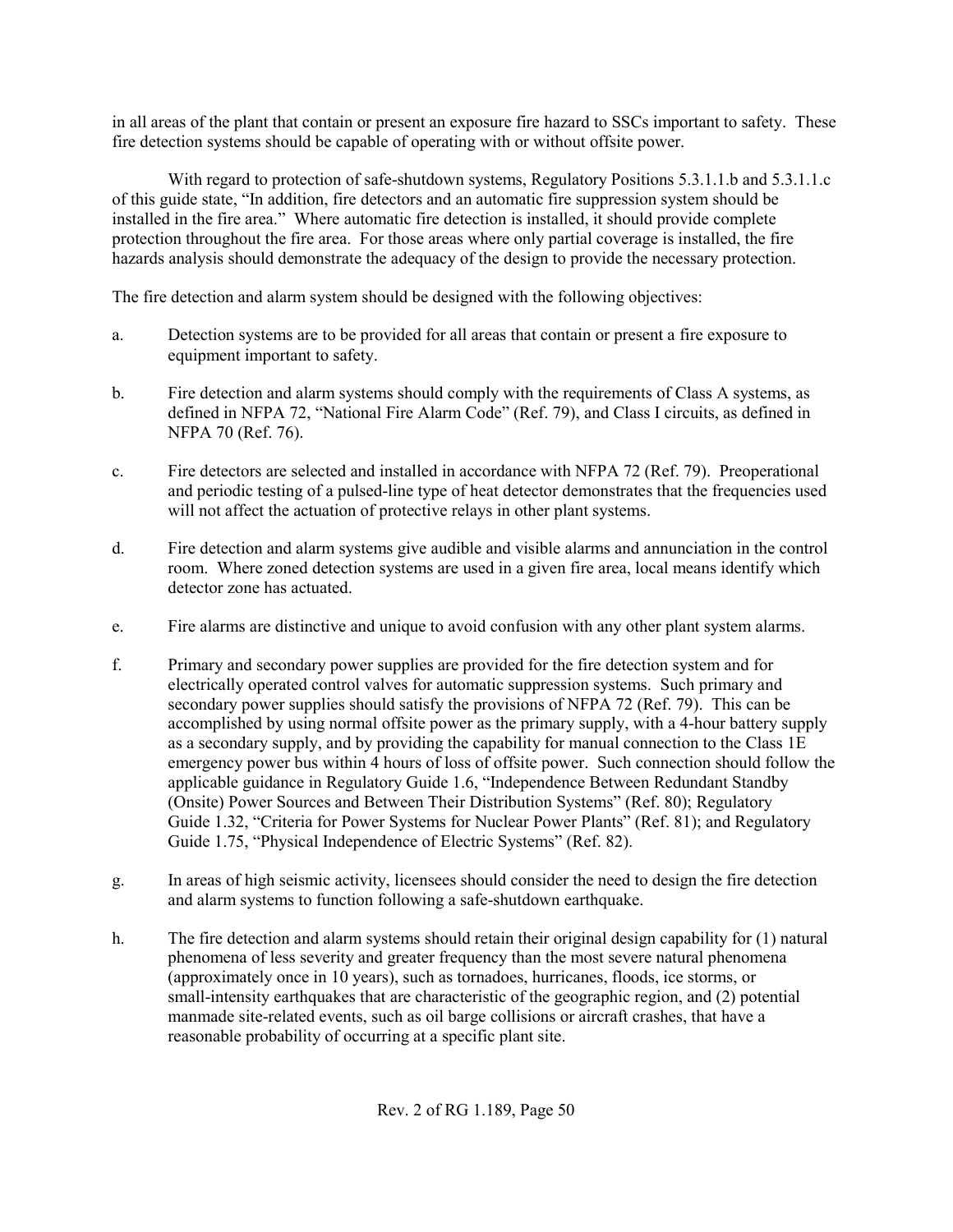- i. Noninerted containments should have fire detection systems, in accordance with the guidance in Regulatory Position 6.1.1.3 of this guide.
- j. Control rooms should have fire detection systems and alarms, in accordance with the guidance in Regulatory Position 6.1.2 of this guide.
- k. The following areas that contain equipment important to safety should have automatic fire detectors that alarm and annunciate in the control room—plant computer rooms, switchgear rooms, alternative or dedicated shutdown panels, battery rooms, diesel generator areas, pump rooms, new and spent fuel areas, and radwaste and decontamination areas. (See also Regulatory Positions 6.1 and 6.2 of this guide.)

# **3.2 Fire Protection Water Supply Systems**

# **3.2.1** *Fire Protection Water Supply*

NFPA 22, "Standard for Water Tanks for Private Fire Protection" (Ref. 83), and NFPA 24, "Standard for the Installation of Private Fire Service Mains and Their Appurtenances" (Ref. 84), provide guidance on fire protection water supplies. The fire protection water supply system should meet the following criteria:

- a. Two separate, reliable freshwater supplies should be available. Saltwater or brackish water should not be used unless all freshwater supplies have been exhausted.
- b. The fire-water supply should be calculated on the basis of the largest expected flow rate for a period of 2 hours, but not less than 1,136,000 liters (L) (300,000 gallons (gal)). This flow rate should be based (conservatively) on 1,900 liters per minute (L/min) (500 gal/min) for manual hose streams, plus the largest design demand of any sprinkler or deluge system, as determined in accordance with NFPA 13, "Standard for the Installation of Sprinkler Systems" (Ref. 85), or NFPA 15, "Standard for Water Spray Fixed Systems for Fire Protection" (Ref. 86).
- c. If tanks are used for water supply, two 100-percent system capacity tanks (minimum of 1,136,000 L (300,000 gal) each) should be installed. They should be interconnected to allow pumps to take suction from either or both. However, a failure in one tank or its piping should not cause both tanks to drain. Water supply capacity should be capable of refilling either tank in 8 hours or less.
- d. Common water supply tanks are acceptable for fire and sanitary or service water storage. When they are used, however, minimum fire-water storage requirements should be dedicated by passive means; for example, use of a vertical standpipe for other water services. Administrative controls, including locks for tank outlet valves, are unacceptable as the only means to ensure minimum water volume.
- e. Freshwater lakes or ponds of sufficient size may qualify as the sole source of water for fire protection but require separate redundant suctions in one or more intake structures. These supplies should be separated, so that a failure of one supply will not result in a failure of the other supply.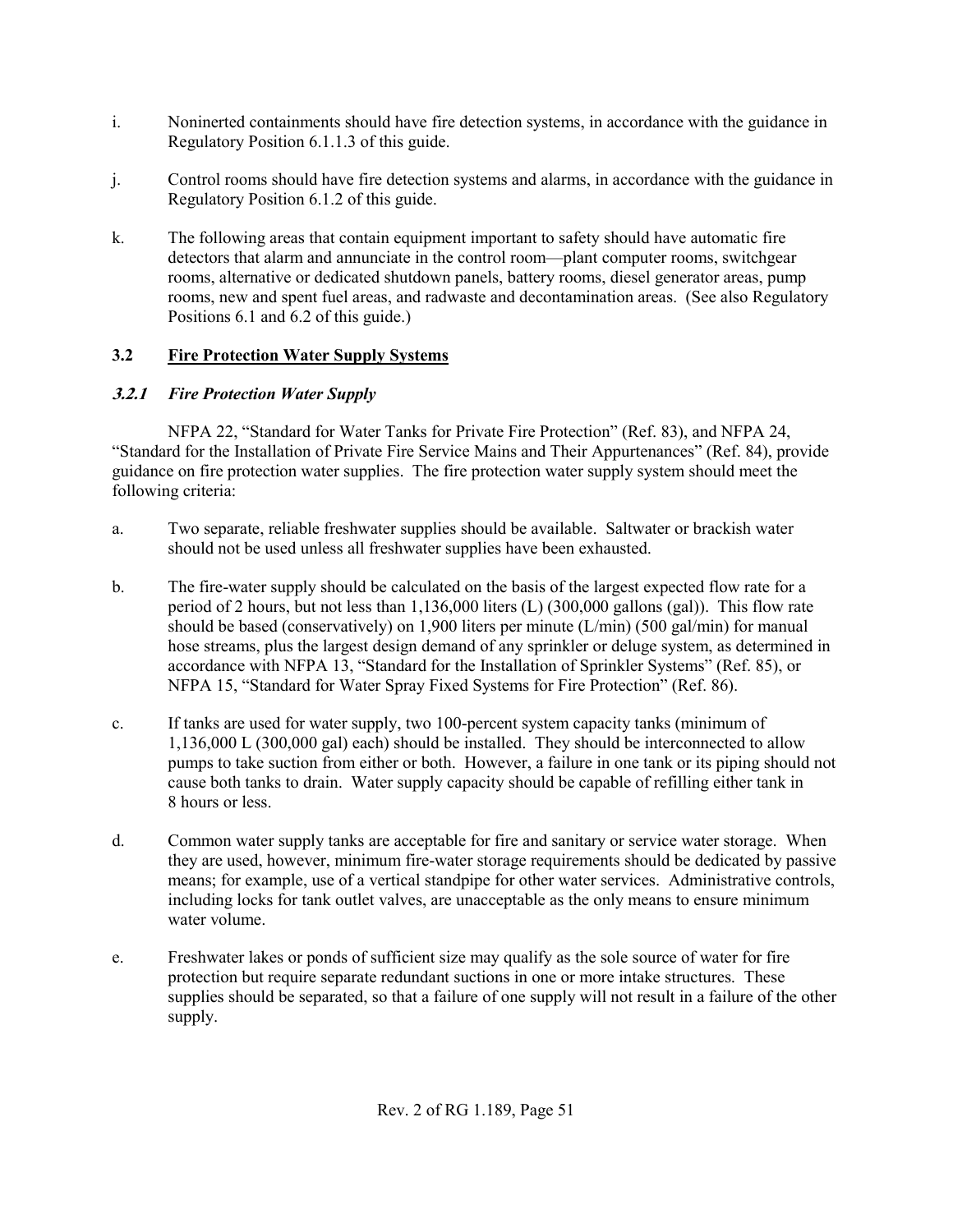- f. When a common water supply is permitted for fire protection and the ultimate heat sink, the following conditions should also be satisfied:
	- i. The additional fire protection water requirements are designed into the total storage capacity.
	- ii. Failure of the fire protection system should not degrade the function of the ultimate heat sink.
	- iii. Other water systems that may be used as one of the two fire-water supplies should be permanently connected to the fire main system and should be capable of automatic alignment to the fire main system. Pumps, controls, and power supplies in these systems should satisfy the requirements for the main fire pumps. The use of other water systems for fire protection should be compatible with their safe-shutdown functions. Failure of the other system should not degrade the fire main system.
	- iv. For multiunit nuclear power plant sites with a common yard fire main loop, common water supplies may be used.
	- v. Fire-water supplies should be filtered and treated as necessary to prevent or control biofouling or microbiologically induced corrosion of fire-water systems. If the supply is raw service water, fire-water piping runs should be periodically flushed and flow-tested.
	- vi. Provisions should be made to supply water to at least two standpipes and hose connections for manual firefighting in areas containing equipment required for safe plant shutdown in the event of a safe-shutdown earthquake. The piping system serving such hose stations should be analyzed for safe-shutdown earthquake loading and should be provided with supports to ensure system pressure integrity. The piping and valves for the portion of the hose standpipe system affected by this functional requirement should, at a minimum, satisfy ASME B31.1, "Power Piping" (Ref. 87). The water supply for this condition may be obtained by manual operator actuation of valves in a connection to the hose standpipe header from a normal seismic Category I water system, such as the essential service water system. The cross-connection should be (1) capable of providing flow to at least two hose stations (approximately 284 L/min (75 gal/min) per hose station), and (2) designed to the same standards as the seismic Category I water system (i.e., it should not degrade the performance of the seismic Category I water system).

# **3.2.2** *Fire Pumps*

Fire pump installations should conform to NFPA 20, "Standard for the Installation of Stationary Pumps for Fire Protection" (Ref. 88), and should meet the following criteria:

a. If fire pumps are required to meet system pressure or flow requirements, a sufficient number of pumps is provided to ensure that 100-percent capacity will be available, assuming failure of the largest pump or loss of offsite power (e.g., three 50-percent pumps or two 100-percent pumps). This can be accomplished, for example, by providing either electric-motor-driven fire pumps and diesel-driven fire pumps or two or more seismic Category I Class 1E electric-motor-driven fire pumps connected to redundant Class 1E emergency power buses. (See Regulatory Guide 1.6 (Ref. 80), Regulatory Guide 1.32 (Ref. 81), and Regulatory Guide 1.75 (Ref. 82).)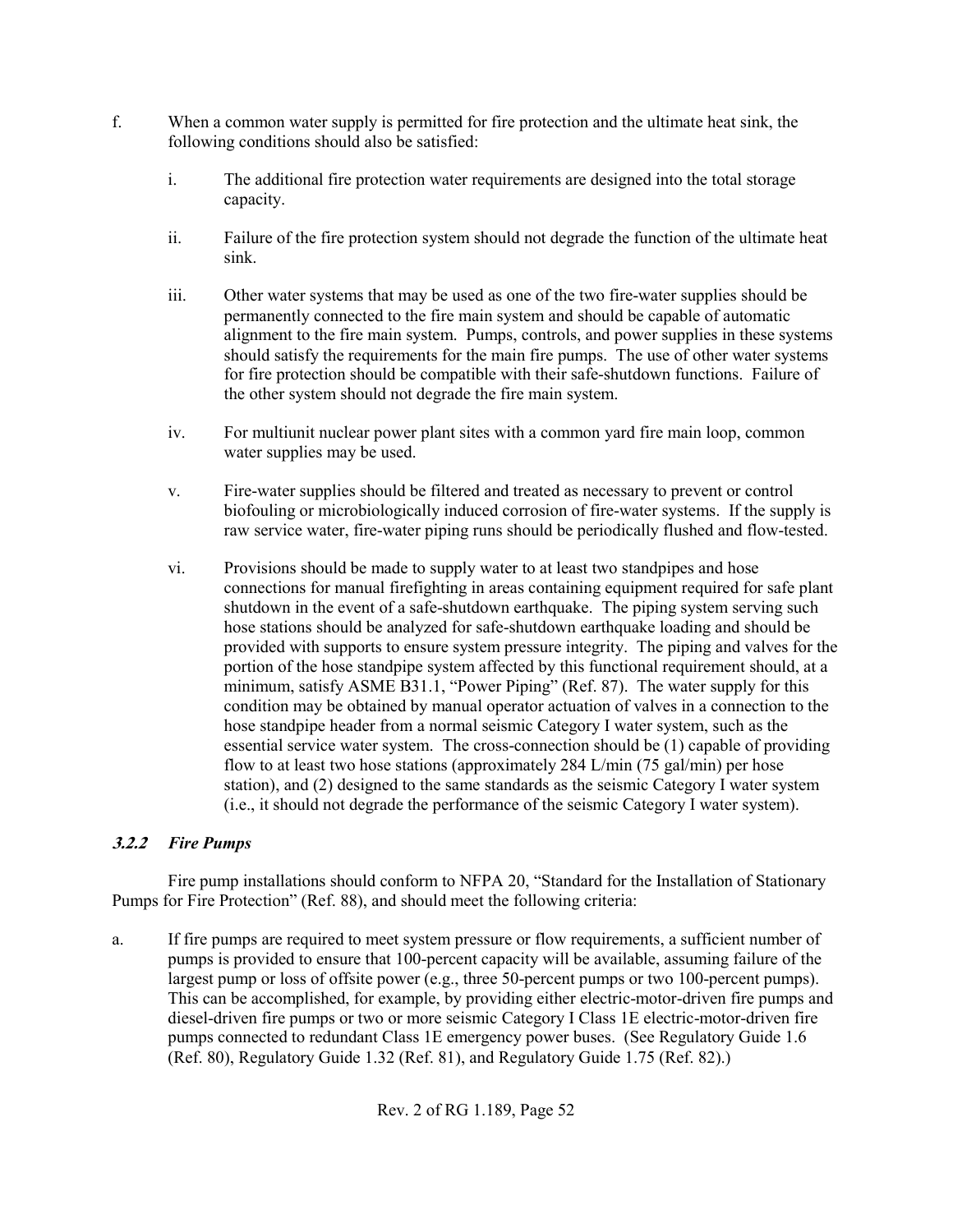- b. Individual fire pump connections to the yard fire main loop are separated with sectionalizing valves between connections. Each pump and its driver and controls are located in a room separated from the remaining fire pumps by a fire wall with a minimum rating of 3 hours.
- c. The fuel for the diesel fire pumps is separated so that it does not provide a fire source that exposes equipment important to safety.
- d. The control room contains alarms or annunciators to indicate pump running, driver availability, failure to start, and low fire main pressure.

# **3.2.3** *Fire Mains*

An underground yard fire main loop should be installed to furnish anticipated water requirements. NFPA 24 (Ref. 84) provides appropriate guidance for such an installation. NFPA 24 references other design codes and standards developed by such organizations as ANSI and the American Water Works Association. The following specific criteria should be addressed:

- a. The type of pipe and water treatment are design considerations, with tuberculation as one of the parameters.
	- i. The means for inspecting and flushing the fire main are provided.
	- ii. Sectional control valves should be visually indicating (e.g., post indicator valves).
	- iii. Control and sectionalizing valves in fire mains and water-based fire suppression systems are electrically supervised or administratively controlled (e.g., locked valves with key control, tamper-proof seals). The electrical supervision signal indicates in the control room. All valves in the fire protection system are periodically checked to verify position.
	- iv. The fire main system piping is separate from service or sanitary water system piping, except as described in Regulatory Position 3.2.1 of this guide, with regard to providing a seismically designed water supply for standpipes and hose connections.
	- v. A common yard fire main loop may serve multiunit nuclear power plant sites if cross-connected between units. Sectional control valves permit independence of the individual loop around each unit. For multiple-reactor sites with widely separated plants (approaching 1.6 kilometer (km) (1 mile (mi)) or more), separate yard fire main loops are used.
	- vi. Sectional control valves are provided to isolate portions of the fire main for maintenance or repair without shutting off the supply to primary and backup fire suppression systems serving areas that contain or expose equipment important to safety.
	- vii. Valves are installed to permit isolation of outside hydrants from the fire main for maintenance or repair without interrupting the water supply to automatic or manual fire suppression systems in any area containing or presenting a fire hazard to equipment important to safety.
	- viii. Sprinkler systems and manual hose station standpipes have connections to the yard main system, so that a single active failure or a line break cannot impair both the primary and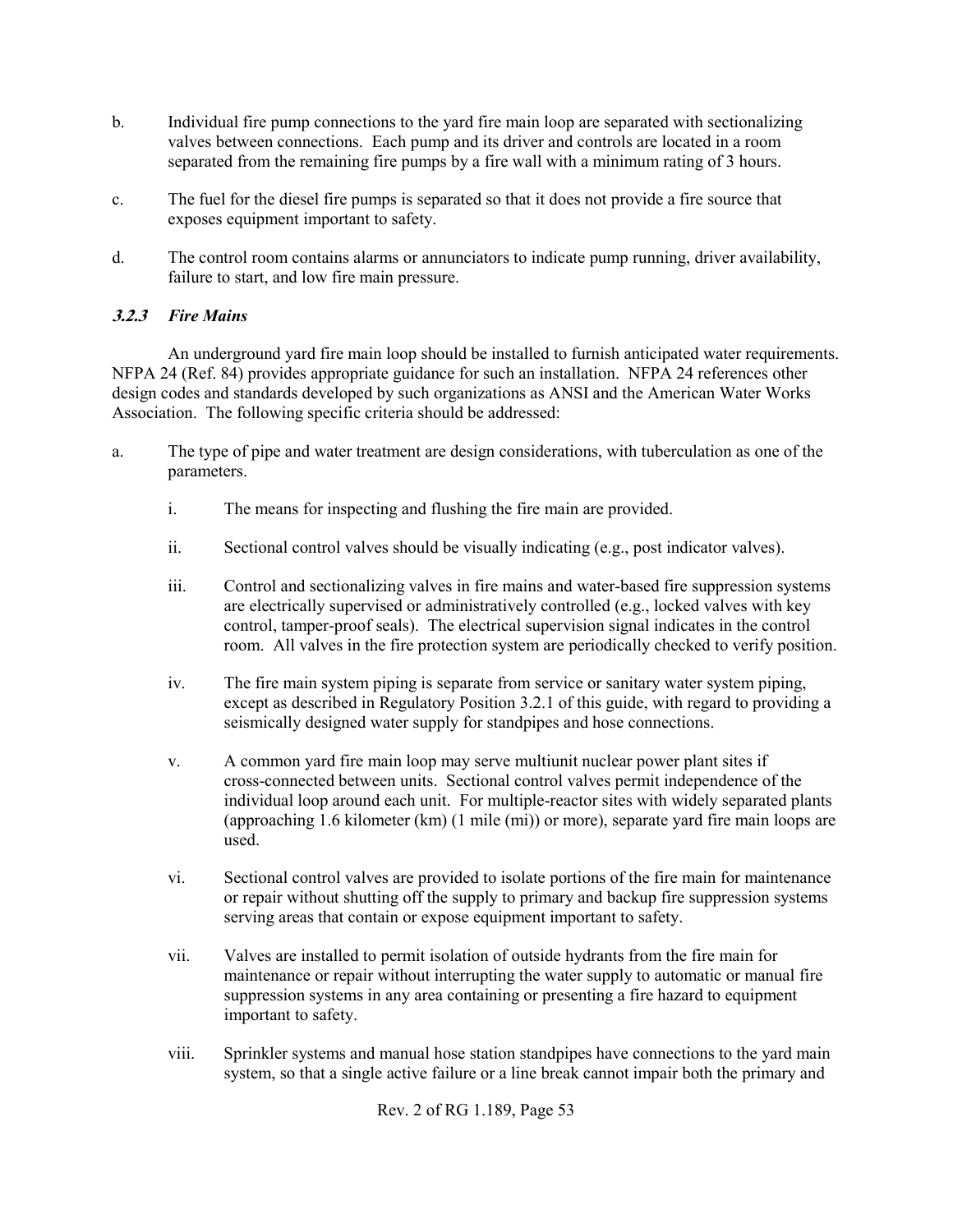backup fire suppression systems. Alternatively, headers fed from each end are permitted inside buildings to supply both sprinkler and standpipe systems, provided that steel piping and fittings meeting the requirements of ASME B31.1 (Ref. 87) are used for the headers, up to and including the first valve supplying the sprinkler systems, when such headers are part of the seismically analyzed hose standpipe system. When provided, such headers are considered an extension of the yard main system. Each sprinkler and standpipe system should be equipped with an outside screw and yoke gate valve or other approved shutoff valve and water flow alarm.

### **3.3 Automatic Suppression Systems**

Automatic suppression systems should be installed as determined by the fire hazards analysis and as necessary to protect redundant systems or components necessary for safe shutdown and SSCs important to safety. (See Regulatory Positions 5.3.1.1.b, 5.3.1.1.c, and 6 of this guide.)

In areas of high seismic activity, licensees should consider the need to design the fire suppression systems to be functional following a safe-shutdown earthquake.

The fire suppression systems should retain their original design capability for (1) natural phenomena of less severity and greater frequency than the most severe natural phenomena (approximately once in 10 years), such as tornadoes, hurricanes, floods, ice storms, or small-intensity earthquakes that are characteristic of the geographic region, and (2) potential manmade site-related events, such as oil barge collisions or aircraft crashes, that have a reasonable probability of occurring at a specific plant site.

For water suppression systems and fire detection systems that use metal plates for heat collection above individual sprinkler heads or detectors that are located well below the ceiling of a fire area (e.g., at some intermediate height in the room, below a ceiling-mounted pipe and cable tray), licensees should

demonstrate that this design will ensure acceptable actuation times. In general, the use of such plates has not been shown to provide adequate heat collection to effectively activate the sprinkler head or detector and may impair system response.

## **3.3.1** *Water-Based Systems*

Equipment important to safety that does not itself require protection by water-based suppression systems, but is subject to unacceptable damage if wetted by suppression system discharge, should be appropriately protected (e.g., water shields or baffles). Drains should be provided as required to protect equipment important to safety from flooding damage.

### **3.3.1.1 Sprinkler and Spray Systems**

Water sprinkler and spray suppression systems are the most widely used means of implementing automatic water-based fire suppression. Sprinkler and spray systems should, at a minimum, conform to requirements of appropriate standards such as NFPA 13 (Ref. 85) and NFPA 15 (Ref. 86).

## **3.3.1.2 Water Mist Systems**

Water mist suppression systems may be useful in specialized situations, particularly in those areas where the application of water needs to be restricted. Water mist systems should conform to appropriate standards, such as NFPA 750, "Standard on Water Mist Fire Protection Systems" (Ref. 89).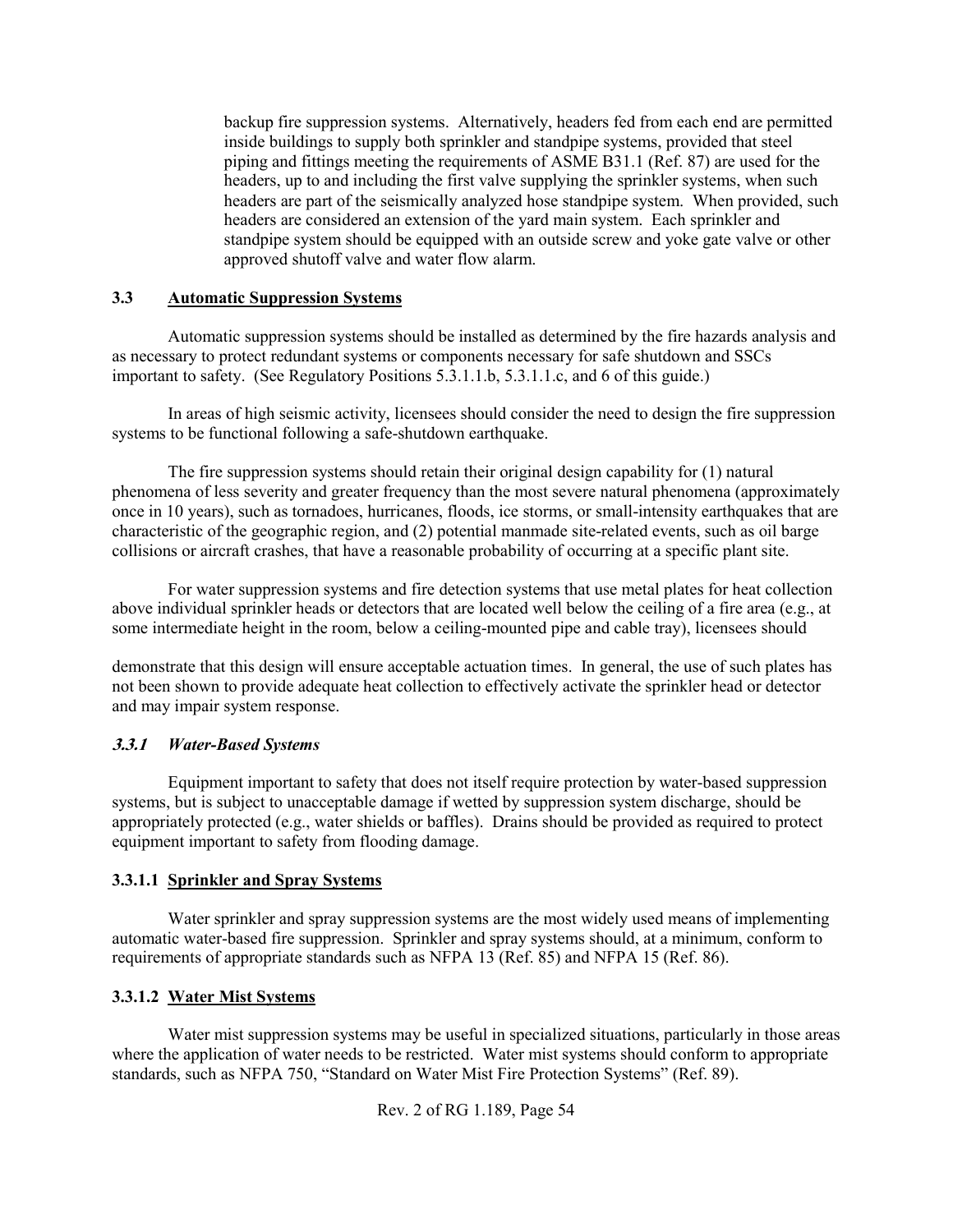### **3.3.1.3 Foam-Water Sprinkler and Spray Systems**

Certain fires, such as those involving flammable liquids, respond well to foam suppression. Licensees should consider the use of foam sprinkler and spray systems, which should conform to appropriate standards, such as NFPA 16, "Standard for the Installation of Foam-Water Sprinkler and Foam-Water Spray Systems" (Ref. 90), and NFPA 11, "Standard for Low-, Medium-, and High-Expansion Foam" (Ref. 91).

## **3.3.2** *Gaseous Fire Suppression*

Gaseous systems should be evaluated for potential impacts on the habitability of areas containing equipment important to safety where operations personnel perform safe-shutdown actions or where firefighting activities may become necessary. Where gas suppression systems are installed, openings in the area should be adequately sealed or the suppression system should be sized to compensate for the loss of the suppression agent through floor drains and other openings. (See also Regulatory Position 4.1.5 of this guide.)

The design of gaseous suppression systems should consider the following, as applicable:

- a. the minimum required gas concentration, distribution, soak time, and ventilation control,
- b. the anoxia and toxicity hazards associated with the gas,
- c. the possibility of damage from secondary thermal shock (cooling),
- d. conflicting requirements for venting during system discharge to prevent overpressurization versus sealing to prevent loss of agent,
- e. location and selection of the activating detectors, and
- f. the toxicity and corrosive characteristics of the thermal decomposition products of the agent.

Where total flooding gas extinguishing systems are used, area intake and exhaust ventilation dampers should be controlled, in accordance with appropriate standards, to maintain the necessary gas concentration. (See NFPA 12, "Standard on Carbon Dioxide Extinguishing Systems" (Ref. 92); NFPA 12A, "Standard on Halon 1301 Fire Extinguishing Systems" (Ref. 93); and NFPA 2001, "Standard for Clean Agent Fire Extinguishing Systems" (Ref. 94). Also, see Regulatory Position 4.1.4.4 of this guide.)

The adequacy of gas suppression systems and protected-area boundary seals to contain the gas suppressant should be tested, as specified in the applicable NFPA standards.

Manually actuated gaseous suppression systems should not be used as the primary suppression system for protecting SSCs important to safety. Manually actuated gaseous systems are acceptable as a backup to automatic water-based fire suppression systems.

## **3.3.2.1 Carbon Dioxide Systems**

Carbon dioxide  $(CO<sub>2</sub>)$  extinguishing systems should comply with the requirements in NFPA 12 (Ref. 92). Where automatic  $CO<sub>2</sub>$  systems are used, they should be equipped with a predischarge alarm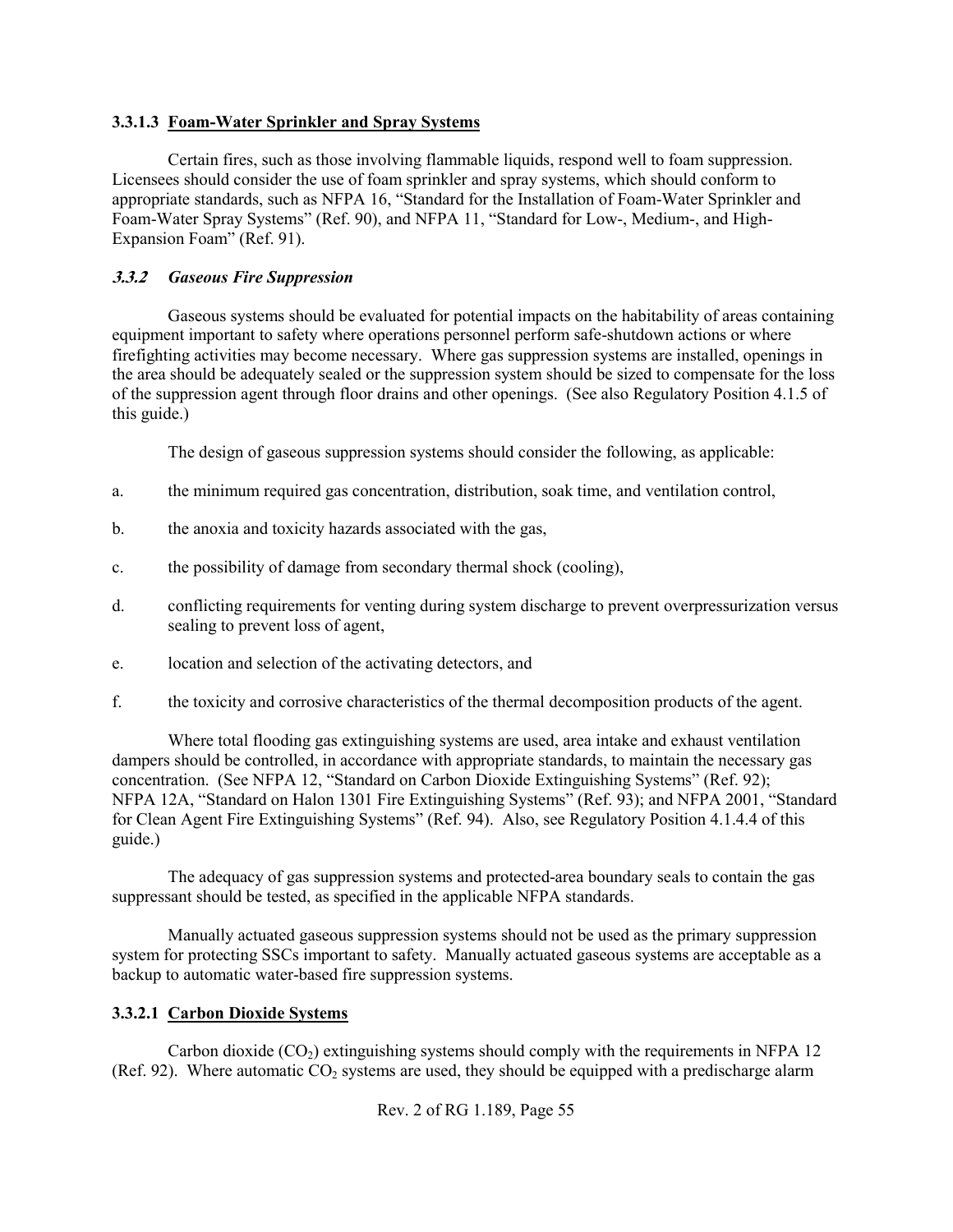system and a discharge delay to permit personnel egress. Provisions for locally disarming automatic  $CO<sub>2</sub>$ systems should be key locked and under strict administrative control. Automatic  $CO<sub>2</sub>$  extinguishing systems should not be disarmed unless controls, as described in Regulatory Position 2.4 of this guide, are provided.

In addition to the guidelines of NFPA 12 (Ref. 92), licensees should ensure preventive maintenance and testing of the systems, including verifying agent quantity of high-pressure  $CO<sub>2</sub>$ cylinders.

# **3.3.2.2 Halon**

Halon fire extinguishing systems should comply with the requirements of NFPA 12A (Ref. 93). Where automatic Halon systems are used, they should be equipped with a predischarge alarm and a discharge delay to permit personnel to exit. Provisions for locally disarming automatic Halon systems should be key locked and under strict administrative control. Automatic Halon extinguishing systems should not be disarmed unless controls, as described in Regulatory Position 2.4 of this guide, are provided.

In addition to the guidelines of NFPA 12A (Ref. 93), licensees should ensure preventive maintenance and testing of the systems, including verifying agent quantity of the Halon cylinders.

# **3.3.2.3 Clean Agents**

Halon alternative (or "clean agent") fire extinguishing systems should comply with applicable standards, such as NFPA 2001 (Ref. 94). Only listed or approved agents should be used. Provisions for locally disarming automatic systems should be key locked and under strict administrative control. Automatic extinguishing systems should not be disarmed unless controls, as described in Regulatory Position 2.4 of this guide, are provided.

In addition to the guidelines of NFPA 2001 (Ref. 94), licensees should ensure preventive maintenance and testing of the systems, including verifying agent quantity of the clean agent cylinders/containers.

## **3.4 Manual Suppression Systems and Equipment**

The licensee should provide a manual firefighting capability throughout the plant to limit the extent of fire damage. Standpipes, hydrants, and portable equipment consisting of hoses, nozzles, and extinguishers should be provided for use by properly trained firefighting personnel.

## **3.4.1** *Standpipes and Hose Stations*

Interior manual hose installations should be able to reach, with at least one effective hose stream, any location that contains, or could present, a fire exposure hazard to equipment important to safety. To accomplish this, all buildings on all floors should have standpipes with hose connections equipped with a maximum of 30.5 m (100 ft) of 38-mm (1.5-in.) woven-jacket, lined fire hose and suitable nozzles. These systems should conform to NFPA 14, "Standard for the Installation of Standpipe and Hose Systems" (Ref. 95), for sizing, spacing, and pipe support requirements for Class III standpipes. Water supply calculations should demonstrate that the water supply system can meet the standpipe pressure and flow requirements of NFPA 14.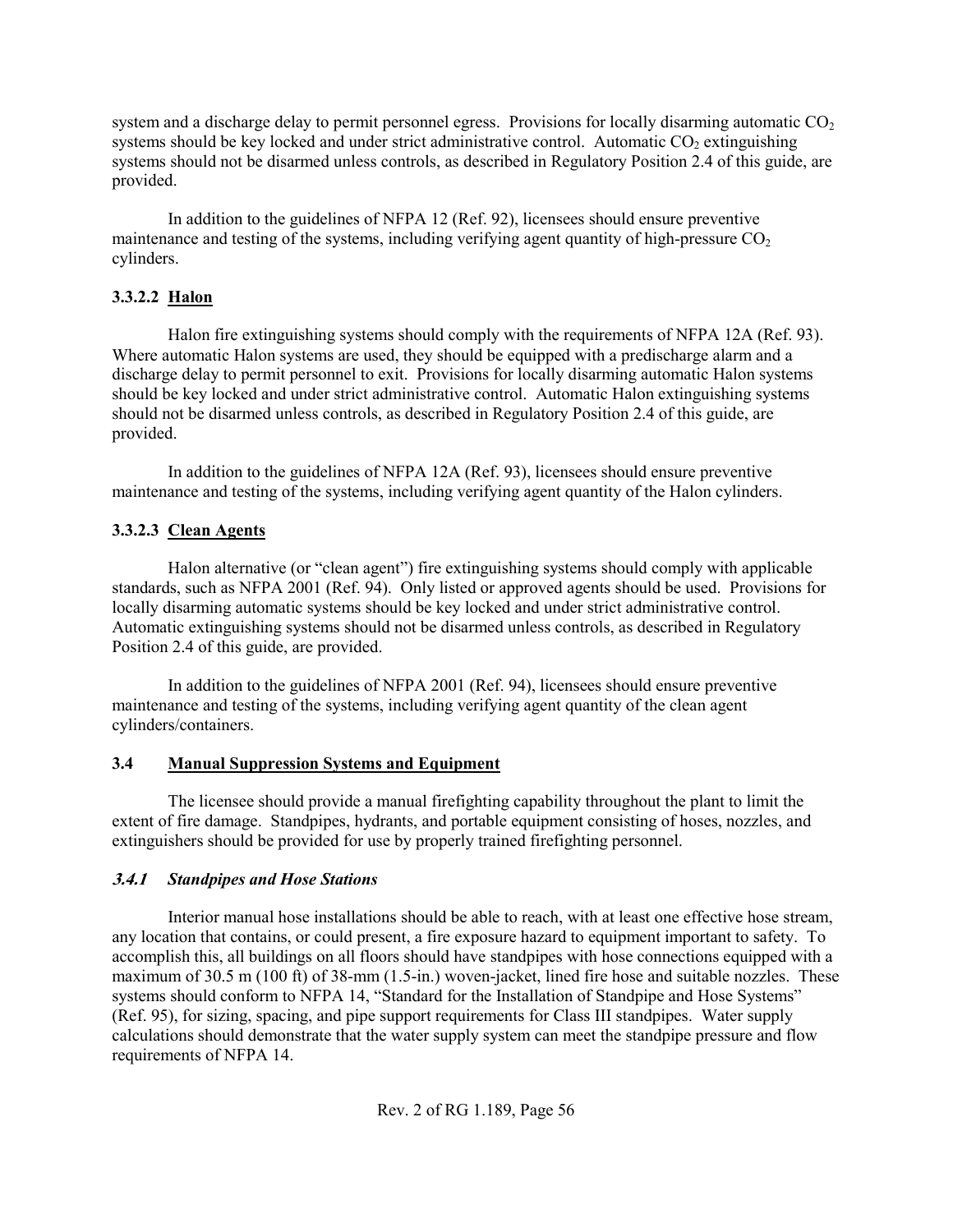Hose stations should be located as dictated by the fire hazards analysis to facilitate access and use for firefighting operations. Alternative hose stations should be provided for an area if the fire hazard could block access to a single hose station serving that area.

The proper type of hose nozzle to be supplied to each area should be based on the fire hazards analysis. The usual combination spray/straight-stream nozzle should not be used in areas where the straight stream can cause unacceptable mechanical damage. Fixed fog nozzles should be provided at locations where high-voltage shock hazards exist. All hose nozzles should have shutoff capability. Volume II, Section 10, Chapter 1, of the 19th Edition of the NFPA *Fire Protection Handbook*, issued in 2003 (Ref. 96), provides guidance on safe distances for water application to live electrical equipment.

Fire hoses should meet the recommendations of NFPA 1961, "Standard on Fire Hose" (Ref. 97), and should be hydrostatically tested in accordance with the recommendations of NFPA 1962, "Standard for the Inspection, Care, and Use of Fire Hose Couplings and Nozzles and the Service Testing of Fire Hose" (Ref. 98).

## **3.4.2** *Hydrants and Hose Houses*

Outside manual hose installations should be sufficient to provide an effective hose stream to any onsite location where fixed or transient combustibles could jeopardize equipment important to safety. Hydrants should be installed approximately every 76 m (250 ft) on the yard main system. A hose house equipped with hose and combination nozzle and other auxiliary equipment recommended in NFPA 24 (Ref. 84) should be provided as needed, but at least every 305 m (1,000 ft). Alternatively, a mobile means of providing hose and associated equipment, such as hose carts or trucks, may be used. When provided, such mobile equipment should be equivalent to the equipment supplied by three hose houses. Mobile equipment should be maintained in good working order and should be readily available for firefighting activities.

Threads compatible with those used by local fire departments should be provided on all hydrants, hose couplings, and standpipe risers. Alternatively, a sufficient number of hose thread adapters may be provided.

Fire hoses should be hydrostatically tested in accordance with the recommendations of NFPA 1962 (Ref. 98). Fire hoses stored in outside hose houses should be tested annually.

## **3.4.3** *Manual Foam*

For flammable and combustible liquid fire hazards, licensees should consider the use of foam systems for manual fire suppression protection. These systems should comply with the requirements of NFPA 11 (Ref. 91).

## **3.4.4** *Fire Extinguishers*

Fire extinguishers should be provided in areas that contain or could present a fire exposure hazard to equipment important to safety. Extinguishers should be installed with due consideration given to possible adverse effects on equipment important to safety in the area. NFPA 10, "Standard for Portable Fire Extinguishers" (Ref. 99), provides guidance on the installation (including location and spacing) and the use and application of fire extinguishers.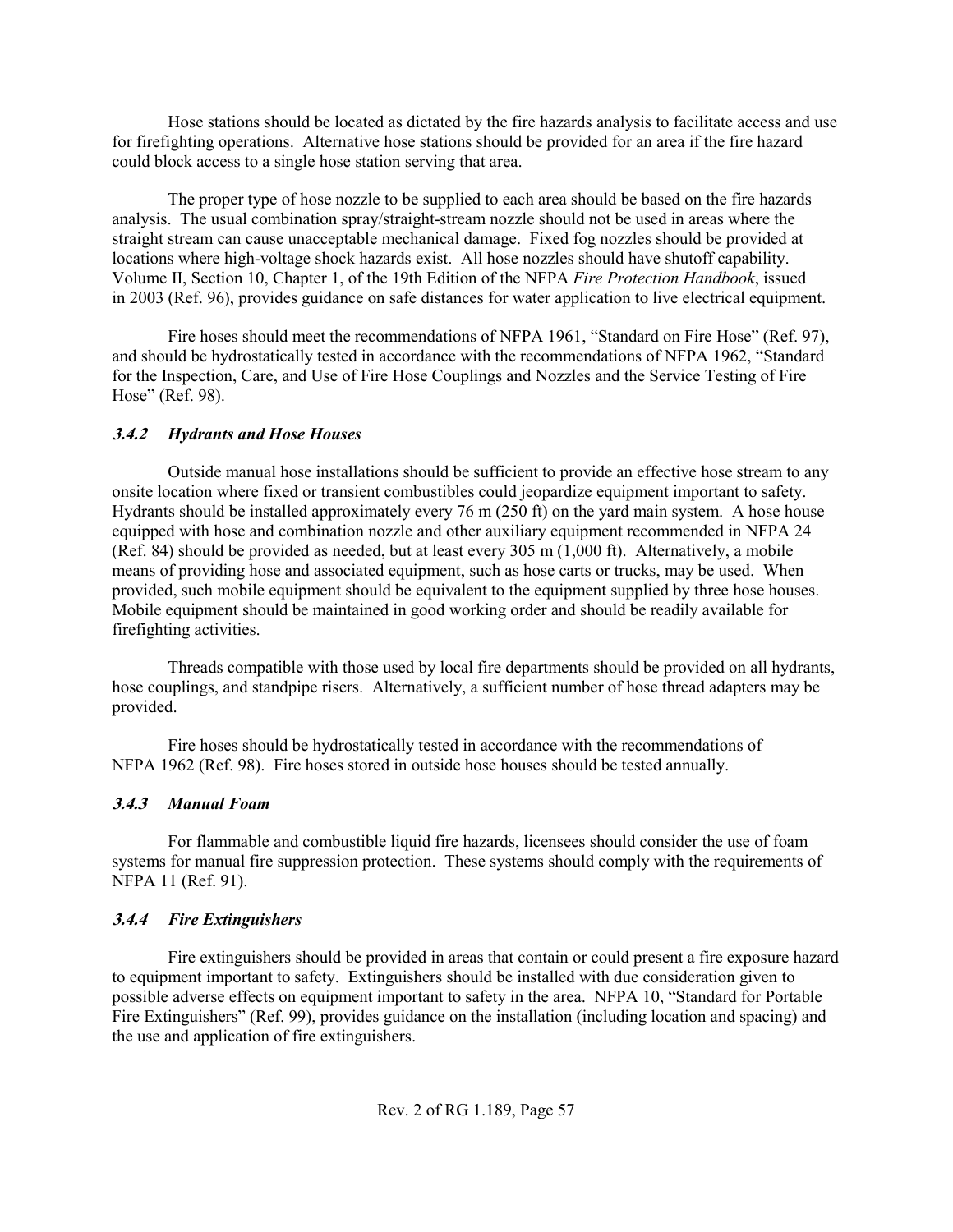### **3.4.5** *Fixed Manual Suppression*

Some fixed fire suppression systems may be manually actuated (e.g., fixed suppression systems provided in accordance with Section III.G.3 of Appendix R to 10 CFR Part 50). Manual actuation is generally limited to water spray systems and should not be used for gaseous suppression systems, except when the system provides backup to an automatic water suppression system. Fixed manual suppression systems should be designed in accordance with applicable guidance in the appropriate NFPA standards. A change from an automatic system to a manually actuated system should be supported by an appropriate evaluation.

# **3.5 Manual Firefighting Capabilities**

# **3.5.1** *Fire Brigade*

A site fire brigade, trained and equipped for firefighting, should be established and should be on site at all times to ensure adequate manual firefighting capability for all areas of the plant containing SSCs important to safety. The fire brigade leader should have ready access to keys for any locked doors.

Regulatory Position 1.6.4 of this guide provides guidance on fire brigade training and qualifications. The guidelines of NFPA 600 (Ref. 54) are considered appropriate criteria for organizing, training, and operating a plant fire brigade.

# **3.5.1.1 Fire Brigade Staffing**

The fire brigade should include at least five members on each shift. The shift supervisor should not be a member of the fire brigade.

# **3.5.1.2 Equipment**

The equipment provided for the brigade should consist of personal protective equipment, such as turnout coats, bunker pants, boots, gloves, hard hats, emergency communications equipment, portable lights, portable ventilation equipment, and portable extinguishers. Self-contained breathing apparatuses using full-face positive-pressure masks approved by the National Institute for Occupational Safety and Health (approval formerly given by the U.S. Bureau of Mines) should be provided for fire brigade, damage control, and control room personnel. At least 10 masks should be available for fire brigade personnel. Control room personnel may be furnished breathing air by a manifold system piped from a storage reservoir, if practical. Service or rated operating life should be at least 30 minutes for the self-contained units. NFPA 1404, "Standard for Fire Service Respiratory Protection Training" (Ref. 100), provides additional guidance.

Fire brigade equipment should be stored in accordance with manufacturers' recommendations (e.g., firefighter clothing should not be stored where it will be subjected to ultraviolet light from the sun, welding, or fluorescent lights).

At least a 1-hour supply of breathing air in extra bottles should be located on the plant site for each self-contained breathing apparatus. In addition, an onsite 6-hour supply of reserve air should be provided for the fire brigade personnel and arranged to permit quick and complete replenishment of exhausted air supply bottles as they are returned. If compressors serve as a source of breathing air, only units approved for breathing air should be used, and the compressors should be operable in the event of a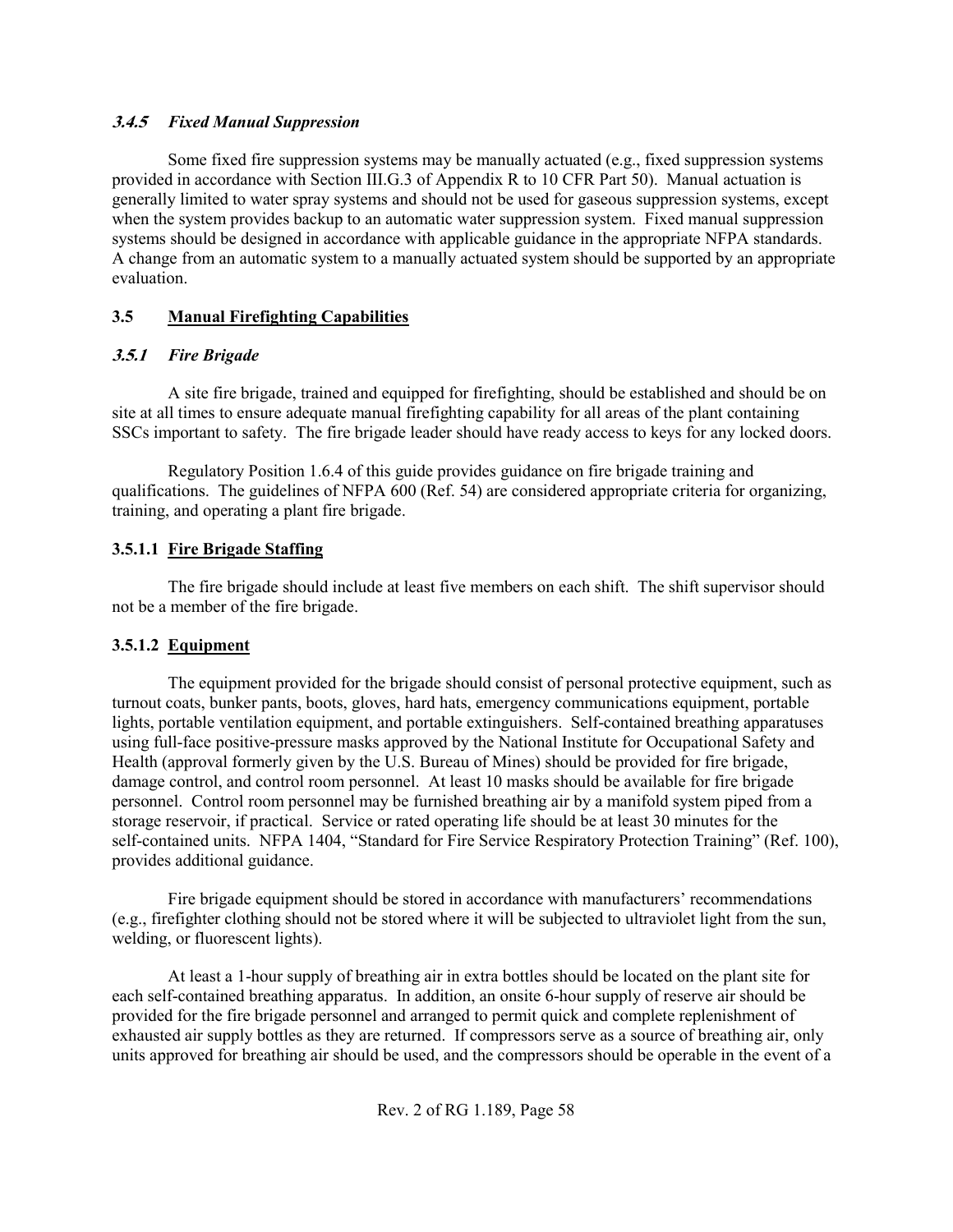loss of offsite power. Special care should be taken to locate the compressor in areas free of dust and contaminants.

During refueling and maintenance periods, adequate self-contained breathing apparatuses should be provided near the containment entrances for firefighting and damage control personnel. These units should be independent of any breathing apparatuses or air supply systems provided for general plant activities and should be clearly marked as emergency equipment.

# **3.5.1.3 Procedures and Prefire Plans**

Procedures should be established to control actions by the fire brigade upon notification by the control room of a fire and to define firefighting strategies. These procedures should include the following:

- a. actions to be taken by control room personnel to notify the fire brigade upon report of a fire or receipt of an alarm on the control room fire alarm panel (e.g., announcing the location of the fire over the public address system, sounding fire alarms, and notifying the shift supervisor and the fire brigade leader of the type, size, and location of the fire),
- b. actions to be taken by the fire brigade after notification by the control room of a fire (e.g., assembling in a designated location, receiving directions from the fire brigade leader, and discharging specific firefighting responsibilities, including selection and transportation of firefighting equipment to the fire location, selection of protective equipment, operating instructions for use of fire suppression systems, and use of preplanned strategies for fighting fires in specific areas), and
- c. strategies for fighting fires in all plant areas, including the following:
	- i. fire hazards in each area covered by the specific prefire plans,
	- ii. SSCs in the affected fire area credited for fire safe shutdown that require protection from fire, fire suppressants, or both,
	- iii. fire suppression agents best suited for extinguishing the fires associated with the fire hazards in that area and the nearest location of these suppression agents,
	- iv. most favorable direction from which to attack a fire in each area, in view of the ventilation direction, access hallways, stairs, and doors that are most likely to be free of fire, and the best station or elevation for fighting the fire, as well as all access and egress routes involving locked doors and the appropriate precautions and methods for access specified,
	- v. plant systems that should be managed to reduce the damage potential during a local fire and the location of local and remote controls for such management (e.g., any hydraulic or electrical systems in the area or zone covered by the specific firefighting procedure that could increase the hazards in the area because of overpressurization or electrical hazards),
	- vi. vital heat-sensitive system components that need to be kept cool while fighting a local fire (in particular, hazardous combustibles that need cooling),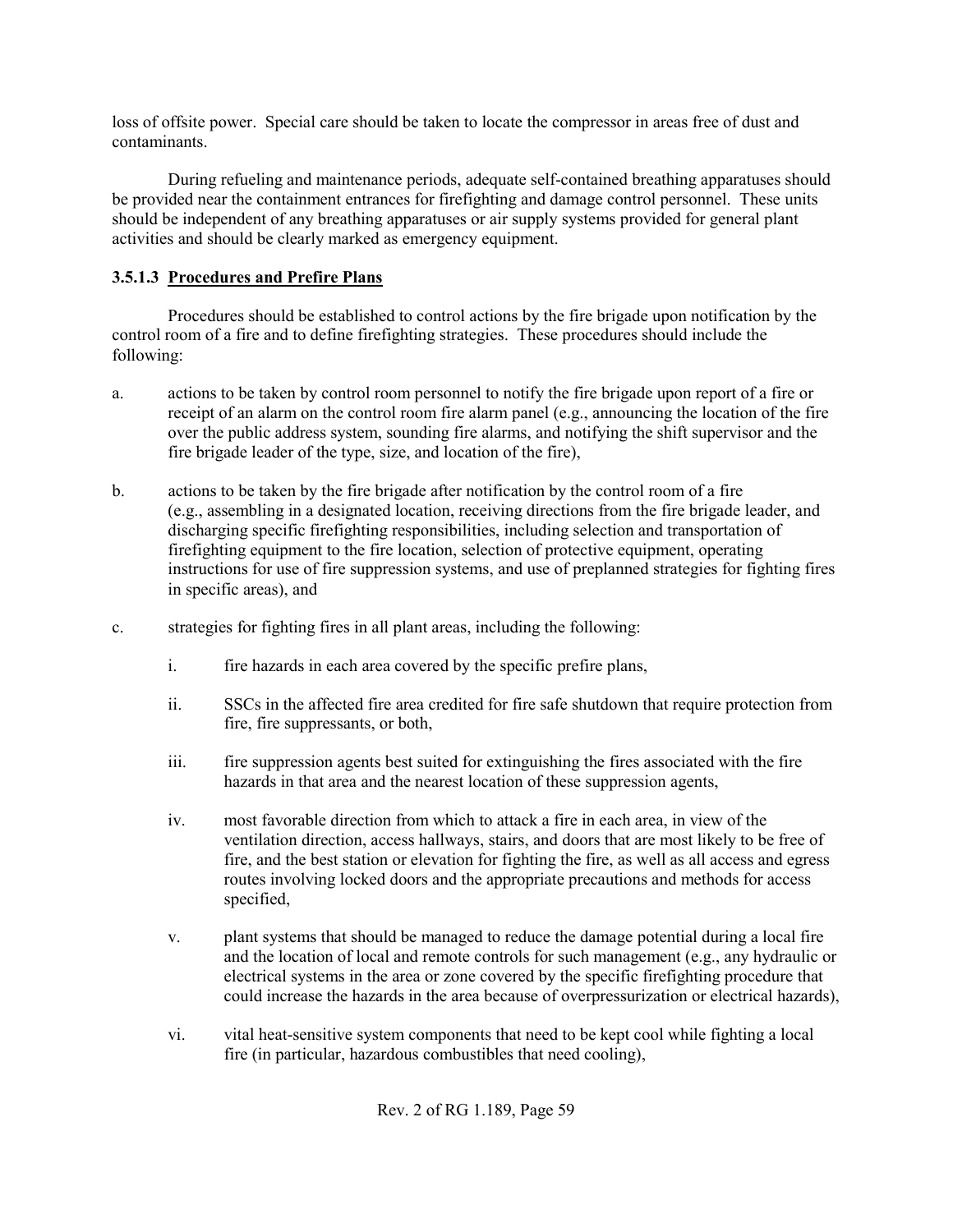- vii. organization of firefighting brigades and the assignment of special duties specific to the affected fire area,
- viii. potential radiological and toxic hazards in fire areas or zones,
- ix. ventilation system operation that ensures desired plant air distribution when the ventilation flow is modified for fire containment or smoke clearing operation,
- x. operations requiring control room and shift engineer coordination or authorization,
- xi. instructions for plant operators and general plant personnel during fires, and
- xii. communications among the fire brigade leader, fire brigade, offsite mutual aid responders, control room, and licensee's emergency response organization.

Appropriate firefighting procedures should identify the techniques and equipment for the use of water in fighting electrical cable fires in nuclear plants, particularly in areas containing a high concentration of electric cables with plastic insulation. NFPA 1620, "Recommended Practice for Pre-Incident Planning" (Ref. 101), provides additional guidance on prefire planning.

# **3.5.1.4 Performance Assessment and Drill Criteria**

Fire brigade drills should be performed in the plant so that the fire brigade can practice as a team. Drills should be performed quarterly for each shift's fire brigade. Each fire brigade member should participate in at least two drills annually.

A sufficient number of these drills, but not less than one for each shift's fire brigade per year, should be unannounced, to determine the firefighting readiness of the plant's fire brigade, brigade leader, and fire protection systems and equipment. Persons planning and authorizing an unannounced drill should ensure that the responding shift fire brigade members are not aware that a drill is being planned until it has begun. At least one drill per year should be performed on a "back shift" for each shift's fire brigade.

The licensee should preplan the drills to establish training objectives and critique them to determine how well the training objectives have been met. Members of the management staff responsible for plant safety and fire protection should plan and critique unannounced drills. Performance deficiencies of a fire brigade or of individual fire brigade members should be remedied by scheduling additional training for the brigade or members. Unsatisfactory drill performance should be followed by a repeat drill within 30 days.

The local fire department should be invited to participate in drills at least annually.

At 3-year intervals, qualified individuals independent of the licensee's staff should critique a randomly selected unannounced drill. A copy of the written report from such individuals should be available for NRC inspection.

Drills should include the following objectives:

a. The effectiveness of the fire alarms; time required to notify and assemble the fire brigade; and selection, placement, and use of equipment and firefighting strategies should be assessed.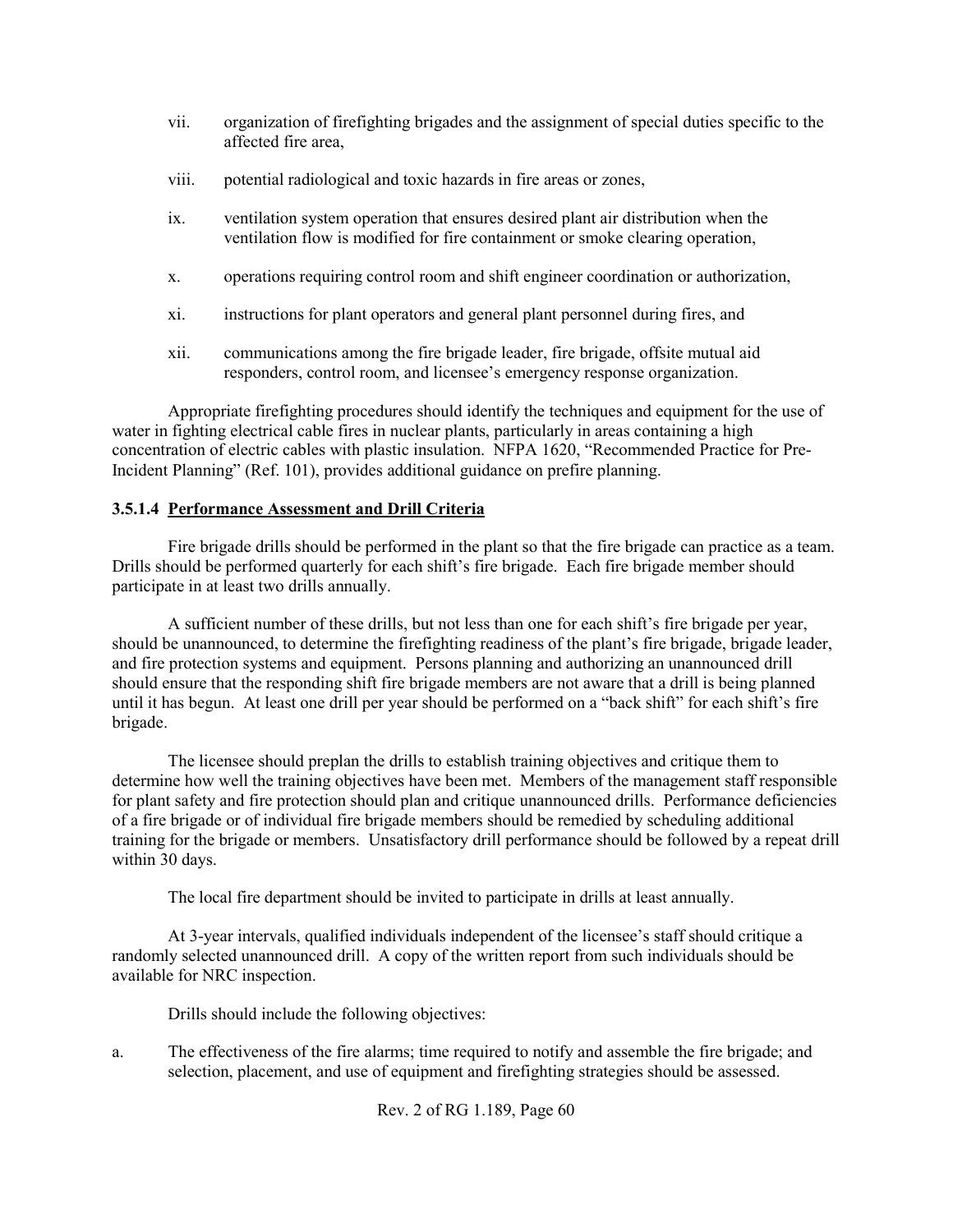- b. Each brigade member's knowledge of his or her role in the firefighting strategy for the area assumed to contain the fire, and the brigade member's conformance with established plant firefighting procedures and use of firefighting equipment, including self-contained emergency breathing apparatuses, communication, lighting, and ventilation should be assessed.
- c. The simulated use of firefighting equipment required to cope with the situation and type of fire selected for the drill should be evaluated. The area and type of fire chosen for the drill should differ from those used in the previous drills, so that brigade members are trained in fighting fires in various plant areas. The situation selected should assume loss of automatic suppression capability and simulate the size and arrangement of a fire that could reasonably occur in the area selected, allowing for fire development during the time required to respond, obtain equipment, and organize for the fire.
- d. The brigade leader's direction of the firefighting effort should be assessed with regard to thoroughness, accuracy, and effectiveness.

Drill records should be retained for a period of 3 years and be made available for NRC inspection. (See Regulatory Position 1.6.4 of this guide for additional direction on drill records.)

# **3.5.2** *Offsite Manual Firefighting Resources*

Onsite fire brigades typically fulfill the role of first responder but may not have sufficient personnel, equipment, and capability to handle all possible fire events. Arrangements with offsite fire services may be necessary to augment onsite firefighting capabilities, consistent with the fire hazards analysis and prefire planning documents. The FPP should describe the capabilities (e.g., equipment compatibility, training, drills, and command control) of offsite responders.

## **3.5.2.1 Capabilities**

The local offsite fire departments that provide backup manual firefighting resources should have the following capabilities:

- a. personnel and equipment with capacities consistent with those assumed in the plant's fire hazards analysis and prefire plans, and
- b. hose threads or adapters to connect with onsite hydrants, hose couplings, and standpipe risers. (Regulatory Position 3.4.2 states that onsite fire suppression water systems should have threads compatible with those used by local fire departments or a sufficient number of thread adapters available.)

## **3.5.2.2 Training**

Local offsite fire department personnel who provide backup manual firefighting resources should be trained in the following:

- a. operational precautions when fighting fires on nuclear power plant sites and the need for radiological protection of personnel and the special hazards associated with a nuclear power plant site,
- b. the procedures for notification and expected roles of the offsite responders,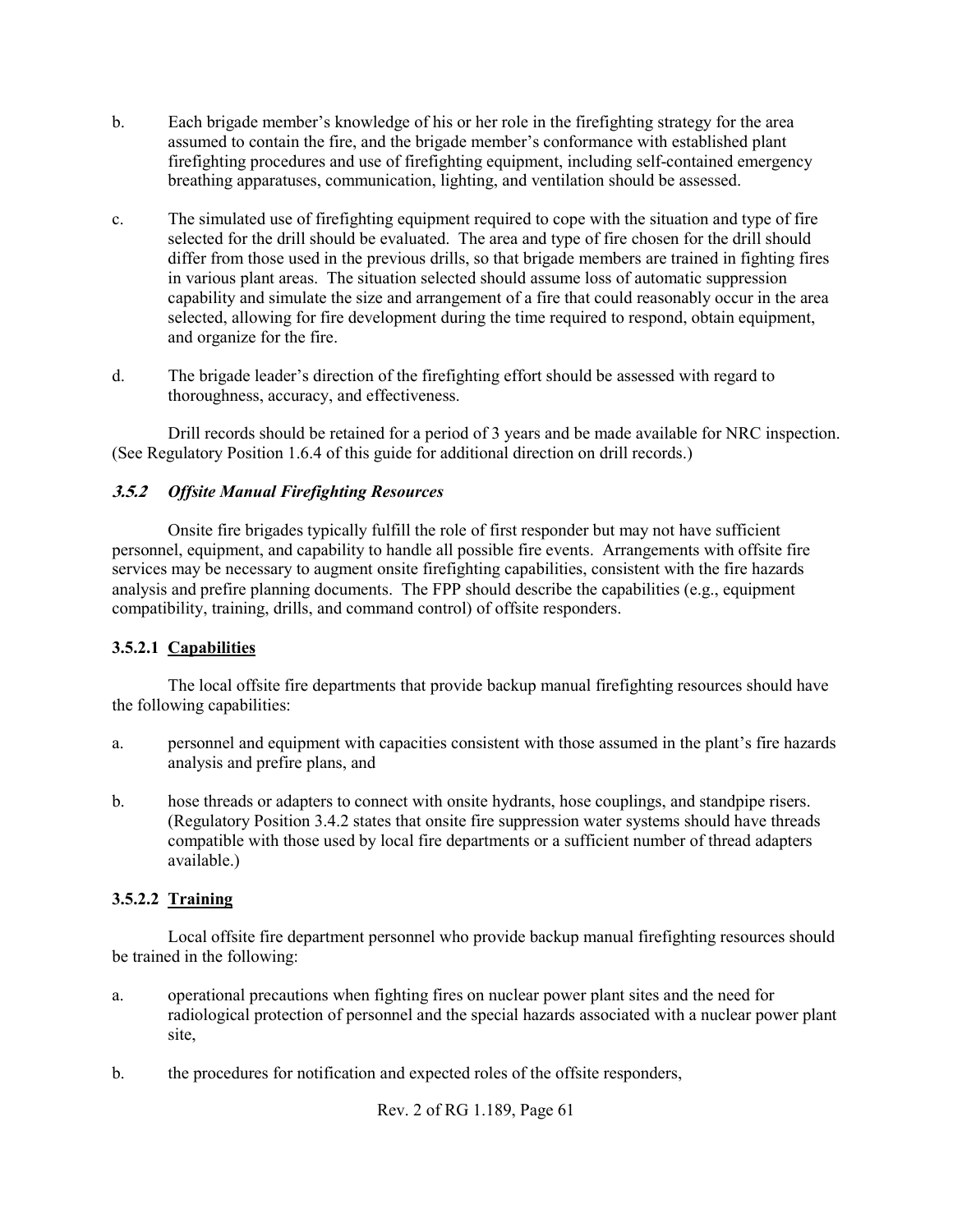- c. site access procedures and the identity (by position and title) of the individual in the onsite organization who will control the responders' support activities (offsite response support personnel should be provided with appropriate identification cards where required),
- d. fire protection authorities, responsibilities, and accountabilities with regard to responding to a plant fire, including the fire event command structure between the plant fire brigade and offsite responders, and
- e. plant layout, plant fire protection systems and equipment, plant fire hazards, and prefire response plans and procedures.

# **3.5.2.3 Agreements and Plant Exercises**

The licensee should establish written mutual aid agreements between the utility and the offsite fire departments that are listed in the fire hazards analysis and prefire plans as providing a support response to a plant fire. These agreements should delineate fire protection authorities, responsibilities, and accountabilities with regard to responding to plant fire or emergency events, including the fire event command structure between the plant fire brigade and offsite responders.

The plant fire brigade drill schedule should provide for periodic local fire department participation (at least annually). These drills should effectively exercise the fire event command structure between the plant fire brigade and offsite responders. (See Regulatory Position 3.5.1.4 for guidance on the conduct and evaluation of fire brigade drills.) Offsite fire department response should be tested periodically, in conjunction with the required exercises of the radiological emergency response plan required by 10 CFR 50.47, "Emergency Plans."

# **4. Building Design and Passive Features**

## **4.1 General Building and Building System Design**

This section provides guidance on building layout (e.g., fire areas and zones), materials of construction, and building system design (e.g., electrical, heating, ventilating, and air conditioning (HVAC), lighting, and communication systems) important to effective fire prevention and protection. Regulatory Position 4.2 provides guidance for passive fire barriers.

# **4.1.1** *Combustibility of Building Components and Features*

According to GDC 3 in Appendix A to 10 CFR Part 50 (Ref. 1), noncombustible and heat-resistant materials must be used wherever practical throughout the unit. Interior wall and structural components, thermal insulation materials, radiation shielding materials, and soundproofing should be noncombustible. The fire hazards analysis should identify in situ combustible materials used in plant SSCs and specify suitable fire protection.

Metal deck roof construction should be noncombustible and listed as "acceptable for fire" in the Underwriters Laboratories, Inc. (UL) "Building Materials Directory" (Ref. 102), or listed as Class I in the "Factory Mutual Research Approval Guide—Equipment, Materials, and Services for Conservation of Property," issued September 2000 (Ref. 103).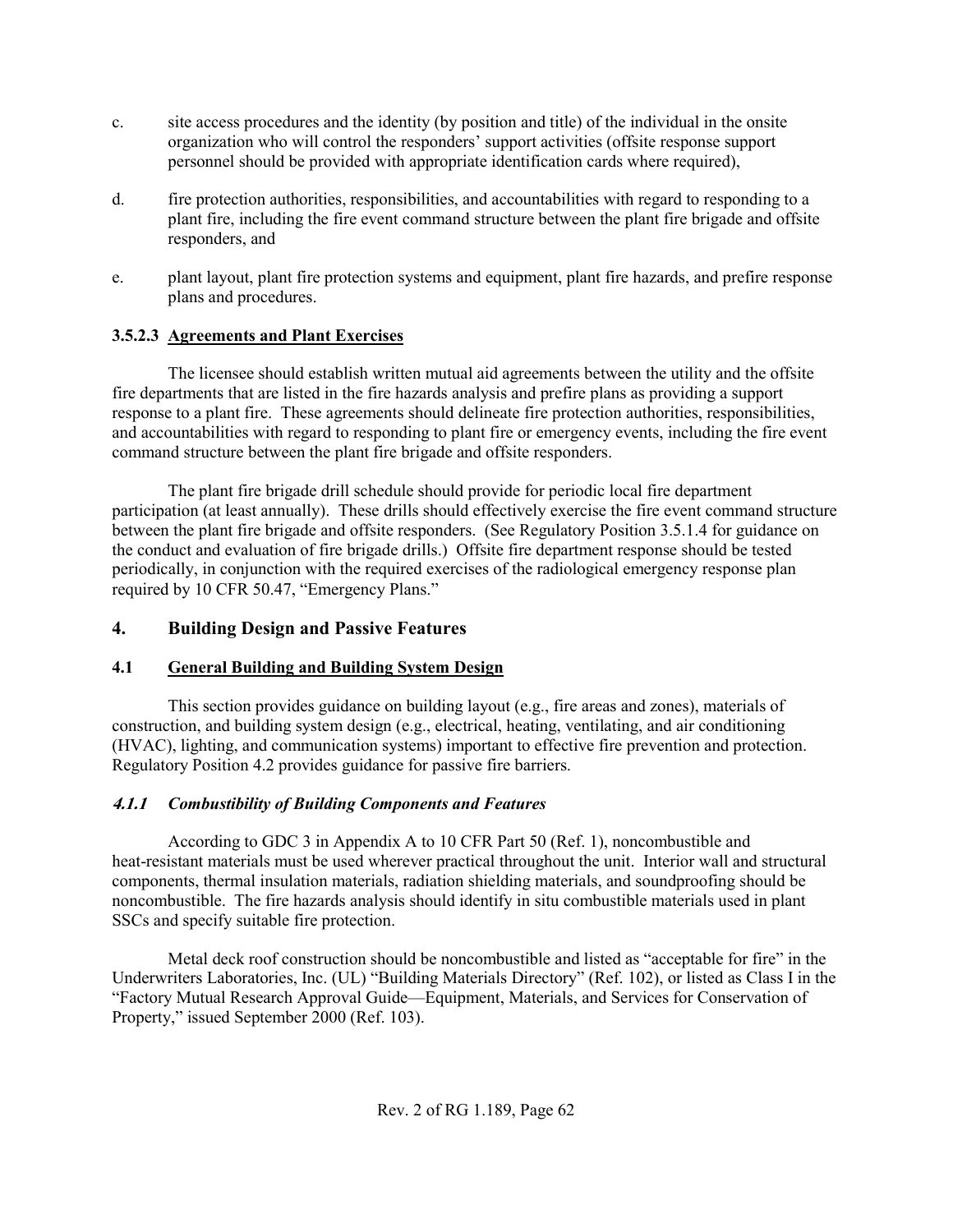### **4.1.1.1 Interior Finish**

Interior finishes should be noncombustible. The following materials are acceptable for use as interior finish without evidence of test and listing by a recognized testing laboratory:

- a. plaster, acoustic plaster, and gypsum plasterboard (gypsum wallboard), either plain, wallpapered, or painted with oil- or water-base paint,
- b. ceramic tile and ceramic panels,
- c. glass and glass blocks,
- d. brick, stone, and concrete blocks, plain or painted,
- e. steel and aluminum panels, plain, painted, or enameled, and
- f. vinyl tile, vinyl-asbestos tile, linoleum, or asphalt tile on concrete floors.

Suspended ceilings and their supports should be of noncombustible construction. Concealed spaces should be devoid of combustibles except as noted in Regulatory Position 6.1.2 of this guide.

In situ fire hazards should be identified and suitable protection provided.

### **4.1.1.2 Testing and Qualification**

Interior finishes should be noncombustible (see the "Glossary" of this guide) or listed by an approving laboratory for the following:

- a. surface flame spread rating of 25 or less and a smoke development rating of 450 or less, when tested under American Society for Testing and Materials (ASTM) E84, "Standard Test Method for Surface Burning Characteristics of Building Materials" (Ref. 104),
- b. potential heat release of 8,141 kilojoules per kilogram (kJ/kg) (3,500 Btu per pound) or less when tested under ASTM D3286, "Standard Test Method for Gross Calorific Value of Coal and Coke by the Isoperibol Bomb Calorimeter" (Ref. 105), or NFPA 259, "Standard Test Method for Potential Heat of Building Materials" (Ref.  $106$ ),  $5$  and
- c. floor covering critical radiant flux as determined by testing in accordance with NFPA 253, "Standard Method of Test for Critical Radiant Flux of Floor Covering Systems Using a Radiant Heat Energy Source" (Ref. 108).

## **4.1.2** *Compartmentalization, Fire Areas, and Zones*

In accordance with GDC 3 (Ref. 1), SSCs important to safety must be designed and located to minimize the probability and effect of fires and explosions. The concept of compartmentalization meets GDC 3, in part, by using passive fire barriers to subdivide the plant into separate areas or zones. The primary purpose of these fire areas or zones is to confine the effects of fires to a single compartment or

 $\frac{1}{5}$ 

Rev. 2 of RG 1.189, Page 63 The concept of using a potential heat release limit of 8,141 kJ/kg (3,500 Btu/lb) is like the "limited combustible" concept with its similar limit, as set forth in NFPA 220, "Standard on Types of Building Construction" (Ref. 107).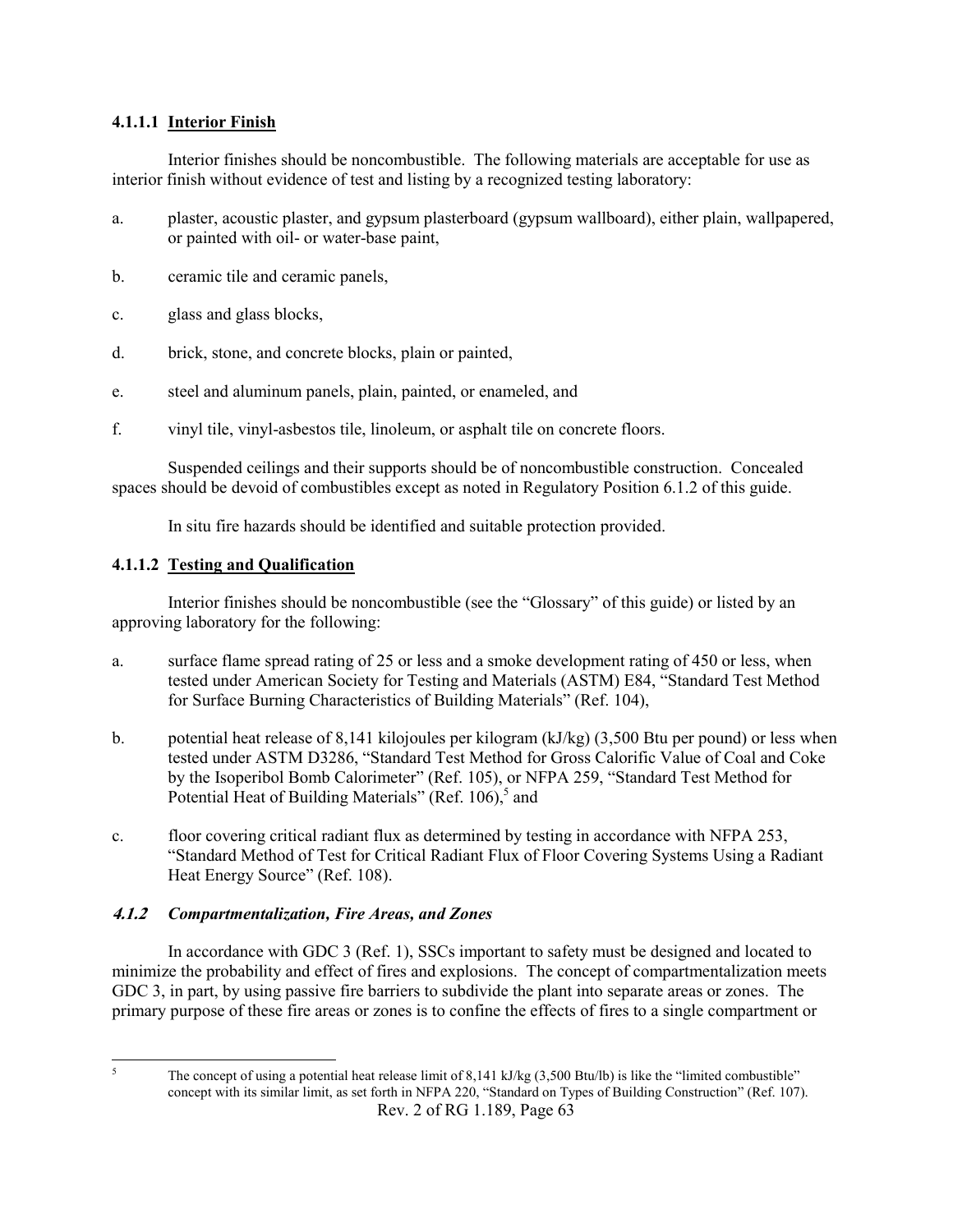area, thereby minimizing the potential for adverse effects from fires on redundant SSCs important to safety.

# **4.1.2.1 Fire Areas**

A fire area is defined as that portion of a building or plant that is separated from other areas by fire barriers, including components of construction such as beams, joists, columns, penetration seals or closures, fire doors, and fire dampers. Fire barriers that define the boundaries of a fire area should have a fire-resistance rating of 3 hours or more and should achieve the following:

- a. separation of SSCs important to safety from any potential fires in nonsafety-related areas that could affect their ability to perform their safety function,
- b. separation of redundant trains of systems and components important to safety from each other so that both are not subject to damage from a single fire, and
- c. separation of individual units on a multiunit site unless the requirements of GDC 5, "Sharing of Structures, Systems, and Components" (Ref. 1), are met with respect to fires.

The fire hazards analysis should be used to establish fire areas. Particular design attention to the use of separate, isolated fire areas for redundant cables will help to avoid loss of redundant cables important to safety. Separate fire areas should also be employed to limit the spread of fires between components, including high concentrations of cables important to safety that are major fire hazards within a safety division.

Where fire area boundaries are not 3-hour rated, or not wall-to-wall or floor-to-ceiling boundaries with all penetrations sealed to the fire rating of the boundaries, the licensee should evaluate the adequacy of the fire area boundaries (i.e., barriers) to determine whether the boundaries will withstand the hazards associated with the area and, as necessary, protect important equipment within the area from a fire outside the area. Unsealed openings should be identified and considered when evaluating the overall effectiveness of the barrier. (See Regulatory Position 4.2.1 of this guide for positions related to fire barrier testing and acceptance.)

If a wall or floor/ceiling assembly contains major unprotected openings, such as hatchways and stairways, plant locations on either side of such a barrier should be considered part of a single fire area. If success path A is separated by a cumulative horizontal distance of 6.1 m (20 ft) from success path B, with no intervening combustible materials or fire hazards, and both elevations are provided with fire detection and suppression, the area would be considered acceptable.

Exterior walls, including penetrations, should be qualified as rated fire barriers if they are required to separate safe-shutdown equipment on the interior of the plant from the redundant equipment located in the immediate vicinity of the exterior wall, if they separate plant areas important to safety from nonsafety-related areas that present a significant fire exposure to the areas important to safety, or if otherwise designated by the FSAR or fire hazards analysis.

An exterior yard area without fire barriers should be considered as one fire area. The area may consist of several fire zones. (See Regulatory Position 4.1.2.2 of this guide.)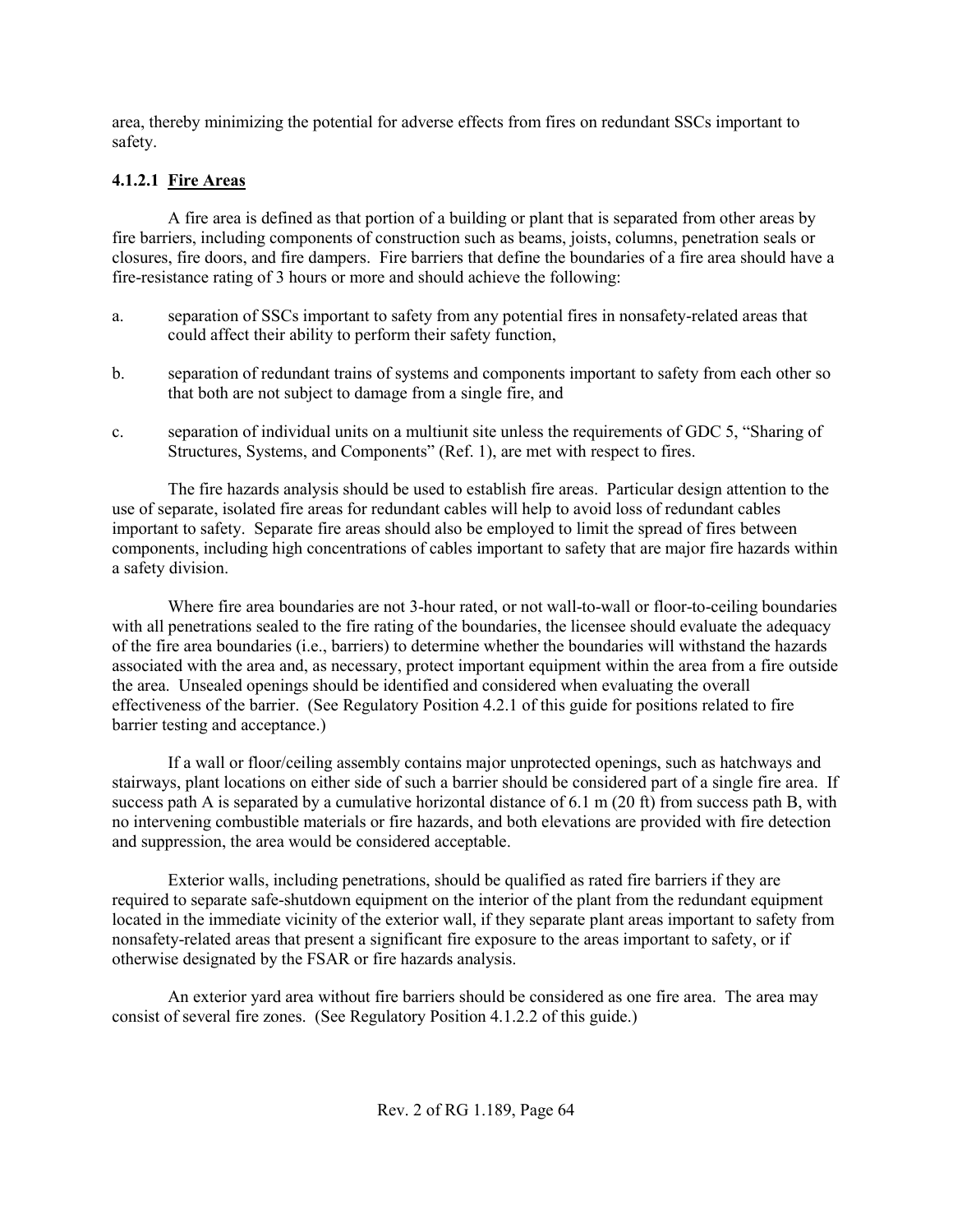### **4.1.2.2 Fire Zones**

Fire zones are subdivisions of a fire area and are typically based on fire hazards analyses that demonstrate that the fire protection systems and features within the fire zone provide an appropriate level of protection for the associated hazards. Fire zone concepts may be used to establish zones within fire areas where further subdivision into additional fire areas is not practical on the basis of existing plant design and layout (e.g., inside containment).

Evaluations by some licensees made before Appendix R to 10 CFR Part 50 (Ref. 1) was published were based on fire zones that do not meet the strict definition of fire areas. In some cases, the separation of redundant success paths within the fire zone boundaries and the separation between fire zones do not comply with the separation requirements of Appendix R. Such configurations may be acceptable under the exemption process.

An exterior yard area considered as one fire area may consist of several fire zones. The fire hazards analysis should be used to determine the boundaries of the fire zones. The protection for redundant, alternative, or dedicated shutdown systems within a yard area should be determined on the basis of the largest postulated fire that is likely to occur and the resulting damage. The boundaries of such damage should be justified with a fire hazards analysis. The analysis should consider the degree of spatial separation between divisions; the presence of in situ and transient combustibles, including vehicular traffic; grading; available fire protection; sources of ignition; and the vulnerability and criticality of the shutdown-related systems.

### **4.1.2.3 Access and Egress Design**

The plant layout should provide adequate means of access to all plant areas for manual fire suppression. The plant layout should also allow for safe access and egress to areas for personnel performing safe-shutdown operations. Considerations should include fire and postfire habitability in safe-shutdown areas, protection or separation from fire conditions of access and egress pathways to safe-shutdown SSCs, and potential restrictions or delays to safe-shutdown area access potentially caused by security locking systems.

Stairwells outside primary containment serving as escape routes, access routes for firefighting, or access routes to areas containing equipment necessary for safe shutdown should be enclosed in masonry or concrete towers with a minimum fire rating of 2 hours and self-closing Class B fire doors. Fire exit routes should be clearly marked.

Prompt emergency ingress into electrically locked areas by essential personnel should be ensured through the combined use and provision of the following features.

- a. reliable and uninterruptible auxiliary power to the entire electrical locking system, including its controls,
- b. electrical locking devices that are required to fail in the secure mode for security purposes, with secure mechanical means and associated procedures to override the devices upon loss of both primary and auxiliary power (e.g., key locks with keys held by appropriate personnel who know when and how to use them), and
- c. periodic tests of all locking systems and mechanical overrides to confirm their operability or functionality and their capability to switch to auxiliary power.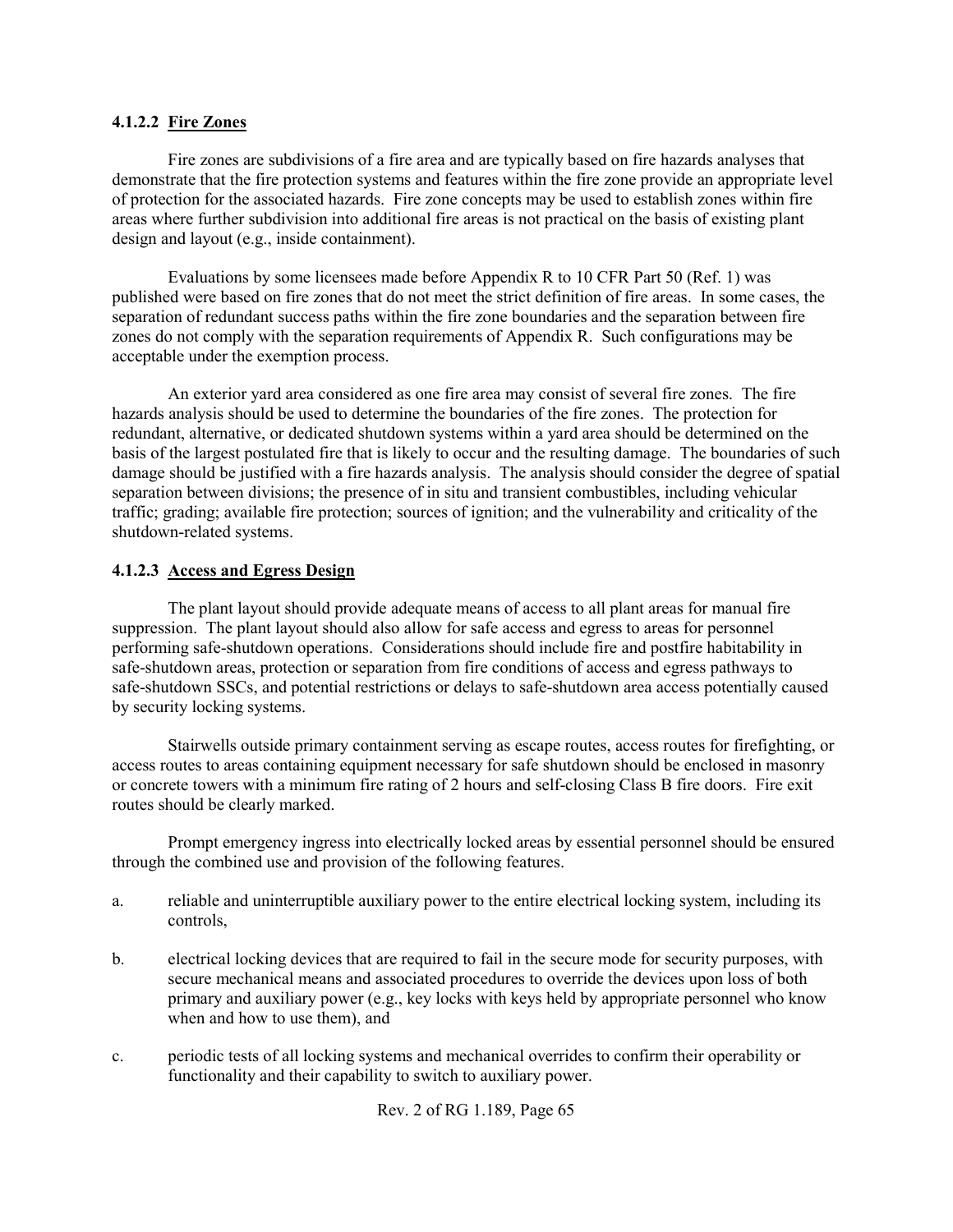Regulatory Positions 4.1.6 and 4.1.7 of this guide provide direction related to emergency lighting and communication capabilities during fires.

## **4.1.3** *Electrical Cable System Fire Protection Design*

## **4.1.3.1 Cable Design**

Electric cable construction should, as a minimum, pass the flame test in IEEE Standard 383, "IEEE Standard for Type Test of Class IE Electric Cables, Field Splices, and Connections for Nuclear Power Generating Stations" (Ref. 109), or IEEE Standard 1202, "IEEE Standard for Flame Testing of Cables for Use in Cable Trays in Industrial and Commercial Occupancies" (Ref. 110).<sup>6</sup> (This does not imply that cables passing either test will not require additional fire protection.) For cable installations in operating plants and plants under construction before July 1, 1976, that do not meet the IEEE Standard 383 flame test requirements, all cables should be covered with an approved flame-retardant coating and properly derated or be protected by automatic suppression. Although cable coatings have been shown to reduce flame spread, coated cables are considered intervening combustibles when determining the protection requirements of Section III.G.2 of Appendix R to 10 CFR Part 50. Coated cables do not have higher damage thresholds and, therefore, are not equivalent to IEEE 383 or IEEE 1202 cables. In addition, coated cables can and do ignite in fires. Fire-retardant coatings alone may not be credited as equivalent to 1- or 3-hour fire barriers.

New reactor fiber optic cable insulation and jacketing should, as a minimum, also meet the fire and flame test requirements of IEEE 1202 (Ref. 110).

### **4.1.3.2 Raceway/Cable Tray Construction**

Only metal should be used for cable trays. Only metallic tubing should be used for conduit. Thin-wall metallic tubing should not be used. Flexible metallic tubing should be used only in short lengths to connect components to equipment. Other raceways should be made of noncombustible material. Cable raceways should be used only for cables.

### **4.1.3.3 Electrical Cable System Fire Detection and Suppression**

Redundant cable systems important to safety outside the cable spreading room should be separated from each other and from potential fire exposure hazards in nonsafety-related areas by fire barriers with a minimum fire rating of 3 hours to the extent feasible. Those fire areas that contain cable trays important to safety should be provided with fire detection. Cable trays should be accessible for manual firefighting, and cables should be designed to allow wetting down with fire suppression water without electrical faulting. Manual hose stations and portable hand extinguishers should be provided.

Manual hose standpipe systems may be relied on to provide the primary fire suppression (in lieu of automatic water suppression systems) for cable trays of a single division important to safety that are separated from redundant safety divisions by a fire barrier with a minimum rating of 3 hours and are normally accessible for manual firefighting if all of the following conditions are met:

 $\frac{1}{6}$ 

In the more recent editions of these standards, the flame testing requirements for cable that were originally included in IEEE-383 have been moved to IEEE-1202.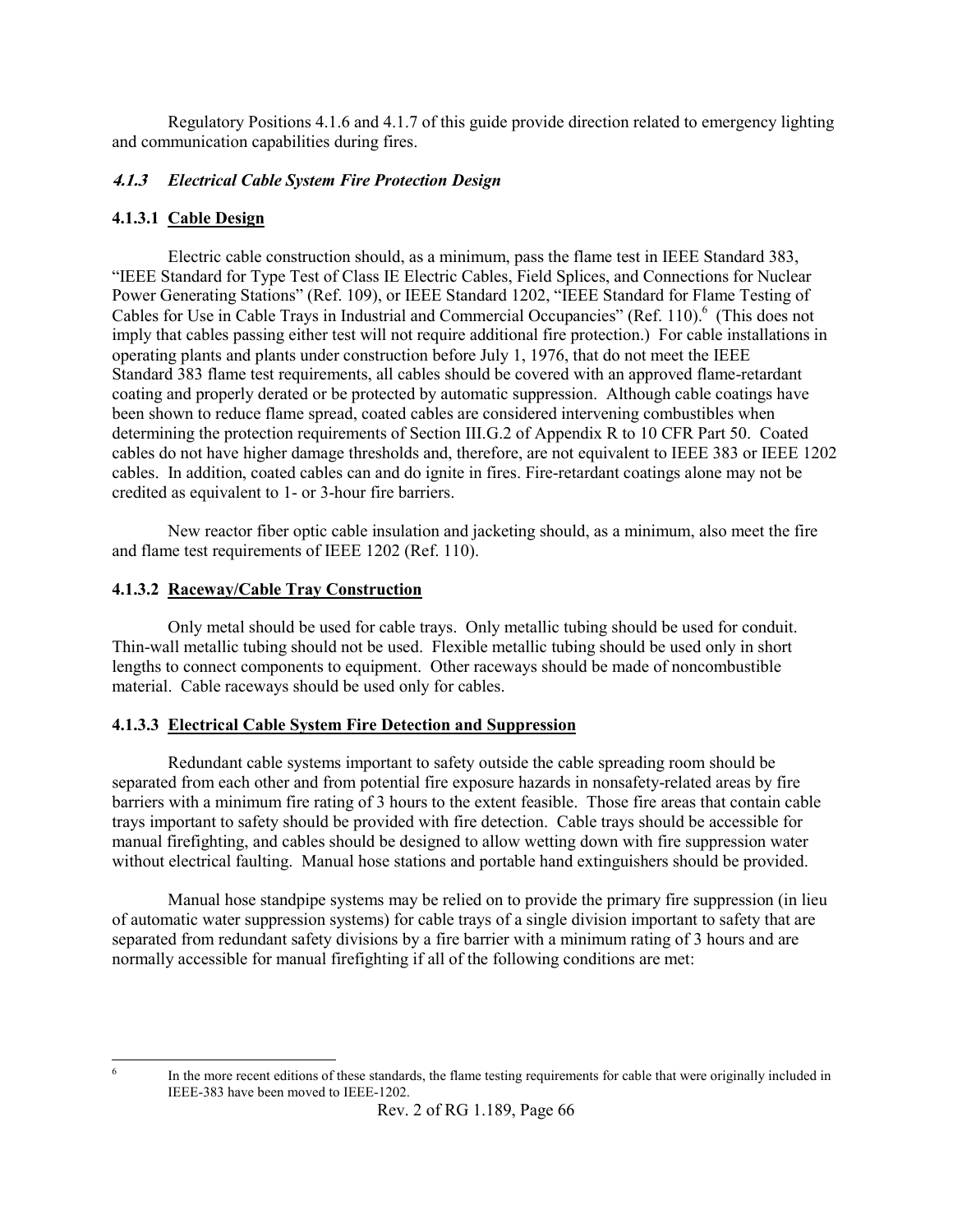- a. The number of equivalent<sup>7</sup> standard 610-mm (24-in.)-wide cable trays (both important to safety and nonsafety related) in a given fire area is six or less.
- b. The cabling does not provide instrumentation, control, or power to systems required to achieve and maintain hot shutdown.
- c. Smoke detectors are provided in the area of these cable routings, and continuous line-type heat detectors are provided in the cable trays.

In other areas where overriding design features necessary for nuclear safety prevent the separation of redundant cable systems important to safety by 3-hour-rated fire barriers, or if cable trays are not accessible for manual firefighting, an automatic fire suppression system should protect the cable trays.

# **4.1.3.4 Electrical Cable Separation**

Redundant systems used to mitigate the consequences of design-basis accidents, but not necessary for safe shutdown, may be lost to a single exposure fire. However, protection should be provided so that a fire within only one such system will not damage the redundant system. Therefore, the separation guidelines of Regulatory Position 5.3.1.1 of this guide apply only to the electrical cabling needed to support the systems that are used for postfire safe shutdown. All other redundant Class 1E electrical cables should meet the separation guidelines of Regulatory Guide 1.75 (Ref. 82).

When the electrical cabling is covered by separation criteria required for both postfire safe shutdown and accident mitigation, the more stringent criteria of Regulatory Position 5.3.1.1 apply. (Compliance with postfire safe-shutdown requirements may be achieved without separation of redundant Class 1E cabling by providing alternative or dedicated shutdown capability (see Regulatory Position 5.4); however, this does not preclude the separation criteria of Regulatory Guide 1.75 (Ref. 82) for redundant Class 1E cables used in accident mitigation.)

For plants with a construction permit issued before July 1, 1976, where cables important to safety do not satisfy the provisions of Regulatory Guide 1.75 (Ref. 82), all exposed cables should be covered with an approved fire-retardant coating or a fixed automatic water fire suppression system.

# **4.1.3.5 Transformers**

Transformers that present a fire hazard to equipment important to safety should be protected as described in Regulatory Position 7.3 of this guide.

# **4.1.3.6 Electrical Cabinets**

Electrical cabinets present an ignition source for fires and a potential for explosive electrical faults that can result in damage not only to the cabinet of origin, but also to equipment, cables, and other electrical cabinets in the vicinity of the cabinet of origin. Fire protection systems and features provided for the general area containing the cabinet may not be adequate to prevent damage to adjacent equipment, cables, and cabinets following an energetic electrical fault. Energetic electrical faults are more of a concern with high-voltage electrical cabinets (i.e., 480 volts (V) and above). High-voltage cabinets

<sup>1</sup> 7

Trays exceeding 610 mm (24 in.) should be counted as two trays; trays exceeding 1,220 mm (48 in.) should be counted as three trays, regardless of tray fill.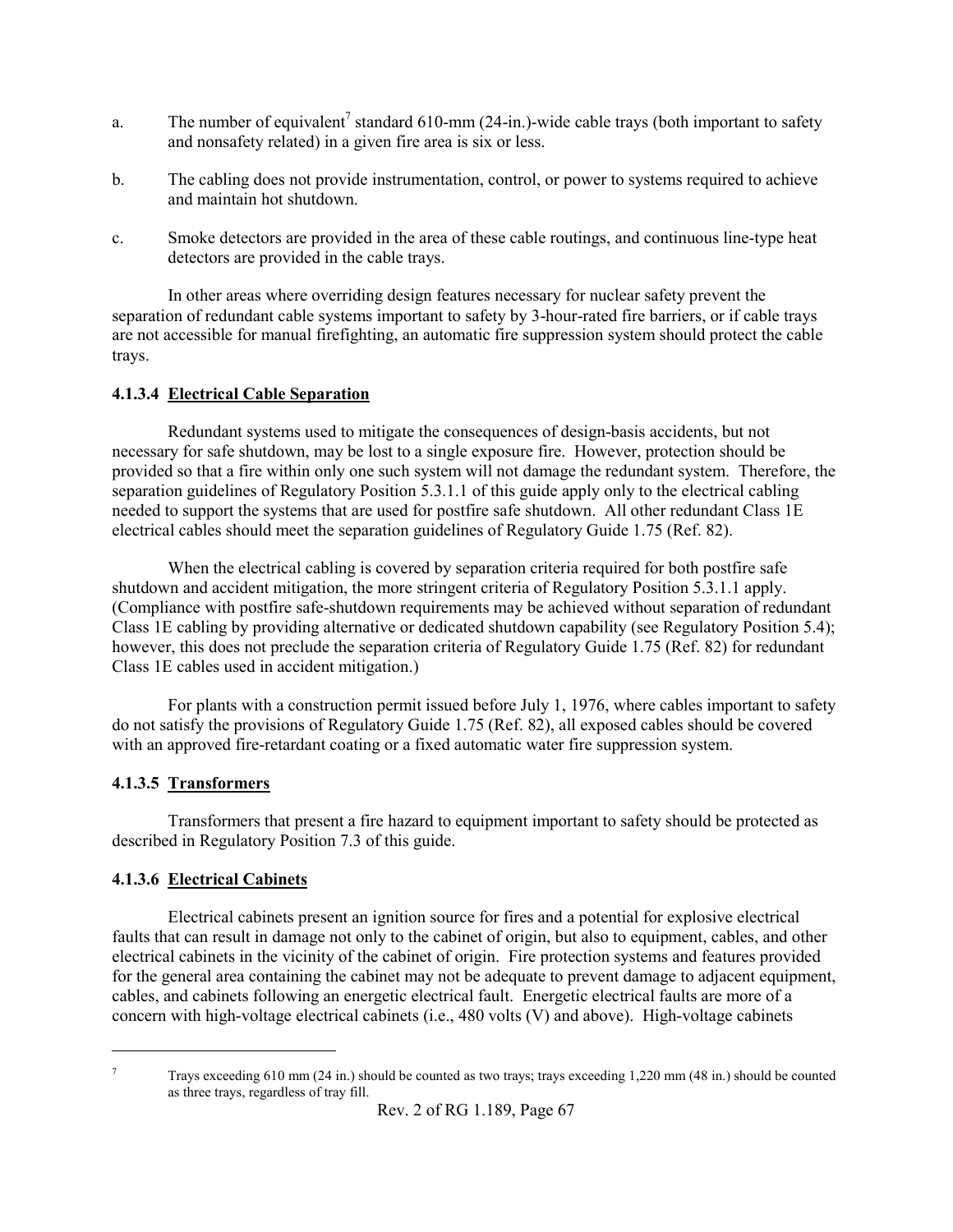should be provided with adequate spatial separation or substantial physical barriers to minimize the potential for an energetic electrical fault to damage adjacent equipment, cables, or cabinets important to safety.

Rooms containing electrical cabinets important to safety should be provided with areawide automatic fire detection, automatic fire suppression, and manual fire suppression capability.

Electrical cabinets containing a quantity of combustible materials (e.g., cabling) sufficient to propagate a fire outside the cabinet of fire origin should be provided with in-cabinet automatic fire detection.

### **4.1.4** *Heating, Ventilation, and Air Conditioning Design*

Suitable design of the ventilation systems can limit the consequences of a fire by preventing the spread of the products of combustion to other fire areas. It is important that means be provided to ventilate, exhaust, or isolate the fire area as required and that consideration be given to the consequences of ventilation system failure caused by the fire, resulting in a loss of control for ventilating, exhausting, or isolating a given fire area.

Special protection for ventilation power and control cables may be necessary. The power supply and controls for mechanical ventilation systems should be run outside the fire area served by the system where practical.

Release of smoke and gases containing radioactive materials to the environment should be monitored in accordance with emergency plans as described in the guidelines of Regulatory Guide 1.101, "Emergency Planning and Preparedness for Nuclear Power Reactors" (Ref. 111). Any ventilation system designed to exhaust potentially radioactive smoke or gases should be evaluated to ensure that inadvertent operation or single failures will not violate the radiologically controlled areas of the plant design. This should include containment functions for protecting the public and maintaining habitability for operations personnel.

Fresh air supply intakes to areas containing equipment or systems important to safety should be located away from the exhaust air outlets and smoke vents of other fire areas to minimize the possibility of contaminating the intake air with the products of combustion.

Where total-flooding gas-extinguishing systems are used, area intake and exhaust ventilation dampers should be controlled in accordance with NFPA 12, NFPA 12A, or NFPA 2001 (Refs. 92–94) to maintain the necessary gas concentration. (See also Regulatory Position 3.3.2 of this guide.)

## **4.1.4.1 Combustibility of Filter Media**

Filters for particulate and gaseous effluents may be fabricated of combustible media (e.g., HEPA and charcoal filters). The ignition and burning of these filters may result in a direct release of radioactive material to the environment or may provide an unfiltered pathway upon failure of the filter. Filter combustion may spread fire to other areas.

Engineered safety feature filters should be protected in accordance with the guidelines of Regulatory Guide 1.52, "Design, Inspection, and Testing Criteria for Air Filtration and Adsorption Units of Post-Accident Engineered-Safety-Feature Atmosphere Cleanup System Light-Water-Cooled Nuclear Power Plants" (Ref. 112). Any filter that includes combustible materials and is a potential exposure fire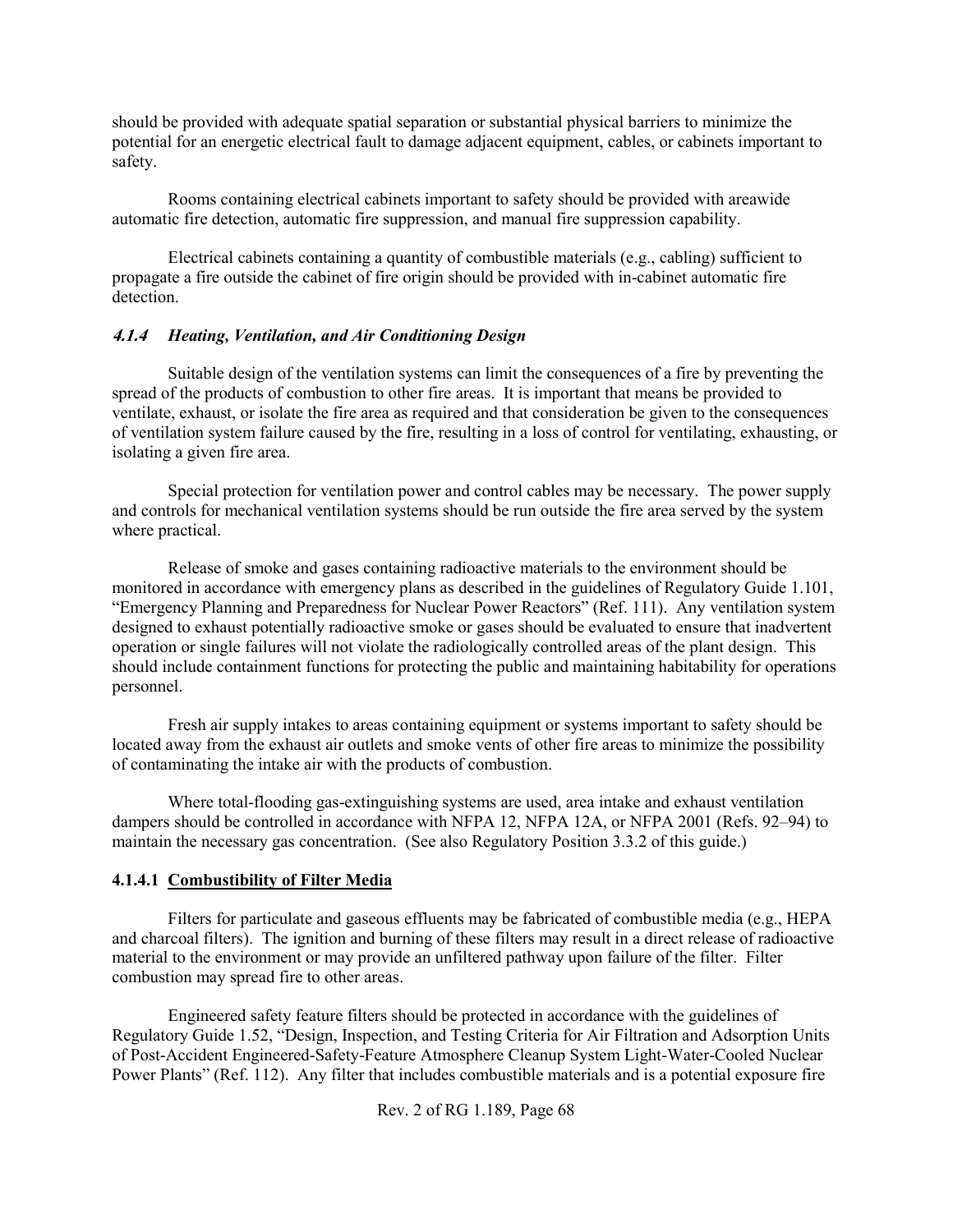hazard that may affect components important to safety should be protected as determined by the fire hazards analysis.

# **4.1.4.2 Smoke Control/Removal**

Smoke from fires can be toxic, corrosive, and may obscure visibility for emergency egress and access to plant areas. Smoke control and removal may be necessary to support manual suppression activities and safe-shutdown operations.

The installation of automatic suppression systems to limit smoke and heat generation should be considered. Smoke and corrosive gases should generally be discharged directly outside to an area that will not affect plant areas important to safety. The normal plant ventilation system may be used for this purpose, if capable and available. To facilitate manual firefighting, separate smoke and heat vents should be considered in areas such as cable spreading rooms, diesel fuel oil storage areas, switchgear rooms, and other areas where the potential exists for heavy smoke conditions. (See NFPA 204, "Standard for Smoke and Heat Venting" (Ref. 113).)

# **4.1.4.3 Habitability**

Protection of plant operations staff from the effects of fire and fire suppression (e.g., gaseous suppression agents) may be necessary to ensure safe shutdown of the plant. For control room evacuation, egress pathways and remote control stations should also be habitable. The protection of safe-shutdown areas from infiltration of gaseous suppression agents should be considered. The capability to ventilate, exhaust, or isolate is particularly important to ensuring the habitability of rooms or spaces that should be attended in an emergency. The design should provide for personnel access to and escape routes from each fire area. Habitability of the following areas should be considered:

- a. control room,
- b. postfire safe-shutdown areas, and
- c. personnel access and egress pathways.

Stairwells should be designed to minimize smoke infiltration during a fire. Staircases may serve as escape routes and access routes for firefighting. Fire exit routes should be clearly marked. Stairwells, elevators, and chutes should be enclosed in fire-rated construction with automatic fire doors at least equal to the enclosure construction at each opening into the building. Elevators should not be used during fire emergencies.

## **4.1.4.4 Fire Dampers**

Redundant safe-shutdown components may be separated by fire-resistant walls, floors, enclosures, or other types of barriers. For the fire barriers to be effective in limiting the propagation of fire, ventilation duct penetrations of fire barriers should be protected by means of fire dampers that are arranged to automatically close in the event of fire. NFPA 90A, "Standard for the Installation of Air Conditioning and Ventilating Systems" (Ref. 114), provides additional guidance. (See also Regulatory Position 4.2.1.3 of this guide.)

## **4.1.5** *Drainage*

Floor drains sized to remove expected firefighting water without flooding equipment important to safety should be provided in areas where fixed water fire suppression systems are installed. Floor drains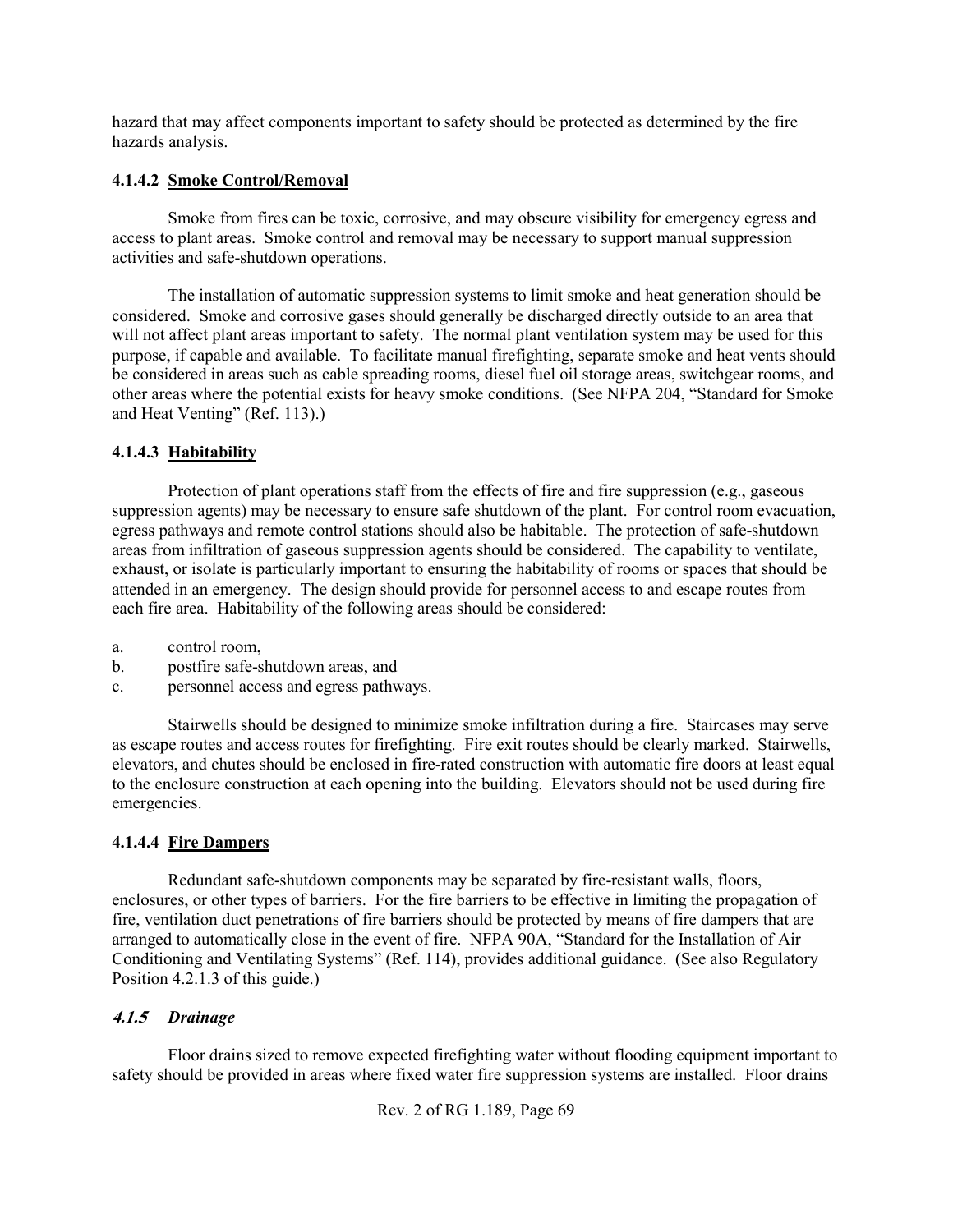should also be provided in other areas where hand hose lines may be used if such firefighting water could cause unacceptable damage to equipment important to safety in the area. Facility design should ensure that fire-water discharge in one area does not impact equipment important to safety in adjacent areas. Housekeeping procedures should ensure that accumulated dirt or other debris does not block drains.

Where gaseous suppression systems are installed, the drains should be provided with adequate seals, or the gas suppression system should be sized to compensate for the loss of the suppression agent through the drains. (See Regulatory Position 3.3.2 of this guide.)

Drainage in areas containing equipment important to safety should be designed to minimize the potential to propagate fire from areas containing flammable or combustible liquids via the drainage system.

Water drainage from areas that may contain radioactivity should be collected, sampled, and analyzed before discharge to the environment.

## **4.1.6** *Emergency Lighting*

Emergency lighting should be provided throughout the plant as necessary to support fire suppression actions and safe-shutdown operations, including access and egress pathways to safe-shutdown areas during a fire event.

### **4.1.6.1 Egress Safety**

Emergency lighting should be provided in support of the emergency egress design guidelines outlined in Regulatory Position 4.1.2.3 of this guide.

### **4.1.6.2 Postfire Safe Shutdown**

Lighting is vital to postfire safe shutdown and emergency response in the event of fire. The licensee should provide suitable fixed and portable emergency lighting, as follows:

a. Fixed, self-contained lighting consisting of fluorescent or sealed-beam units with individual 8-hour minimum battery power supplies should be provided in areas needed for operation of safe-shutdown equipment and for access and egress routes to these areas.

The level of illumination provided by emergency lighting in access routes to and in areas where shutdown functions are performed is sufficient to enable an operator to reach that area and perform the shutdown functions. At the alternative or dedicated shutdown panels, the illumination levels should be sufficient for control panel operators. If a licensee has provided emergency lighting in accordance with Section III.J of Appendix R to 10 CFR Part 50 (Ref. 1), the licensee should verify by field testing that this lighting is adequate to perform the intended tasks.

Routine maintenance and initial and periodic field testing of emergency lighting systems should ensure their ability to support access, egress, and operations activities for the full 8-hour period accounting for anticipated environmental conditions, battery conditions, and bulb life.

b. Suitable sealed-beam battery-powered portable hand lights should be provided for emergency use by the fire brigade and other operations personnel required to achieve safe plant shutdown.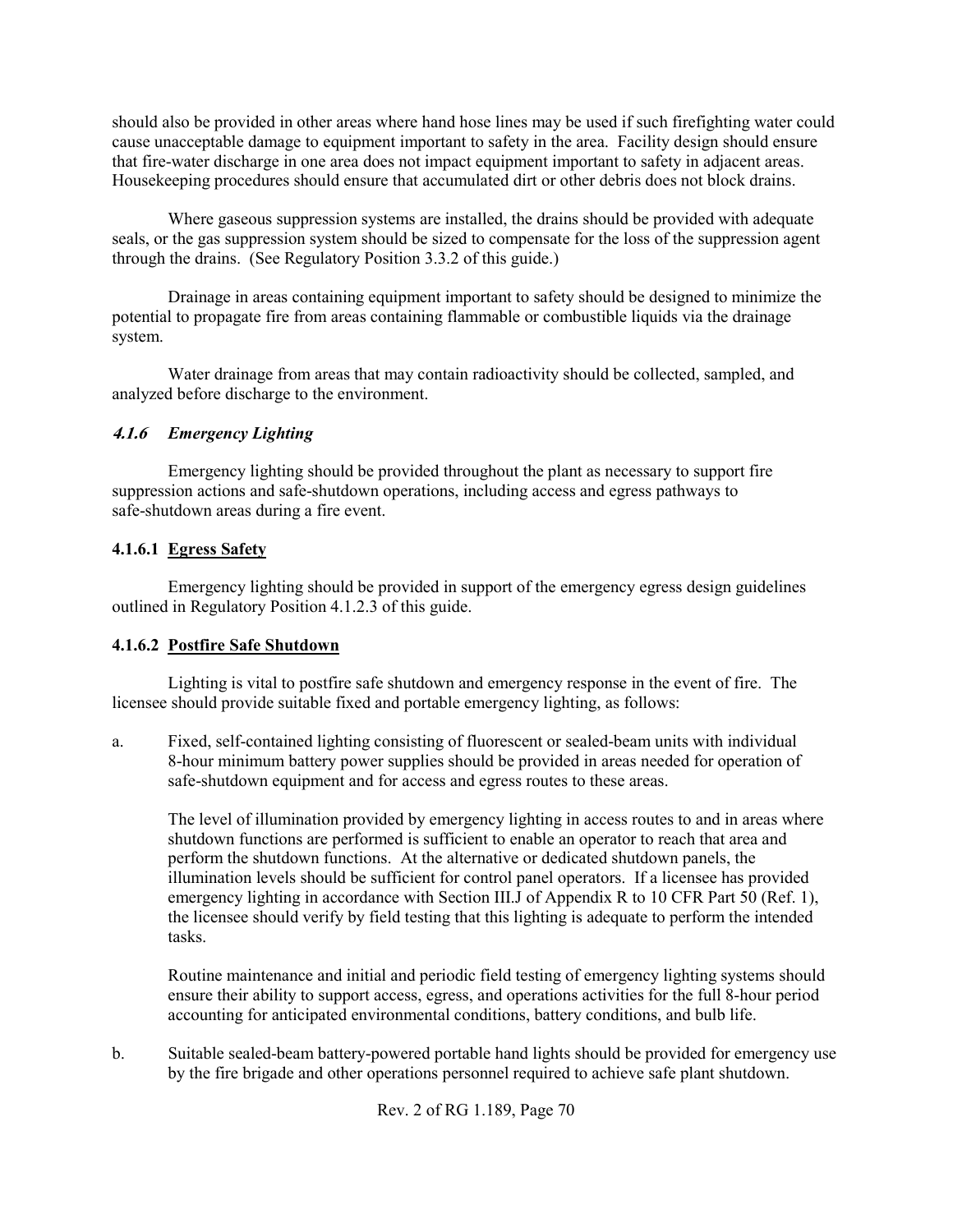If a central battery or batteries power the emergency lights, the distribution system should contain protective devices necessary to preclude a fire in one area from causing a loss of emergency lighting in any unaffected area required for safe-shutdown operations.

### **4.1.7** *Communications*

The communication system design should provide effective communication between plant personnel in all vital areas during fire conditions under maximum potential noise levels.

Two-way voice communications are vital to safe shutdown and emergency response in the event of fire. Suitable communication devices should be provided, as follows:

- a. Fixed emergency communications independent of the normal plant communication system should be installed at preselected stations.
- b. A portable radio communications system should be provided for use by the fire brigade and other operations personnel required to achieve safe plant shutdown. This system should not interfere with the communications capabilities of the plant security force. Fixed repeaters installed to permit use of portable radio communication units should be protected from exposure or fire damage. Preoperational and periodic testing should demonstrate that the frequencies used for portable radio communication will not affect the actuation of protective relays.

### **4.1.8** *Explosion Prevention*

In situ and transient explosion hazards should be identified and suitable protection provided. Transient explosion hazards that cannot be eliminated should be controlled and suitable protection provided. (See Regulatory Position 2.1 of this guide regarding control of combustibles.)

Miscellaneous storage and piping for flammable or combustible liquids or gases should not create a potential exposure hazard to systems important to safety or the fire protection systems that serve those areas. (See also Regulatory Positions 2.1.3 and 7.5 of this guide.)

Systems or processes that involve hydrogen supplies (e.g., generator cooling systems and reactor coolant hydrogen addition systems) and those that may give off hydrogen or explosive gases (e.g., waste gas and solid radioactive waste processing systems) should be designed to prevent development of explosive mixtures by limiting the concentration of explosive gases and vapors within enclosures to less than 50 percent of the lower explosive limit, or by limiting oxygen within systems containing hydrogen. Hydrogen distribution and supply systems should include design features that mitigate the consequences of system damage, such as excess flow valves or flow restrictors, double-walled pipe with annulus leak detection, and rupture diaphragms. (See also Regulatory Position 7.5 of this guide.)

The construction, installation, operation, and maintenance of bulk gas (including liquefied gas) storage and the related loading and dispensing systems should comply with good industry practice and the relevant NFPA standards, as applicable (e.g., NFPA 54, "National Fuel Gas Code" (Ref. 115), and NFPA 55 (Ref. 70)).

If the potential for an explosive mixture of hydrogen and oxygen exists in offgas systems, the systems should either be designed to withstand the effects of a hydrogen explosion or be provided with dual gas analyzers with automatic control functions to preclude the formation or buildup of explosive mixtures. Regulatory Guide 1.143, "Design Guidance for Radioactive Waste Management Systems,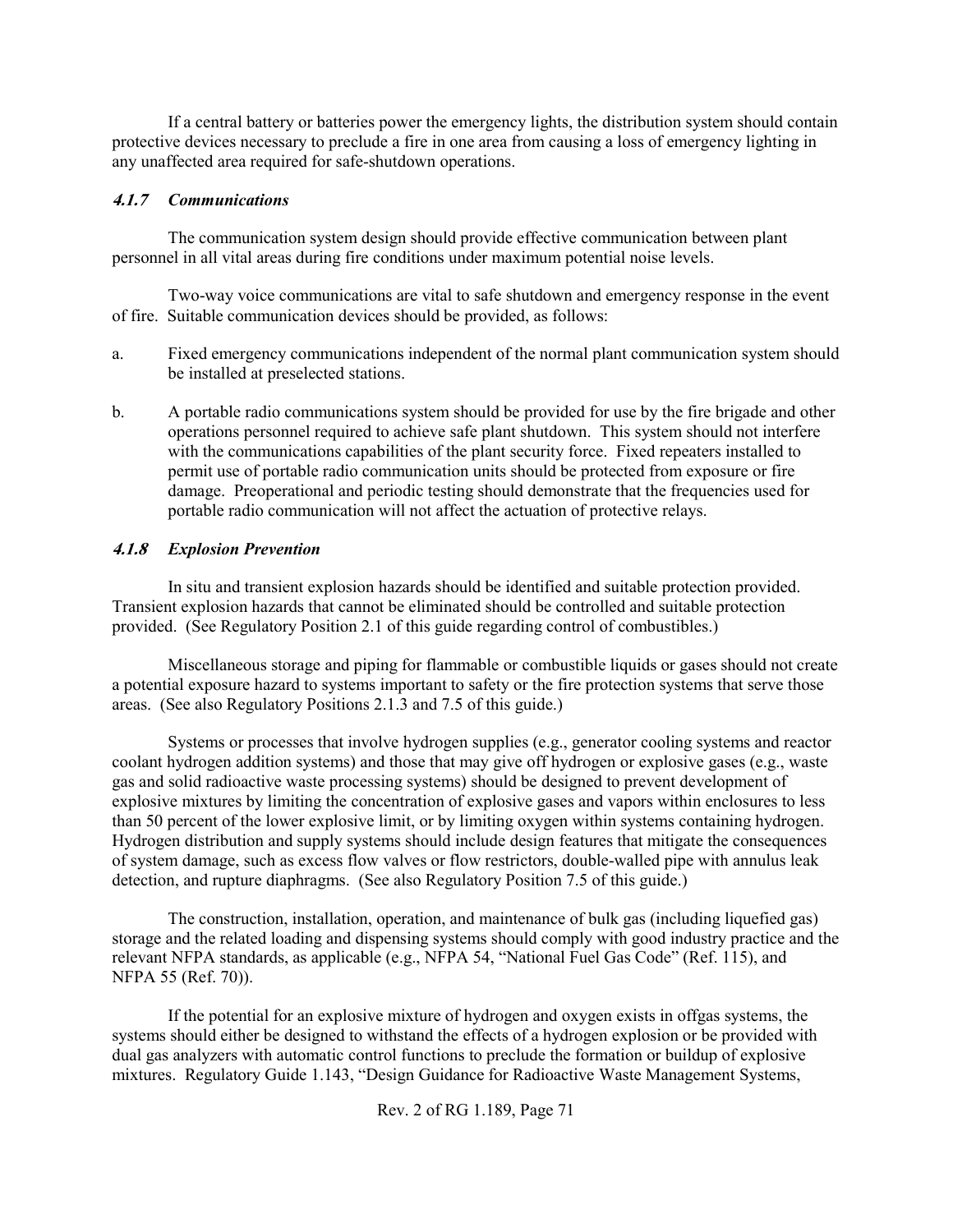Structures, and Components Installed in Light-Water-Cooled Nuclear Power Plants" (Ref. 116), includes information for explosion protection for offgas systems.

Revision 1 of Regulatory Guide 1.91, "Evaluations of Explosions Postulated To Occur on Transportation Routes Near Nuclear Power Plants" (Ref. 117), provides guidance for the assessment of explosion hazards related to transportation near the plant site.

# **4.2 Passive Fire-Resistive Features**

## **4.2.1** *Structural Fire Barriers*

Fire barriers are those components of construction (walls, floors, and their supports), including beams, joists, columns, penetration seals or closures, fire doors, and fire dampers that are rated by approving laboratories in hours of resistance to fire and are used to prevent the spread of fire.

Where exact replication of a tested configuration cannot be achieved, the field installation should meet all of the following criteria:

- a. The continuity of the fire barrier material is maintained.
- b. The thickness of the barrier is maintained.
- c. The nature of the support assembly is unchanged from the tested configuration.
- d. The application or "end use" of the fire barrier is unchanged from the tested configuration.
- e. A qualified fire protection engineer has reviewed the configuration and found that it provides an equivalent level of protection.

For new reactor designs, see the enhanced fire protection criteria for new reactors described in Regulatory Position 8.2 of this guide.

See Regulatory Position 4.1.2 of this guide for additional guidance on the design of fire barriers relative to compartmentalization and separation of equipment.

## **4.2.1.1 Wall, Floor, and Ceiling Assemblies**

Wall, floor, and ceiling construction should be noncombustible. (See Regulatory Position 4.1.1) of this guide.) NFPA 221, "Standard for High-Challenge Fire Walls, Fire Walls, and Fire Barrier Walls"

(Ref. 118), can be used as guidance for the construction of fire barrier walls. Materials of construction for walls, floors, and ceilings serving as fire barriers should be rated by approving laboratories in hours of resistance to fire.

Building design should ensure that openings through fire barriers are properly protected. Openings through fire barriers that separate fire areas should be sealed or closed to provide a fire-resistance rating at least equal to that required of the barrier itself. The construction and installation techniques for penetrations through fire barriers should be qualified by fire endurance tests. (See Regulatory Position 4.2.1.5 of this guide.)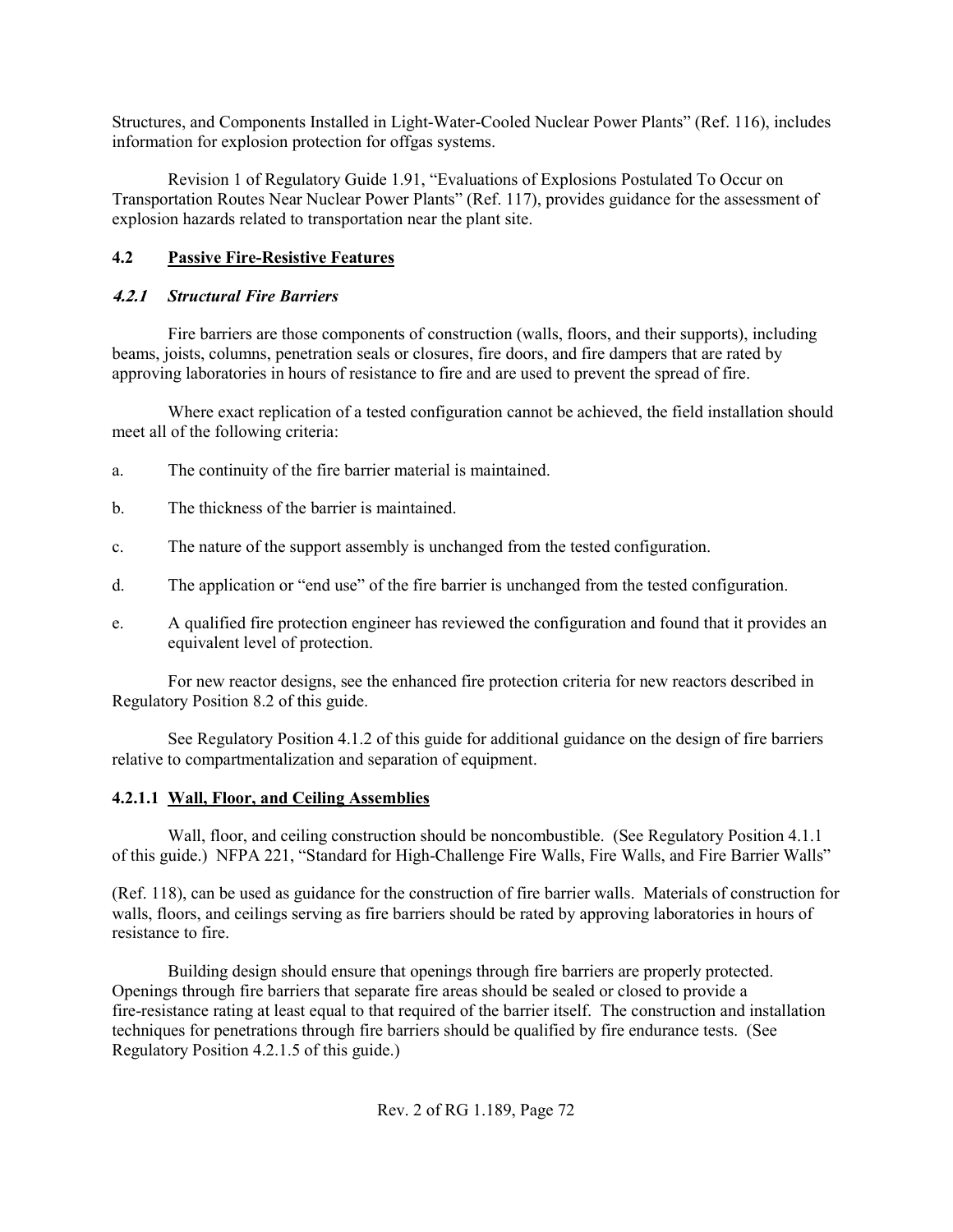#### **4.2.1.2 Fire Doors**

Building design should ensure that door openings are properly protected with fire doors that have been qualified by a fire test. The construction and installation techniques for doors and door openings through fire barriers should be consistent with the door manufacturer's recommendations and the tested configuration.

Modifications to fire doors should be evaluated. Where a door is part of a fire area boundary, and a modification does not affect the fire rating (e.g., installation of security "contacts"), no further analysis need be performed. If the modifications could reduce the fire rating (e.g., installation of a vision panel), the fire rating of the door should be reassessed to ensure that it continues to provide a level of protection equivalent to a rated fire door.

Fire doors should be self-closing or provided with closing mechanisms and should be inspected semiannually to verify that automatic hold-open, release, and closing mechanisms and latches are operable. One of the following measures should be provided to ensure that the fire doors will protect the opening as required in case of fire:

- a. Fire doors should be kept closed and electrically supervised at a continuously manned location.
- b. Fire doors should be locked closed and inspected weekly to verify that the doors are in the closed position.
- c. Fire doors should be provided with automatic hold-open and release mechanisms and inspected daily to verify that doorways are free of obstructions.
- d. Fire doors should be kept closed and inspected daily to verify that they are in the closed position.

Areas protected by automatic total flooding gas suppression systems should have electrically supervised self-closing fire doors or should satisfy option (a) above.

NFPA 80, "Standard for Fire Doors and Other Opening Protectives," (Ref. 136) provides additional guidance for fire doors.

## **4.2.1.3 Fire Dampers**

Building design should ensure that ventilation openings are properly protected. These openings should be protected with fire dampers that have been fire tested. In addition, the construction and installation techniques for ventilation openings through fire barriers should be qualified by fire endurance tests. For ventilation ducts that penetrate or terminate at a fire wall, guidance in NFPA 90A (Ref. 114) indicates that ventilation fire dampers should be installed within the fire wall penetration for barriers with a fire rating greater than or equal to 2 hours. NFPA 90A requires that fire dampers be installed in all air transfer openings within a rated wall.

Until recently, the only industry standard governing the design, fabrication, and testing of fire dampers was UL Standard 555, "Fire Dampers" (Ref. 119). That standard does not evaluate whether fire dampers will close under airflow conditions. Therefore, the UL fire damper rating indicates only whether a fire damper in the closed position will maintain its integrity under fire conditions for a specific time period.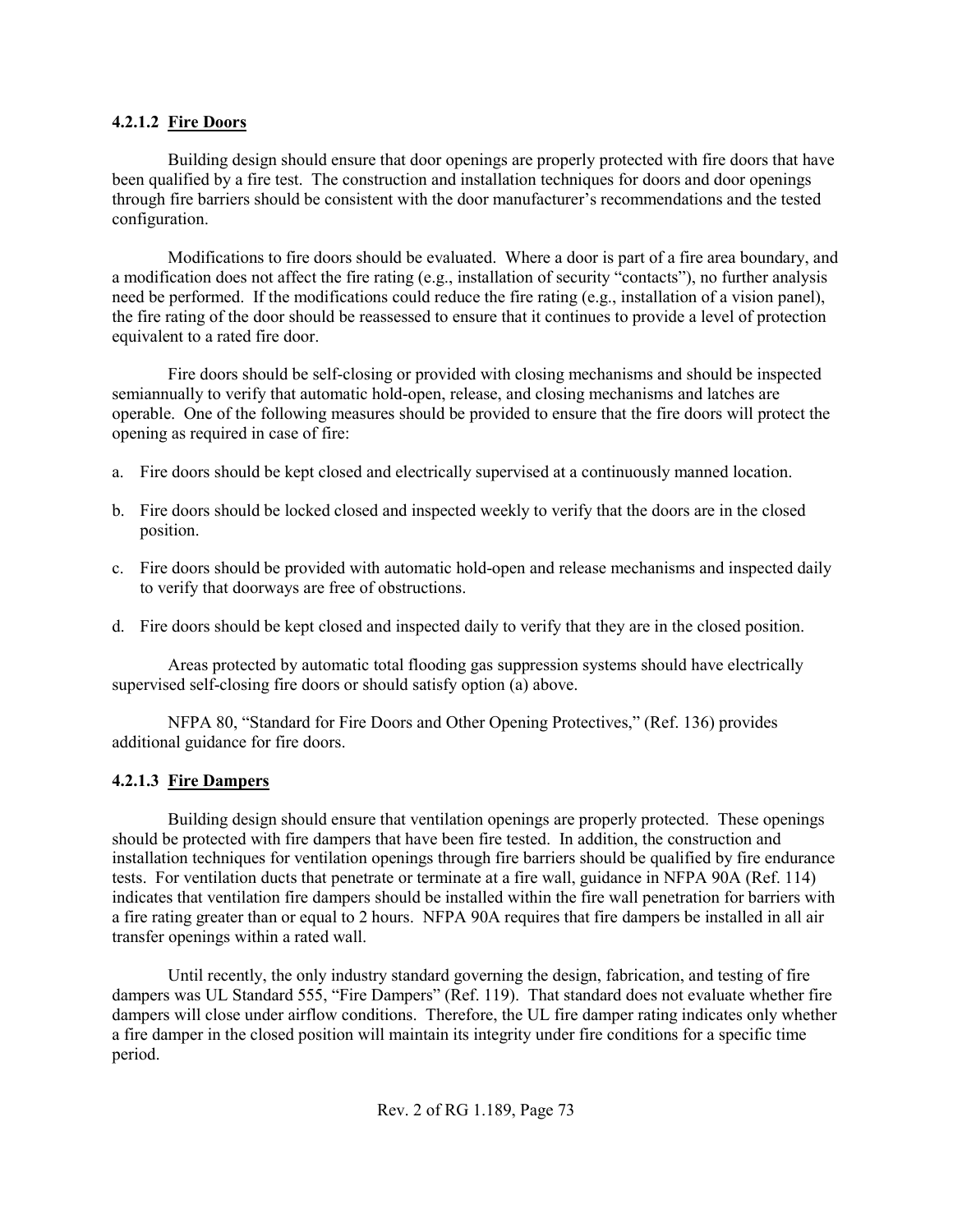Fire damper testing methods that do not simulate the actual total differential pressure at the damper (i.e., visual inspection or drop testing with duct access panels open) may not show operability or functionality under airflow conditions. Fire damper surveillance testing should model airflow to ensure that the dampers will close fully when called to do so. This can be addressed by (1) type testing "worst-case" airflow conditions of plant-specific fire damper configurations, (2) testing under airflow conditions all dampers installed in required fire barriers, or (3) administratively shutting down the ventilation systems to an area upon confirmation of a fire. The plant emergency procedures should incorporate the latter approach.

## **4.2.1.4 Penetration Seals**

Openings through fire barriers for pipe, conduit, and cable trays that separate fire areas should be sealed or closed to provide a fire-resistance rating at least equal to that required of the barrier itself. Openings inside conduit larger than 102 mm (4 in.) in diameter should be sealed at the fire barrier penetration. Openings inside conduit 102 mm (4 in.) or less in diameter should be sealed at the fire barrier unless the conduit extends at least 1.5 m (5 ft) on each side of the fire barrier and is sealed either at both ends or at the fire barrier with material to prevent the passage of smoke and hot gases. Fire barrier penetrations that maintain environmental isolation or pressure differentials should be qualified by test to maintain the barrier integrity under such conditions.

Qualified individuals who are trained and certified by the manufacturer should install penetration seals. Appropriate QA/QC methods should be in force during installation. As part of the installation process, penetration seals should be specifically labeled and documented and then inspected to ensure that the seal does not contain voids or gaps and has been installed in accordance with its design.

## **4.2.1.5 Testing and Qualification**

a. Structural fire barriers—The design adequacy of fire barrier walls, floors, ceilings, and enclosures should be verified by fire endurance testing. The NRC fire protection guidance refers to the guidance of NFPA 251 (Ref. 50) and ASTM E119, "Standard Test Methods for Fire Tests of Building Construction and Materials" (Ref. 120), as acceptable test methods for demonstrating fire endurance performance. The guidance of NFPA 251 and ASTM E119 should be consulted with regard to construction, materials, workmanship, and details such as dimensions of parts and the size of the specimens to be tested. In addition, NFPA 251 and ASTM E119 should be consulted with regard to the placement of thermocouples on the specimen.

The following are the fire endurance test acceptance criteria for wall, floor, ceiling, and enclosure fire barriers:

- i. The fire barrier design has withstood the fire endurance test without the passage of flame or the ignition of cotton waste on the unexposed side for a period of time equivalent to the fire-resistance rating required of the barrier.
- ii. The temperature levels recorded on the unexposed side of the fire barrier are analyzed and demonstrate that the maximum temperature does not exceed 121 degrees Celsius (C) (250 degrees Fahrenheit (F)) above the ambient atmosphere.
- iii. The fire barrier remains intact and does not allow projection of water beyond the unexposed surface during the hose stream test.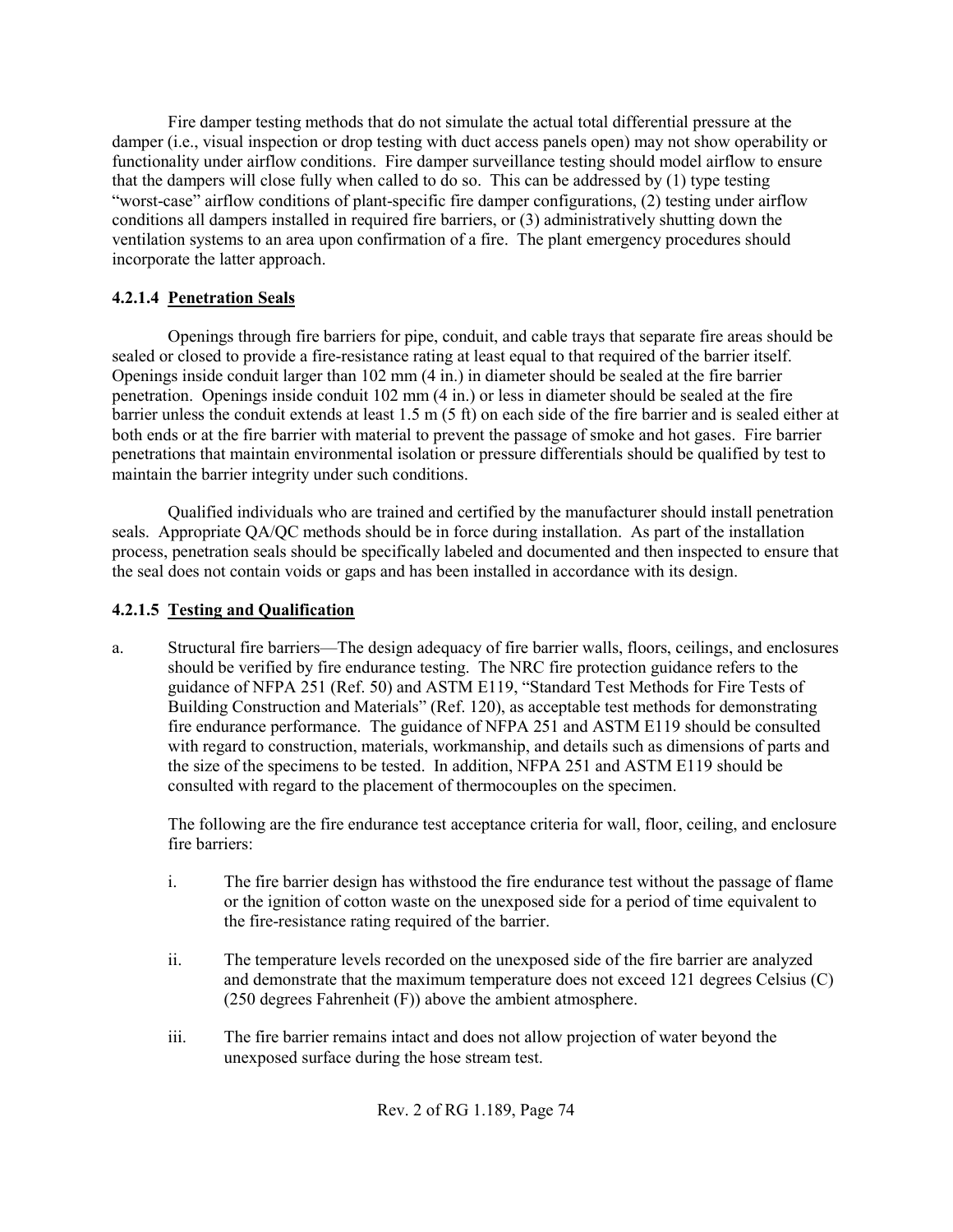If the above criteria are met for fire barrier walls, floors, ceilings, and freestanding equipment enclosures separating safe-shutdown functions within the same fire area, the barrier is acceptable.

b. Penetration fire barriers—An independent testing authority should qualify penetration fire barriers by tests conducted in accordance with the provisions of NFPA 251 (Ref. 50) or ASTM E119 (Ref. 120). In addition, ASTM E814, "Standard Test Method for Fire Tests of Penetration Fire Stops" (Ref. 121), or IEEE Standard 634, "IEEE Standard Cable Penetration Fire Stop Qualification Test" (Ref. 122)<sup>8</sup> could be used in the development of a standard fire test.

The acceptance criteria for the test are as follows:

- i. The fire barrier design has withstood the fire endurance test without passage of flame or the ignition of cables on the unexposed side for a period of time equivalent to the fire-resistance rating required of the barrier.
- ii. The temperature levels recorded for the unexposed side of the fire barrier are analyzed and demonstrate that the maximum temperature does not exceed 163 degrees C (325 degrees F) or 121 degrees C (250 degrees F) above the ambient temperature. Higher temperatures at through-penetrations may be permitted when justified in terms of cable insulation ignitability.
- iii. The fire barrier remains intact and does not allow projection of water beyond the unexposed surface during the hose stream test. The stream should be delivered (1) through a 38-mm (1.5-in.) nozzle set at a discharge angle of 30 percent with a nozzle pressure of 517 kPa (75 psi) and a minimum discharge of 284 L/min (75 gal/min) with the tip of the nozzle a maximum of 1.5 m (5 ft) from the exposed face, or (2) through a 38-mm (1.5-in.) nozzle set at a discharge angle of 15 percent with a nozzle pressure of 517 kPa (75 psi) and a minimum discharge of 284 L/min (75 gal/min) with the tip of the nozzle a maximum of 3 m (10 ft) from the exposed face, or (3) through a 64-mm (2.5-in.) national standard playpipe equipped with a 29-mm (1 1/8-in.) tip, nozzle pressure of 207 kPa (30 psi), located 6.1 m (20 ft) from the exposed face.

The construction and installation techniques for door and ventilation openings and other penetrations through fire barriers should be qualified by fire endurance tests. The test specimen should be truly representative of the construction for which classification is desired, in terms of materials,

workmanship, and details such as dimensions of parts, and should be built under conditions representative of those practically applied in building construction and operation. The physical properties of the materials and ingredients used in the test specimen should be determined and recorded.

In view of the many possible penetration seal configurations, it may not be practical to test every penetration configuration. The following section provides guidance on evaluating penetration seal designs against the results of limited fire test programs.

## **4.2.1.6 Evaluation of Penetration Seal Designs with Limited Testing**

The results of fire test programs that include a limited selection of test specimens that have been specifically designed to encompass or bound the entire population of in-plant penetration seal

1 8

ANSI withdrew IEEE Standard 634 (Ref. 122) on April 9, 1990, and the standard should not be used for qualification testing performed after that date.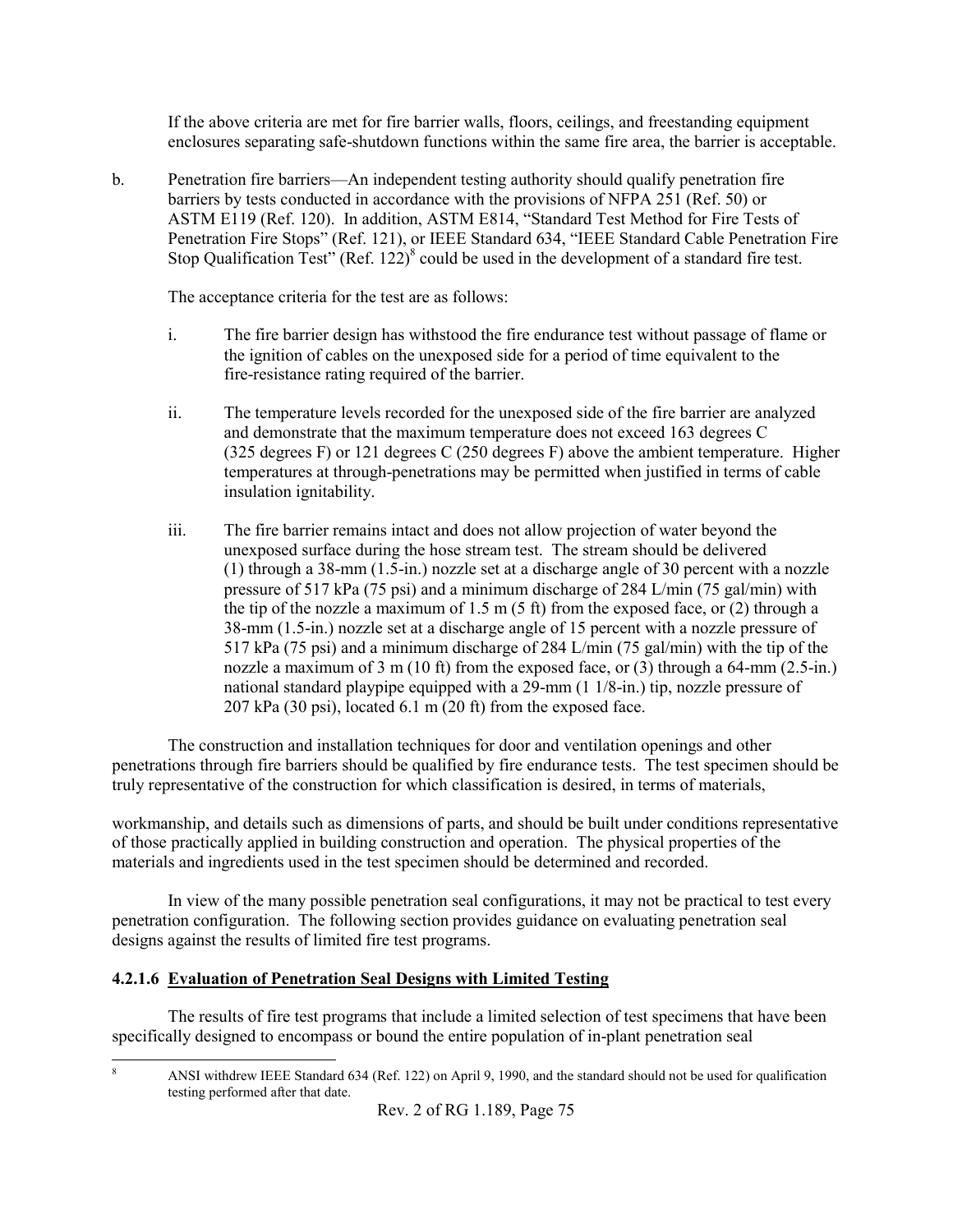configurations may be acceptable. In such cases, the engineering evaluation performed to justify the seal designs should consider the following:

- a. Size of sealed opening—In some cases, a successful fire endurance test of a particular fire barrier penetration seal configuration for a particular size opening may be used to justify the same configuration for smaller openings.
- b. Penetrating items—A satisfactory test of a seal configuration that contains a particular pattern of penetrating items can be used to qualify variations on the tested pattern. Acceptable variations include eliminating or repositioning one or more of the penetrating items, reducing the size (cross-sectional area) of a particular penetrating item, or increasing the spacing between penetrating items. However, since penetrating items provide structural support to the seal, the free area of the seal material and the dimensions of the largest free span may also be factors that affect the fire-resistive performance of the seal assembly. The thickness of the seal material needed to obtain a particular fire rating may also be a function of the free area or the distance between the penetrating items and the outside edge of the seal assembly. In other cases, consideration of the penetrating items takes on special importance because of the heat sink they provide.
- c. Cable type and fill—A satisfactory test of a seal configuration with certain electrical penetrations containing a specified fill ratio and cable type can be used to qualify similar configurations containing the same or a smaller cable fill ratio and the same cable jacket material or a less-combustible jacket material. The thermal conductivity of the penetrating cables is also important.
- d. Damming materials—The fire-resistive performance of a given seal configuration can be improved if a fire-resistant damming material covers one or both surfaces of the seal. A satisfactory test of a seal configuration without a permanent fire-resistant dam can be used to qualify the same configuration with a permanent fire-resistant dam, all other seal attributes being equal. The converse is not true.
- e. Configuration orientation—A satisfactory test of a particular seal configuration in the horizontal orientation (with the test fire below the seal) can be used to qualify the same configuration in a vertical orientation if the symmetry of the design configurations is comparable. For example, if a nonsymmetrical penetration seal configuration (e.g., a seal with a damming board on the bottom but not on the top) is qualified for a floor-ceiling orientation with the damming board on the fire

side of the test specimen, the configuration could only be qualified for a wall orientation if a damming board was installed on both sides of the seal or if the potential fire hazard is limited to the side with the damming board.

- f. Material type and thickness—Satisfactory testing of a particular seal configuration with a specific seal material thickness can be used to qualify the same configuration with a greater seal material thickness of the same type of seal material. The converse is not true.
- g. Type testing—In cases in which a single test of a particular seal configuration is to serve as a qualification test for the same or similar design configurations with different design parameters, the tested configuration should be the worst-case design configuration with the worst-case combination of design parameters. This would test and qualify a condition that would fail first, if failure occurs at all. Successful testing of the worst-case condition can then serve to qualify the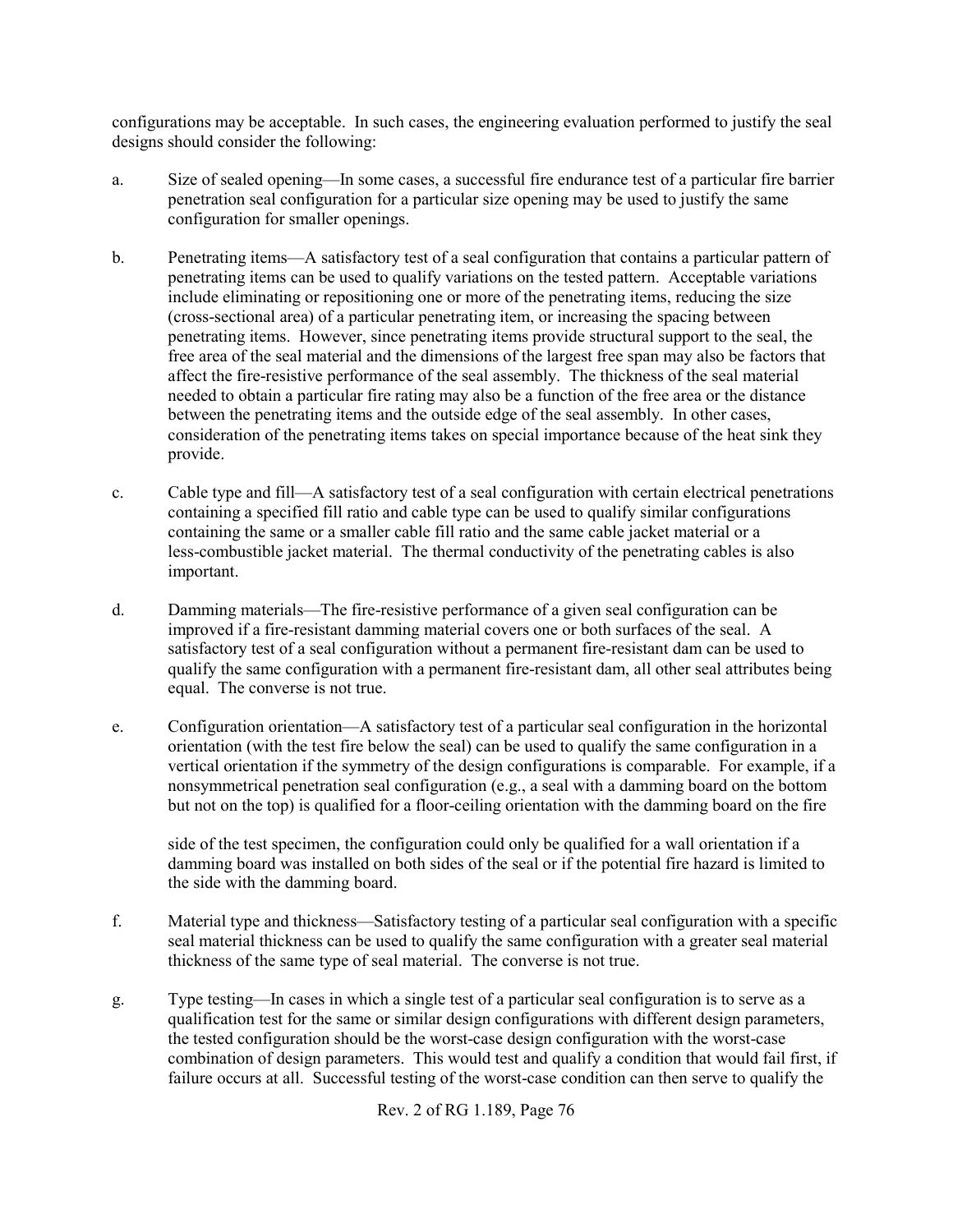same or similar design configurations for design parameters within the test range. It would be appropriate to conduct multiple tests to assess a range of design parameters.

## **4.2.2** *Structural Steel Protection*

Structural steel forming a part of or supporting fire barriers should be protected to provide fire resistance equivalent to that required of the barrier. Where the structural steel is not protected and has a lower fire rating than the required rating of the fire barrier, the fire hazards analysis should justify the configuration by demonstrating the temperature that the steel will reach during fire and the ability of the steel to carry the required loads at that temperature. The need to protect structural steel that forms a part of or supports fire barriers is consistent with sound fire protection engineering principles as delineated in NFPA codes and standards and in the NFPA *Fire Protection Handbook* (Ref. 96).

Structural steel whose sole purpose is to carry dynamic loads from a seismic event need not be protected to meet fire barrier requirements, unless the failure of any structural steel member owing to a fire could result in significant degradation of the fire barrier.

## **4.2.3** *Fire-Resistive Protection for Electrical Circuits*

## **4.2.3.1 Electrical Raceway Fire Barrier Systems**

Redundant cable systems important to safety should be separated from each other and from potential fire exposure hazards in accordance with the separation means of Regulatory Position 5.3.1.1.a, b, and c of this guide. In areas where electrical circuits important to postfire safe shutdown cannot be separated by means of rated structural fire barriers, cable protection assemblies should be applied to conduit and cable trays to meet 1-hour and 3-hour separation requirements, as required. Where 1-hour fire-resistive barriers are applied, automatic fire detection and suppression should also be installed.

The design of fire barriers for horizontal and vertical cable trays should meet the requirements of ASTM E119 (Ref. 120), including a hose stream test. Regulatory Position 4.3 of this guide discusses the acceptance criteria for raceway fire barriers.

## **4.2.3.2 Fire-Rated Cables**

Pre-1979 licensees should request an exemption when relying on fire-rated cables to meet NRC requirements for protection of safe-shutdown systems or components from the effects of fire. Post-1979 licensees relying on fire-rated cables should perform an evaluation to demonstrate that the use of fire-rated cables does not adversely affect safe shutdown in accordance with their license condition and submit a license amendment if required. (See Regulatory Position 1.8 of this guide.)

## **4.3 Testing and Qualification of Electrical Raceway Fire Barrier Systems**

Fire barriers relied on to protect postfire shutdown-related systems and to meet the separation means discussed in Regulatory Position 5.3 should have a fire rating of either 1 or 3 hours. Fire rating is defined as the endurance period of a fire barrier or structure, which relates to the period of resistance to a standard fire exposure before the first critical point in behavior is observed.

Fire endurance ratings of building construction and materials are demonstrated by testing fire barrier assemblies in accordance with the provisions of the applicable sections of NFPA 251 (Ref. 50) and ASTM E119 (Ref. 120). Assemblies that pass specified acceptance criteria (e.g., standard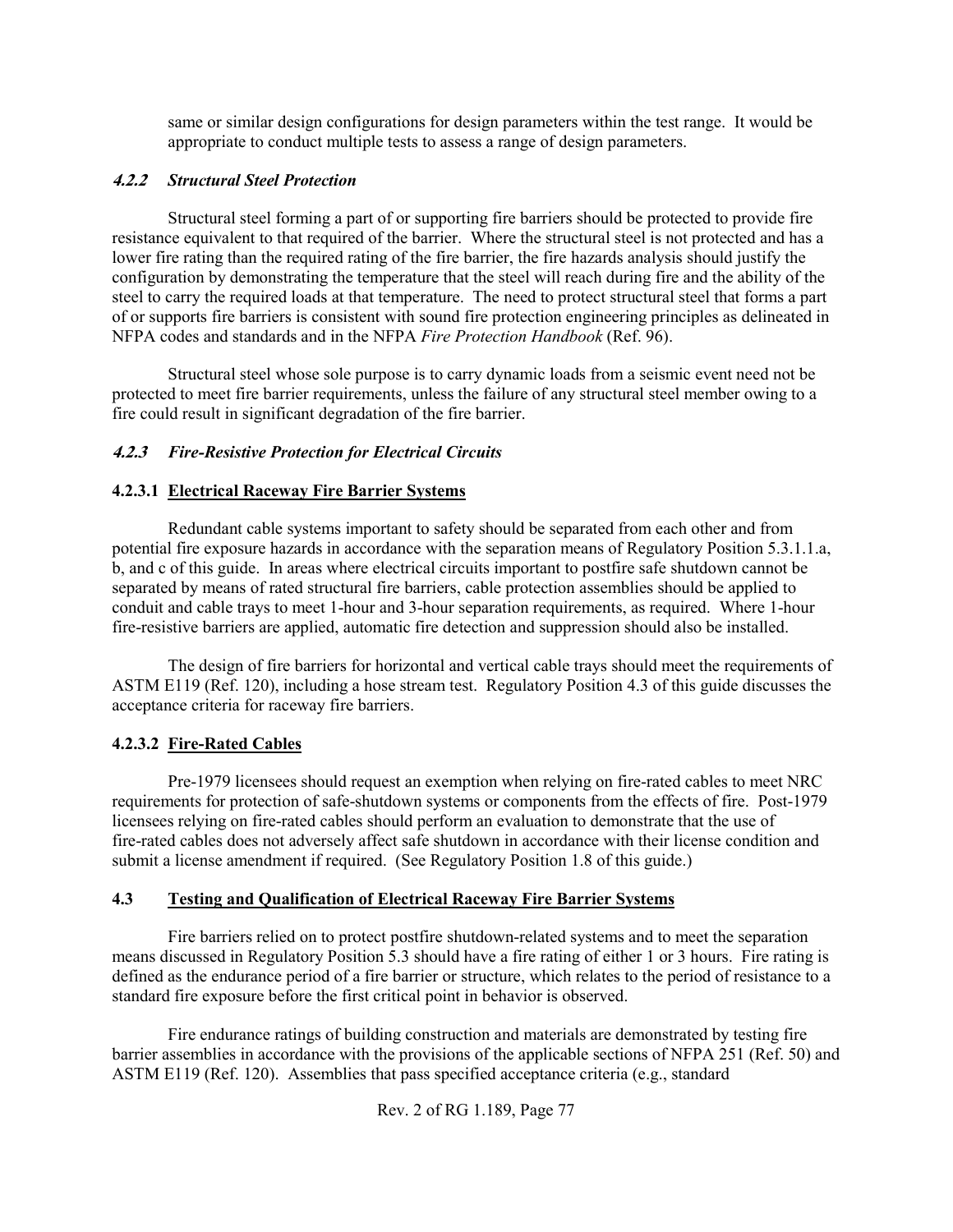time-temperature fire endurance exposure, unexposed side temperature rise, hose stream impingement) are considered to have a specific fire-resistance rating.

The basic premise of the fire-resistance criteria is that those fire barriers that do not exceed 163 degrees C (325 degrees F) cold-side temperature<sup>9</sup> and pass the hose stream test provide reasonable assurance that the shutdown capability is protected without further analyses. If the temperature criterion is exceeded, sufficient additional information is needed to permit an engineering evaluation to demonstrate that the shutdown capability is protected.

Appendix C to this guide provides detailed guidance for the testing and qualification of electrical raceway fire barrier systems.

## **5. Safe-Shutdown Capability**

When considering the consequences of a fire in a given fire area during the evaluation of the safe-shutdown capabilities of the plant, licensees should demonstrate that one success path of SSCs that can be used to bring the reactor to hot-shutdown or hot-standby conditions remains free of fire damage. Some plant designs (those that use low-pressure systems for their success path) pass through hot shutdown in a short time and then proceed directly to cold shutdown. For the purpose of this guide, the term "safe shutdown" will be used to indicate bringing a plant to safe-shutdown condition, either hot shutdown or cold shutdown (when low-pressure systems are used as the success path), as applicable to each reactor design and as defined by the plant technical specifications. The analysis should also demonstrate that fire damage to one success path of SSCs needed for achieving cold shutdown will be limited so that a success path will be returned to an operating condition within 72 hours, or for areas requiring alternative or dedicated shutdown, the licensee should demonstrate that cold-shutdown capability can be restored and cold shutdown achieved within 72 hours. For reactor designs that cannot safely remain in hot shutdown for 72 hours, the analysis should demonstrate that a cold-shutdown condition can be achieved and maintained within the required period of time.

For existing reactor plants, the success path should be capable of meeting Regulatory Positions 5.1 and 5.2 of this guide and performing the necessary shutdown functions. The capability of the required shutdown functions should be based on a previous analysis, if possible (e.g., those analyses in the FSAR). The equipment required for alternative or dedicated shutdown should have the same or equivalent capability as that relied on in the above-referenced analyses.

The FPP should include a safe-shutdown analysis to demonstrate that the SSCs important to safety can accomplish their respective postfire safe-shutdown functions. The safe-shutdown analysis should demonstrate that the success path SSCs, including electrical circuits, remain free of fire damage in the event of postulated fires. As required by applicable regulations, fire barriers, physical separation with no intervening combustibles, and/or automatic detection and suppression should provide this protection. Where a success path cannot be adequately protected, an alternative or dedicated shutdown success path should be identified and protected to the extent necessary to ensure postfire safe shutdown.

The safe-shutdown analysis for new reactor designs should demonstrate that safe shutdown can be achieved, assuming that all equipment in any one fire area (except for the control room and

<sup>-&</sup>lt;br>9 The temperature condition of 163 degrees C (325 degrees F) was established by allowing the temperature of the unexposed side of the fire barrier rise to 139 degrees C (250 degrees F) above the assumed ambient air temperature of 24 degrees C (75 degrees F), as measured by the thermocouples within the test specimen at the onset of the fire exposure during the fire test.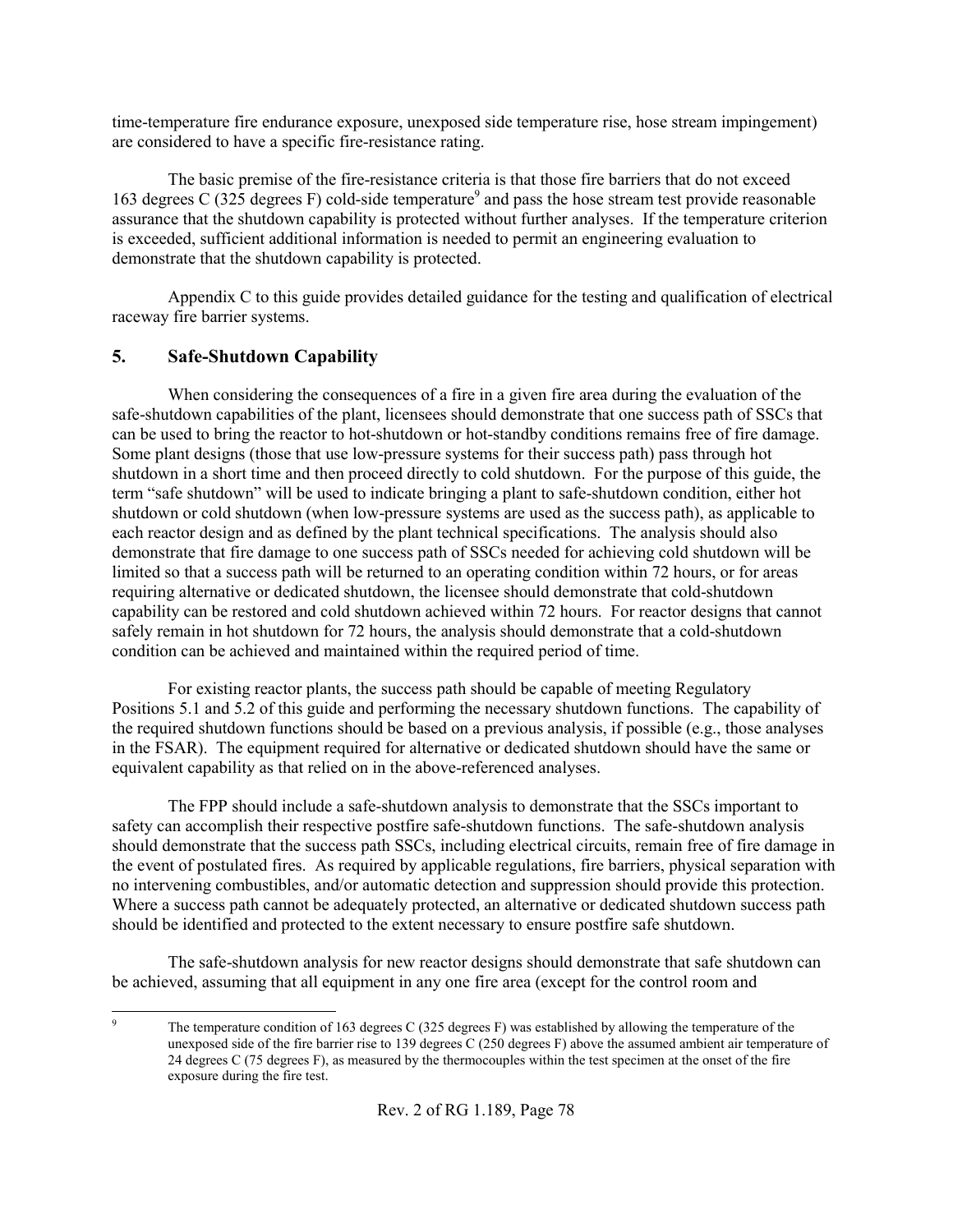containment) will be rendered inoperable by fire and that reentry into the fire area for repairs and operator actions is not possible. (See Regulatory Position 8.2 of this guide.) The control room is excluded from this approach, provided that the design includes an independent alternative shutdown capability that is physically and electrically independent of the control room. New reactors should provide fire protection for redundant shutdown systems in the reactor containment building that will ensure, to the extent practicable, that at least one postfire shutdown success path will be free of fire damage.

The safe-shutdown analysis should evaluate a fire in each fire area containing SSCs important to safety and identify a postfire safe-shutdown success path. The analysis should also identify all fire-induced circuit failures that could directly or indirectly (e.g., by causing spurious actuations) prevent safe shutdown.

## **5.1 Postfire Safe-Shutdown Performance Goals**

Licensees should ensure that fire protection features are provided for SSCs important to safe shutdown that are capable of limiting fire damage, so that one success path necessary to achieve and maintain hot-shutdown conditions from either the control room or the emergency control station(s) is free of fire damage.

The postfire safe-shutdown performance goal is that the plant achieves and maintains hot shutdown, as defined by the technical specifications. Section III.L of Appendix R to 10 CFR Part 50 (Ref. 1) provides the following specific performance goals to achieve the postfire safe-shutdown goals for alternative or dedicated shutdown capability in accordance with Section III.G.3 of Appendix R:

- a. The reactivity control function should be capable of achieving and maintaining cold-shutdown reactivity conditions.
- b. The reactor coolant makeup function should be capable of maintaining the reactor coolant level above the top of the core for boiling-water reactors (BWRs) and within the level indication of the pressurizer for pressurized-water reactors (PWRs). Temporary core uncovery in BWRs when depressurizing and using low-pressure systems for post-fire safe shutdown may be acceptable for plants licensed under 10 CFR Part 50 (Ref. 135).
- c. The reactor heat removal function should be capable of achieving and maintaining decay heat removal.
- d. The process monitoring function should be capable of providing direct readings of the process variables necessary to perform and control the above functions.
- e. The supporting functions should be capable of providing the process cooling, lubrication, and other activities necessary to permit the operation of the equipment used for safe-shutdown functions.

GL 81-12 (Ref. 13) describes the systems and instrumentation that are generally necessary for achieving postfire safe shutdown for existing PWRs and BWRs. The plant licensing basis includes the systems and instrumentation required for specific plants, and the plant technical specifications address the operating parameters that determine postfire safe shutdown.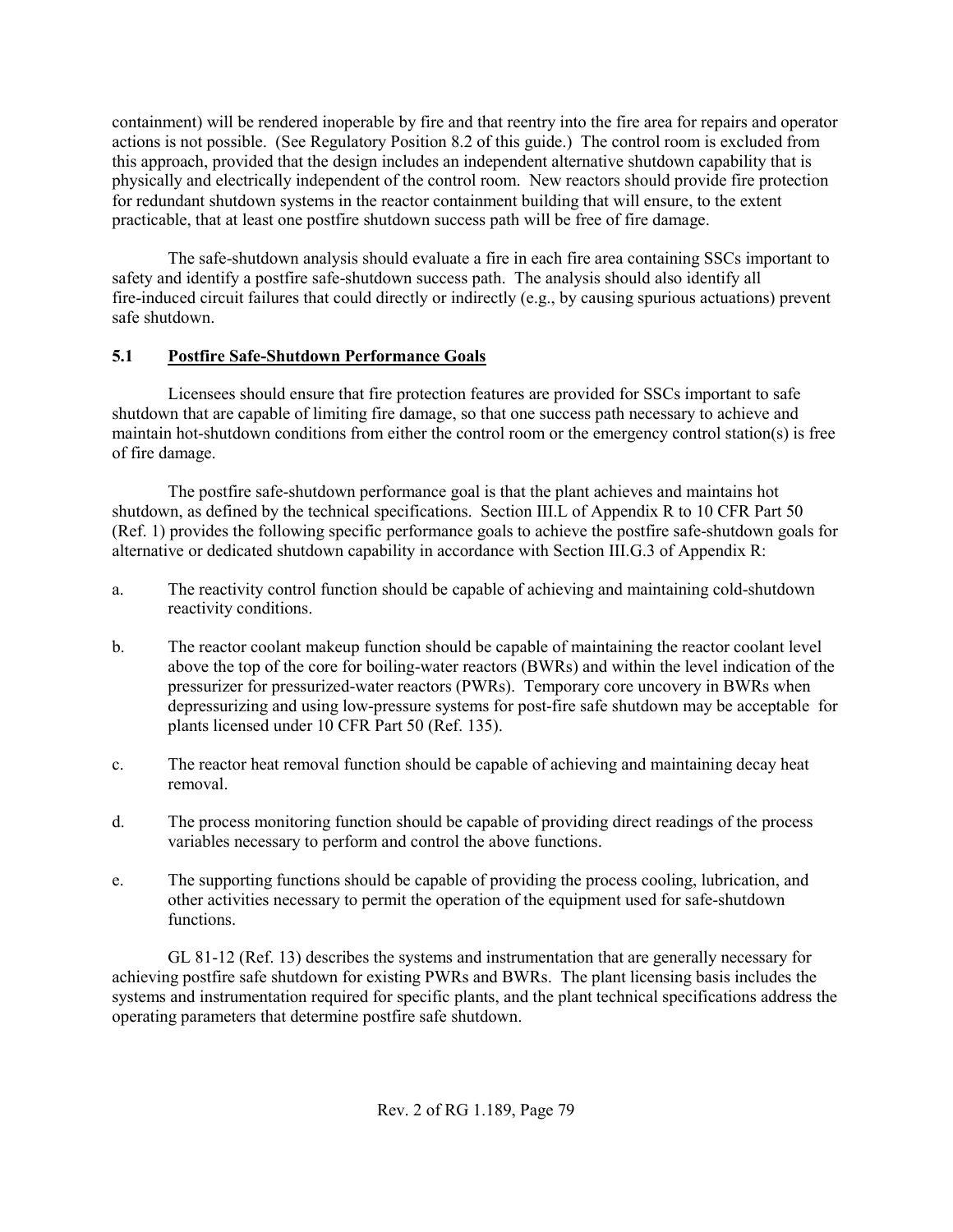#### **5.2 Cold Shutdown and Allowable Repairs**

For normal safe shutdown, redundant systems necessary to achieve cold shutdown may be damaged by a single fire. Fire damage must be limited so that at least one success path can be repaired or made operable within 72 hours using onsite capability or within the time period required to achieve a safe-shutdown condition, if less than 72 hours.

For alternative or dedicated shutdown, equipment or systems that are the means to achieve and maintain cold-shutdown conditions may be damaged by fire. If fire damage does occur to alternative or dedicated shutdown equipment and systems, the damage should be limited so that the systems can be made operable and cold shutdown achieved within 72 hours (or less time, if required) using only onsite power. Systems and components used for safe shutdown after 72 hours (or less time, if required) may be powered from offsite power only.

Repairs made to assure cold-shutdown-capability (e.g., the replacement of fuses and cabling) are permitted. Selected equipment replacement is also allowed, if practicable. Procedures should be prepared for repairing damaged equipment (see Regulatory Position 5.5.3 of this guide), and dedicated replacement equipment should be stored on site and controlled. Repairs should be of sufficient quality to ensure safe operation until the normal equipment is restored to an operating condition. Repairs not permitted include the use of clip leads in control panels (i.e., hard-wired terminal lugs should be used) and the use of jumper cables other than those fastened with terminal lugs.

When repairs are necessary in the fire area, the licensee should demonstrate that sufficient time is available to allow the area to be reentered, that expected fire and fire suppressant damage will not prevent the repairs from taking place, and that the repair procedures will not adversely affect operating systems.

## **5.3 Fire Protection of Safe-Shutdown Capabilities**

The postfire safe-shutdown analysis should ensure that one success path remains free of fire damage for a single fire in any single plant fire area. Chapter 3 of industry guidance document NEI 00-01 (Ref. 25) provides an acceptable deterministic methodology for the analysis of postfire safe-shutdown circuits, when applied in conjunction with this regulatory guide.

The NRC has not fully endorsed NEI 00-01, Section 3.5.1.1, titled "Circuits for 'Important to Safe Shutdown' Components." Specifically, the seventh bullet relates to concurrent hot shorts in circuits that are not sealed-in or latched. The NRC does not endorse this position as written in NEI 00-01, Revision 2. For circuits not sealed-in or latched for equipment important to safe shutdown, licensees should consider multiple fire-induced circuit failures in at least two separate cables. For circuits not sealed-in or latched for equipment important to safe shutdown that involves high-low pressure interfaces, licensees should consider circuit failures in at least three cables. This applies where defense-in-depth features, such as automatic suppression and limits on ignition sources and combustibles, are present. Where defense-in-depth features are not present, the number of cables to consider should not be limited to two or three as described above. In addition, for multiconductor cables, all circuit faults that could occur within the cable should be assumed to occur. The eighth bullet discusses limiting the duration of the hot short to 20 minutes; the NRC does not endorse this assumption for direct current (dc) circuits. The analysis should address all circuits for which fire-induced failure could prevent safe shutdown and appropriate protection should be provided.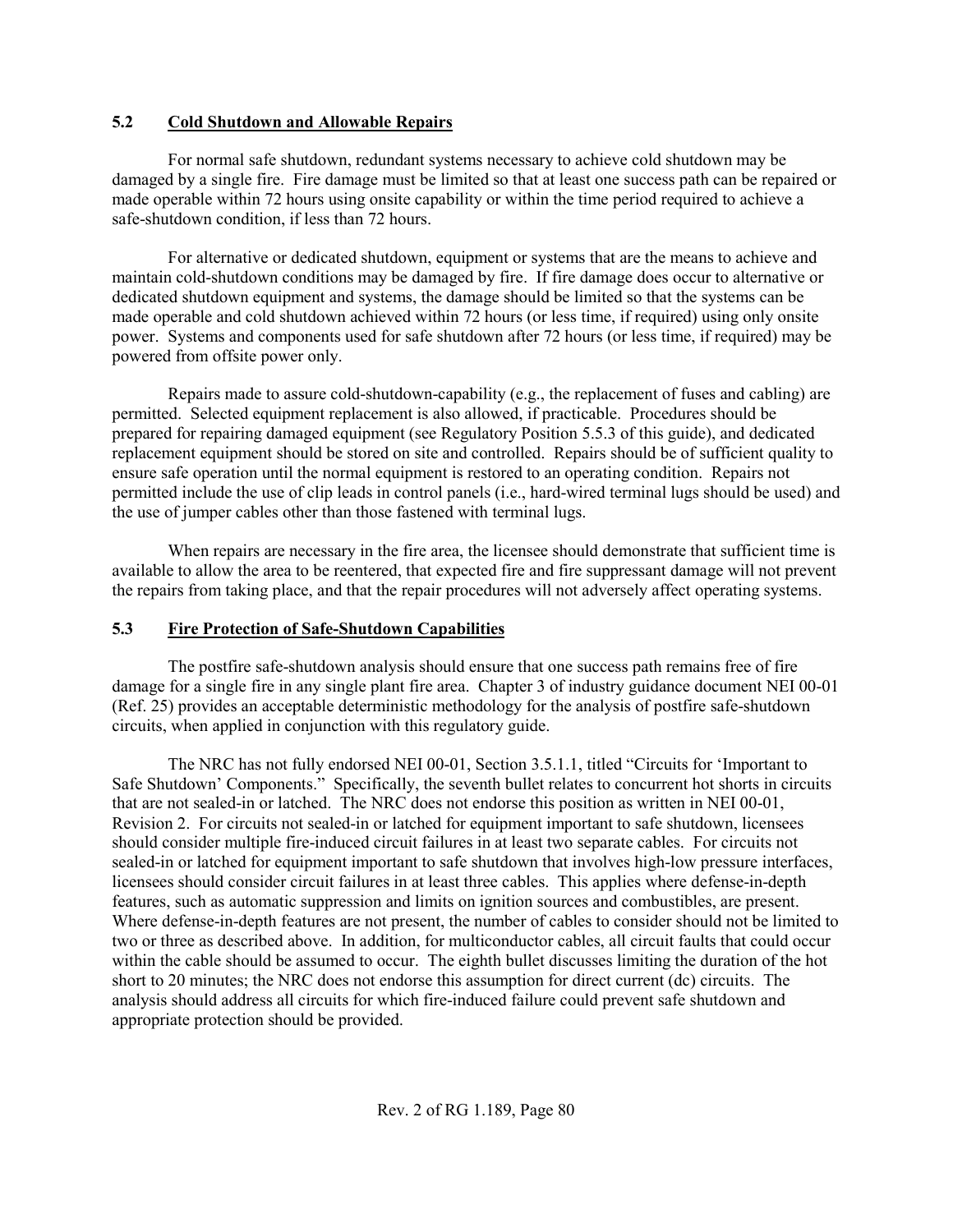## **5.3.1** *Identification and Evaluation of Postfire Safe-Shutdown Circuits*

Two classifications of equipment in the plant are important when evaluating the ability to achieve and maintain shutdown during and following a fire. Regulatory Position 5.3.1.1 describes the equipment on the success path necessary to achieve and maintain hot-shutdown conditions. This equipment is a subset of the second and more general set of SSCs important to safe shutdown described in Position 5.3.1.2. These classifications are not applicable to alternative or dedicated shutdown systems credited for postfire safe shutdown as defined in Appendix R, Section III.G.3. Position 5.4 discusses alternative or dedicated shutdown. The information included in Appendix H of NEI 00-01 (Ref. 25) may be used in classifying components on the success path required for hot shutdown and those important to safe shutdown, when applied in conjunction with this regulatory guide. Note, the NRC will treat the phrase "required for hot shutdown" in NEI 00-01 as having the same meaning as the phrase "the safeshutdown success path" used in this guide.

The postfire safe-shutdown circuit analysis should address all possible fire-induced failures that could affect the safe-shutdown success path, including multiple spurious actuations. Some licensees have based this analysis on the assumption that multiple spurious actuations will not occur simultaneously or in rapid succession. This is known as the "one-at-a-time" assumption. Cable fire testing performed by the NRC and industry has demonstrated that multiple cable faults occur when cables are exposed to fire. These faults depend on multiple factors, including cable insulation or jacketing materials and cable configurations. The success path SSCs and the components important to safe shutdown should be protected from fire damage so that the capability to shut down the plant safely is ensured; specifically, all spurious actuations that could affect safe-shutdown success path SSCs are required to be protected in accordance with Position 5.3.1.1. The one-at-a-time assumption may still pertain to the protection of components important to safe shutdown as applied using the information in Position 5.3.1.2. However, use of this assumption must be supported by a safety and technical analysis that demonstrates the assumption's validity for each application.

## **5.3.1.1 Protection for the Safe-Shutdown Success Path**

For the success path of SSCs necessary to achieve and maintain hot-shutdown conditions, fire barriers, physical separation, or automatic suppression should protect redundant systems or components. Except in those circumstances in which alternative or dedicated shutdown systems are required, where equipment or cables (including electrical circuits that could prevent operation or cause maloperation caused by hot shorts, open circuits, or shorts to ground) of redundant success paths necessary to achieve and maintain hot-shutdown conditions are located within the same fire area outside the primary containment, the licensee should provide, for currently operating reactor plants, one of the following means of ensuring that one of the success paths (of SSCs for hot shutdown) is free of fire damage. (Regulatory Position 8.2 of this guide provides the protection requirements for redundant postfire safe-shutdown success paths in new reactor plants.)

- a. Separation of redundant postfire safe-shutdown success paths by a fire barrier having a 3-hour rating should be achieved. Structural steel forming part of or supporting the fire barrier should be protected to provide fire resistance equivalent to that of the barrier.
- b. Separation of redundant postfire safe-shutdown success paths by a horizontal distance of more than 6.1 m (20 ft) with no intervening combustible or fire hazards should be achieved. In addition, fire detectors and an automatic fire suppression system should be installed in the fire area.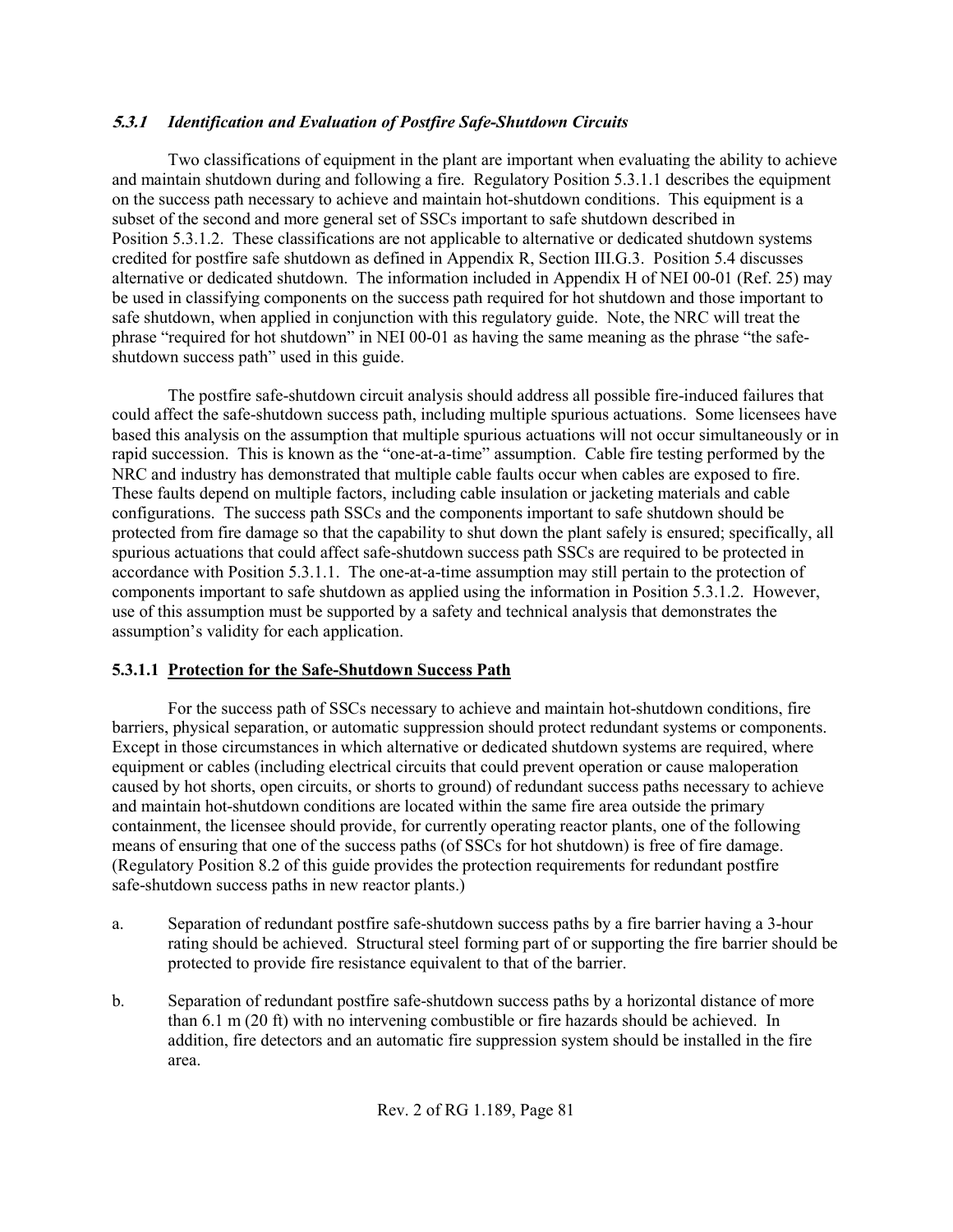- c. Insulation of electrical cables, including those with fire-resistive coatings, should be considered as intervening combustibles in other than negligible quantities (i.e., isolated cable runs), as determined by engineering and fire hazards analysis. Cables in conduits are not considered intervening combustibles.
- d. Enclosure of one redundant postfire safe-shutdown success path in a fire barrier having a 1-hour rating should be achieved. In addition, fire detectors and an automatic fire suppression system should be installed in the fire area.

To meet the provisions of items (b) and (c) above, the installation of fire suppression and detection equipment in a fire area should be sufficient to protect against the hazards of the area. In this regard, detection and suppression providing less than full area coverage may be evaluated as adequate to comply with the regulation. (See Regulatory Position 1.8.3.)

Inside noninerted containments, the licensee should provide fire protection that meets the criteria above or as specified in Regulatory Position 6.1.1 of this guide.

For this classification of equipment, there is no allowance for manual actions or methods other than combinations of the above options. (See Regulatory Position 5.3.1.5 for the types of equipment included in this classification.)

For plants licensed before January 1979, the methods described in Regulatory Position 5.3.1.2 are not available for the protection of the safe-shutdown success path without the approval of an exemption under 10 CFR 50.12. For pre-1979 licensees, a staff decision in an SER that approves the use of operator manual actions, in lieu of one of the means specified in Section III.G.2 of Appendix R, does not eliminate the need for an exemption. Pre-1979 licensees that have SERs, but not a corresponding exemption that approves operator manual actions, must request an exemption under 10 CFR 50.12, by citing the special circumstances of 10 CFR 50.12(a)(2)(ii), citing the SER as the safety basis, and confirming that the safety basis established in the SER remains valid. Proceduralized actions taken by operators in the main control room to mitigate potential spurious actuations are not considered operator manual actions and are permitted.

If permitted by the plant license, plants licensed after January 1979 may credit protection other than that described in items (a), (b), and (c) above (or Position 6.1.1 for inside noninerted containments), if they can show that the use of the protection does not adversely affect safe shutdown. Positions 5.3.1.2, 5.3.1.3, and 5.3.1.4 below present additional ways of demonstrating adequate protection. The omission or elimination of these capabilities in an area containing SSCs (including circuits) important to safety may be considered an adverse effect on safe shutdown, since it would reduce, at a minimum, fire protection defense in depth. Where safe shutdown would be adversely affected because of a reduction in the protection discussed above, the licensee should submit a license amendment to the NRC for review and approval.

The approach outlined in Chapter 4 of NEI 00-01, which relies on the Expert Panel Process and the Generic List of Multiple Spurious Operations contained in Appendix G to that document, provides an acceptable methodology for the identification of multiple spurious actuations that may affect safeshutdown success path SSCs, when applied in conjunction with this regulatory guide. Spurious actuations, either single or multiple, with the potential to affect safe-shutdown success path components should be mitigated in accordance with the features described in this section; tools such as fire modeling and manual actions should not be used.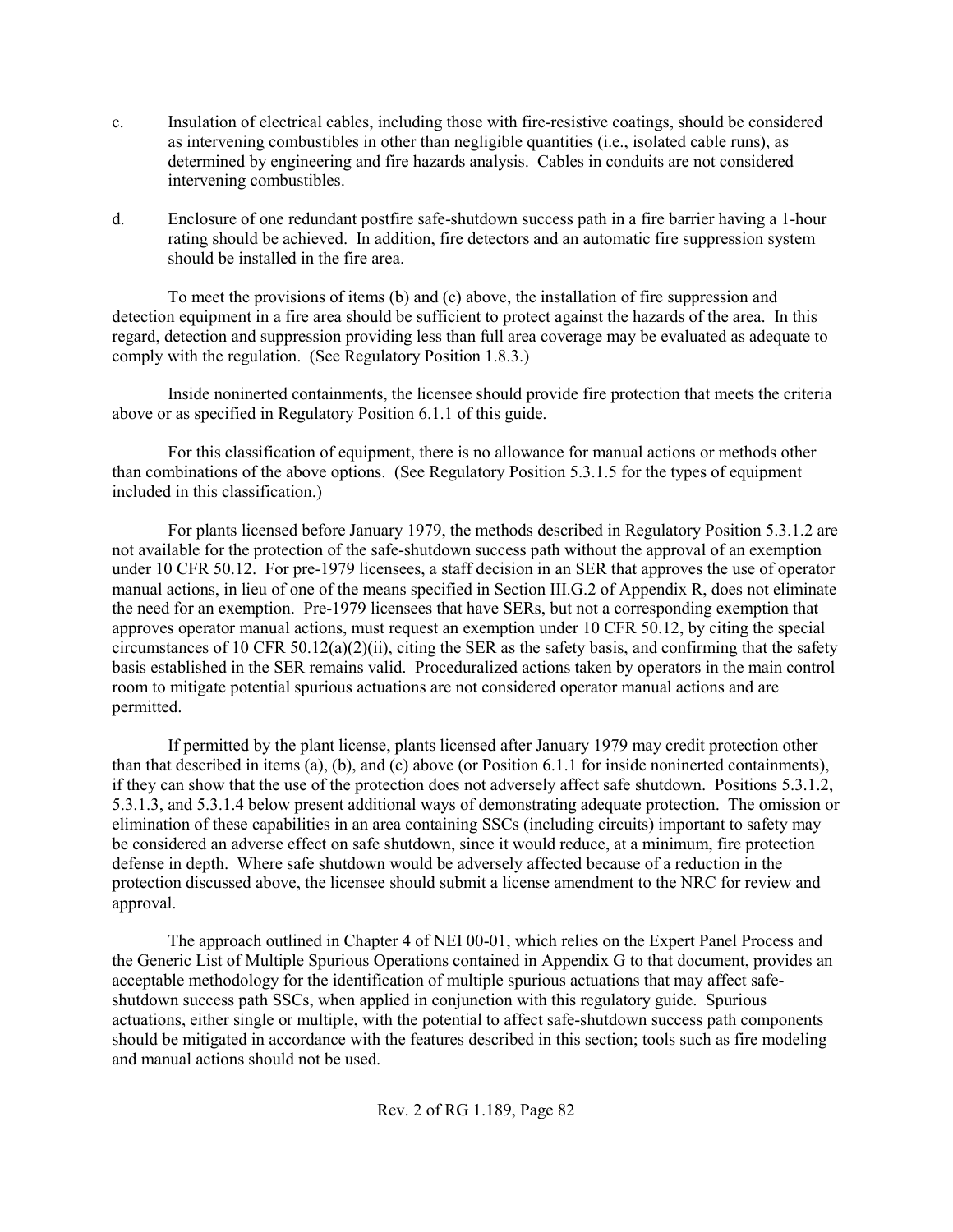#### **5.3.1.2 Protection for Components Important to Safe Shutdown**

The protection options described in Regulatory Position 5.3.1.1 are available but not required for the protection of SSCs (including circuits) important to safe shutdown. Additional protection options available for this category are, for example, operator manual actions (Position 5.3.1.3) and fire modeling (Position 5.3.1.4). These additional options are not available for safe-shutdown success path equipment without prior NRC approval (Position 5.3.1.1).

The approach outlined in Chapter 4 of NEI 00-01, which relies on the Expert Panel Process and the Generic List of Multiple Spurious Operations contained in Appendix G, provides an acceptable methodology for the analysis of multiple spurious operations for protection of components important to safe shutdown, when applied in conjunction with this regulatory guide.

#### **5.3.1.3 Operator Manual Actions**

When one of the redundant safe-shutdown trains in a fire area is maintained free of fire damage by one of the means specified in Regulatory Position 5.3.1.1, then the use of operator manual actions may be credited with mitigating fire-induced operation or maloperation of components that are not part of the protected success path. The crediting of operator manual actions should be in accordance with the licensee's FPP and license condition. Operator manual actions may also be credited when an alternative or dedicated shutdown capability is provided as described in Position 5.4.

All postfire operator manual actions should be feasible and reliable. NUREG-1852 (Ref. 48) provides the technical bases in the form of criteria and technical guidance that may be used to demonstrate that operator manual actions are feasible and can be performed reliably under a wide range of plant conditions that an operator might encounter during a fire. The use of feasible and reliable manual actions alone may not be sufficient to address all levels of defense in depth. Therefore, fire prevention, detection, and suppression should be considered, in addition to the feasibility and reliability of operator manual actions.

Because the fire protection requirements, including the protection of safe-shutdown capability and the prevention of radiological release, can be integrated in the planning and design phase, a new reactor plant should have minimal reliance on operator manual actions and alternative or dedicated shutdown systems (protection for fires in the main control room will require alternative shutdown capability).

#### **5.3.1.4 Fire Modeling**

When one of the redundant safe-shutdown trains in a fire area is maintained free of fire damage by one of the specified means in Regulatory Position 5.3.1.1, then fire modeling may be used to demonstrate that components important to safe shutdown, including SSCs that are not part of the success path, are protected from fire damage. The use of fire modeling should be in accordance with the licensee's FPP and license condition.

Regulatory Position 1.8.7 of this guide provides information regarding fire modeling. When fire modeling is used to demonstrate that components important to safe shutdown are protected from fire damage, the analysis should consider in situ and transient fire sources in the area and all targets that involve components important to safe shutdown. The fire models should be used within the bounds of their capability. By considering expected room configurations (e.g., doors open or closed), the fire modeling analysis should show that the largest expected fire will not affect the components important to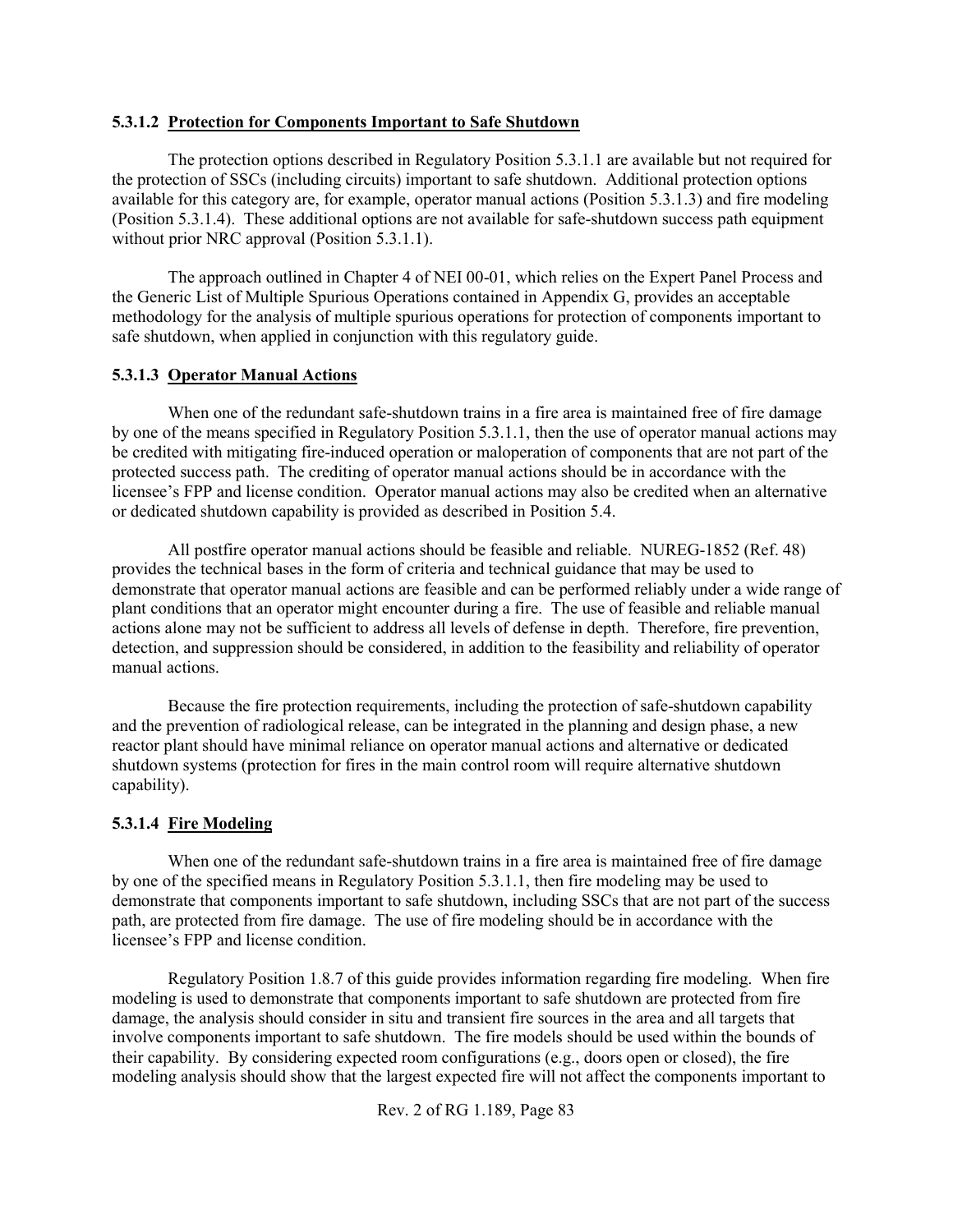safe shutdown. In addition, the area being analyzed should include effective automatic suppression in the fire area, a significant margin between the expected fire and the damage threshold of the target, or other features to provide an adequate safety margin and defense in depth.

## **5.3.1.5 Examples of Safe-Shutdown Success Path Components and Components Important to Safe Shutdown**

The following table provides general examples of components that should be considered part of the safe-shutdown success path and components that are important to safe shutdown. Appendix H to NEI 00-01 (Ref. 25) provides additional information regarding the classification of safe-shutdown equipment when applied in conjunction with this guide.

## **Examples of Safe-Shutdown Success Path SSCs**

Reactivity control SSCs that are required to achieve and maintain cold-shutdown reactivity conditions Reactor coolant makeup SSCs that are required to maintain the reactor coolant level above the top of the core for BWRs and within the level indication in the pressurizer for PWRs

Reactor heat removal SSCs that are required to achieve and maintain decay heat removal

Process monitoring SSCs that are required to provide direct readings of the process variables necessary to achieve and maintain safe shutdown

Supporting SSCs that are required to provide the process cooling, lubrication, etc., necessary to permit the operation of the equipment used to achieve and maintain safe shutdown

Significant diversion paths from flow path that would lead to core damage or cause reactor coolant loss if diverted for 1 hour or less

Power supplies for safe-shutdown success path components

## **Examples of SSCs Important to Safe Shutdown**

Success path supply tank spurious drain or bypass

Decay heat removal system valves, when not part of safe-shutdown success path

HVAC systems and components required to provide cooling to success path components to the extent that cooling is required for postfire safe shutdown

Power-operated relief valves and safety relief valves not part of safe-shutdown success path

Spurious start of equipment not relied on for a safe-shutdown success path, which could cause overfill conditions

Small diversion paths from success path flow path—smaller than the significant diversion paths described above

Multiple separate small diversion paths that, when combined, would lead to core damage, rupture of the primary coolant boundary, or rupture of primary containment

A connection to circuits of equipment where spurious operation would adversely affect the SSCs important to safe shutdown (e.g., residual heat removal/reactor coolant system isolation valves)

## **5.3.2** *High-Low Pressure Interface*

The licensee should evaluate the circuits associated with high-low pressure interfaces for the potential to adversely affect safe shutdown. For example, the residual heat removal (RHR) system is generally a low-pressure system that interfaces with the high-pressure primary coolant system. Thus, the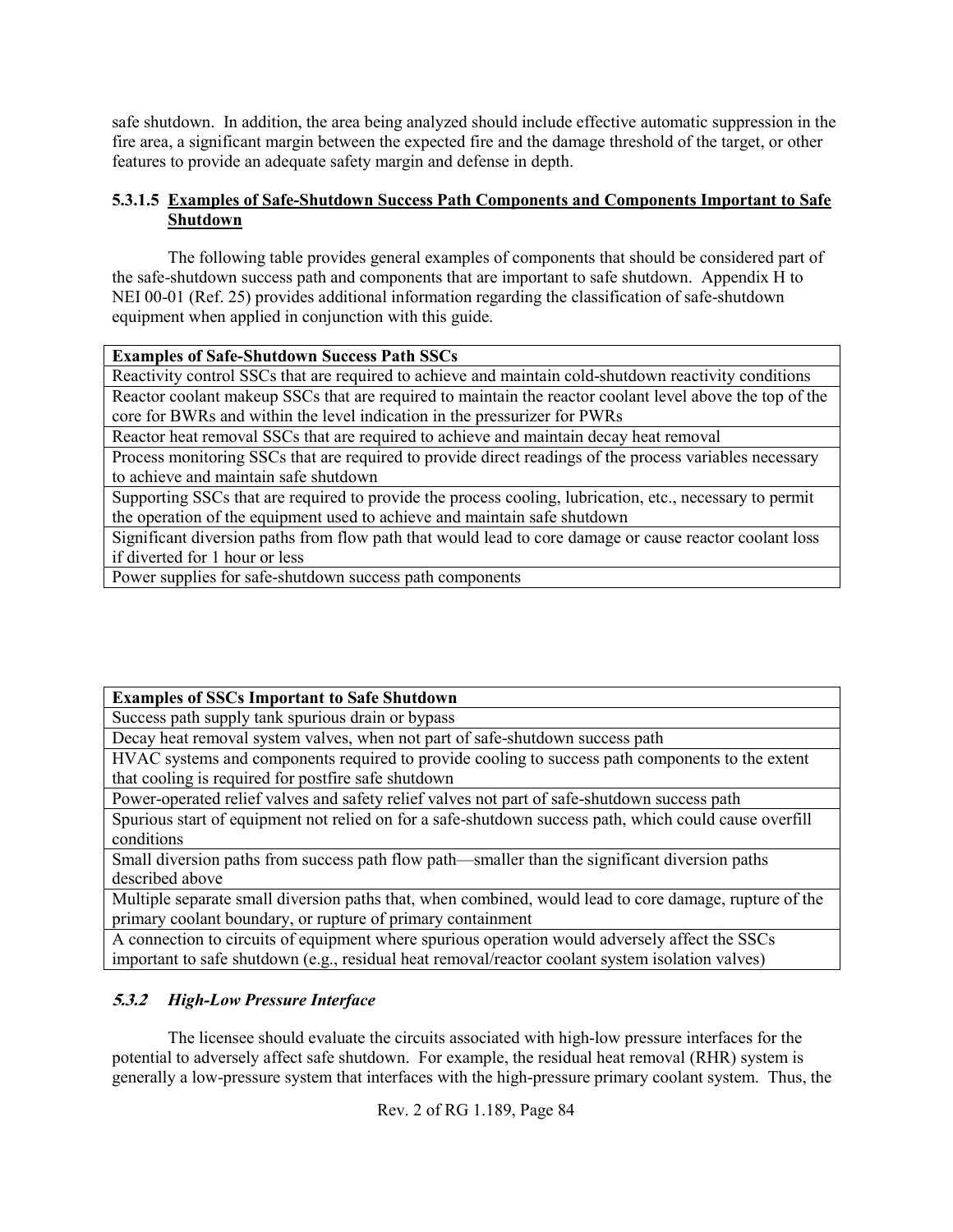interface most likely consists of two redundant and independent motor-operated valves. Both of these motor-operated valves and their power and control cables may be subject to damage from a single fire. This single fire could cause the two valves to spuriously open, resulting in an interfacing system loss-of-coolant accident (LOCA) through the subject high-low pressure systems interface. To ensure adequate protection of this interface and other high-low pressure interfaces from the effects of a single fire, the licensee should perform an evaluation, as follows:

- a. Identify each high-low pressure interface that uses redundant, electrically controlled devices (such as two series motor-operated valves) to isolate or preclude the rupture of any primary coolant boundary.
- b. For each set of redundant valves, verify that the redundant cabling (power and control) has adequate physical separation, as stated in Regulatory Positions 5.3 or 6.1.1.1 of this guide, as applicable.
- c. Where adequate separation is not provided, demonstrate that fire-induced failures (multiple hot shorts, open circuits, and shorts to ground) of the cables will not cause maloperation and result in an interfacing system LOCA that would adversely affect safe shutdown.

The approach outlined in Appendix C to NEI 00-01 (Ref. 25) provides an acceptable methodology for the determination of components as high-low pressure interface components, when applied in conjunction with this regulatory guide.

#### **5.4 Alternative and Dedicated Shutdown Capability**

#### **5.4.1** *General Guidelines*

Appendix R to 10 CFR Part 50 (Ref. 1) defines alternative shutdown capability as being provided by rerouting, relocating, or modifying existing systems, whereas dedicated shutdown is defined as being provided by installing new structures and systems for the function of postfire shutdown. Since postfire repairs cannot be credited for achieving and maintaining hot shutdown, the licensee should implement the required rerouting, relocating, or modifying of the existing system for alternative shutdown capability in existing plants when the need for additional alternative shutdown capability is identified.

Where alternative or dedicated shutdown capability is required, the licensee should provide fixed fire suppression and detection for the fire area or zone containing the redundant success paths (detection and suppression are not necessarily required for the area or zone containing the alternative or dedicated shutdown system except where required by the fire hazards analysis).

The safe-shutdown analysis should demonstrate that alternative or dedicated shutdown systems and components, including electrical circuits, necessary to achieve and maintain hot shutdown are free of fire damage and capable of performing the necessary safe-shutdown functions or are prevented from causing actions that prevent safe shutdown.

The alternative or dedicated shutdown capability for specific fire areas may be unique for each such area, or it may be one combination of systems for all such areas. In either case, the alternative shutdown capability should be independent of the specific fire areas and should accommodate postfire conditions when offsite power is available and when offsite power is not available for 72 hours. The licensee should provide procedures to implement the alternative or dedicated shutdown capability, as described in Regulatory Position 5.5 of this guide.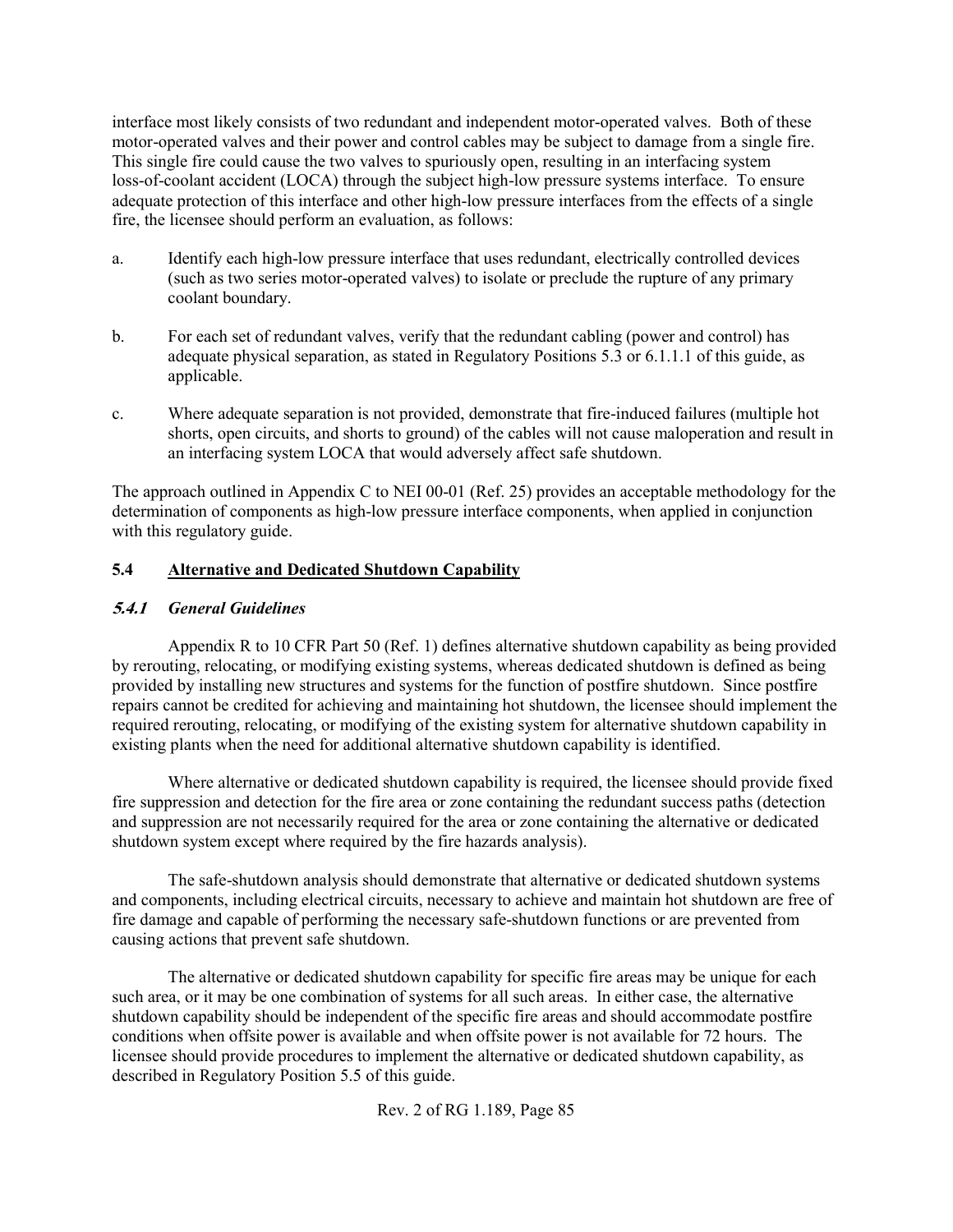The licensee should consider one spurious actuation or signal to occur before control of the plant is achieved through the alternative or dedicated shutdown system for fires in areas that require alternate or dedicated shutdown. After the operators transfer control from the control room to the alternative or dedicated shutdown system, single or multiple spurious actuations that could occur in the fire-affected area should be considered, in accordance with the plant's approved FPP.

The approach outlined in Appendix D to NEI 00-01 provides an acceptable methodology for evaluating alternative and dedicated shutdown, when applied in conjunction with this regulatory guide. In addition, the second paragraph of Appendix G to NEI 00-01 provides information regarding the analysis of multiple spurious actuations for alternative and dedicated shutdown systems.

## **5.4.2** *Associated Circuits of Concern*

When alternative or dedicated shutdown systems are credited for achieving postfire safe shutdown, a specific category of circuits has been defined (referred to as "associated circuits of concern") and acceptable approaches to mitigating the consequences of fire-induced failure of these circuits have been identified. The licensee should evaluate these circuits, which are nonsafety or safety circuits that could adversely affect the identified shutdown equipment by feeding back potentially disabling conditions (e.g., hot shorts or shorts to ground) to power supplies or control circuits of that equipment. Such disabling conditions should be prevented to ensure that the identified safe-shutdown equipment will function as designed.

Associated circuits of concern are defined as those cables (safety-related, nonsafety-related Class 1E and non-Class 1E) outside containment that have a physical separation less than that specified in Regulatory Positions 5.3.1.1.a, b, and c of this guide (or less than that specified in Regulatory Position 6.1.1.1 for cables inside a noninerted containment) and that meet one of the following criteria:

- a. A common power source with the shutdown equipment (redundant or alternative) is not electrically protected from the circuit of concern by coordinated breakers, fuses, or similar devices.
- b. A connection to circuits of equipment would adversely affect the shutdown capability if spuriously operated (e.g., RHR or reactor coolant system isolation valves, automatic depressurization system valves, power-operated relief valves, steam generator atmospheric dump valves, instrumentation, steam bypass).

For consideration of spurious actuations, the licensee should evaluate all possible functional failure states; that is, the component could be energized or deenergized by one or more circuit failure modes (i.e., hot shorts, open circuits, and shorts to ground). Therefore, valves could fail open or closed, pumps could fail running or not running, or electrical distribution breakers could fail open or closed. For three-phase ac circuits, the probability of getting a hot short on all three phases in the proper sequence to cause spurious actuation of a motor is considered sufficiently low that an evaluation is not required, except for cases involving high- and low-pressure interfaces. For ungrounded dc circuits, if the licensee can show that at least two hot shorts of the proper polarity without grounding are required to cause spurious actuation, no further evaluation is necessary, except for any cases involving high- and low-pressure interfaces.

Hot short conditions are assumed to exist until action has been taken to isolate the circuit from the fire area or other appropriate actions have been taken to negate the effects of the spurious actuation.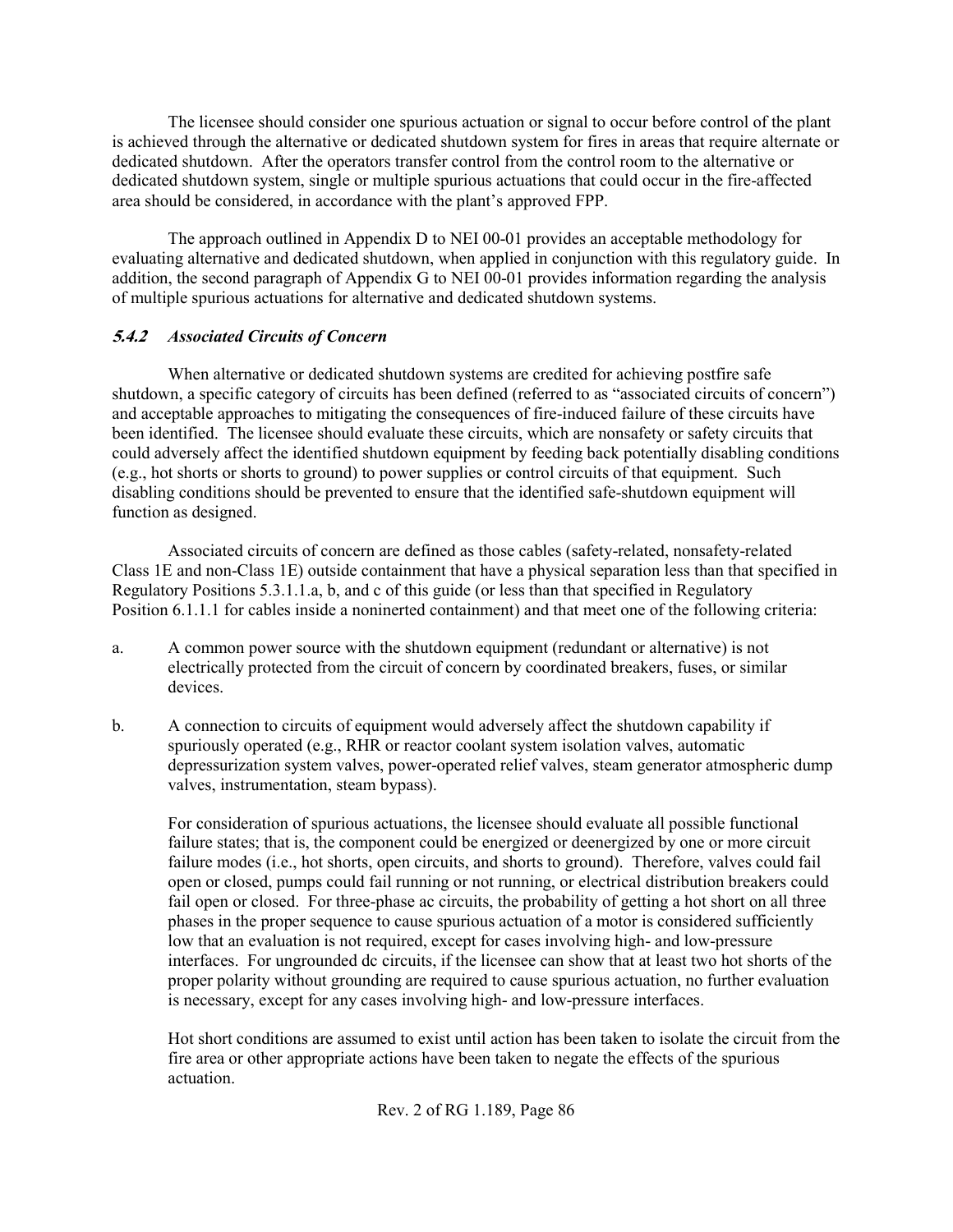c. A common enclosure (e.g., raceway, panel, junction box) with shutdown cables (redundant or alternative) (1) is not electrically protected by circuit breakers, fuses, or similar devices or (2) will allow propagation of the fire into the common enclosure.

## **5.4.3** *Protection of Associated Circuits of Concern*

The shutdown capability may be protected from the adverse effect of damage to associated circuits of concern by the separation and protection guidelines of Regulatory Position 5.3 of this guide (or Regulatory Position 6.1.1.1 for cables inside a noninerted containment) or, alternatively, by the following methods, as applied to each type of associated circuit of concern.

## **5.4.3.1 Common Power Source**

It may be necessary to coordinate a load fuse or breaker (i.e., interrupting devices) with a feeder fuse or breaker to prevent the loss of the redundant or alternative shutdown power source. IEEE Standard 242, "IEEE Recommended Practices for Protection and Coordination of Industrial and Commercial Power Systems" (Ref. 123), provides detailed guidance on achieving proper coordination.

To ensure that the coordination criteria are met, the following should apply:

- a. The time-overcurrent trip characteristic for all circuit faults associated with the interrupting devices (breakers or fuses) of the circuit of concern should cause the interrupting device to interrupt the fault current before initiation of a trip of any upstream interrupting device that will cause a loss of the common power source.
- b. The power source should supply the necessary fault current for enough time to ensure the proper coordination without loss of function of the shutdown loads.

The acceptability of a particular interrupting device is considered demonstrated if the following criteria are met:

- a. The interrupting device design should be factory tested to verify overcurrent protection, in accordance with the applicable UL, ANSI, or National Electrical Manufacturers Association standards.
- b. For low- and medium-voltage switchgear (480 V and above), periodic testing of circuit breakers and protective relays should demonstrate that the overall coordination scheme remains within the limits specified in the design criteria. This testing may be performed as a series of overlapping tests.
- c. Molded case circuit breakers should periodically be manually exercised and inspected to ensure ease of operation. On a rotating refueling outage basis, a sample of these breakers should be tested to determine that breaker drift is within that allowed by the design criteria. Breakers should be tested in accordance with an accepted QC testing methodology.
- d. Fuses, when used as interrupting devices, do not require periodic testing because of their stability, lack of drift, and high reliability. Administrative controls should ensure that replacement fuses with ratings other than those selected for proper coordinating are not accidentally used.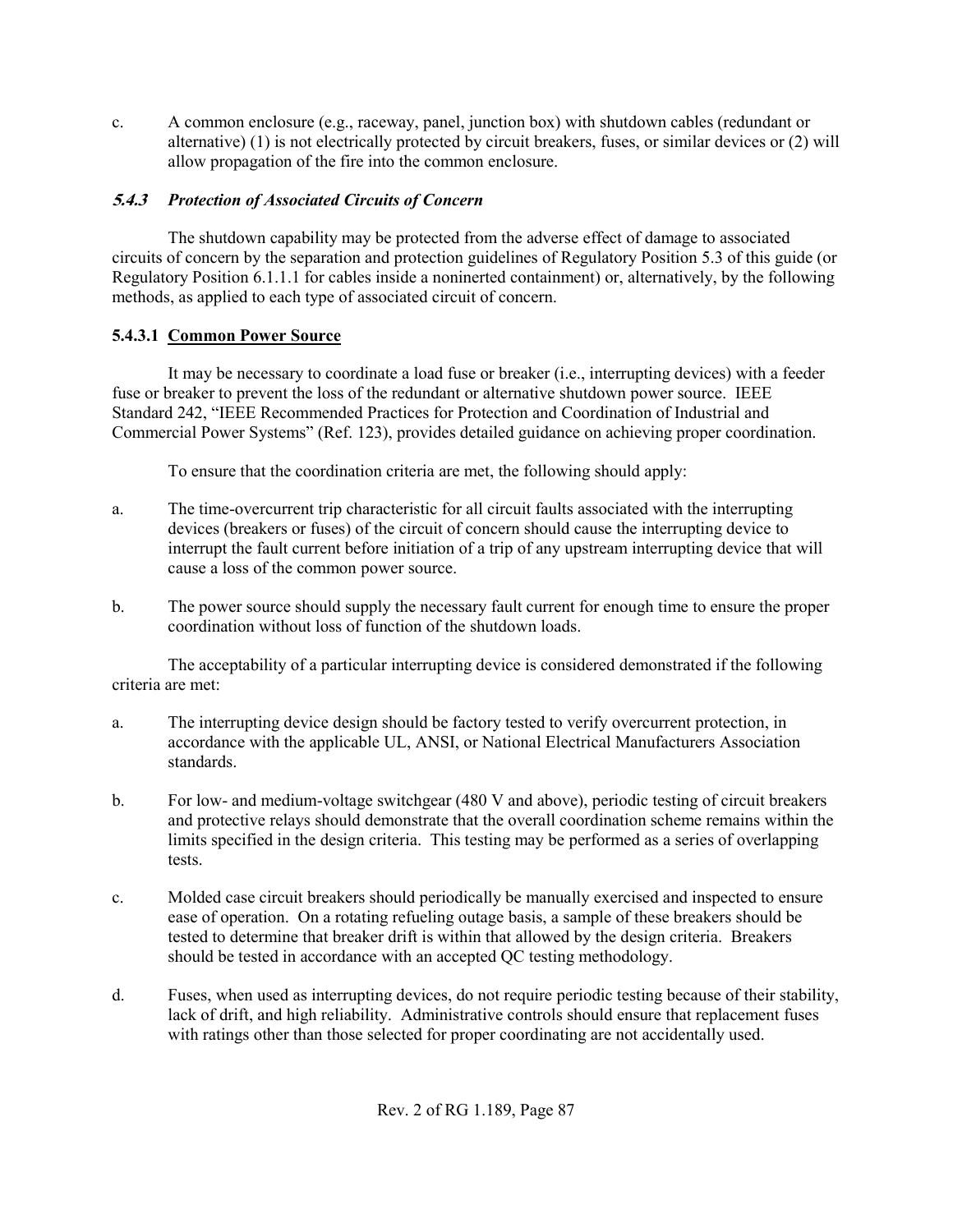### **5.4.3.2 Spurious Actuation Circuits**

Spurious actuation is considered to be mitigated if one of the following criteria is met (the fire-induced spurious actuations of components included in the safe-shutdown success path should be prevented using the methods described in Regulatory Position 5.3.1):

- a. Provide a means to isolate the equipment and components from the fire area before the fire (i.e., remove power, open circuit breakers).
- b. Provide electrical isolation that prevents spurious actuation. Potential isolation devices include breakers, fuses, amplifiers, control switches, current transformers, fiber optic couplers, relays, and transducers.
- c. Provide a means to detect spurious actuations and develop procedures to mitigate the maloperation of equipment (e.g., closure of the block valve if a power-operated relief valve spuriously operates, opening the breakers to remove the spurious actuation of safety injection).

#### **5.4.3.3 Common Enclosures**

- a. Provide appropriate measures to prevent propagation of the fire.
- b. Provide electrical protection (e.g., breakers, fuses, or similar devices).

#### **5.4.4** *Control Room Fires*

The control room fire area contains the controls and instruments for redundant shutdown systems in proximity. (Separation is usually a few inches.) Alternative or dedicated shutdown capability for the control room and its required circuits should be independent of the cables, systems, and components in the control room fire area.

The damage to systems in the control room for a fire that causes evacuation of the control room cannot be predicted. The licensee should conduct a bounding analysis to ensure that safe conditions can be maintained from outside the control room. This analysis is dependent on the specific design. The following assumptions usually apply:

- a. The reactor is tripped in the control room.
- b. Offsite power is lost, as well as automatic starting of the onsite ac generators and the automatic function of valves and pumps with control circuits that could be affected by a control room fire.

The analysis should demonstrate that the capability exists to manually achieve safe-shutdown conditions from outside the control room by restoring ac power to designated pumps, ensuring that valve lineups are correct, and assuming that any malfunctions of valves that permit the loss of reactor coolant can be corrected before unrestorable conditions occur.

The only operator action in the control room before evacuation for which credit is usually given is reactor trip. For any additional control room actions deemed necessary before evacuation, a licensee should be able to demonstrate that such actions can be performed. Additionally, the licensee should ensure that such actions cannot be negated by subsequent spurious actuation signals resulting from the postulated fire. The design basis for the control room fire should consider one spurious actuation or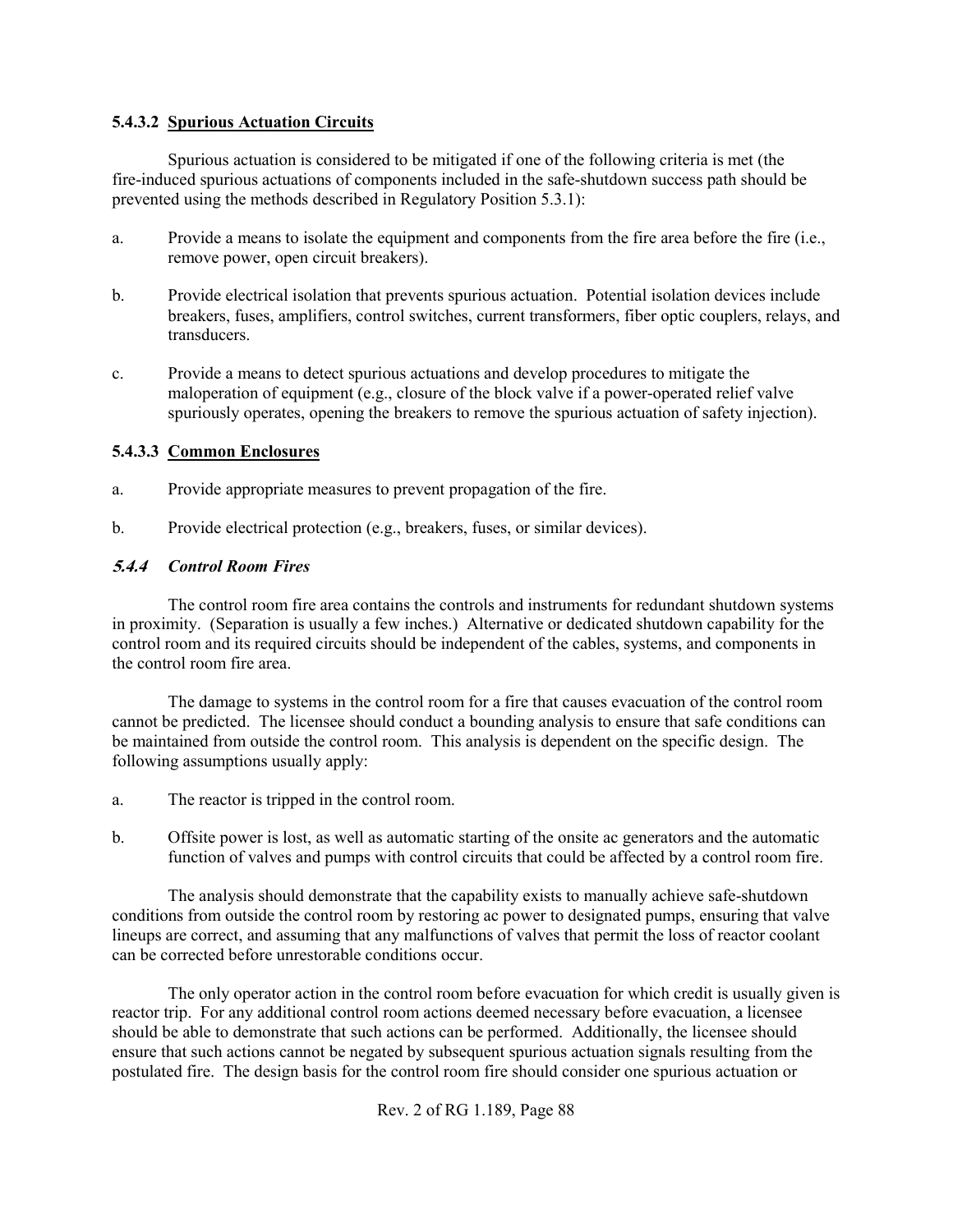signal to occur before control of the plant is achieved through the alternative or dedicated shutdown system. After control of the plant is achieved by the alternative or dedicated shutdown system, single or multiple spurious actuations that could occur in the fire-affected area should be considered, in accordance with the plant's approved FPP.<sup>10</sup>

Postfire return to the control room should be governed by those procedures and conditions described in Regulatory Position 5.5.2.

After returning to the control room, the operators can take any actions compatible with the condition of the control room. Controls in any area (cabinet where the fire occurred) may not be available. Smoke and fire suppressant damage in other areas (cabinets) should also be assessed and corrective action taken before controls in such cabinets are deemed functional. Controls in undamaged areas (cabinets) may be operated as required. Repairs inside the control room may be performed to reach cold shutdown.

## **5.5 Postfire Safe-Shutdown Procedures**

Procedures for effecting safe shutdown should reflect the results and conclusions of the safe-shutdown analysis. Implementation of the procedures should not further degrade plant safety functions. Time-critical operations for effecting safe shutdown identified in the safe-shutdown analysis and incorporated in postfire procedures should be validated.

## **5.5.1** *Safe-Shutdown Procedures*

Postfire safe-shutdown operating procedures should be developed for those areas where alternative or dedicated shutdown is required. For other areas of the plant, shutdown would normally be achieved using the normal operating procedures, plant emergency operating procedures, or other abnormal operating procedures. (See also Regulatory Position 5.3.1.3 for a discussion of the feasibility and reliability of operator manual actions.)

## **5.5.2** *Alternative or Dedicated Shutdown Procedures*

Procedures should be in effect that describe the tasks to implement alternative or dedicated shutdown capability when offsite power is available and when offsite power is not available for 72 hours. These procedures should also address necessary actions to compensate for spurious actuations and high-impedance faults, if such actions are necessary to affect safe shutdown. Information in NEI 00-01, Appendix B.1 (Ref. 25), may be used to address multiple high-impedance faults when used in a manner consistent with this guide. The NRC does not endorse the information in NEI 00-01, Appendix B.1, for analysis of Kapton cables. Kapton is a specific cable insulation material that has been shown to experience arc tracking phenomena.

Procedures governing the return to the control room should consider the following conditions:

a. The fire has been extinguished and so verified by appropriate fire protection personnel.

 $10<sup>10</sup>$ 

Licensees have SERs for their alternate and dedicated shutdown strategies outlining the specific considerations needed in response to a control room fire scenario. These SERs are referenced in each plant's fire protection license condition.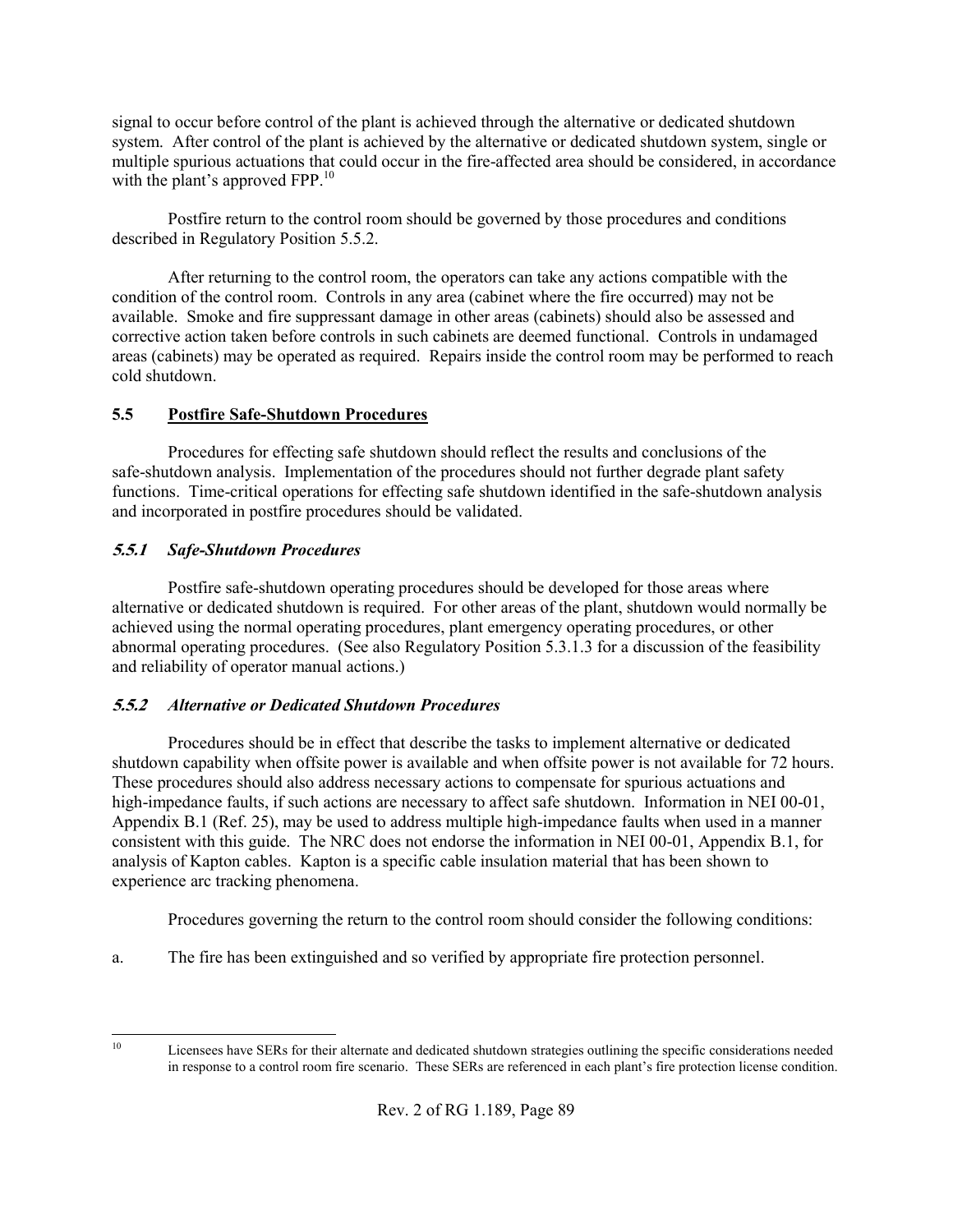- b. Appropriate fire protection personnel and the shift supervisor have deemed the control room to be habitable.
- c. Damage has been assessed and, if necessary, corrective action has been taken to ensure that necessary safety, control, and information systems are functional (some operators may assist with these tasks), and the shift supervisor has authorized the return of plant control to the control room.
- d. Turnover procedures that ensure an orderly transfer of control from the alternative or dedicated shutdown panel to the control room have been completed.

## **5.5.3** *Repair Procedures*

The licensee should develop procedures for performing repairs necessary to achieve and maintain cold-shutdown conditions. For alternative shutdown, procedures should be in effect to accomplish repairs necessary to achieve and maintain cold shutdown within 72 hours. For plants that must proceed to cold shutdown within 72 hours, the procedures should support the required time for initiation of cold shutdown.

The performance of repair procedures should not adversely affect operating systems needed to maintain hot shutdown.

## **5.6 Shutdown and Low-Power Operations**

Safe-shutdown requirements and objectives are focused on achieving shutdown conditions for fires occurring during normal at-power operations. During shutdown operations (i.e., maintenance or refueling outages), fire risk may increase significantly as a result of work activities. In addition, redundant systems important to safety may not be available as allowed by plant technical specifications and plant procedures. The FPP should be reviewed to verify that fire protection systems, features, and procedures will minimize the potential for fire events to affect safety functions (e.g., reactivity control, reactor decay heat removal, spent fuel pool cooling) or result in the unacceptable release of radioactive materials, under the differing conditions that may be present during shutdown operations.

## **6. Fire Protection for Areas Important to Safety**

Several areas within a nuclear power plant present unique hazards or design issues related to fire protection and safe shutdown. This section provides guidance applicable to specific plant areas.

## **6.1 Areas Related to Power Operation**

## **6.1.1** *Containment*

Fire protection for the primary and secondary containment areas should be provided for the hazards identified in the fire hazards analysis. Under normal conditions, containment fire hazards may include lubricating oils, hydraulic fluids, cables, electrical penetrations, electrical cabinets, and charcoal filters. During refueling and maintenance operations, additional hazards may be introduced, including contamination control and decontamination materials and supplies, scaffolding, plastic sheathing, wood planking, chemicals, and hot work. The fire hazards analysis should evaluate the effects of postulated fires within the primary containment to ensure that the performance objectives described in Regulatory Position 5.1 of this guide are met.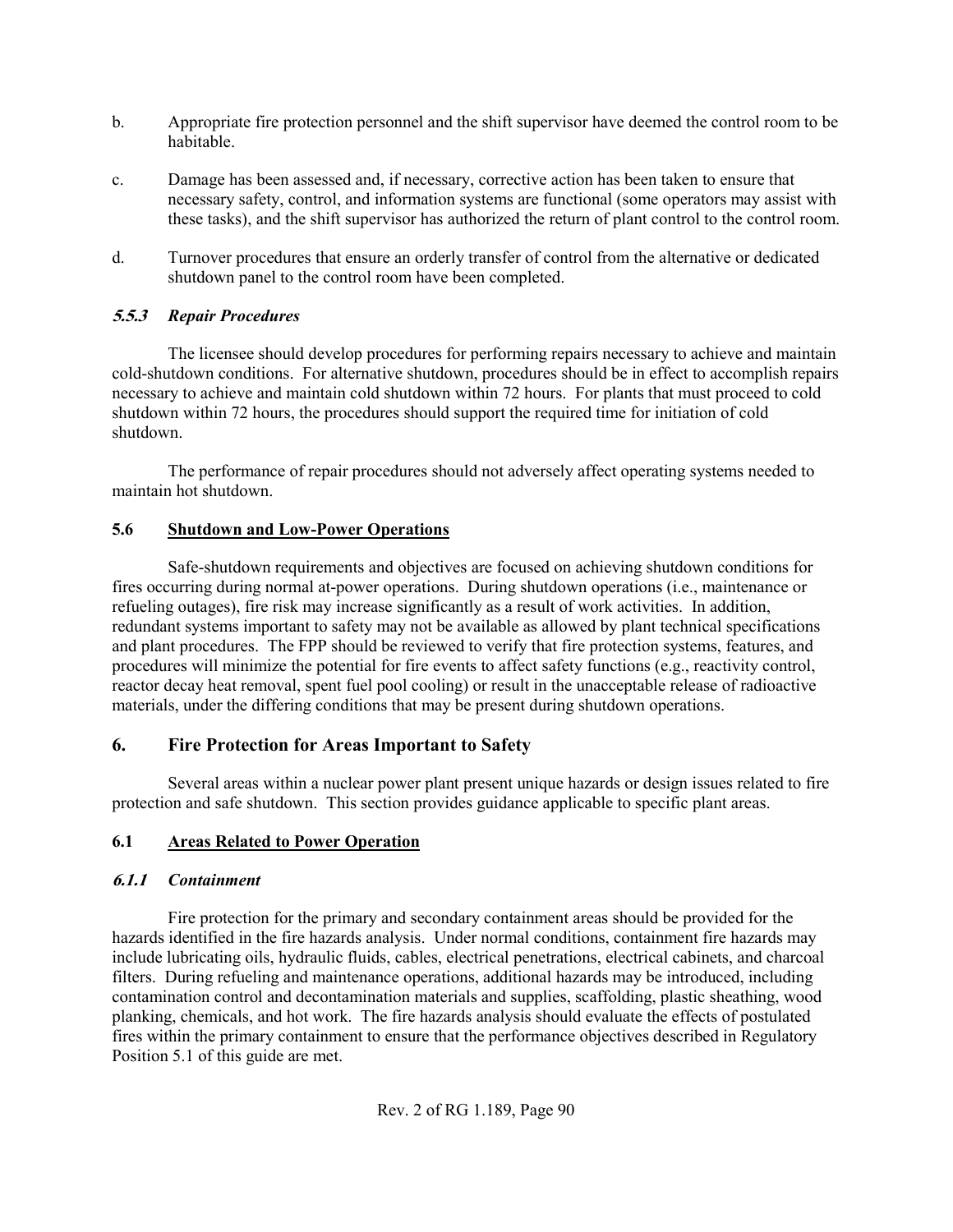Regulatory Position 7.1 provides guidance for RCP oil collection.

## **6.1.1.1 Containment Electrical Separation**

For secondary containment areas, cable fire hazards that could affect safety should be protected as described in Regulatory Position 4.1.3.3 of this guide.

Inside noninerted containments, one of the fire protection means specified in Regulatory Position 5.3.1.1, or one of the following, should be provided:

- a. separation of cables and equipment and associated nonsafety circuits of redundant trains by a horizontal distance of more than 6.1 m (20 ft) with no intervening combustibles or fire hazards,
- b. installation of fire detectors and an automatic fire suppression system in the fire area, or
- c. separation of cables and equipment and associated nonsafety circuits of redundant trains by a noncombustible radiant energy shield having a minimum fire rating of 30 minutes, as demonstrated by testing or analysis.

## **6.1.1.2 Containment Fire Suppression**

The licensee should provide fire suppression systems on the basis of a fire hazards analysis. During normal operations, containment is generally inaccessible, and therefore, fire protection should be provided by automatic fixed systems.

Automatic fire suppression capability need not be provided in primary containment atmospheres that are inerted during normal operations. However, inerted containments should have manual firefighting capability, including standpipes, hose stations, and portable extinguishers, to provide protection during refueling and maintenance operations.

Standpipe and hose stations should also be installed inside PWR containments and BWR containments that are not inerted. Standpipe and hose stations inside containment may be connected to a high-quality water supply of sufficient quantity and pressure other than the fire main loop if plant-specific features prevent extending the fire main supply inside containment. For BWR drywells, standpipe and hose stations should be placed outside the drywell with adequate lengths of hose, no longer than 30.5 m (100 ft), to reach any location inside the drywell with an effective hose stream.

The containment penetration of the standpipe system should meet the isolation requirements of GDC 56, "Primary Containment Isolation," of Appendix A to 10 CFR Part 50 (Ref. 1) and should be in seismic Category I and Quality Group B.

Operation of the fire protection systems should not compromise the integrity of the containment or other systems important to safety. Fire protection activities in the containment areas should function in conjunction with total containment requirements such as ventilation and control of contaminated liquid and gaseous release.

The licensee should place adequate self-contained breathing apparatuses near the containment entrances for firefighting and damage control personnel. These units should be independent of any breathing apparatuses or air supply systems provided for general plant activities and should be clearly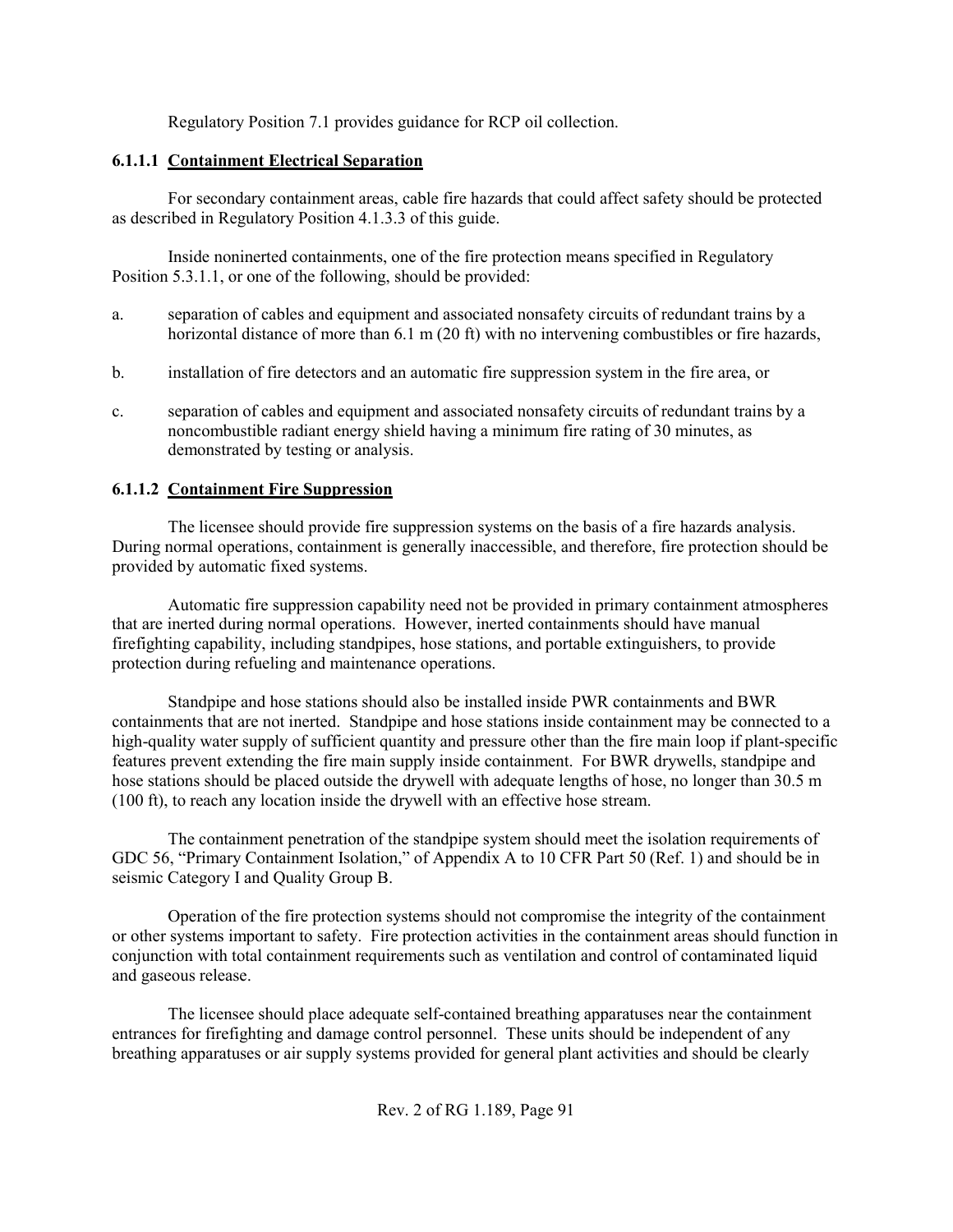marked as emergency equipment. For normally inerted containments, self-contained breathing apparatuses need be staged near the containment hatches only when the containment is not inerted, such as during maintenance outages.

### **6.1.1.3 Containment Fire Detection**

Fire detection systems should alarm and annunciate in the control room. In primary containment, fire detection systems should be provided for each fire hazard. For primary and secondary containment, the type of detection used and the location of the detectors should be the most suitable for the particular type of fire hazard identified by the fire hazards analysis.

A general area fire detection capability should be provided in the primary containment as backup to the above-described hazard detection. To accomplish this, suitable smoke or heat detectors compatible with the radiation environment should be installed in the air recirculation system ahead of any filters.

#### **6.1.2** *Control Room Complex*

The control room complex (including galleys and office spaces) should be protected against disabling fire damage and should be separated from other areas of the plant by floors, walls, and roof having minimum fire-resistance ratings of 3 hours. Peripheral rooms in the control room complex should have automatic water suppression and should be separated from the control room by noncombustible construction with a fire-resistance rating of 1 hour. Ventilation system openings between the control room and peripheral rooms should have automatic smoke dampers that close upon operation of the fire detection or suppression system. If a gas extinguishing system is used for fire suppression, these dampers should be strong enough to support the pressure rise accompanying the agent discharge and seal tightly against infiltration of the agent into the control room.  $CO<sub>2</sub>$  total flooding systems are not acceptable for these areas.

Breathing apparatuses for control room operators should be readily available.

All cables that enter the control room should terminate in the control room. That is, no cabling should be routed through the control room from one area to another. Cables in underfloor and ceiling spaces should be rated and meet the separation criteria necessary for fire protection.

Equipment that is important to safety should be mounted on pedestals, or the control room should have curbs and drains to direct water away from such equipment. Such drains should be provided with a means for closing to maintain integrity of the control room in the event of other accidents requiring control room isolation.

The control room should not be carpeted. Where carpeting has been installed (e.g., for sound abatement or other human factors), it should be tested to standards such as ASTM D2859, "Standard Test Method for Ignition Characteristics of Finished Textile Floor Covering Materials" (Ref. 124), to establish the flammability characteristics of the material. The fire hazards analysis should address these characteristics.

## **6.1.2.1 Control Room Fire Suppression**

Manual firefighting capability should be provided for both of the following:

a. fire originating within a cabinet, console, or connecting cables, and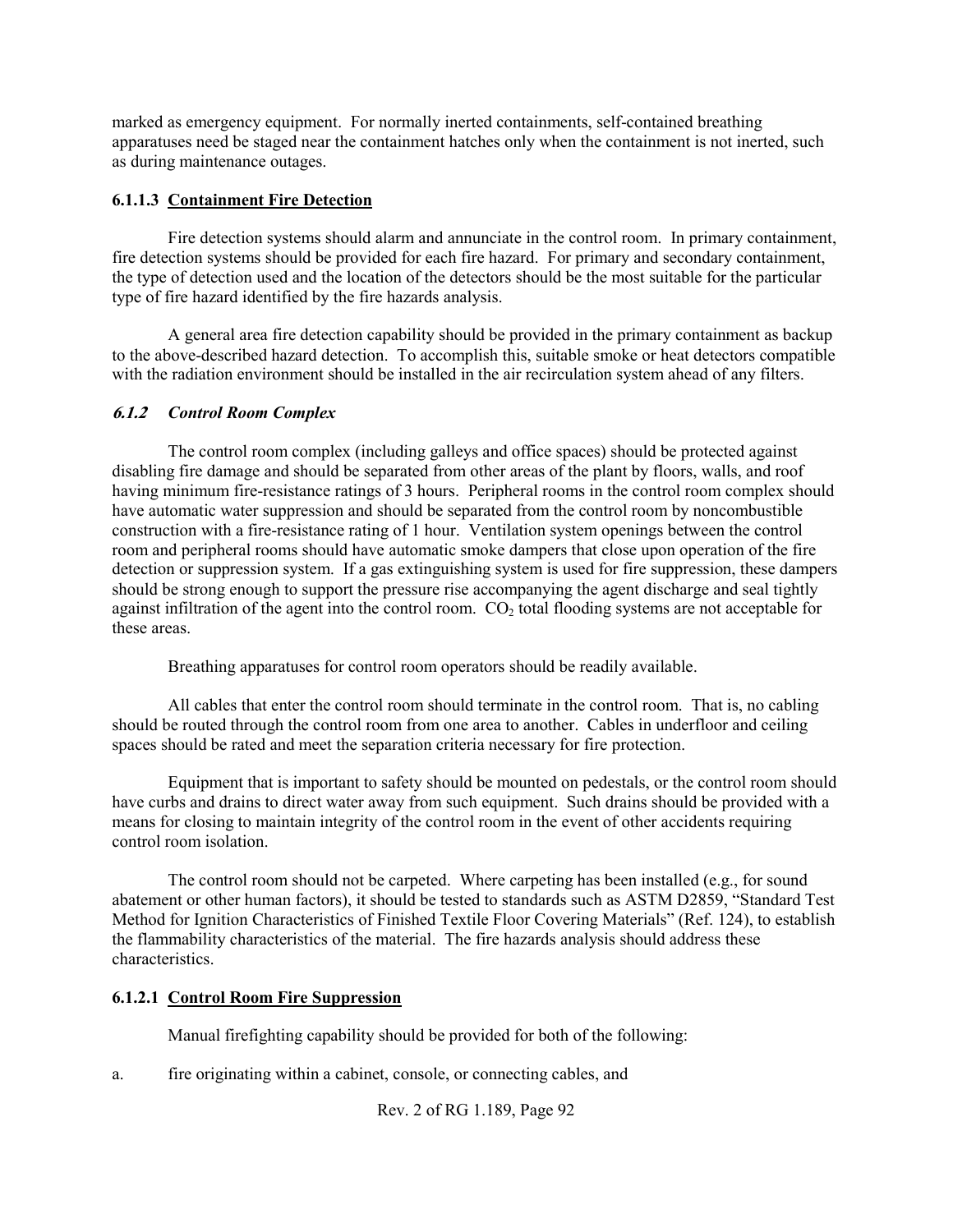b. exposure fires involving combustibles in the general room area.

Portable Class A and Class C fire extinguishers should be located in the control room. A hose station should be installed inside or immediately outside the control room.

Nozzles that are compatible with the hazards and equipment in the control room should be provided for the manual hose station. The nozzles chosen should meet actual firefighting needs, satisfy electrical safety, and minimize physical damage to electrical equipment from hose stream impingement.

Fully enclosed electrical raceways located in underfloor and ceiling spaces, if over 0.09 m<sup>2</sup> (1 ft<sup>2</sup>) in cross-sectional area, should have automatic fire suppression inside. Area automatic fire suppression should be provided for underfloor and ceiling spaces if these spaces are used for cable runs, unless all cable is run in 10-centimeter (4-in.) or smaller steel conduit or the cables are in fully enclosed raceways internally protected by automatic fire suppression.

#### **6.1.2.2 Control Room Fire Detection**

Smoke detectors should be provided in the control room, cabinets, and consoles. If redundant safe-shutdown equipment is located in the same control room cabinet or console, additional fire protection measures should be provided. Alarm and local indication should be provided in the control room.

The outside air intake(s) for the control room ventilation system should be provided with smoke detection capability to alarm in the control room to enable manual isolation of the control room ventilation system and, thus, prevent smoke from entering the control room.

## **6.1.2.3 Control Room Ventilation**

Venting of smoke produced by fire in the control room by means of the normal ventilation system is acceptable; however, provision should be made to permit isolation of the recirculating portion of the normal ventilation system. Manually operated venting of the control room should be available to the operators.

Air-handling functions should be ducted separately from cable runs in ceiling and floor spaces. If cables are routed in underfloor or ceiling spaces, these spaces should not be used as air plenums for ventilation of the control room.

## **6.1.3** *Cable Spreading Room*

A separate cable spreading room should be provided for each redundant division. Cable spreading rooms should not be shared between reactors. Each cable spreading room should be separated from the others and from other areas of the plant by barriers with a minimum fire rating of 3 hours. If this is not possible, an alternative or dedicated shutdown capability should be provided.

Cable spreading rooms should have the following:

- a. at least two remote and separate entrances for access by fire brigade personnel,
- b. an aisle separation between tray stacks at least  $0.9 \text{ m}$  (3 ft) wide and 1.5 m (5 ft) high,
- c. hose stations and portable extinguishers installed immediately outside the room, and d. area fire detection.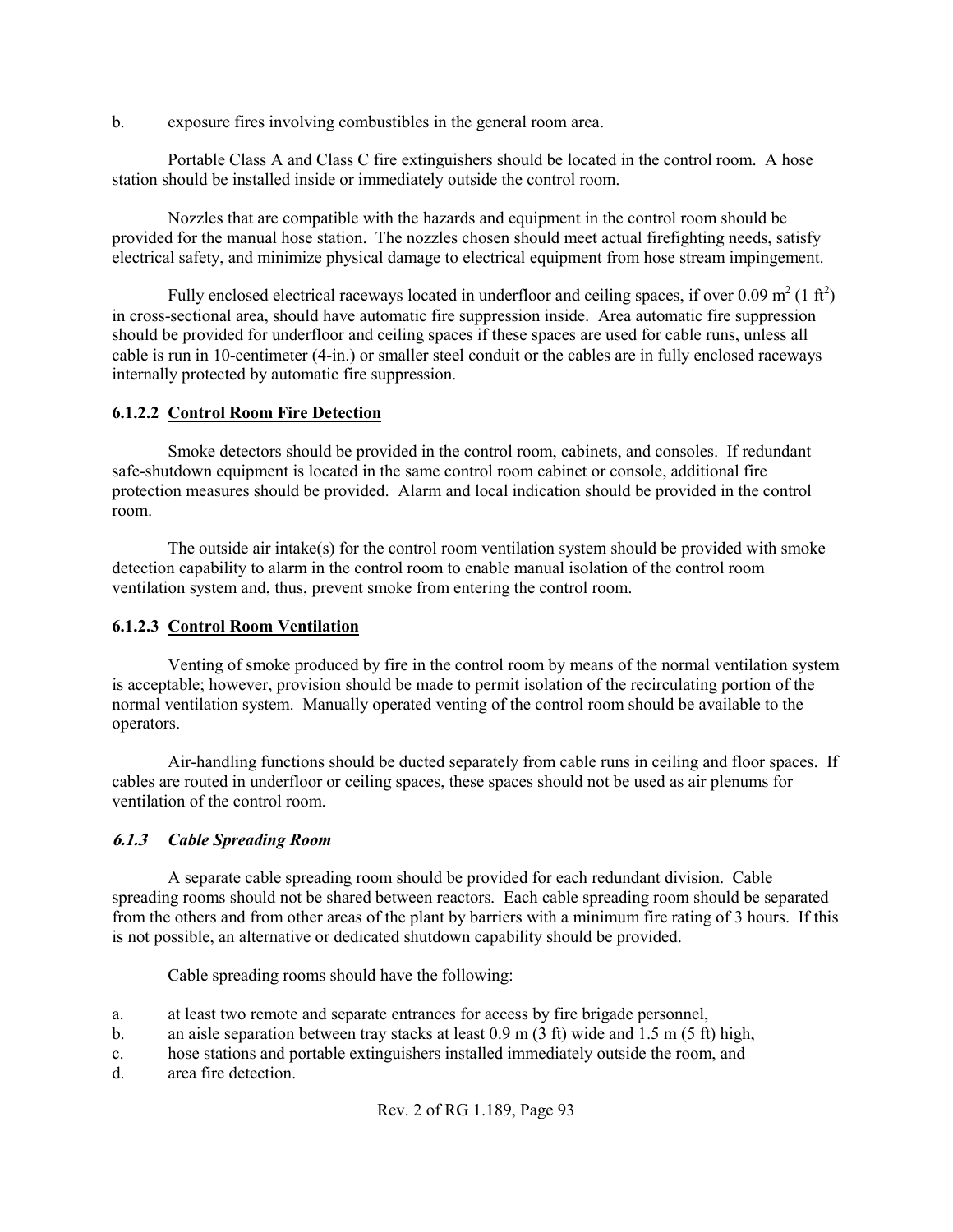If division cables are not separated by 3-hour barriers, separation should meet the guidelines of Regulatory Guide 1.75 (Ref. 82), and the cables should have a suitable fire-retardant coating. (New reactor cables should meet the fire and flame test requirements of IEEE 1202 (Ref. 110).)

The primary fire suppression in the cable spreading room should be an automatic water system, such as closed-head sprinklers, open-head deluge system, or open directional water spray system. Deluge and open spray systems should have provisions for manual operation at a remote station; however, there should be provisions to preclude inadvertent operation. Determination of the location of sprinkler heads or spray nozzles should consider cable tray arrangements and possible transient combustibles to ensure adequate water coverage for areas that could present exposure hazards to the cable system. Cables should be designed to allow wetting down with water supplied by the fire suppression system without electrical faulting.

Open-head deluge and open directional spray systems should be zoned so that a single failure will not deprive the entire area of automatic fire suppression capability.

The use of foam is acceptable so long as it is a type that can be delivered by a sprinkler or deluge system.

Alternative gas systems (Halon, clean agent, or  $CO<sub>2</sub>$ ) may be used for primary fire suppression if they are backed up by an installed water spray system and hose stations and portable extinguishers immediately outside the room. The access requirements stated above should also be met.

Floor drains should be provided to remove firefighting water. When gas systems are installed, drains should have adequate seals, or the gas extinguishing systems should be sized to compensate for losses through the drains.

The ventilation system to each cable spreading room should be designed to isolate the area upon actuation of any gas extinguishing system in the area. Separate, manually actuated smoke venting that is operable from outside the room should be considered for the cable spreading room.

#### **6.1.4** *Plant Computer Rooms*

Computer rooms for computers performing functions important to safety that are not part of the control room complex should be separated from other areas of the plant by barriers having a minimum fire-resistance rating of 3 hours and should be protected by automatic detection and fixed automatic suppression. Computers that are part of the control room complex but are not located in the control room should be separated and protected as described in Regulatory Position 6.1.2 for peripheral rooms. Computer cabinets located in the control room should be protected as other control room equipment and cable runs therein. Nonsafety-related computers outside the control room complex should be separated from plant areas important to safety by fire barriers with a minimum rating of 3 hours and should be protected as needed to prevent fire and smoke damage to equipment important to safety. Manual hose stations and portable extinguishers should be located in areas containing equipment important to safety. NFPA 75, "Standard for the Protection of Information Technology Equipment" (Ref. 125), provides additional guidance.

New reactor designs with individual digital control system servers located throughout the plant should include 3-hour fire barrier protection between redundant servers performing functions that are important to safety; however, nonsafety-related servers outside the control room complex do not need to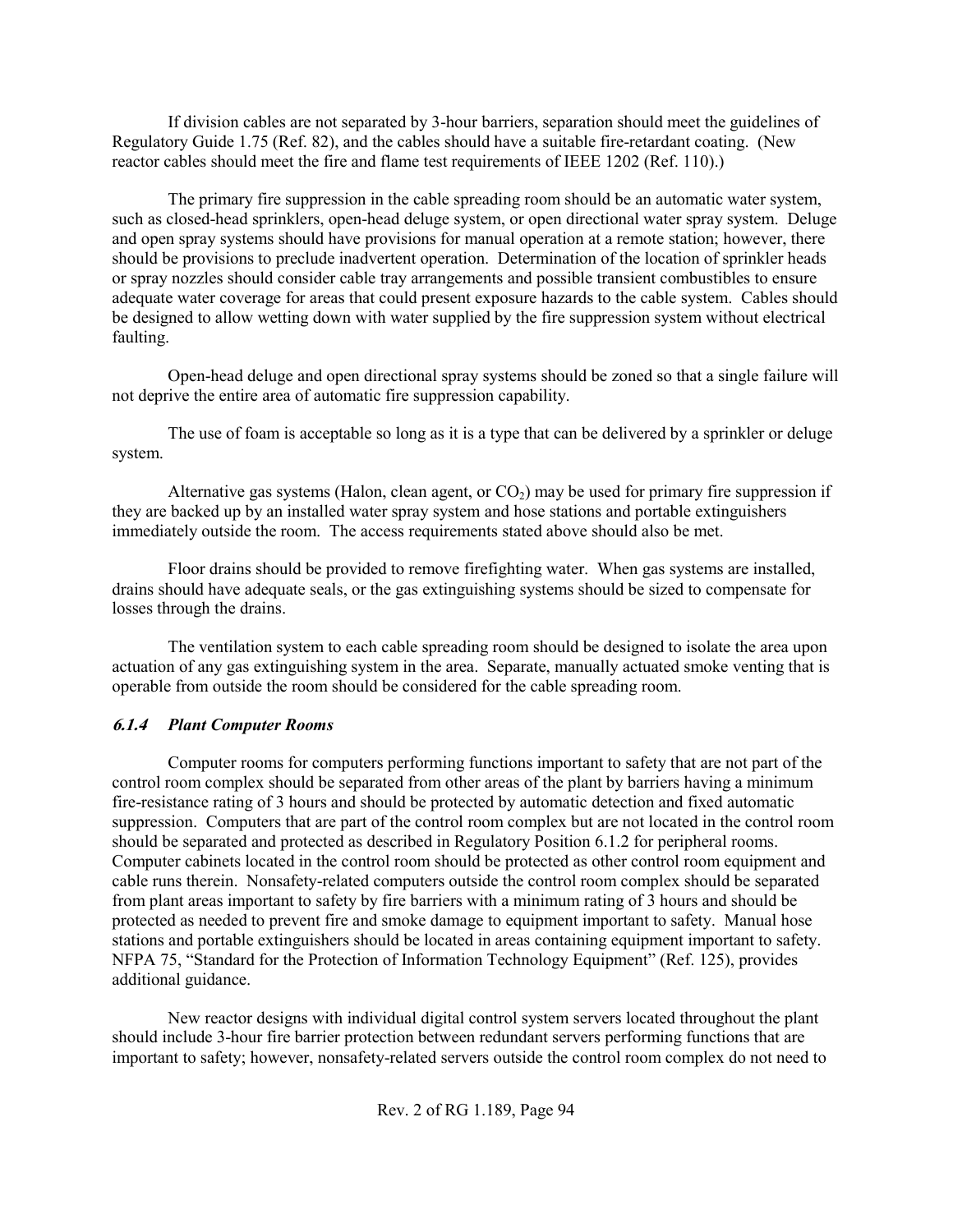be separated by fire barriers from plant areas important to safety, and servers that are important to safety do not need to be protected by detection and suppression unless required by the fire hazards analysis.

## **6.1.5** *Switchgear Rooms*

Switchgear rooms containing equipment important to safety should be separated from the remainder of the plant by barriers with a minimum fire rating of 3 hours. Redundant switchgear safety divisions should be separated from each other by barriers with a 3-hour fire rating. Automatic fire detectors should alarm and annunciate in the control room and alarm locally. Cables entering the switchgear room that do not terminate or perform a function should be kept at a minimum to minimize the fire hazard. These rooms should not be used for any other purpose. Automatic fire suppression should be provided consistent with other safety considerations. Fire hose stations and portable fire extinguishers should be readily available outside the area.

Some high-voltage electrical equipment (e.g., switchgear and transformers) have the potential for an energetic electrical fault that can damage SSCs important to safety. The fire hazards analysis should consider the potential for this type of fault.

Equipment should be located to facilitate access for manual firefighting. Drains (see Regulatory Position 4.1.5 of this guide) should be provided to prevent water accumulation from damaging equipment important to safety. Remote, manually actuated ventilation should be considered for venting smoke when manual fire suppression effort is needed. (See Regulatory Position 4.1.4 of this guide.)

## **6.1.6** *Alternative and Dedicated Shutdown Panels*

Barriers having a minimum fire rating of 3 hours should separate panels providing alternative and dedicated shutdown capability from the control room complex. Panels providing alternative and dedicated shutdown capability should be electrically isolated from the control room complex so that a fire in either area will not affect shutdown capability from the other area. The general area housing remote panels important to safety should be provided with automatic fire detectors that alarm locally and alarm and annunciate in the control room. Combustible materials should be controlled and limited to those required for operation. Portable extinguishers and manual hose stations should be readily available in the general area.

Locations containing alternative/dedicated shutdown panels must be habitable under fire and postfire conditions that require their use. Habitability should also be addressed for alternative and dedicated shutdown panels protected by or adjacent to areas with gaseous fire suppression systems.

## **6.1.7** *Station Battery Rooms*

Battery rooms important to safety should be protected against fires and explosions. Battery rooms should be separated from each other and from other areas of the plant by barriers having a minimum fire rating of 3 hours inclusive of all penetrations and openings. These battery rooms should not house dc switchgear and inverters. Automatic fire detection should alarm and annunciate in the control room and alarm locally. Battery room ventilation systems should be capable of maintaining the hydrogen concentration well below 2 percent. Loss of ventilation should be alarmed in the control room. Standpipes, hose stations, and portable extinguishers should be readily available outside the room.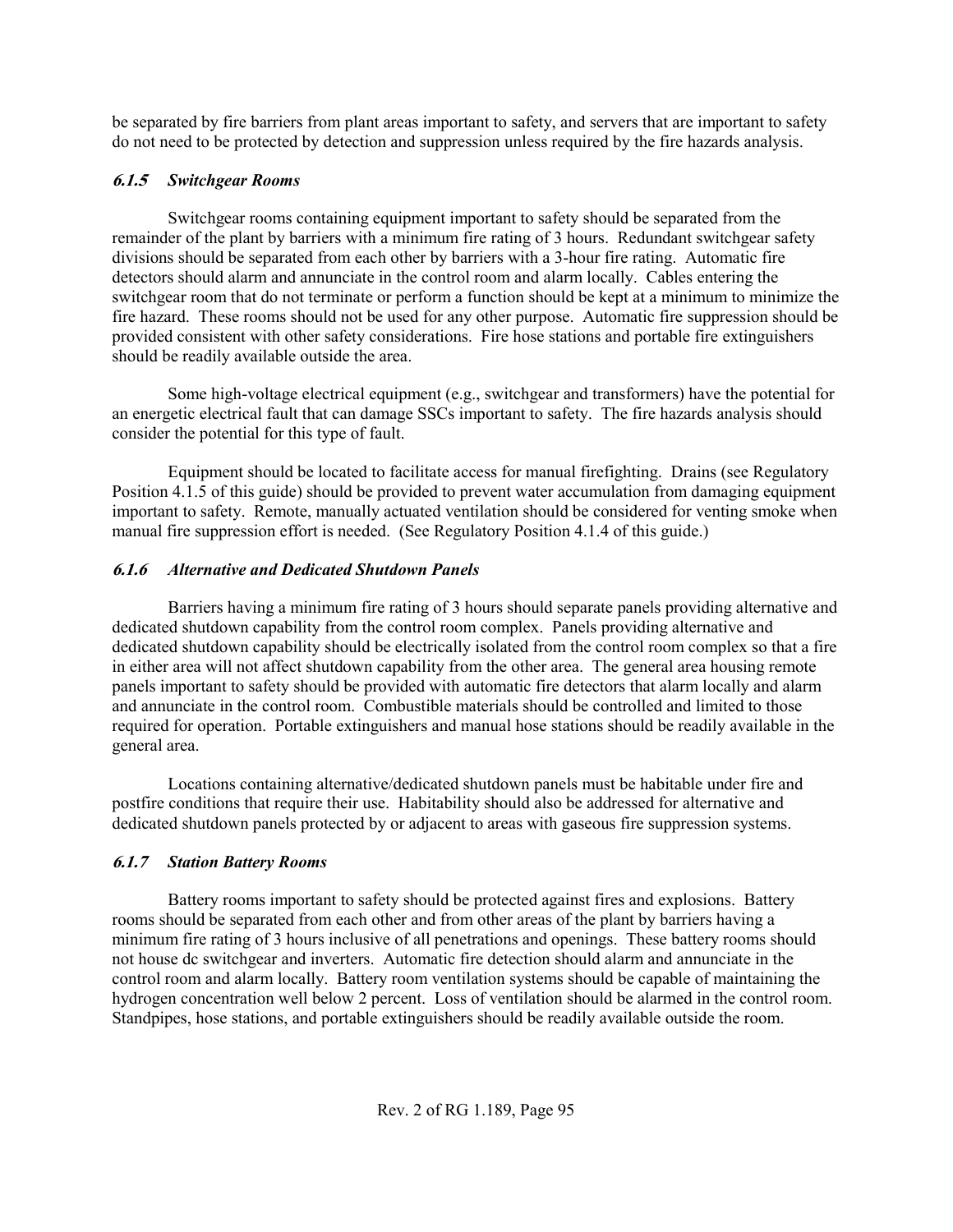#### **6.1.8** *Diesel Generator Rooms*

Diesel generators important to safety should be separated from each other and from other areas of the plant by fire barriers that have a fire-resistance rating of at least 3 hours. Diesel generators that are not important to safety should be separated from plant areas containing equipment and circuits important to safety by fire barriers that have a fire-resistance rating of at least 3 hours.

Automatic fire suppression should be installed to suppress or control any diesel generator or lubricating oil fires. Such systems should be designed to operate without affecting the diesel when it is running. Automatic fire detection should alarm and annunciate in the control room and alarm locally. Hose stations and portable extinguishers should be readily available outside the area. Drainage for firefighting water should be provided and a means for local manual venting of smoke should be considered.

Day tanks with a total capacity of up to 4,164 L (1,100 gal) may be located in rooms with diesel generators important to safety under the following conditions:

- a. The day tank is located in a separate enclosure with a fire-resistance rating of at least 3 hours, including doors or penetrations. These enclosures should be capable of containing the entire contents of the day tanks and should be protected by an automatic fire suppression system.
- b. The day tank is located inside the diesel generator room in a diked enclosure that has sufficient capacity to hold 110 percent of the contents of the day tank or is drained to a safe location.

## **6.1.9** *Pump Rooms*

Pump houses and rooms housing redundant pump trains important to safety should be separated from each other and from other areas of the plant by fire barriers having at least 3-hour ratings. These rooms should be protected by automatic fire detection and suppression unless a fire hazards analysis can demonstrate that a fire will not endanger other equipment required for safe plant shutdown. Fire detection should alarm and annunciate in the control room and alarm locally. Hose stations and portable extinguishers should be readily accessible.

Equipment pedestals, curbs, and floor drains should be provided to prevent water accumulation from damaging equipment important to safety. (See Regulatory Position 4.1.5 of this guide.)

Provisions should be made for manual control of the ventilation system to facilitate smoke removal if required for manual firefighting operation. (See Regulatory Position 4.1.4 of this guide.)

## **6.2 Other Areas**

Other areas within the plant may contain hazards or equipment that warrant special consideration related to fire protection, including areas containing significant quantities of radioactive materials, yard areas containing water supplies or systems important to safety, and the plant cooling tower.

## **6.2.1** *New Fuel Areas*

Portable hand extinguishers should be located near this area. Also, hose stations should be located outside but within hose reach of this area. Automatic fire detection should alarm and annunciate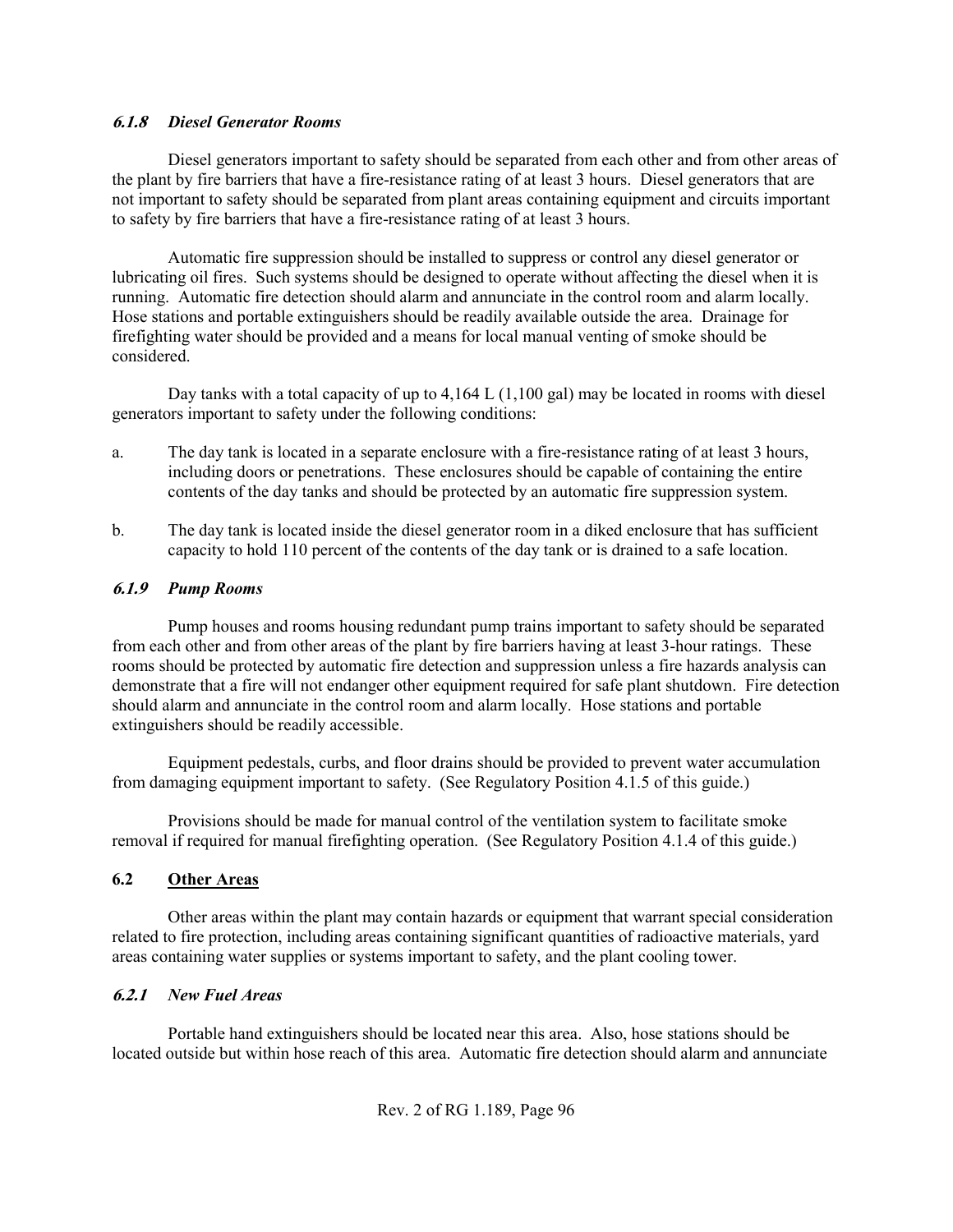in the control room and alarm locally. Combustibles should be kept to a minimum in the new fuel area. The storage area should be provided with a drainage system to prevent accumulation of water.

The storage configuration of new fuel should always be maintained to preclude criticality for any water density that might occur during fire-water application.

### **6.2.2** *Spent Fuel Areas*

Local hose stations and portable extinguishers should provide protection for the spent fuel pool. Automatic fire detection should alarm and annunciate in the control room and alarm locally.

Regulatory Guide 1.191 (Ref. 7) provides additional guidelines for fire protection of spent fuel areas for permanently shutdown reactors where removal of the spent fuel to an independently licensed storage facility is incomplete.

#### **6.2.3** *Radwaste Building, Radwaste Storage Areas and Decontamination Areas*

Radioactive waste buildings, storage areas, and decontamination areas should be separated from other areas of the plant by fire barriers having at least 3-hour ratings. Automatic sprinklers should be used in all areas where combustible materials are located. Alternatively, manual hose stations and portable extinguishers (handheld and large-wheeled units sized according to the hazards) are acceptable. Automatic fire detection should annunciate and alarm in the control room and alarm locally. Ventilation systems in these areas should be capable of being isolated to prevent the release of radioactive materials to other areas or the environment. Water from firefighting activities should drain to liquid radwaste collection systems.

Materials that collect and contain radioactivity, such as spent ion exchange resins, charcoal filters, and HEPA filters, should be stored in closed metal tanks or containers that are located in areas free from ignition sources or combustibles. These materials should be protected from exposure to fires in adjacent areas as well. Requirements for removal of decay heat from entrained radioactive materials should be considered.

#### **6.2.4** *Independent Spent Fuel Storage Areas*

The requirements of 10 CFR 72.122(c) (Ref. 39) address fire protection of dry cask storage and other independent spent fuel storage facilities. The fire protection provided for these facilities should be commensurate with the potential fire hazards and with the potential for an unacceptable release of radiation during and following a fire. In addition to the requirements of 10 CFR Part 72, fire protection for independent spent fuel storage installations should ensure that fires involving such installations will not impact plant operations and plant areas important to safety.

## **6.2.5** *Water Tanks Important to Safety*

Storage tanks that supply water for safe shutdown should be protected from the effects of an exposure fire. Combustible materials should not be stored next to outdoor tanks.

## **6.2.6** *Cooling Towers*

Cooling towers should be constructed of noncombustible materials or be located and protected in such a way that a fire will not adversely affect any systems or equipment important to safety. Cooling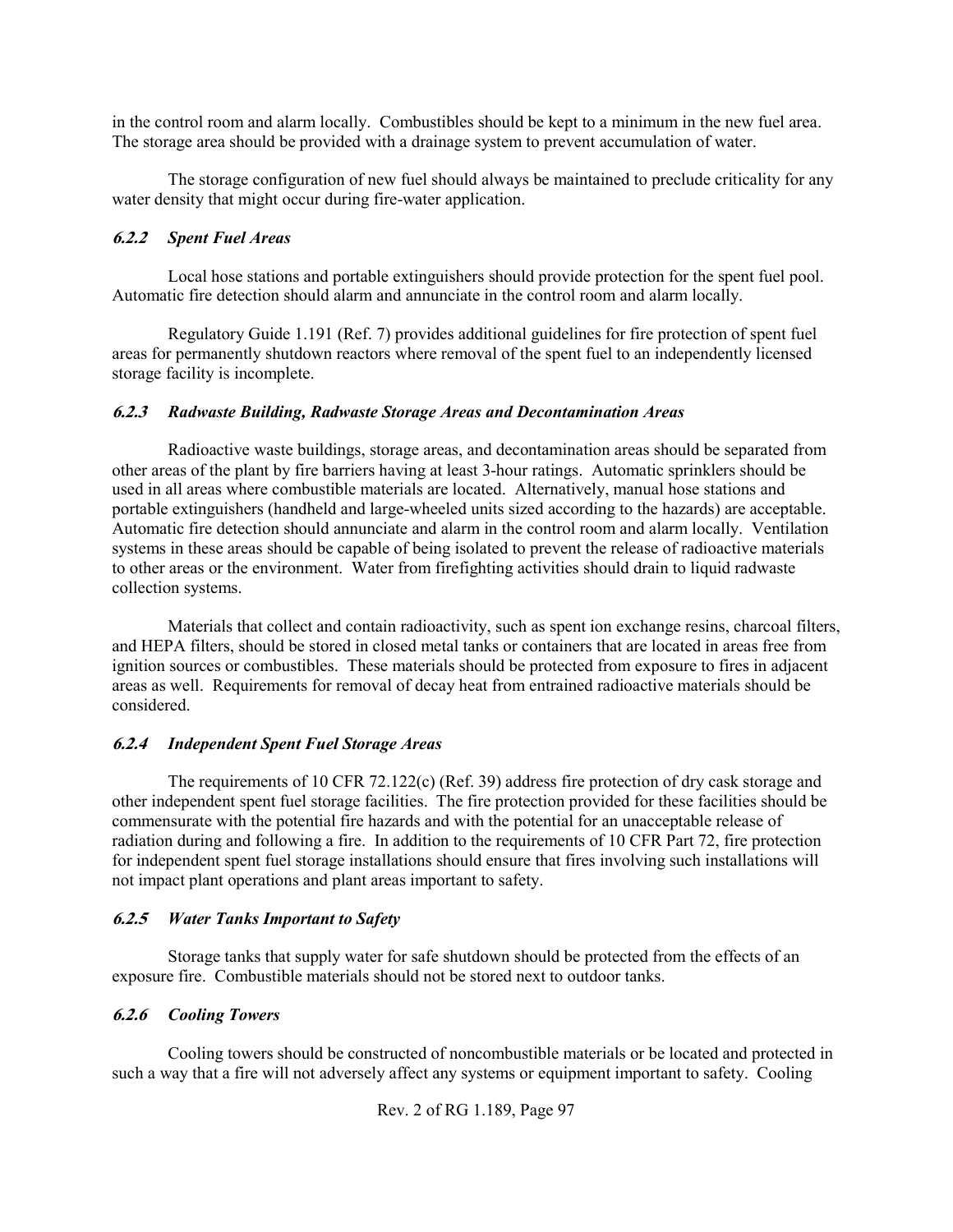towers should be of noncombustible construction when the basins are used for the ultimate heat sink or for the fire protection water supply. For the latter, provisions should be made to ensure a continuous supply of fire protection water whenever the cooling tower basin is drained for cleaning or other maintenance.

# **7. Protection of Special Fire Hazards Exposing Areas Important to Safety**

## **7.1 Reactor Coolant Pump Oil Collection**

External RCPs with oil lubrication systems should be equipped with an oil collection system if the containment is not inerted during normal operation. The oil collection system should be designed, engineered, and installed to ensure that failure will not lead to fire during normal or design-basis accident conditions and that the system will withstand the safe-shutdown earthquake.

Such collection systems should be capable of collecting lube oil from all potential pressurized and unpressurized leakage sites in the RCP lube oil systems. Leakage should be collected and drained to a vented closed container that can hold the entire lube oil system inventory. A flame arrester is required in the vent if the flashpoint characteristics of the oil present the hazard of fire flashback. Leakage points to be protected should include, but are not limited to, lift pump and piping, overflow lines, lube oil cooler, oil fill and drain lines and plugs, flanged connections on oil lines, and lube oil reservoirs when such features exist on the RCPs. The drain line should be large enough to accommodate the largest potential oil leak.

One or more tanks need to be provided with sufficient capacity to collect the total lube oil inventory from all RCPs draining to the container.

Alternatives that may be acceptable include the following:

- a. One or more tanks are provided with sufficient capacity to hold the total lube oil inventory of one RCP with margin if the tank is located such that any overflow from the tank will be drained to a safe location where the lube oil will not present an exposure fire hazard to or otherwise endanger equipment important to safety.
- b. Where the RCP lube oil system is shown, by analysis, to be capable of withstanding the safe-shutdown earthquake (eliminating the consideration of simultaneous lube oil system ruptures from a seismic event), protection is provided for random leaks at mechanical joints in the lube oil system (e.g., flanges, resistance temperature detector connections, sightglasses). Alternative methods of protection may be deemed acceptable for such designs. In RCP lube oil collection systems of such designs, one or more tanks need to be provided with sufficient capacity to hold the total lube oil inventory of one RCP with margin. Because protection is required only against possible leakage resulting from random leaks from the one pump at a time, any overflow from the tanks need not be considered.
- c. For pumps with the lube oil contained entirely within the pump casing, an oil collection system may not be required provided that it can be shown that there are no potentially significant leakage points.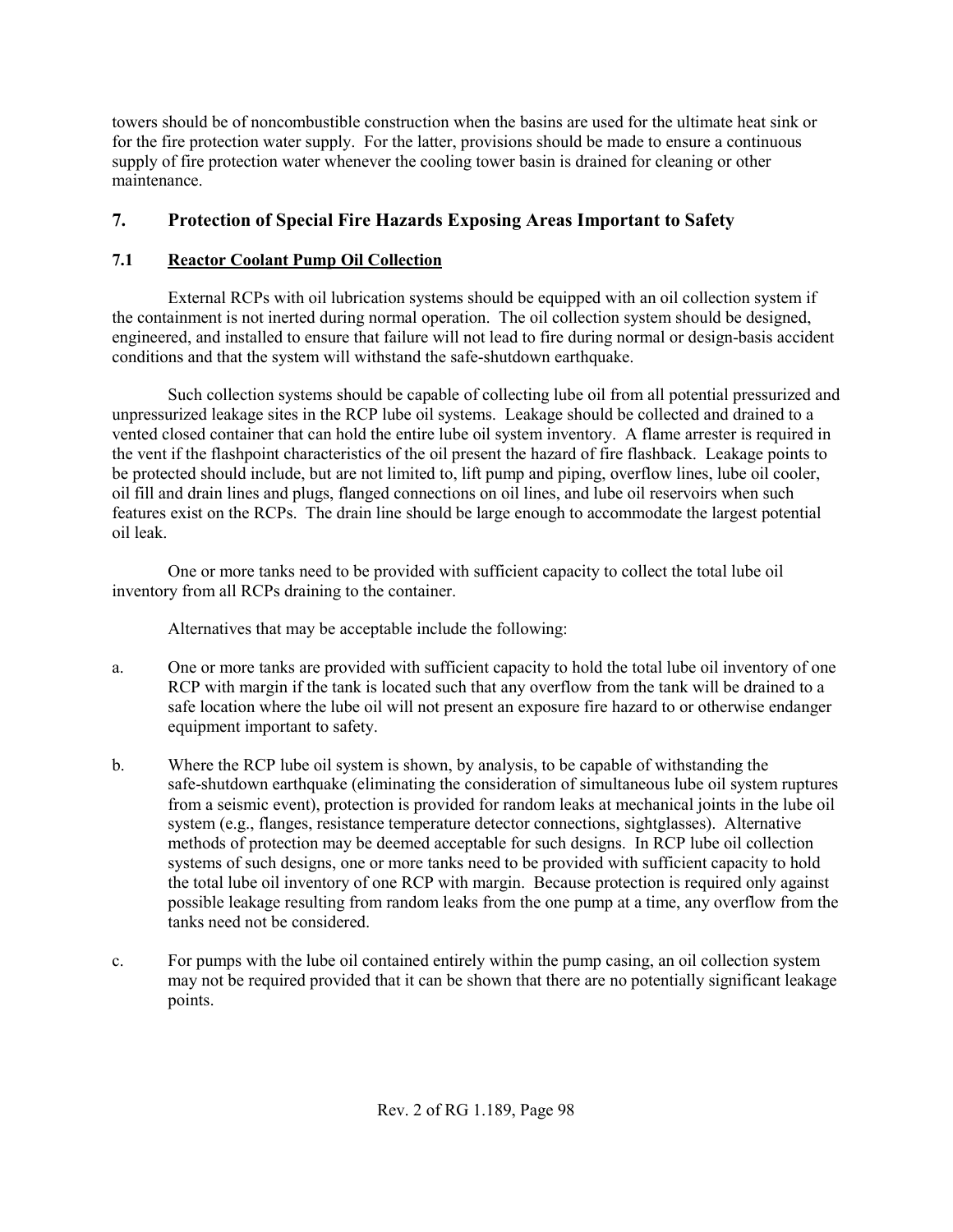## **7.2 Turbine Generator Building**

The turbine building should be separated from adjacent structures containing equipment important to safety by a fire barrier with a rating of at least 3 hours. The fire barriers should be designed to maintain structural integrity even in the event of a complete collapse of the turbine structure. Openings and penetrations in the fire barrier should be minimized and should not be located where the turbine oil system or generator hydrogen cooling system creates a direct fire exposure hazard to the barrier. Considering the severity of the fire hazards, defense in depth may dictate additional protection to ensure barrier integrity, and the potential effect of a major turbine building fire on the ability to maintain operator control of the plant and safely shut down should be evaluated.

## **7.2.1** *Oil Systems*

Turbine buildings contain large sources of combustible liquids, including reservoirs and piping for lube oil, seal oil, and electrohydraulic systems. These systems should be separated from systems important to safety by 3-hour rated barriers. Additional protection should be provided on the basis of the hazard or where fire barriers are not provided. (See Regulatory Position 2.1.3 of this guide.)

## **7.2.2** *Hydrogen System*

Turbine generators may use hydrogen for cooling. Hydrogen storage and distribution systems should meet the guidelines in Regulatory Position 7.5 of this guide.

## **7.2.3** *Smoke Control*

Smoke control should be provided in the turbine building to mitigate potential heavy smoke conditions associated with combustible liquid and cable fires. Regulatory Position 4.1.4 provides specific guidance.

## **7.3 Station Transformers**

Transformers installed inside fire areas containing systems important to safety should be of the dry type or insulated and cooled with noncombustible liquid. Transformers filled with combustible fluid that are located indoors should be enclosed in a transformer vault. NFPA 70 (Ref. 76) offers additional guidance.

Outdoor oil-filled transformers should have oil spill confinement features or drainage away from the buildings. Such transformers should be located at least 15.2 m (50 ft) distant from the building, or building walls within 15.2 m (50 ft) of oil-filled transformers should be without openings and have a fire-resistance rating of at least 3 hours.

## **7.4 Diesel Fuel Oil Storage Areas**

Diesel fuel oil tanks with a capacity greater than 4,164 L (1,100 gal) should not be located inside buildings containing equipment important to safety. If aboveground tanks are used, they should be located at least 15.2 m (50 ft) from any building containing equipment important to safety, or if located within 15.2 m (50 ft), they should be housed in a separate building constructed with materials having a minimum fire-resistance rating of 3 hours. Potential oil spills should be confined or directed away from buildings containing equipment important to safety. Totally buried tanks are acceptable outside or under buildings. (See NFPA 30 (Ref. 68) for additional guidance.)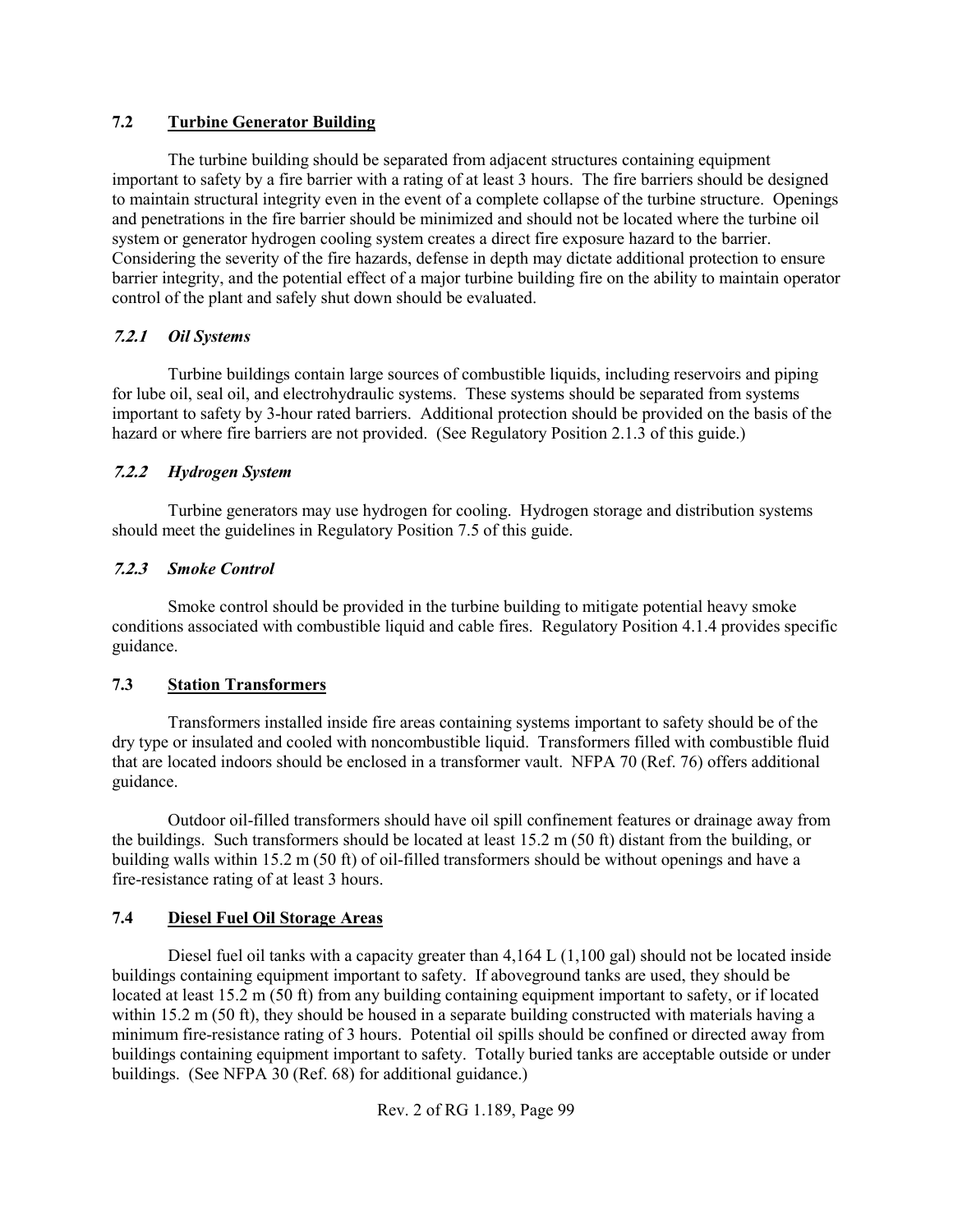An automatic fire suppression system should protect aboveground oil storage, including those tanks located in a separate building.

#### **7.5 Flammable Gas Storage and Distribution**

Bulk gas storage (either compressed or cryogenic) should not be permitted inside structures housing equipment important to safety. Storage of flammable gas such as hydrogen should be located outdoors or in separate, detached buildings so that a fire or explosion will not adversely affect any systems or equipment important to safety.

Care should be taken to locate high-pressure gas storage containers with the long axis parallel to building walls. This will minimize the possibility of wall penetration in the event of a container failure.

Acetylene-oxygen gas cylinder storage locations should not be in areas that contain or expose equipment important to safety or the fire protection systems that serve those equipment areas. NFPA 55 (Ref. 70) provides additional guidance.

Risks to equipment important to safety from hydrogen supply systems can be minimized by designing hydrogen lines in plant areas important to safety to seismic Category I requirements, sleeving the piping such that the pipe is directly vented to the outside. Risks can also be minimized through the use of restricting orifices or excess flow valves to limit the maximum flow rate from the storage facility to the areas of concern so that, in case of a line break, the hydrogen concentration in the affected areas will not exceed 2 percent. This approach includes preoperational testing and subsequent retesting of excess flow valves and measures to prevent buildup of unacceptable amounts of trapped hydrogen and inadvertent operation with the safety features bypassed. A somewhat less cost-effective alternative involves use of a normally isolated supply with intermittent manual makeup. EPRI NP-5283-SR-A, "Guidelines for Permanent BWR Hydrogen Water Chemistry Installations" (Ref. 126), provides additional guidelines and criteria for the design, installation, and operation of flammable cryogenic and compressed gas systems.

## **7.6 Nearby Facilities**

The FPP should address plant support facilities (e.g., offices, maintenance shops, warehouses, temporary structures, equipment storage yards), collocated power generating units (e.g., nuclear, coal, natural gas), and nearby industrial facilities (e.g., chemical plants, refineries, manufacturing facilities) to the extent that fires and or explosions in these facilities may affect equipment important to safety. Fire protection systems and features should be adequate to protect against potential exposure fires and explosions from nearby facilities.

## **8. Fire Protection for New Reactors**

## **8.1 General**

Many of the current fire protection requirements and guidelines for operating reactors were issued after Commission approval of construction permits and/or operating licenses. The backfit of these requirements and guidelines to existing plant designs created the need for considerable flexibility in the application of the regulations on a plant-by-plant basis. New reactor designs should integrate fire protection requirements, including the protection of safe-shutdown capability and the prevention of radiological release, into the planning and design phase for the plant. In addition, new reactor designs should minimize or eliminate the use of alternative or dedicated shutdown systems and should rely on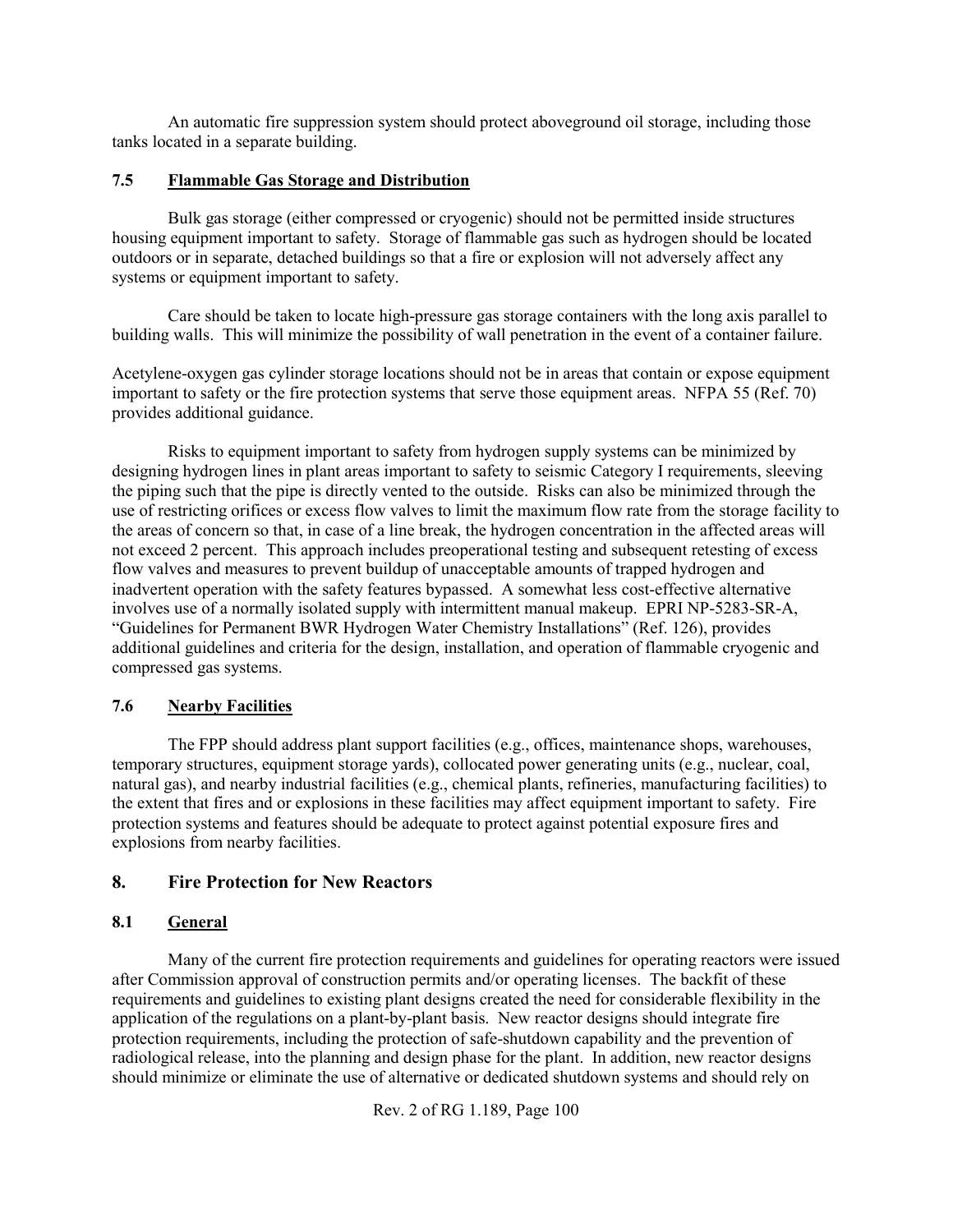such systems only when it is not feasible to provide the required protection for redundant safe-shutdown systems, such as in the main control room. Similarly, when practical, reliance on operator manual actions should be avoided.

Unless specifically noted otherwise, the guidance in this regulatory guide applies to the FPP for new reactor plants. Regulatory Guide 1.206, "Combined License Applications for Nuclear Power Plants (LWR Edition)" (Ref. 127), provides guidance regarding the scope and content of the COL application for new reactors.

## **8.2 Enhanced Fire Protection Criteria**

New reactor designs should ensure that safe shutdown can be achieved by assuming that all equipment in any one fire area will be rendered inoperable by fire and that reentry into the fire area for repairs and operator actions is not possible. Because of its physical configuration, the control room is excluded from this approach, provided that the design includes an independent alternative shutdown capability that is physically and electrically independent of the control room. The control room should be evaluated to ensure that the effects of fire do not adversely affect the ability to achieve and maintain safe shutdown. New reactors should provide fire protection for redundant shutdown systems in the reactor containment building that will ensure, to the extent practicable, that one shutdown division will be free of fire damage. Additionally, new reactor designs should ensure that smoke, hot gases, or the fire suppressant will not migrate into other fire areas to the extent that they could adversely affect safe-shutdown capabilities, including operator actions.

## **8.3 Passive Plant Safe-Shutdown Condition**

As discussed in SECY-94-084 (Ref. 47), the definitions of safe shutdown contained in the Commission's regulations and guidelines do not address the inherent limitations of passive RHR systems.

In GDC 34, "Residual Heat Removal," of Appendix A to 10 CFR Part 50 (Ref. 1), the NRC regulations require that the design include an RHR system to remove residual heat from the reactor core so that specified acceptable fuel design limits are not exceeded. GDC 34 further requires suitable redundancy of the components and features of the RHR system to ensure that the system safety functions can be accomplished, assuming a loss of offsite power or onsite power, coincident with a single failure.

Passive reactor designs are limited by the inherent ability of the passive heat removal processes and cannot reduce the temperature of the reactor coolant system below the boiling point of water for heat transfer to occur between the reactor coolant and the heat sink. The plant designs include cooling systems to bring the reactor to cold shutdown or refueling condition; however, these systems are not safety grade. These nonsafety-grade systems (i.e., makeup water to the heat sink and cooldown capability) are necessary to maintain long-term cooling (i.e., beyond 72 hours) and must be capable of accomplishing their respective functions without damage to the fuel as demonstrated by design and analysis.

Based on the discussion and recommendations of SECY-94-084, the passive decay heat removal systems should be capable of achieving and maintaining a temperature of 215.6 degrees C (420 degrees F) or below for non-LOCA events. This safe-shutdown condition is predicated on demonstration of acceptable passive safety system performance.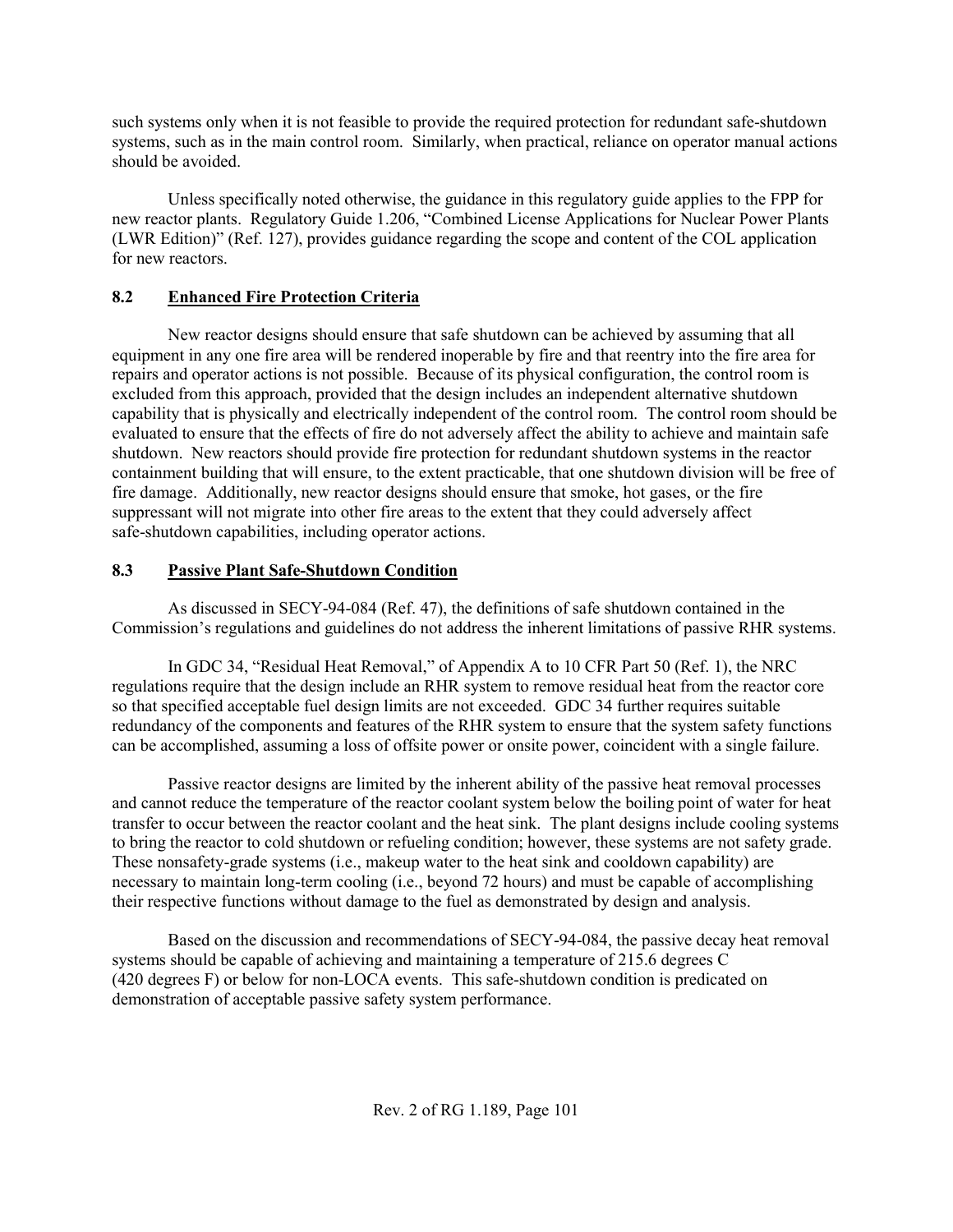### **8.4 Applicable Industry Codes and Standards**

In general, the FPP for new LWR designs should comply with the provisions specified in NFPA 804, "Standard for Fire Protection for Advanced Light Water Reactor Electric Generating Plants" (Ref. 128), as they relate to the protection of postfire safe-shutdown capability and the mitigation of a radiological release resulting from a fire. However, the NRC has not formally endorsed NFPA 804, and some of the guidance in the NFPA standard may conflict with regulatory requirements. When conflicts occur, the applicable regulatory requirements and guidance, including the guidance in this regulatory guide, will govern.

The standards of record related to the design and installation of fire protection systems and features required to satisfy NRC requirements in all new reactor designs are those NFPA codes and standards in effect 180 days before the submittal of the application under 10 CFR Part 50 (Ref. 1) or 10 CFR Part 52 (Ref. 44). For COL applications that reference a certified design, the standards of record will be those approved for the certified design, except for FPP features that are not included in the certified design, such as unique site-specific fire protection systems or equipment. FPP features that are not addressed in the certified design, including the programmatic aspects of the FPP, should be in accordance with those NFPA codes and standards in effect 180 days before the submittal of the COL application.

## **8.5 Other New Reactor Designs**

FPPs for proposed new non-light-water reactor designs should meet the overall fire protection objectives and guidance in the applicable regulations and this regulatory guide as they relate to safe shutdown and radiological release, as well as the specific fire protection requirements that apply. Fire hazards should be identified and evaluated, and an appropriate level of protection provided to meet these objectives. Design reviews and testing programs should confirm the safe-shutdown capability. SSCs important to safe shutdown should be protected in accordance with the enhanced criteria described above for light-water reactors.

## **8.6 Fire Protection Program Implementation Schedule**

SECY-05-0197, "Review of Operational Programs in a Combined License Application and Generic Emergency Planning Inspections, Tests, Analyses, and Acceptance Criteria," dated October 8, 2005 (Ref. 129), identifies fire protection as an "operation program." However, only those elements of the FPP that will not be implemented fully until the completion of the plant should be addressed as an operational program. These may include, but are not limited to, the fire brigade, combustible and ignition source control program, procedures and prefire plans, and portable extinguishing equipment. The COL application should identify the operational program aspects of the FPP and the implementation schedule for each. In lieu of the implementation schedule, the applicant may propose inspections, tests, analyses, and acceptance criteria for these aspects of the program.

## **8.7 Fire Protection for Nonpower Operation**

The guidance for fire prevention in Regulatory Position 2 of this guide applies to all modes of plant operation, including shutdown. License applications for new reactors should also address any special provisions to ensure that, in the event of a fire during a nonpower mode of operation, the plant can be maintained in safe shutdown.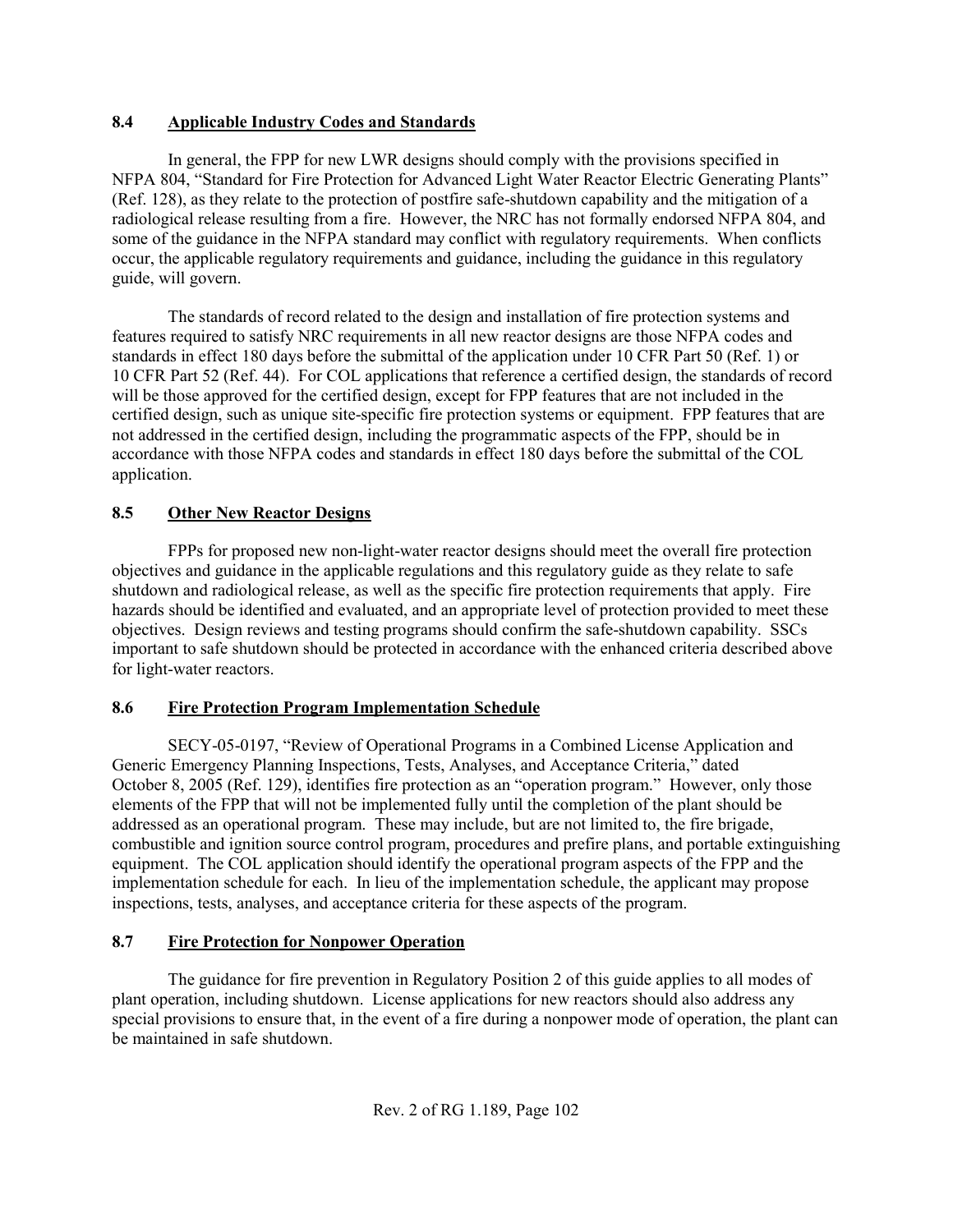## **9. Fire Protection for License Renewal**

Licensees may apply for a license renewal to permit continued plant operation beyond the original operating license period of operation, in accordance with the provisions of 10 CFR Part 54 (Ref. 36). The fire protection licensing and design basis under license renewal should not differ significantly from that in effect before renewal, with the exception that fire protection SSCs must be included in an aging management program as appropriate.

As stated in 10 CFR 54.21, "Contents of Application — Technical Information" (Ref. 36), those components with intended functions that are identified within the scope of license renewal, those components that are passive (i.e., they do not perform their functions with moving parts) and long-lived (i.e., they are not subject to replacement based on qualified life or routine replacement) are subject to an aging management review (AMR). Examples of fire protection components that are passive and long-lived and, therefore, subject to an AMR, include fire barrier assemblies (e.g., ceilings, damper housing, doors, floors, penetration seal walls), sprinkler heads, fire suppression system piping and valve casings, fire protection tanks and pump casings, and fire hydrant casings. Active components are defined as components that perform an intended function as described in 10 CFR 54.4, "Scope" (Ref. 36), with moving parts or with a change in configuration or properties; as such, they are excluded from the AMR. For example, smoke/heat detectors are considered active components.

Certain passive and long-lived components are considered consumables and, therefore, are not subject to an AMR. System filters, fire extinguishers, fire hoses, and air packs (within the scope of license renewal) may be excluded, on a plant-specific basis, from an AMR under 10 CFR  $54.21(a)(1)(ii)$ (Ref. 36). These components are considered within the scope of license renewal and are typically replaced based on specific performance and condition monitoring activities that clearly establish a routine replacement practice based on a qualified life of the component. An AMR may exclude these components based on specific performance and condition monitoring activities provided that the applicant (1) identifies and lists in the license renewal application each component type subject to such replacement and (2) identifies the applicable monitoring and replacement programs that conform to appropriate standards (e.g., NFPA standards).

For all components identified within the scope of license renewal and subject to an AMR, the licensee must demonstrate that the effect of aging on the intended function(s) will be adequately managed for the period of extended operation in accordance with 10 CFR  $54.21(c)(1)(iii)$  (Ref. 36). For example, the intended function of fire suppression piping or the fire pump casing is to provide a pressure boundary. Programs to manage the aging effects of the pressure boundary can be existing plant programs, modified (or enhanced) programs, or new programs specifically created to address aging concerns. The development of modified or newly created programs depends on (1) the aging effect that needs to be managed and (2) the ability of the current program to manage the aging effect throughout the period of extended operation.

Plants that have installed Halon 1301 extinguishing systems that will be credited during the extended life of the plant should have a plan for continued access to an adequate supply of replacement Halon or a plan to replace the system.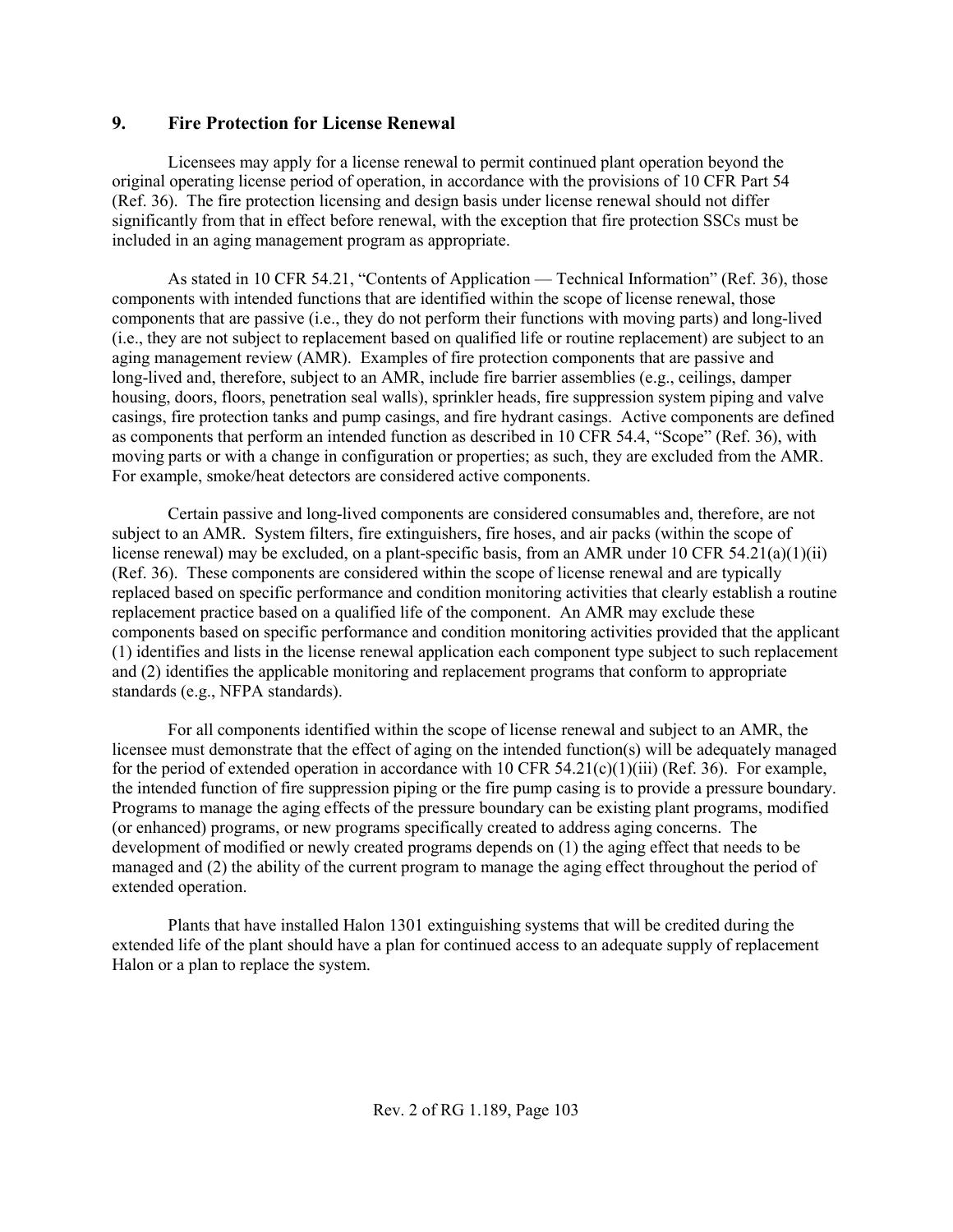## **D. IMPLEMENTATION**

The purpose of this section is to provide information to applicants and licensees regarding the NRC's plans for using this regulatory guide. The NRC does not intend or approve any imposition or backfit in connection with its issuance.

This regulatory guide describes one acceptable approach for implementing the requirements of 10 CFR 50.48(a) and (b), and 10 CFR Part 50, Appendix R. These regulations set forth the requirements governing a civilian nuclear power generating plant's fire protection program. As an alternative to their current compliance approach and the licensee's current fire protection program licensees may adopt 10 CFR 50.48(c), National Fire Protection Association Standard 805 (NFPA). As of this date, there are no licensees who have been approved by the NRC to implement NFPA 805 under the requirements of § 50.48(c).

The regulatory guide has been reviewed regarding a new staff position for compliance with 10 CFR 50.48(a), (b) and 10 CFR 50, Appendix R. Accordingly, the staff evaluated the regulatory guide to determine whether issuance of the regulatory guide constitutes "backfitting," as defined in 10 CFR 50.109(a)(1), the Backfit Rule. The staff believes that issuance of the regulatory guide would not constitute backfitting. The reason for the staff's conclusion is that the regulatory guide provides nonbinding guidance as to one acceptable way of complying with the requirements of  $\S 50.48(a)$ , (b) and 10 CFR Part 50, Appendix R. Licensees are free to choose alternative approaches for complying with the requirements of  $\S$  50.48(a), (b) and 10 CFR Part 50, Appendix R. Inasmuch as the issuance of this regulatory guide does not constitute backfitting, the staff has not prepared a backfitting analysis or documented evaluation in support of the issuance of the regulatory guide.

In some cases, applicants or licensees may propose or use a previously established acceptable alternative method for complying with specified portions of the NRC's regulations. Otherwise, the methods described in this guide will be used in evaluating compliance with the applicable regulations for license applications, license amendment applications, and amendment requests.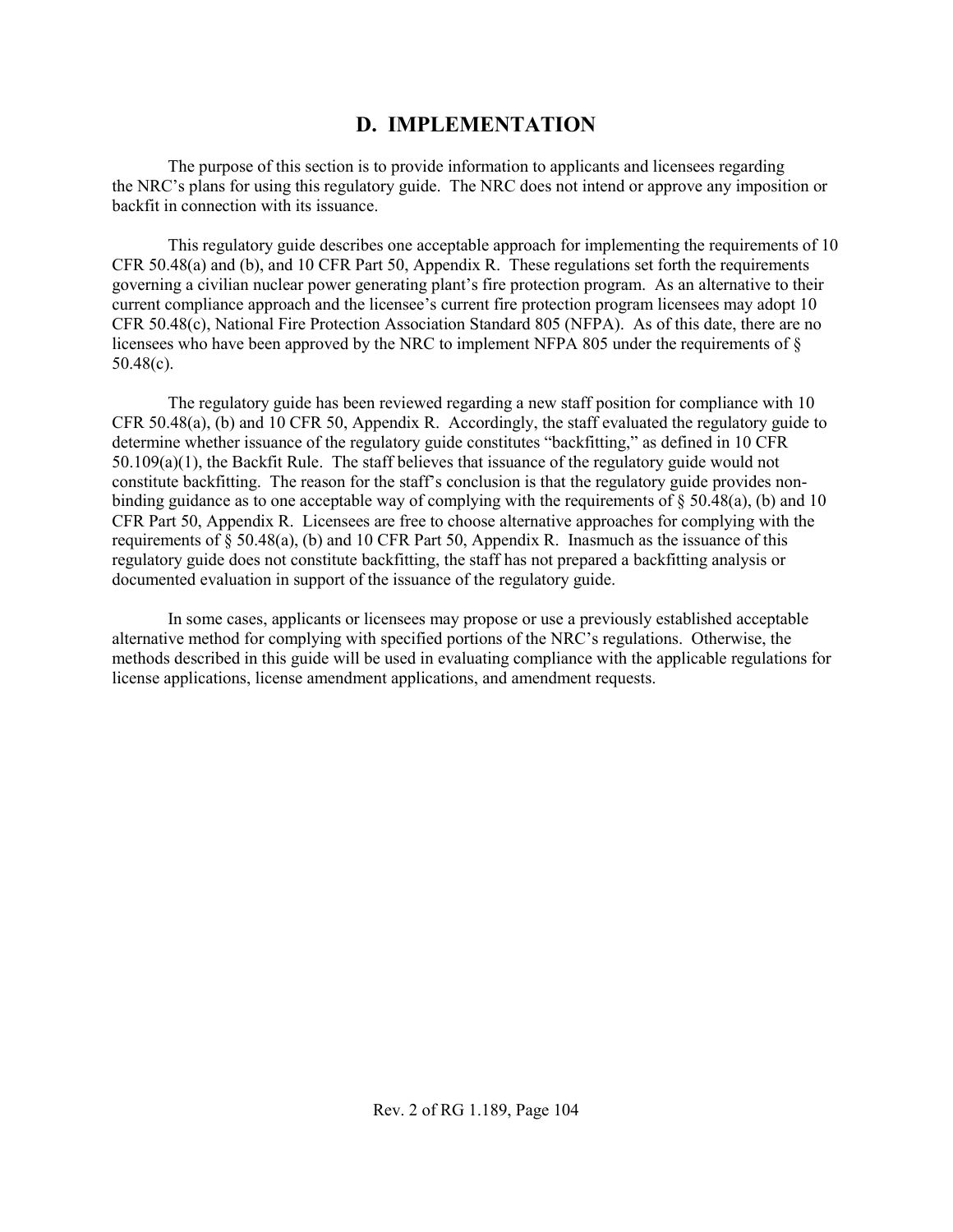# **GLOSSARY**

- **administrative controls**—Policies, procedures, and other elements that relate to the FPP. Administrative controls include but are not limited to inspection, testing, and maintenance of fire protection systems and features; compensatory measures for fire protection impairments; review of the impact of plant modifications on the FPP; fire prevention activities; fire protection staffing; control of combustible and flammable materials; and control of ignition sources.
- **alternative shutdown**—The ability to shut down the reactor that is required when it is not feasible to provide the required protection for redundant safe-shutdown trains in one or more fire areas or where fire suppression activities, including inadvertent operation or rupture of a suppression system, could prevent safe shutdown. Appendix R to 10 CFR Part 50 (Ref. 1) allows an existing plant system to be rerouted, relocated, or modified (at the time the need for an alternative means of shutdown is identified but not during or after the fire) so that it can perform the required safe-shutdown function that the redundant system damaged by fire or damaged by suppression system discharge would normally perform. (See also **dedicated shutdown** and **success path**.)
- **approved**—Tested and accepted for a specific purpose or application by a recognized testing laboratory or reviewed and specifically approved by the NRC in accordance with the appropriate regulatory process (e.g., 10 CFR 50.12 (Ref. 1)).
- **automatic**—Self-acting, operating by its own mechanism when actuated by some monitored parameter such as a change in current, pressure, temperature, or mechanical configuration.
- **combustible material**—Any material that will burn or sustain the combustion process when ignited or otherwise exposed to fire conditions.
- **common enclosure—An** enclosure (e.g., cable tray, conduit, junction box) that contains circuits required for the operation of safe-shutdown components and circuits for nonsafe-shutdown components.
- **common power supply**—A power supply that feeds safe-shutdown circuits and nonsafe-shutdown circuits.
- **control room complex**—The area served by the control room emergency ventilation system.
- **dedicated shutdown**—The capability to shut down the reactor and maintain shutdown conditions by adding to an existing plant new SSCs that are dedicated to performing postfire safe-shutdown functions. Like alternative shutdown, plant operators use dedicated shutdown when it is not feasible to provide the required protection for redundant safe-shutdown trains in one or more fire areas. (See also **alternative shutdown** and **success path.**)
- **electrical raceway fire-barrier system**—A nonload-bearing partition-type envelope system installed around the electrical components and cabling that are rated by test laboratories in hours of fire resistance and are used to maintain safe-shutdown functions free of fire damage.
- **emergency control station**—A location outside the main control room where actions are taken by operations personnel to manipulate plant systems and controls to achieve the safe shutdown of the reactor.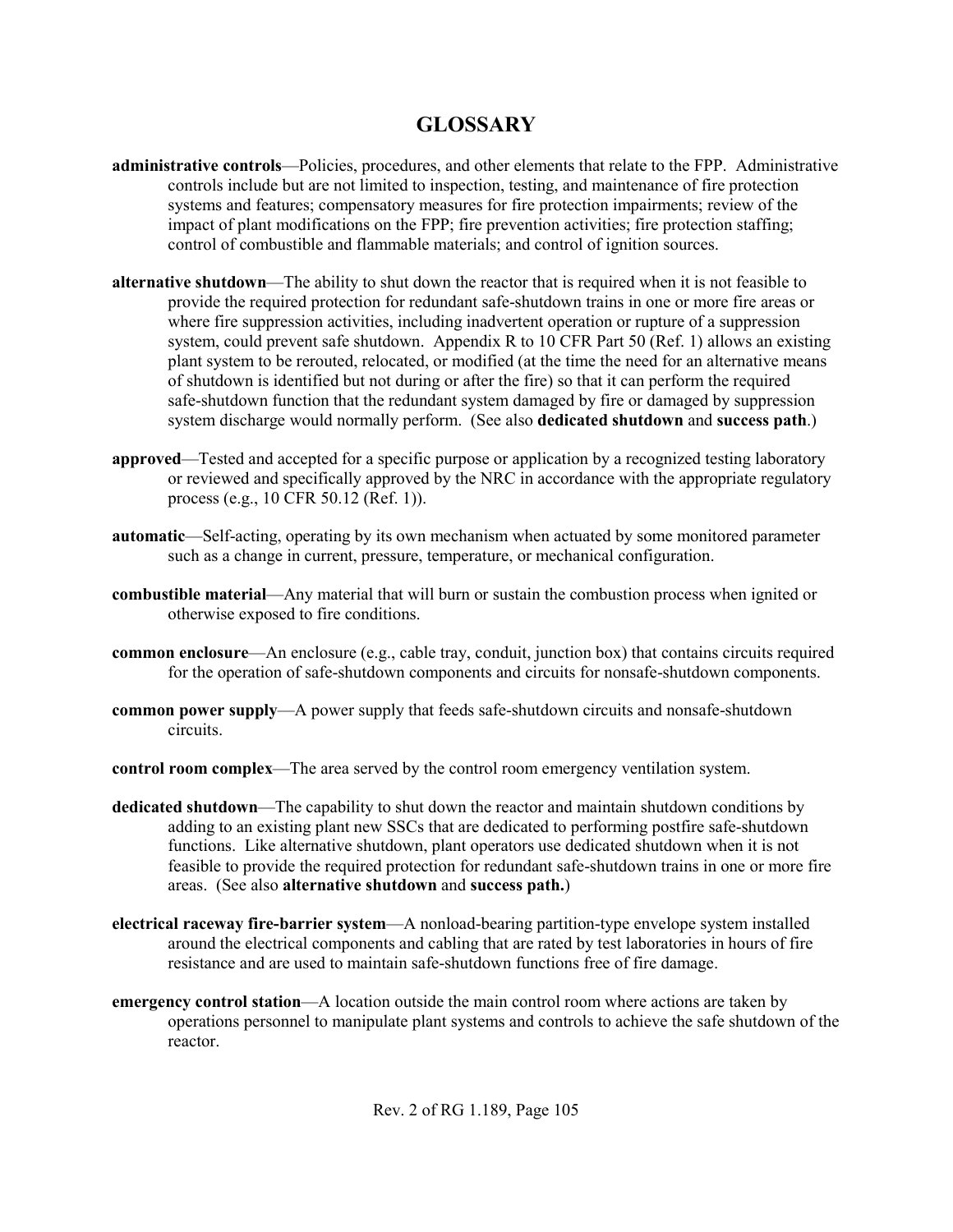- **exposure fire—A** fire in a given area that involves either in situ or transient combustibles and is external to any SSCs important to safety located in or adjacent to that same area. The effects of such a fire (e.g., smoke, heat, ignition) can adversely affect those SSCs important to safety. Thus, a fire involving one success path of safe-shutdown SSCs may constitute an exposure fire for the redundant success path located in the same area, and a fire involving combustibles other than those in either redundant success path may constitute an exposure fire to multiple redundant success paths located in the same area.
- **fire area**—The portion of a building or plant that is separated from other areas by rated fire barriers adequate for the fire hazard.
- **fire barrier**—Components of construction (walls, floors, and their supports), including beams, joists, columns, penetration seals or closures, fire doors, and fire dampers, that are used to prevent the spread of fire and that are rated by approving laboratories in hours of resistance to fire.
- **fire brigade**—A team of onsite plant personnel that is qualified and equipped to perform manual fire suppression activities.
- **fire hazards—Conditions that involve the necessary elements to initiate and support combustion,** including in situ or transient combustible materials, ignition sources (e.g., heat, sparks, open flames), and an oxygen environment.
- **fire hazard analysis—An** analysis used to evaluate the capability of a nuclear power plant to perform safe-shutdown functions and minimize radioactive releases to the environment in the event of a fire. The analysis includes the following features:
	- a. identification of fixed and transient fire hazards,
	- b. identification and evaluation of fire prevention and protection measures related to the identified hazards, and
	- c. evaluation of the impact of fire in any plant area on the ability to safely shut down the reactor and maintain shutdown conditions, as well as to minimize and control the release of radioactive material.
- **fire protection feature**—Administrative controls, emergency lighting, fire barriers, fire detection and suppression systems, fire brigade personnel, and other features provided for fire protection purposes.
- **fire protection program**—The integrated effort involving components, procedures, analyses, and personnel used in defining and carrying out all activities of fire protection. It includes system and facility design, fire prevention, fire detection, annunciation, confinement, suppression, administrative controls, fire brigade organization, inspection and maintenance, training, quality assurance, and testing.
- **fire protection system**—Fire detection, notification, and suppression systems designed, installed, and maintained in accordance with the applicable nationally recognized codes and standards endorsed by the NRC.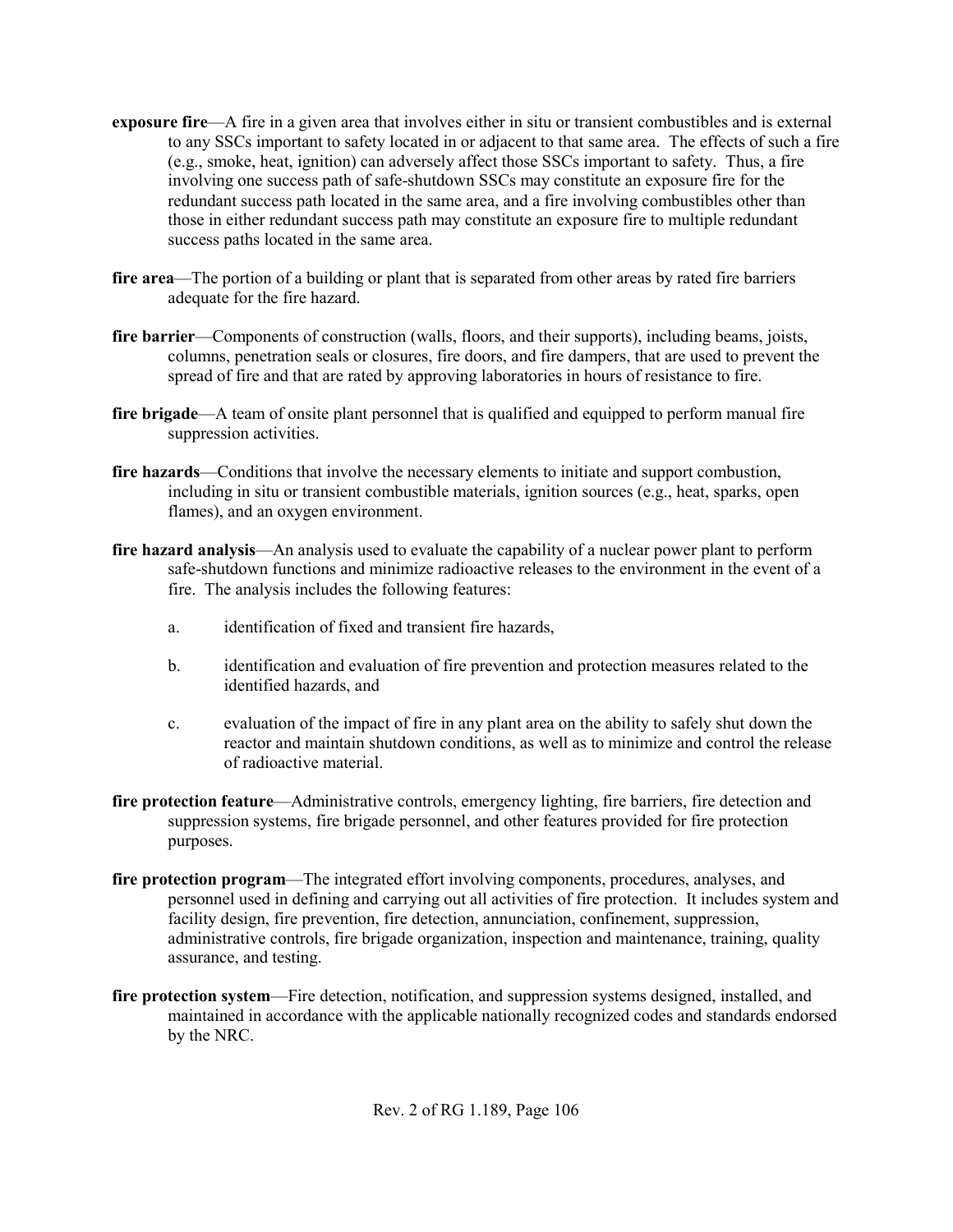- **fire resistance**—The ability of an element of building construction, component, or structure to fulfill, for a stated period of time, the required load-bearing functions, integrity, thermal insulation, or other expected duty specified in a standard fire-resistance test.
- **fire-resistance rating**—The time that materials or assemblies have withstood a fire exposure as established in accordance with the test procedures of NFPA 251, "Standard Methods of Tests of Fire Resistance of Building Construction and Materials" (Ref. 50).
- **fire-retardant material**—Material that has been coated or treated with chemicals, paints, or other materials that are designed to reduce the combustibility of the treated material.
- **fire risk**—The combination of the probability and consequences of a given fire event based on consideration of (1) What can go wrong? (2) How likely is it? and (3) What are the consequences if it occurs?
- **fire stop—A** feature of construction that prevents fire propagation along the length of cables or prevents fire from spreading to nearby combustibles within a given fire area or fire zone.
- **fire suppression**—Control and extinguishing of fires (firefighting). Manual fire suppression is the use of hoses, portable extinguishers, or manually actuated fixed systems by plant personnel. Automatic fire suppression is the use of automatically actuated fixed systems such as water, Halon, or  $CO<sub>2</sub>$ systems.
- **fire watch—Individuals responsible for providing additional (e.g., during hot work) or compensatory** (e.g., for system impairments) coverage of plant activities or areas to detect fires or to identify activities and conditions that present a potential fire hazard. The individuals should be trained in identifying conditions or activities that present potential fire hazards, as well as in the use of fire extinguishers and the proper fire notification procedures.
- **fire zones**—Subdivisions of fire areas.
- **free of fire damage**—The SSCs (including electrical circuits) under consideration are capable of performing their required postfire safe-shutdown functions during and after the postulated fire, as needed, without repair. The crediting of operator actions to restore damaged SSCs or to mitigate the consequences of the fire-induced damage should be in accordance with Regulatory Position 5.3.1.3 of this guide.
- **hazardous material**—A substance that, upon release, has the potential to cause harm to people, property, or the environment.
- **high-impedance fault**—A circuit fault condition resulting in a short-to-ground, or conductor-toconductor hot short, where residual resistance in the faulted connection maintains the fault current level below the long-term setpoint of the component's circuit breaker.
- **hot short**—Individual conductors of the same or different cables that come in contact with each other and that may result in an impressed voltage or current on the circuit being analyzed.
- **hot work**—Activities that involve the use of heat, sparks, or open flames, such as cutting, welding, and grinding.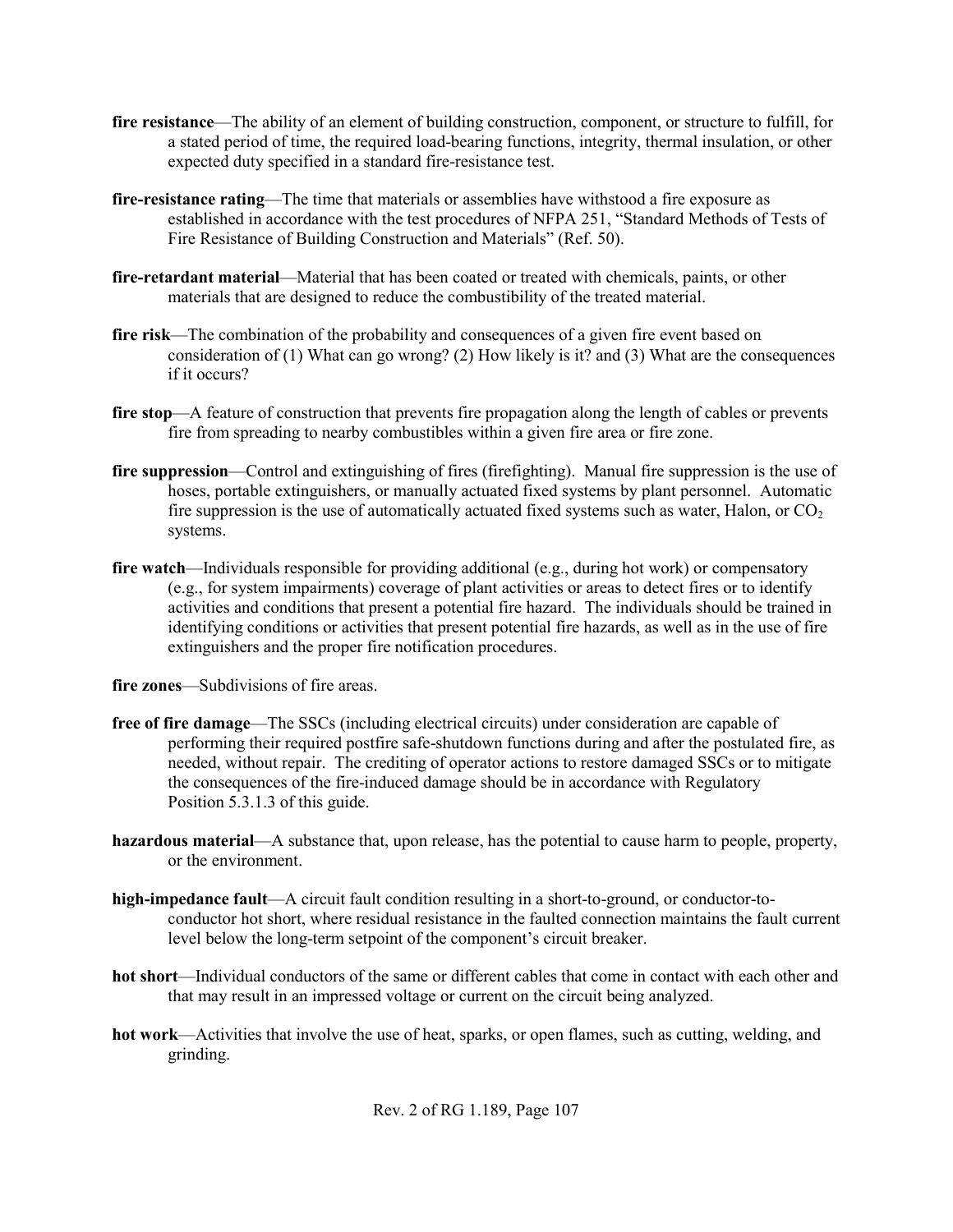- **impairment**—The degradation of a fire protection system or feature that adversely affects the ability of the system or feature to perform its intended function.
- **important to safety**—Nuclear power plant SSCs "important to safety" are those required to provide reasonable assurance that the facility can be operated without undue risk to the health and safety of the public. In Appendix R to 10 CFR Part 50 (Ref. 1), "important to safety" and "safety related" apply to all safety functions.
- **interrupting device**—A breaker, fuse, or similar device installed in an electrical circuit to isolate the circuit (or a portion of the circuit) from the remainder of the system in the event of an overcurrent or fault downstream of the interrupting device.
- **in situ combustibles**—Combustible materials that constitute part of the construction, fabrication, or installation of plant SSCs and, as such, are fixed in place.
- **isolation device—A** device in a circuit that prevents malfunctions in one section of a circuit from causing unacceptable influences in other sections of the circuit or other circuits.
- **listed**—Equipment or materials included on a list published by a recognized testing laboratory, inspection agency, or other organization concerned with product evaluation that periodically inspects the production of listed equipment or materials and states that certain specific equipment or materials meet nationally recognized standards and have been tested and found suitable for use in a specified manner.
- **mitigate**—Perform an action that stops the progression of or reduces the severity of an unwanted condition. With respect to nuclear plant fire protection, mitigation generally refers to operator actions inside or outside the main control room to restore the capability to achieve and maintain safe shutdown where a fire has degraded that capability.
- **new reactors—Those reactors that are significantly different in operation from the current generation of** LWRs and that provide enhanced margins of safety or use simplified, inherent, or other innovative means to accomplish their safety functions.
- **noncombustible material—(1)** Material that, in the form in which it is used and under conditions anticipated, will not ignite, burn, support combustion, or release flammable vapors when subjected to fire or heat, or (2) material having a structural base of noncombustible material, with a surfacing not over 3 mm (1/8 inch) thick that has a flame spread rating no higher than 50 when measured in accordance with ASTM E84, "Standard Test Method for Surface Burning Characteristics of Building Materials" (Ref. 104).
- **open circuit**—A failure condition that results when a circuit (either a cable or individual conductor within a cable) loses electrical continuity.
- **operator action**—A normal action taken by an operator inside the main control room to achieve and maintain a postfire safe shutdown, not including repairs.
- **operator manual action**—Actions performed by operators to manipulate components and equipment from outside the main control room to achieve and maintain postfire hot shutdown, not including "repairs." Operator manual actions include an integrated set of actions needed to ensure that hot shutdown can be accomplished for a fire in a specific plant area. The manual operation of valves,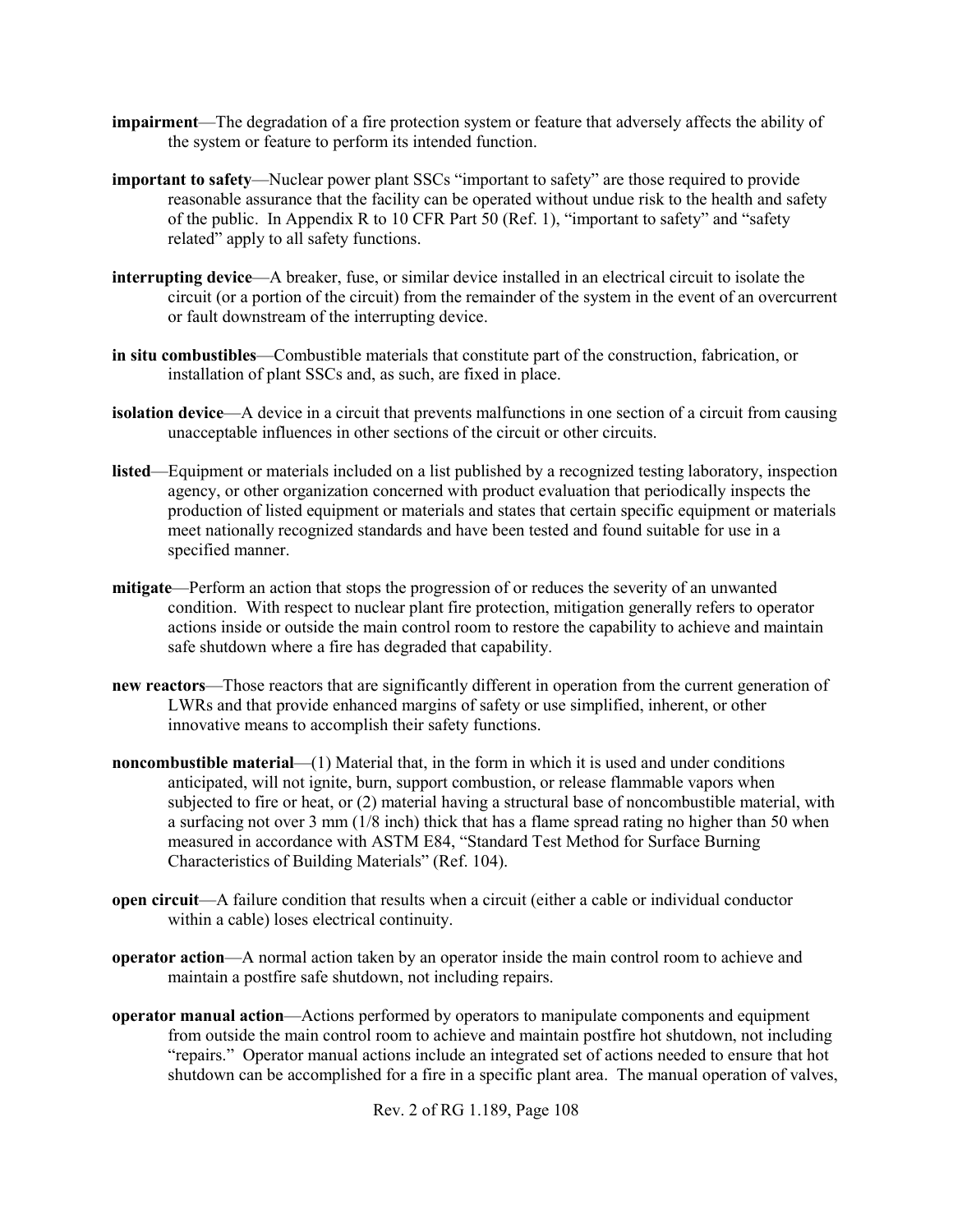switches, and circuit breakers is allowed to operate equipment and isolate systems in accordance with Regulatory Position 5.3.1.3 and is not considered a repair.

- **postfire safe-shutdown analysis**—A process or method of identifying and evaluating the capability of SSCs necessary to accomplish and maintain safe-shutdown conditions in the event of a fire.
- **postfire safe-shutdown circuits**—Electrical circuits in which a fire-induced failure (e.g., short circuit, short to ground) could prevent safe shutdown, either directly (e.g., loss of power to a safe-shutdown pump) or indirectly (e.g., spurious opening of a flow diversion path because of one or more control circuit hot shorts, failure of a motor-operated valve to perform an active postfire safe-shutdown function caused by the fire-induced failure of a valve protective circuit).
- **postfire safe-shutdown system and equipment**—Systems and equipment that perform functions needed to achieve and maintain safe shutdown during and following a fire (regardless of whether the system or equipment is part of the success path for safe shutdown). This includes systems and equipment where a fire-induced spurious actuation could prevent safe shutdown.
- **prefire plans**—Documentation that describes the facility layout, access, contents, construction, hazards, hazardous materials, types and locations of fire protection systems, and other information important to the formulation and planning of emergency fire response.
- **raceway**—An enclosed channel of metal or nonmetallic materials designed expressly for holding wires, cables, or busbars, with additional functions as permitted by code. Raceways include, but are not limited to, rigid metal conduit, rigid nonmetallic conduit, intermediate metal conduit, liquid-tight flexible conduit, flexible metallic tubing, flexible metal conduit, electrical nonmetallic tubing, electrical metallic tubing, underfloor raceways, cellular concrete floor raceways, cellular metal floor raceways, surface raceways, wireways, and busways.
- **radiant energy (heat) shield**—A noncombustible or fire-resistive barrier installed to provide separation protection of redundant cables, equipment, and associated nonsafety circuits within containment.
- **redundant train or system**—One of two or more similar trains of equivalent capacity in the same system powered by separate electrical divisions or one of two or more separate systems that each perform the same postfire safe-shutdown function as its design function. With respect to fire protection regulatory requirements and guidance, a redundant train or system is distinct from an alternative or dedicated shutdown train or system. (See also **success path**.)
- **repair**—An action that may be credited with achieving and maintaining cold shutdown, including the replacement of fuses and cabling. Selected equipment replacement is also allowed if practicable. Repairs not permitted include the use of clip leads in control panels (i.e., hard-wired terminal lugs should be used) and the use of jumper cables other than those fastened with terminal lugs. Repairs should be of sufficient quality to ensure safe operation until the normal equipment is restored to an operating condition.
- **restricted area**—Any area to which the licensee controls access for purposes of protecting individuals from exposure to radiation and radioactive materials.
- **safe shutdown—For fire events, those plant conditions specified in the plant technical specifications as** hot standby, hot shutdown, or cold shutdown.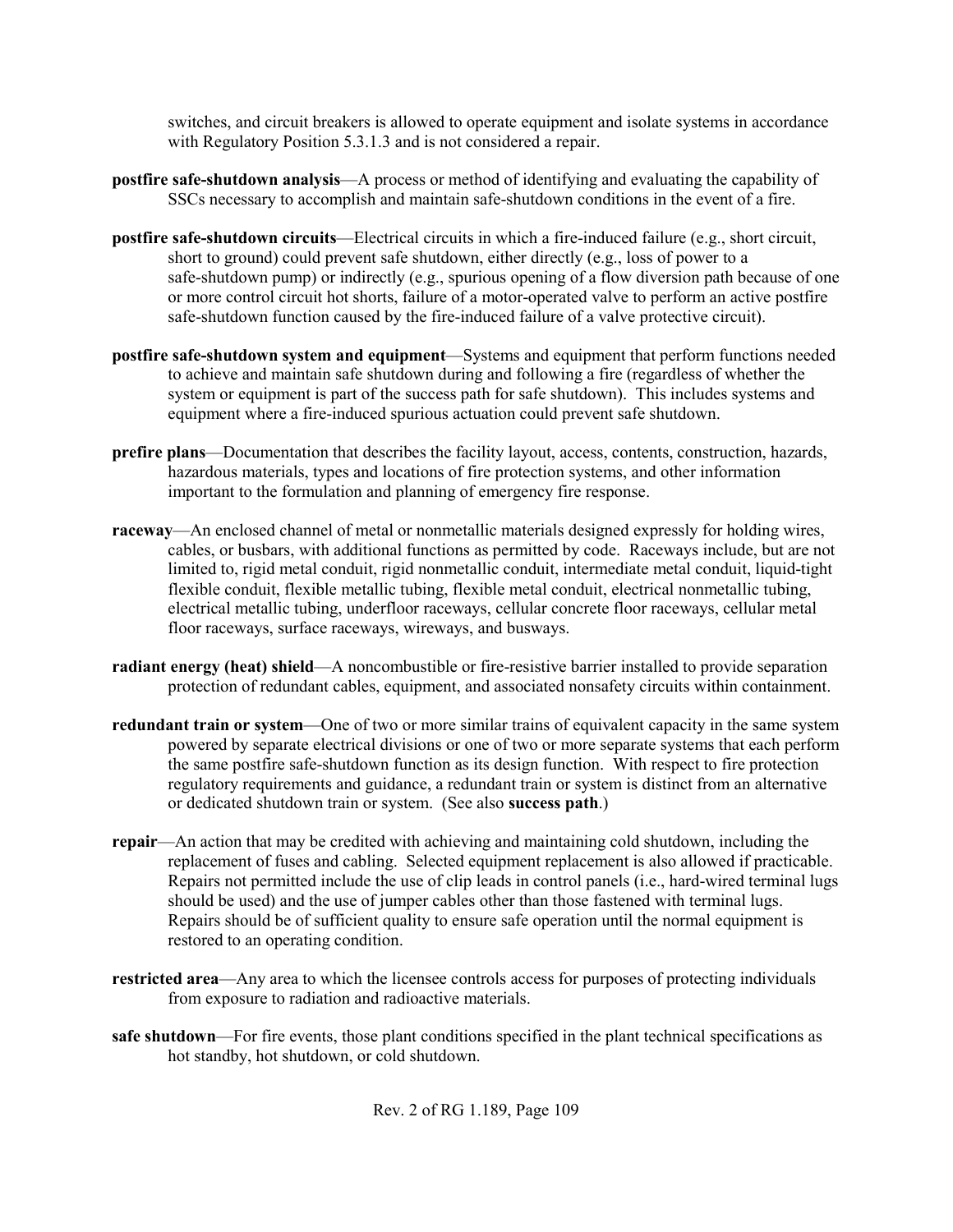- **safe-shutdown analysis**—A process or method of identifying and evaluating the capability of SSCs necessary to accomplish and maintain safe-shutdown conditions in the event of a fire.
- **safe-shutdown system or safe-shutdown equipment**—Systems and equipment that perform functions needed to achieve and maintain safe shutdown (regardless of whether the system or equipment is part of the success path for safe shutdown).
- **safety-related systems and components**—Systems and components required to mitigate the consequences of postulated design-basis accidents.
- **secondary containment**—The combination of physical boundaries and ventilation systems designed to limit the release of radioactive material.
- **short circuit**—An abnormal connection (including an arc) of relatively low impedance, whether made accidentally or intentionally, between two points of different potential.
- **short-to-ground**—A short circuit between a conductor and a grounded reference point (e.g., grounded conductor, conduit or other raceway, metal enclosure, shield wrap, or drain wire within a cable).
- **spurious actuation**—The undesired operation of equipment, considering all possible functional states, resulting from a fire that could affect the capability to achieve and maintain safe shutdown.
- **standards (code) of record**—The specific editions of the nationally recognized codes and standards accepted by the NRC that constitute the licensing and design basis for the plant.
- **success path**—The minimum set of structures, systems (including power, instrument, and control circuits and instrument-sensing lines), and components that must remain free of fire damage to achieve and maintain safe shutdown in the event of a fire. "Success path" is synonymous with the safe-shutdown "train free of fire damage" and includes electrical circuits where fire-induced failure could prevent operation or cause maloperation of redundant trains necessary to achieve and maintain hot-shutdown conditions. In the context of Section III.G of Appendix R to 10 CFR Part 50, redundant train (Section III.G.2) and alternative or dedicated systems (Section III.G.3) are both success paths, and this definition applies to both.
- **SSCs important to safe shutdown**—Nuclear power plant SSCs that, if damaged by fire, could prevent safe shutdown.
- **temporary structures**—Buildings, tents, shelters, platforms, trailers, or other structures that are erected to support plant operations and maintenance but are not permanent site facilities.
- **turnout gear**—Personnel protective clothing for firefighting, such as coats, pants, boots, helmets, gloves, and self-contained breathing apparatuses.
- **transient combustibles**—Combustible materials that are not fixed in place or not an integral part of an operating system or component.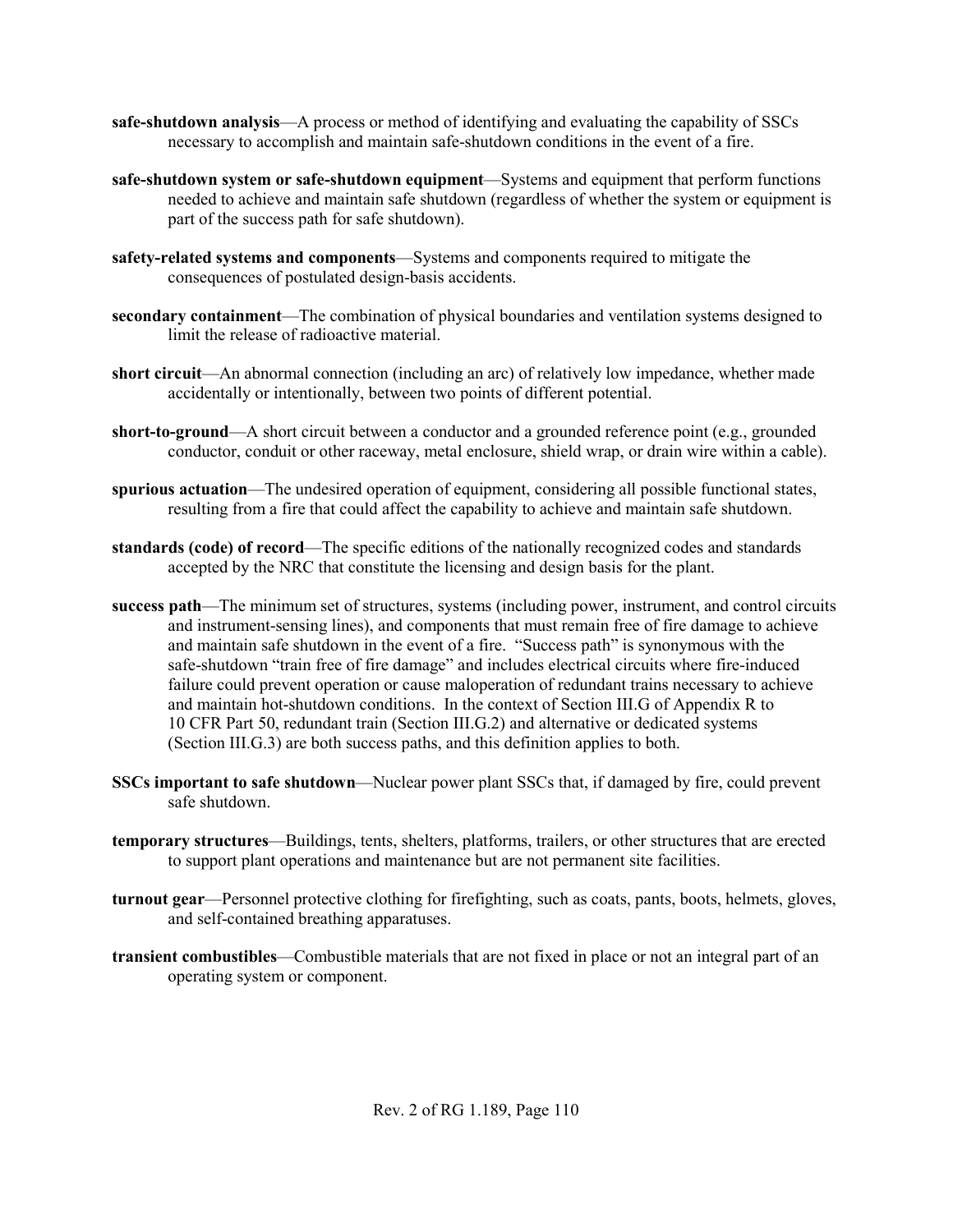# **REFERENCES**<sup>11</sup>

- 1. 10 CFR Part 50, "Domestic Licensing of Production and Utilization Facilities," U.S. Nuclear Regulatory Commission, Washington, DC.
- 2. NUREG-0800, "Standard Review Plan for the Review of Safety Analysis Reports for Nuclear Power Plants (LWR Edition)," Section 9.5.1, "Fire Protection Program," U.S. Nuclear Regulatory Commission, Washington, DC, various dates and revisions.
- 3. BTP SPLB 9.5-1, "Guidelines for Fire Protection for Nuclear Power Plants," Revision 4, U.S. Nuclear Regulatory Commission, Washington, DC, October 2003.
- 4. 45 FR 76602, "Fire Protection Rule," *Federal Register*, Volume 45, Number 225, p. 76602, Washington, DC, November 19, 1980.
- 5. NFPA 805, "Performance-Based Standard for Fire Protection for Light Water Reactor Electric Generating Plants," National Fire Protection Association, Quincy, MA.<sup>12</sup>
- 6. Regulatory Guide 1.205, "Risk-Informed, Performance-Based Fire Protection for Existing Light-Water Nuclear Power Plants," U.S. Nuclear Regulatory Commission, Washington, DC.
- 7. Regulatory Guide 1.191, "Fire Protection Program for Nuclear Power Plants During Decommissioning and Permanent Shutdown," U.S. Nuclear Regulatory Commission, Washington, DC.
- 8. NUREG-0050, "Recommendations Related to Browns Ferry Fire," Report by Special Review Group, U.S. Nuclear Regulatory Commission, Washington, DC, February 1976.
- 9. BTP APCSB 9.5-1, "Guidelines for Fire Protection for Nuclear Power Plants," U.S. Nuclear Regulatory Commission, Washington, DC, May 1, 1976. ADAMS Accession No. ML070660461
- 10. BTP APCSB 9.5-1, Appendix A, "Guidelines for Fire Protection for Nuclear Power Plants Docketed Prior to July 1, 1976," U.S. Nuclear Regulatory Commission, Washington, DC, February 24, 1977. ADAMS Accession No. ML070660458
- 11. GL 77-02, "Nuclear Plant Fire Protection Functional Responsibilities, Administrative Controls and Quality Assurance," U.S. Nuclear Regulatory Commission, Washington, DC, August 29, 1977.

 $11$ 11 Publicly available NRC published documents such as Regulations, Regulatory Guides, NUREGs, and Generic Letters listed herein are available electronically through the Electronic Reading room on the NRC's public Web site at: http://www.nrc.gov/reading-rm/doc-collections/. Copies are also available for inspection or copying for a fee from the NRC's Public Document Room (PDR) at 11555 Rockville Pike, Rockville, MD; the mailing address is USNRC PDR, Washington, DC 20555; telephone (301) 415-4737 or (800) 397-4209; fax (301) 415-3548; and e-mail PDR.Resource@nrc.gov.

<sup>&</sup>lt;sup>12</sup> Copies of the non-NRC documents included in these references may be obtained directly from the publishing organization.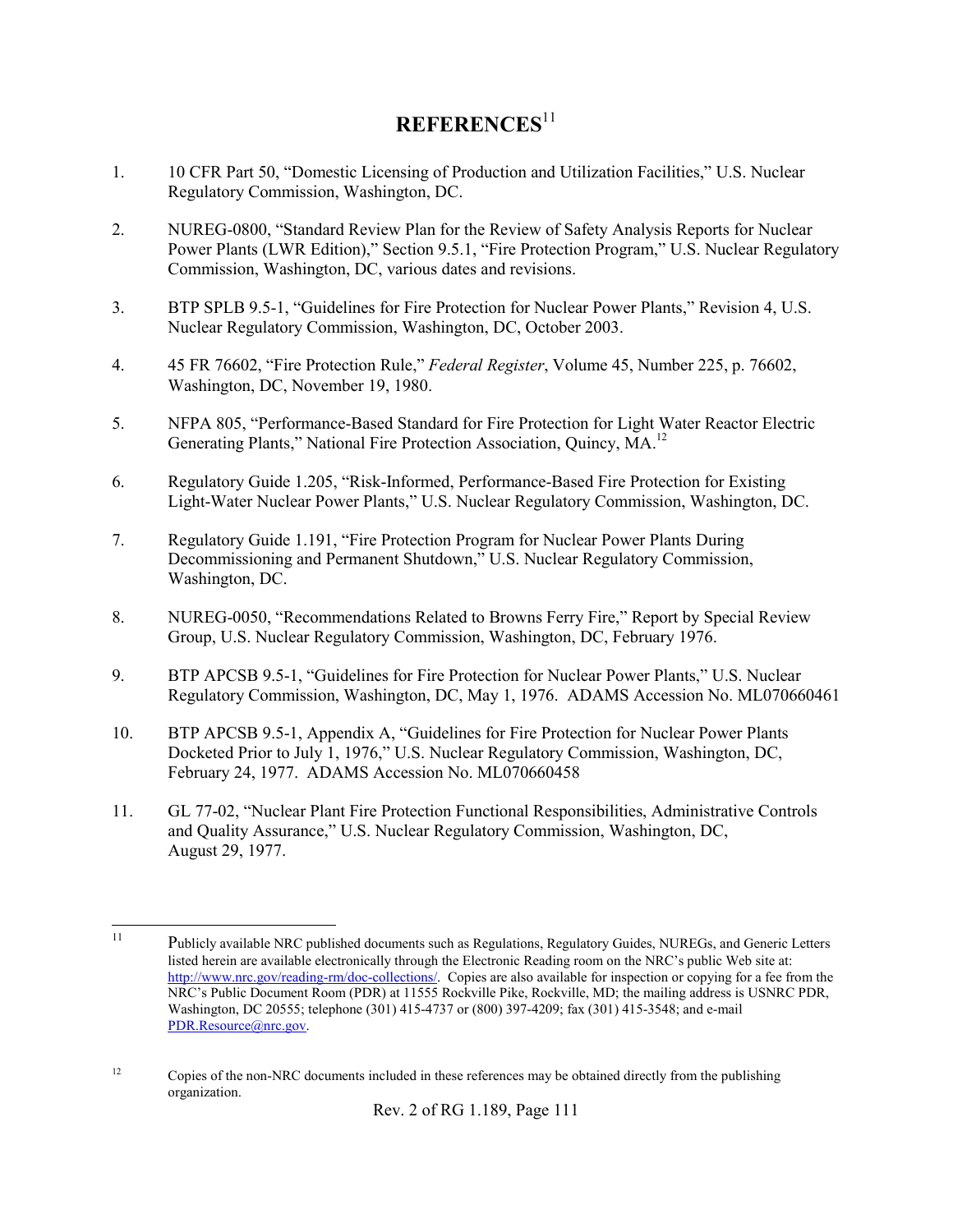- 12. BTP CMEB 9.5-l, "Fire Protection for Nuclear Power Plants," Revision 2, U.S. Nuclear Regulatory Commission, Washington, DC, July 1981. ADAMS Accession No. ML070660454
- 13. GL 81-12, "Fire Protection Rule (45 FR 76602, November 19, 1980)," U.S. Nuclear Regulatory Commission, Washington, DC, February 20, 1981, and Clarification Letter, March 1982.
- 14. GL 83-33, "NRC Positions on Certain Requirements of Appendix R to 10 CFR Part 50," U.S. Nuclear Regulatory Commission, Washington, DC, October 19, 1983.
- 15. GL 86-10, "Implementation of Fire Protection Requirements," April 24, 1986, and Supplement 1, "Fire Endurance Test Acceptance Criteria for Fire Barrier Systems Used To Separate Redundant Safe-Shutdown Trains Within the Same Fire Area," U.S. Nuclear Regulatory Commission, Washington, DC, March 25, 1994.
- 16. GL 88-12, "Removal of Fire Protection Requirements from Technical Specifications," U.S. Nuclear Regulatory Commission, Washington, DC, August 2, 1988.
- 17. SECY-98-058, "Development of a Risk-Informed, Performance-Based Regulation for Fire Protection at Nuclear Power Plants," U.S. Nuclear Regulatory Commission, Washington, DC, March 26, 1998.
- 18. 69 FR 33536, "Voluntary Fire Protection Requirements for Light Water Reactors; Adoption of NFPA 805 as a Risk-Informed, Performance-Based Alternative," *Federal Register*, Volume 69, Number 115, pp. 33536–33551, Washington, DC, June 16, 2004.
- 19. NEI 04-02, "Guidance for Implementing a Risk-Informed, Performance-Based Fire Protection Program Under 10 CFR 50.48(c)," Revision 1, Nuclear Energy Institute, Washington, DC, September 2005. ADAMS Accession No. ML052590476
- 20. IN 99-17, "Problems Associated with Post-Fire Safe-Shutdown Circuit Analyses," U.S. Nuclear Regulatory Commission, Washington, DC, June 3, 1999.
- 21. EGM 98-002, "Enforcement Guidance Memorandum—Disposition of Violations of Appendix R, Sections III.G and III.L Regarding Circuit Failures," February 2, 2000. ADAMS Accession No. ML003710123
- 22. GL 92-08, "Thermo-Lag 330-1 Fire Barriers," U.S. Nuclear Regulatory Commission, Washington, DC, December 17, 1992.
- 23. EPRI/NEI Report No. 1006961, "Spurious Actuation of Electrical Circuits Due to Cable Fires: Results of an Expert Elicitation," Electric Power Research Institute, Palo Alto, CA, May 2002.
- 24. NUREG/CR-6776, "Cable Insulation Resistance Measurements Made During Cable Fire Tests," U.S. Nuclear Regulatory Commission, Washington, DC, June 2002.
- 25. NEI 00-01, "Guidance for Post-Fire Safe-Shutdown Circuit Analysis," Revision 2, Nuclear Energy Institute, Washington, DC, May 2009.
- 26. EGM 09-002, "Enforcement Guidance Memorandum—Enforcement Discretion for Fire Induced Circuit Faults," May 14, 2009. ADAMS Accession No. ML090300446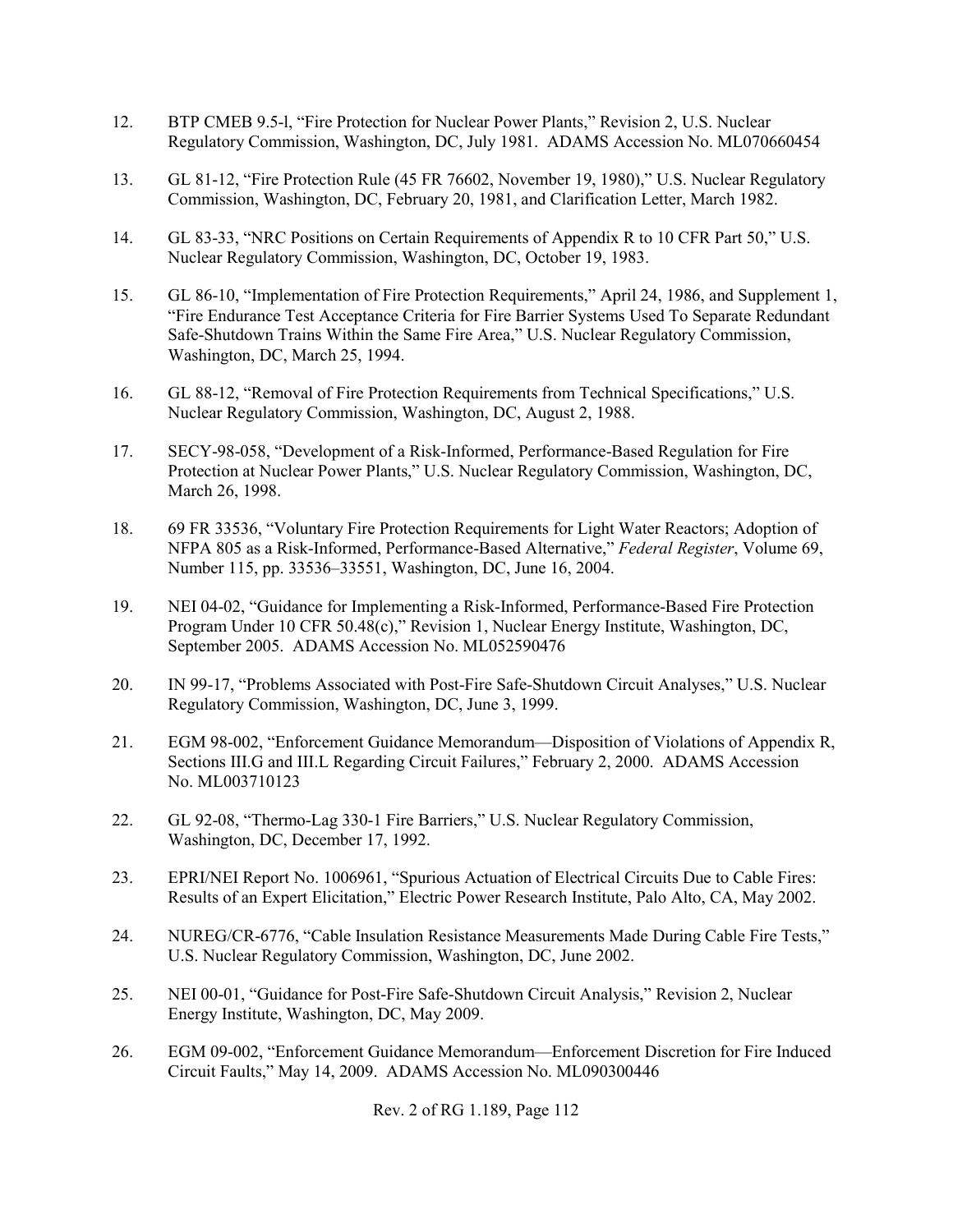- 27. RIS 2006-10, "Regulatory Expectations with Appendix R Section III.G.2 Operator Manual Actions," U.S. Nuclear Regulatory Commission, Washington, DC, June 30, 2006.
- 28. 10 CFR Part 2, "Rules of Practice for Domestic Licensing Proceedings and Issuance of Orders," U.S. Nuclear Regulatory Commission, Washington, DC.
- 29. 10 CFR Part 19, "Notices, Instructions and Reports to Workers: Inspection and Investigations," U.S. Nuclear Regulatory Commission, Washington, DC.
- 30. 10 CFR Part 20, "Standards for Protection Against Radiation," U.S. Nuclear Regulatory Commission, Washington, DC.
- 31. 10 CFR Part 21, "Reporting of Defects and Noncompliance," U.S. Nuclear Regulatory Commission, Washington, DC.
- 32. 10 CFR Part 26, "Fitness for Duty Programs," U.S. Nuclear Regulatory Commission, Washington, DC.
- 33. 10 CFR Part 30, "Rules of General Applicability to Domestic Licensing of Byproduct Material," U.S. Nuclear Regulatory Commission, Washington, DC.
- 34. 10 CFR Part 40, "Domestic Licensing of Source Material," U.S. Nuclear Regulatory Commission, Washington, DC.
- 35. 10 CFR Part 51, "Environmental Protection Regulations for Domestic Licensing and Related Regulatory Functions," U.S. Nuclear Regulatory Commission, Washington, DC.
- 36. 10 CFR Part 54, "Requirements for Renewal of Operating Licenses for Nuclear Power Plants," U.S. Nuclear Regulatory Commission, Washington, DC.
- 37. 10 CFR Part 55, "Operators' Licenses," U.S. Nuclear Regulatory Commission, Washington, DC.
- 38. 10 CFR Part 70, "Domestic Licensing of Special Nuclear Material," U.S. Nuclear Regulatory Commission, Washington, DC.
- 39. 10 CFR Part 72, "Licensing Requirements for the Independent Storage of Spent Nuclear Fuel, High-Level Radioactive Waste, and Reactor-Related Greater Than Class C Waste," U.S. Nuclear Regulatory Commission, Washington, DC.
- 40. 10 CFR Part 73, "Physical Protection of Plants and Materials," U.S. Nuclear Regulatory Commission, Washington, DC.
- 41. 10 CFR Part 100, "Reactor Site Criteria," U.S. Nuclear Regulatory Commission, Washington, DC.
- 42. Regulatory Guide 1.188, "Standard Format and Content for Applications To Renew Nuclear Power Plant Operating Licenses," U.S. Nuclear Regulatory Commission, Washington, DC.
- 43. NEI 95-10, "Industry Guideline for Implementing the Requirements of 10 CFR Part 54—The License Renewal Rule," Revision 6, Nuclear Energy Institute, Washington, DC, June 2005.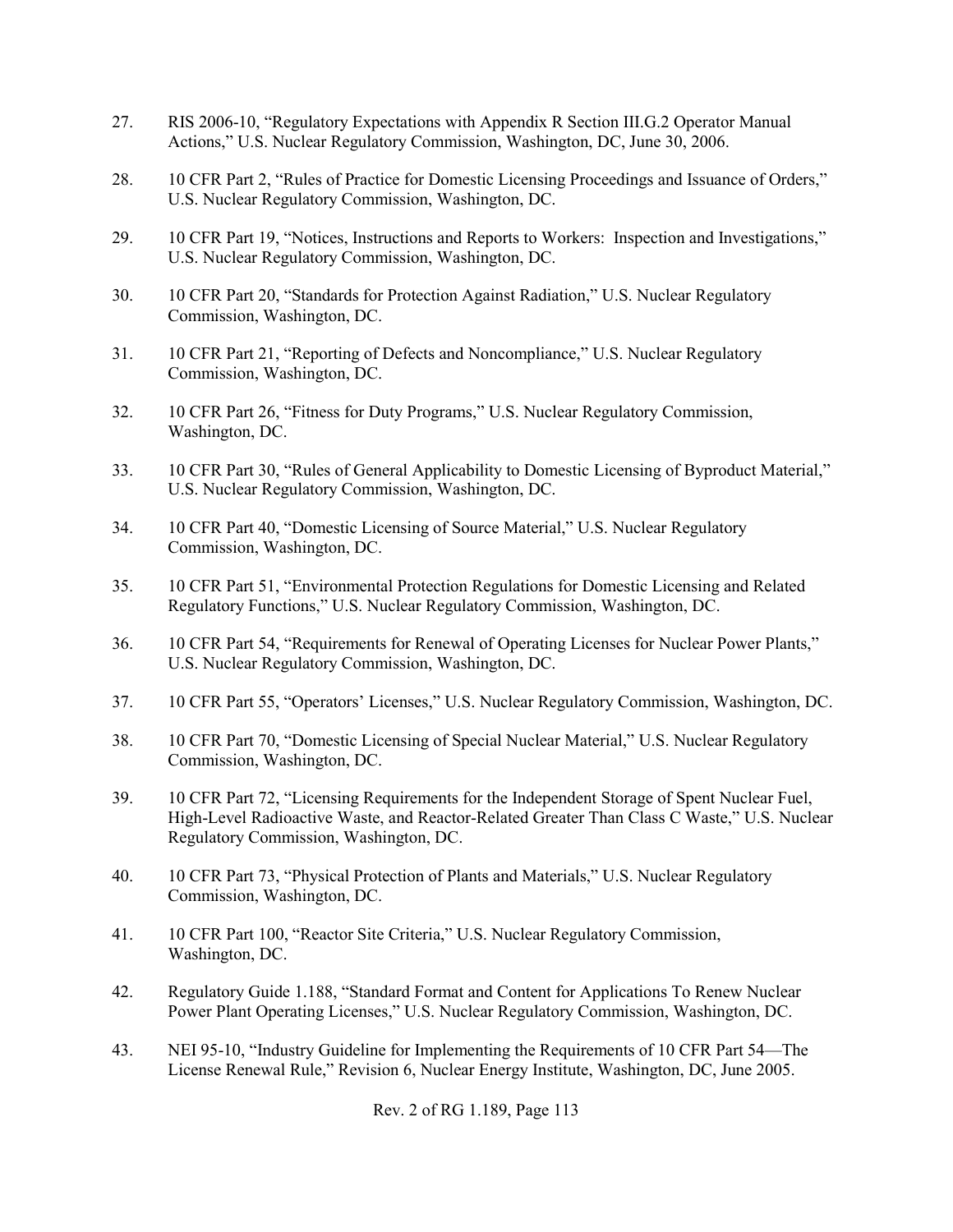- 44. 10 CFR Part 52, "Licenses, Certifications, and Approvals for Nuclear Power Plants," Subpart A, "Early Site Permits"; Subpart B, "Standard Design Certifications"; and Subpart C, "Combined Licenses for Nuclear Power Plants"; U.S. Nuclear Regulatory Commission, Washington, DC.
- 45. SECY-90-016, "Evolutionary Light-Water Reactor (LWR) Certification Issues and Their Relationship to Current Regulatory Requirements," U.S. Nuclear Regulatory Commission, Washington, DC, January 12, 1990.
- 46. SECY-93-087, "Policy, Technical, and Licensing Issues Pertaining to Evolutionary and Advanced Light-Water Reactor (ALWR) Designs," U.S. Nuclear Regulatory Commission, Washington, DC, April 2, 1993.
- 47. SECY-94-084, "Policy and Technical Issues Associated with the Regulatory Treatment of Non-Safety Systems in Passive Plant Designs," U.S. Nuclear Regulatory Commission, Washington, DC, March 28, 1994.
- 48. NUREG-1852, "Demonstrating the Feasibility and Reliability of Operator Manual Actions in Response to Fire," U.S. Nuclear Regulatory Commission, Washington, DC, October 2007.
- 49. 71 FR 60200, "Demonstrating the Feasibility and Reliability of Operator Manual Actions in Response to Fire, Draft Report for Comment," *Federal Register*, Volume 71, Number 197, pp. 60200–60201, Washington, DC, October 12, 2006.
- 50. NFPA 251, "Standard Methods of Tests of Fire Resistance of Building Construction and Materials," National Fire Protection Association, Quincy, MA.
- 51. NRC Inspection Manual, Part 9900, "Technical Guidance," Operability Determinations & Functionality Assessments for Resolution of Degraded or Nonconforming conditions Adverse to Quality or Safety," U.S. Nuclear Regulatory Commission, Washington, DC, September 26, 2005.
- 52. GL 91-18, "Information to Licensees Regarding Two NRC Inspection Manual Sections on Resolution of Degraded and Nonconforming Conditions and on Operability," U.S. Nuclear Regulatory Commission, Washington, DC, October 8, 1997 (Superseded).
- 53. RIS 2005-20, "Revision to Guidance Formerly Contained in NRC Generic Letter 91-18, 'Information to Licensees Regarding Two NRC Inspection Manual Section on Resolution of Degraded and Nonconforming Conditions and on Operability,'" U.S. Nuclear Regulatory Commission, Washington, DC, September 26, 2005.
- 54. NFPA 600, "Standard on Industrial Fire Brigades," National Fire Protection Association, Quincy, MA.
- 55. NFPA 1410, "Standard on Training for Initial Emergency Scene Operations," National Fire Protection Association, Quincy, MA.
- 56. NFPA 1500, "Standard on Fire Department Occupational Safety and Health Program," National Fire Protection Association, Quincy, MA.
- 57. ASME NQA-1, "Quality Assurance Program Requirements for Nuclear Facilities," American Society of Mechanical Engineers, New York.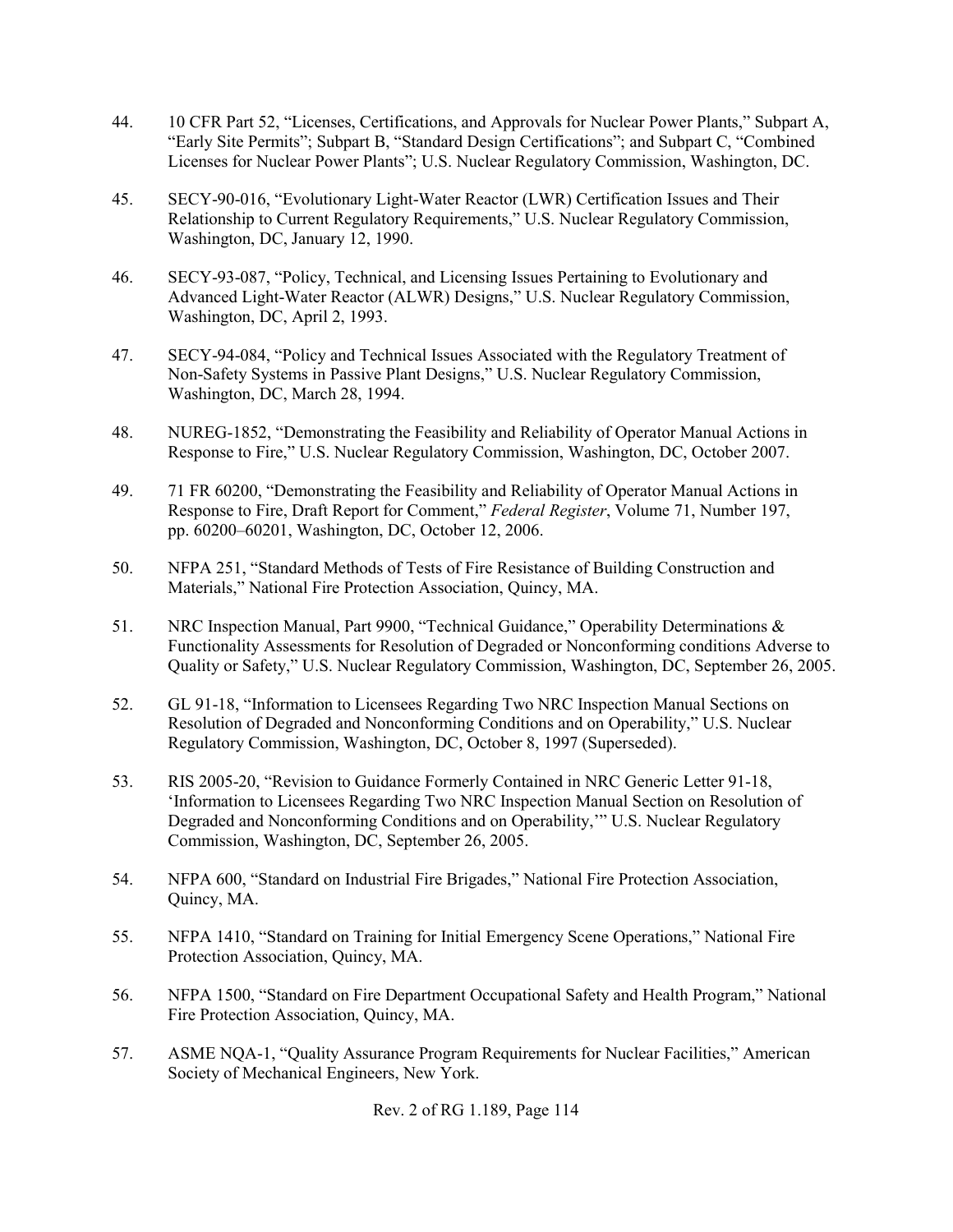- 58. ANSI/ANS 3.2, "Administrative Controls and Quality Assurance for the Operational Phase of Nuclear Power Plants" (formerly ANSI N18.7), American Nuclear Society, La Grange Park, IL.
- 59. Regulatory Guide 1.174, "An Approach for Using Probabilistic Risk Assessment in Risk-Informed Decisions on Plant-Specific Changes to the Licensing Basis," U.S. Nuclear Regulatory Commission, Washington, DC.
- 60. NEI 02-03, "Guidance for Performing a Regulatory Review of Proposed Changes to the Approved Fire Protection Program," Revision 0, Nuclear Energy Institute, Washington, DC, June 2003.
- 61. NUREG-1022, "Event Reporting Guidelines 10 CFR 50.72 and 50.73," Revision 2, U.S. Nuclear Regulatory Commission, Washington, DC, October 2000.
- 62. 10 CFR Part 1, "Statement of Organization and General Information," Section 10 CFR 1.43, "Office of Nuclear Reactor Regulation," U.S. Nuclear Regulatory Commission, Washington, DC.
- 63. NUREG-1824, "Verification and Validation of Selected Fire Models for Nuclear Power Plant Applications," U.S. Nuclear Regulatory Commission, Washington, DC, May 2007.
- 64. NUREG-1805, "Fire Dynamics Tools (FDTs) Quantitative Fire Hazard Analysis Methods for the U.S. Nuclear Regulatory Commission Fire Protection Inspection Program," U.S. Nuclear Regulatory Commission, Washington, DC, December 2004.
- 65. NFPA 1, "Fire Code," National Fire Protection Association, Quincy, MA.
- 66. NFPA 703, "Standard for Fire-Retardant Treated Wood and Fire-Retardant Coatings for Building Materials," National Fire Protection Association, Quincy, MA.
- 67. NFPA 701, "Standard Methods of Fire Tests for Flame Propagation of Textiles and Films," National Fire Protection Association, Quincy, MA.
- 68. NFPA 30, "Flammable and Combustible Liquids Code," National Fire Protection Association, Quincy, MA.
- 69. NFPA 80A, "Recommended Practice for Protection of Buildings from Exterior Fire Exposures," National Fire Protection Association, Quincy, MA.
- 70. NFPA 55, "Standard for the Storage, Use, and Handling of Compressed Gases and Cryogenic Fluids in Portable and Stationary Containers, Cylinders, and Tanks," National Fire Protection Association, Quincy, MA.
- 71. NFPA 58, "Liquefied Petroleum Gas Code," National Fire Protection Association, Quincy, MA.
- 72. NFPA 1144, "Standard for Reducing Structure Ignition Hazards from Wildland Fire," National Fire Protection Association, Quincy, MA.
- 73. NFPA 51B, "Standard for Fire Prevention During Welding, Cutting and Other Hot Work," National Fire Protection Association, Quincy, MA.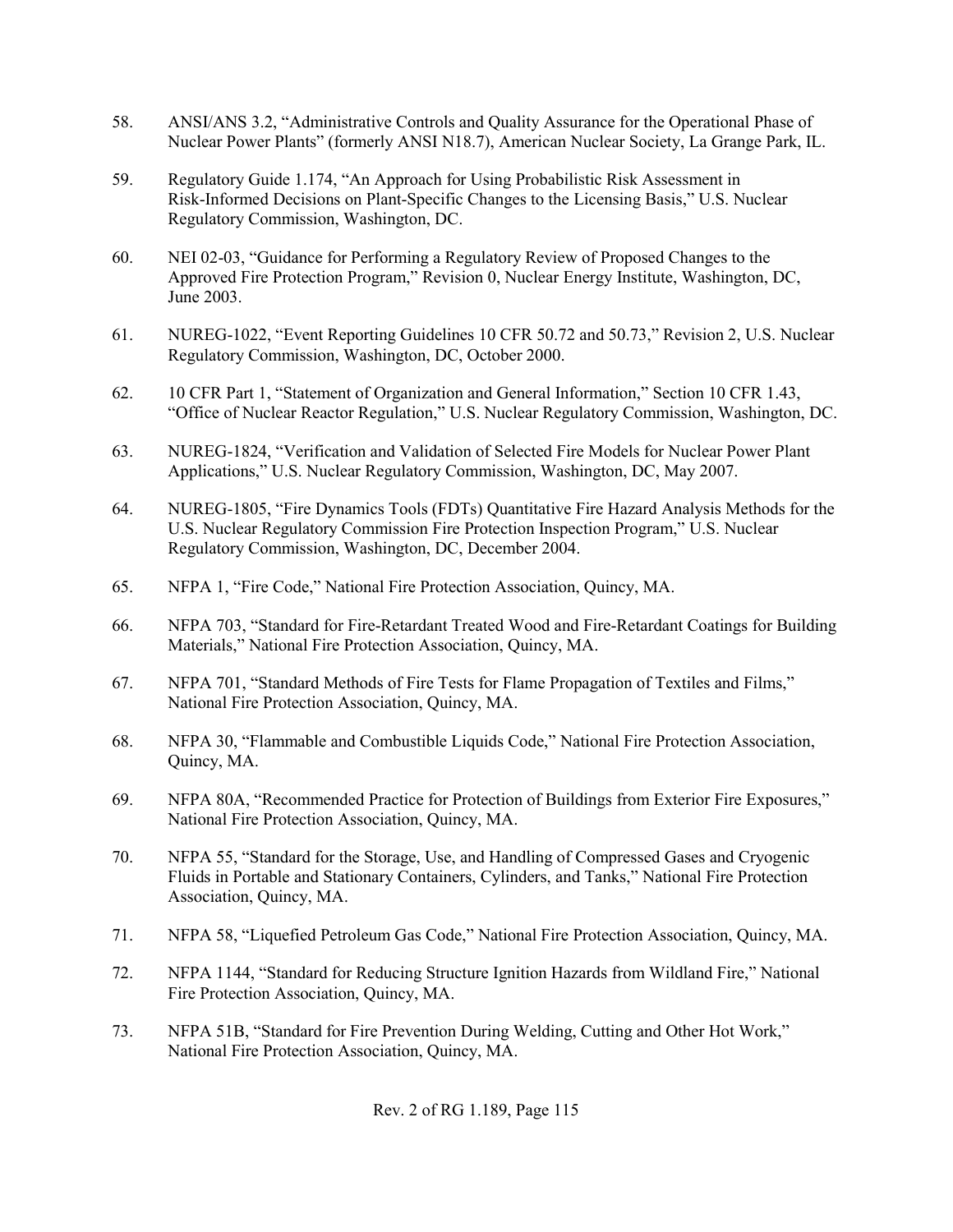- 74. IEEE 835, "Standard Power Cable Ampacity Tables," Institute of Electrical and Electronics Engineers, Piscataway, NJ.
- 75. ANSI/IEEE C.2, "National Electrical Safety Code," Institute of Electrical and Electronics Engineers, Piscataway, NJ.
- 76. NFPA 70, "National Electrical Code," National Fire Protection Association, Quincy, MA.
- 77. Regulatory Guide 1.39, "Housekeeping Requirements for Water-Cooled Nuclear Power Plants," U.S. Nuclear Regulatory Commission, Washington, DC.
- 78. NFPA 25, "Standard for the Inspection, Testing, and Maintenance of Water-Based Fire Protection Systems," National Fire Protection Association, Quincy, MA.
- 79. NFPA 72, "National Fire Alarm Code," National Fire Protection Association, Quincy, MA.
- 80. Regulatory Guide 1.6, "Independence Between Redundant Standby (Onsite) Power Sources and Between Their Distribution Systems," U.S. Nuclear Regulatory Commission, Washington, DC.
- 81. Regulatory Guide 1.32, "Criteria for Power Systems for Nuclear Power Plants," U.S. Nuclear Regulatory Commission, Washington, DC.
- 82. Regulatory Guide 1.75, "Physical Independence of Electric Systems," U.S. Nuclear Regulatory Commission, Washington, DC.
- 83. NFPA 22, "Standard for Water Tanks for Private Fire Protection," National Fire Protection Association, Quincy, MA.
- 84. NFPA 24, "Standard for the Installation of Private Fire Service Mains and Their Appurtenances," National Fire Protection Association, Quincy, MA.
- 85. NFPA 13, "Standard for the Installation of Sprinkler Systems," National Fire Protection Association, Quincy, MA.
- 86. NFPA 15, "Standard for Water Spray Fixed Systems for Fire Protection," National Fire Protection Association, Quincy, MA.
- 87. ASME Standard B31.1, "Power Piping," American Society of Mechanical Engineers, New York.
- 88. NFPA 20, "Standard for the Installation of Stationary Pumps for Fire Protection," National Fire Protection Association, Quincy, MA.
- 89. NFPA 750, "Standard on Water Mist Fire Protection Systems," National Fire Protection Association, Quincy, MA.
- 90. NFPA 16, "Standard for the Installation of Foam-Water Sprinkler and Foam-Water Spray Systems," National Fire Protection Association, Quincy, MA.
- 91. NFPA 11, "Standard for Low-, Medium-, and High-Expansion Foam," National Fire Protection Association, Quincy, MA.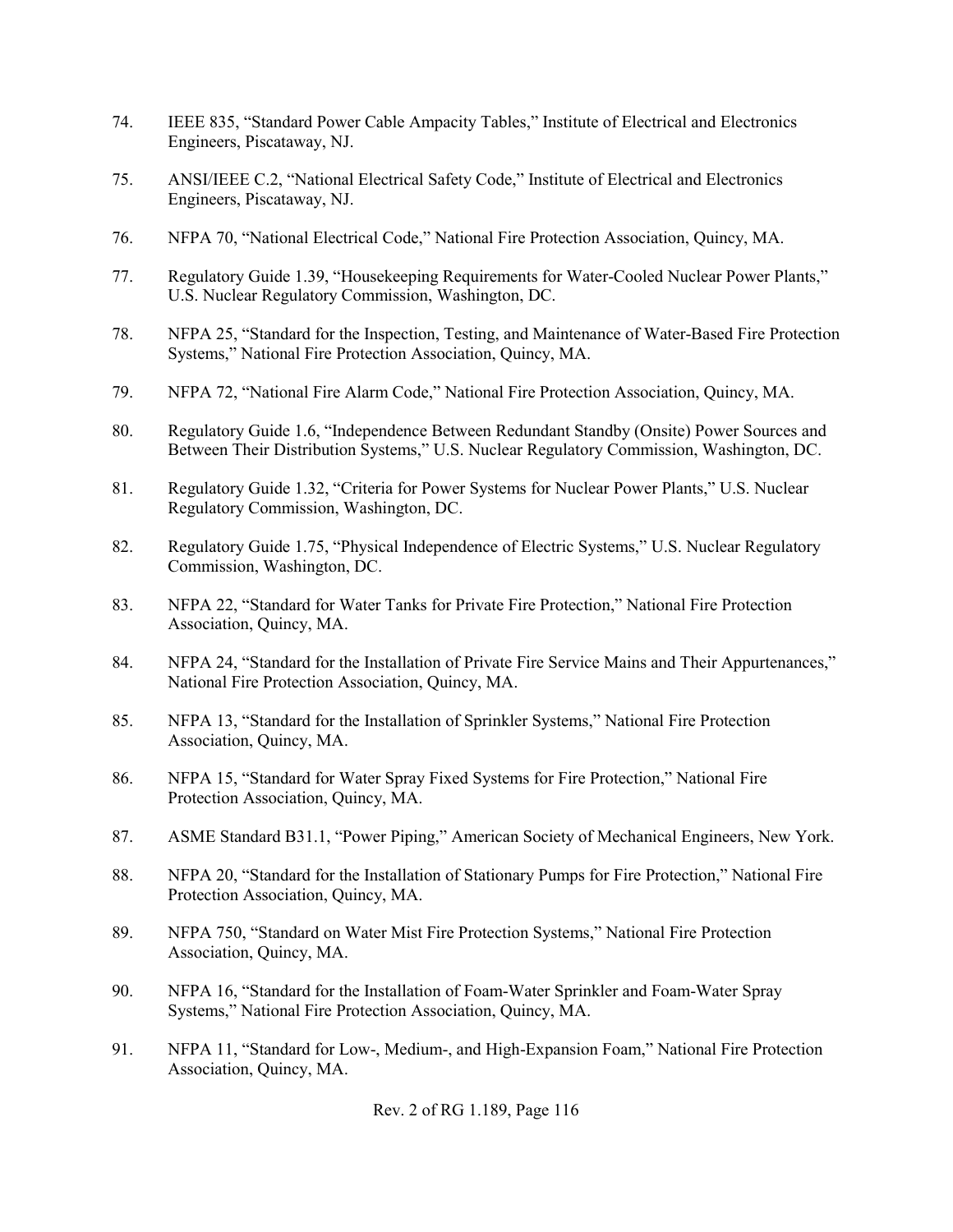- 92. NFPA 12, "Standard on Carbon Dioxide Extinguishing Systems," National Fire Protection Association, Quincy, MA.
- 93. NFPA 12A, "Standard on Halon 1301 Fire Extinguishing Systems," National Fire Protection Association, Quincy, MA.
- 94. NFPA 2001, "Standard for Clean Agent Fire Extinguishing Systems," National Fire Protection Association, Quincy, MA.
- 95. NFPA 14, "Standard for the Installation of Standpipe and Hose Systems," National Fire Protection Association, Quincy, MA.
- 96. *Fire Protection Handbook*, Volume II, Section 10, Chapter 1, 19th Edition, National Fire Protection Association, Quincy, MA, 2003.
- 97. NFPA 1961, "Standard on Fire Hose," National Fire Protection Association, Quincy, MA.
- 98. NFPA 1962, "Standard for the Inspection, Care, and Use of Fire Hose, Couplings, and Nozzles and the Service Testing of Fire Hose," National Fire Protection Association, Quincy, MA.
- 99. NFPA 10, "Standard for Portable Fire Extinguishers," National Fire Protection Association, Quincy, MA.
- 100. NFPA 1404, "Standard for Fire Service Respiratory Protection Training," National Fire Protection Association, Quincy, MA.
- 101. NFPA 1620, "Recommended Practice for Pre-Incident Planning," National Fire Protection Association, Quincy, MA.
- 102. "UL Building Materials Directory," Underwriters Laboratories, Inc., Northbrook, IL.
- 103. Factory Mutual Approval Guide, "Factory Mutual Research Approval Guide—Equipment, Materials, and Services for Conservation of Property," Factory Mutual Research Corp., Johnston, RI, September 2000.
- 104. ASTM E84, "Standard Test Method for Surface Burning Characteristics of Building Materials," *Annual Book of ASTM Standards*, American Society for Testing and Materials, West Conshohocken, PA.
- 105. ASTM D3286, "Standard Test Method for Gross Calorific Value of Coal and Coke by the Isoperibol Bomb Calorimeter," *Annual Book of ASTM Standards*, American Society for Testing and Materials, West Conshohocken, PA.
- 106. NFPA 259, "Standard Test Method for Potential Heat of Building Materials," National Fire Protection Association, Quincy, MA.
- 107. NFPA 220, "Standard on Types of Building Construction," National Fire Protection Association, Quincy, MA.
- Rev. 2 of RG 1.189, Page 117 108. NFPA 253, "Standard Method of Test for Critical Radiant Flux of Floor Covering Systems Using a Radiant Heat Energy Source," National Fire Protection Association, Quincy, MA.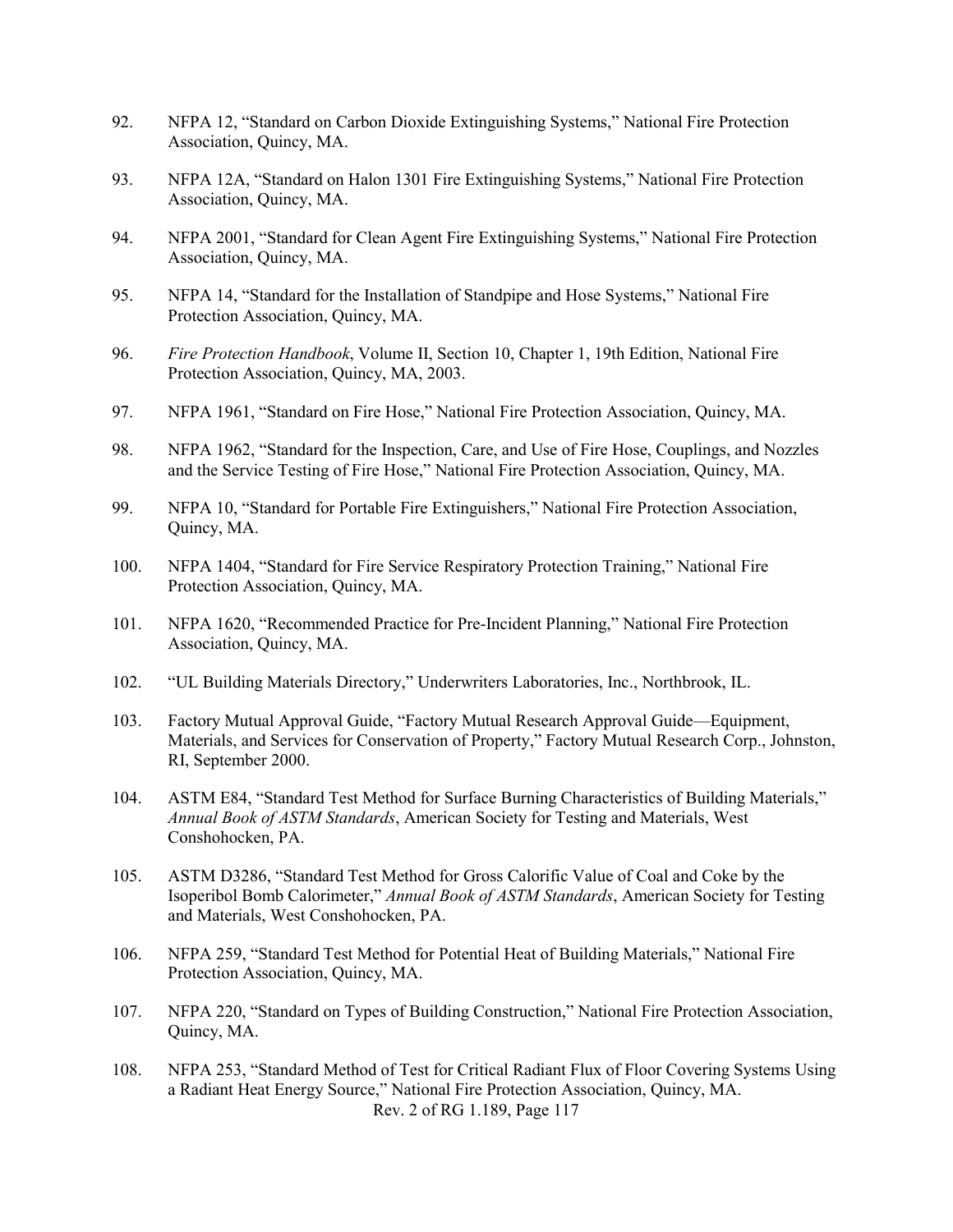- 109. IEEE 383, "IEEE Standard for Type Test of Class IE Electric Cables, Field Splices, and Connections for Nuclear Power Generating Stations," Institute of Electrical and Electronics Engineers, Piscataway, NJ.
- 110. IEEE 1202, "IEEE Standard for Flame Testing of Cables for Use in Cable Trays in Industrial and Commercial Occupancies," Institute of Electrical and Electronics Engineers, Piscataway, NJ.
- 111. Regulatory Guide 1.101, "Emergency Planning and Preparedness for Nuclear Power Reactors," U.S. Nuclear Regulatory Commission, Washington, DC.
- 112. Regulatory Guide 1.52, "Design, Inspection, and Testing Criteria for Air Filtration and Adsorption Units of Post-Accident Engineered-Safety-Feature Atmosphere Cleanup Systems in Light-Water-Cooled Nuclear Power Plants," U.S. Nuclear Regulatory Commission, Washington, DC.
- 113. NFPA 204, "Standard for Smoke and Heat Venting," National Fire Protection Association, Quincy, MA.
- 114. NFPA 90A, "Standard for the Installation of Air-Conditioning and Ventilating Systems," National Fire Protection Association, Quincy, MA.
- 115. NFPA 54, "National Fuel Gas Code," National Fire Protection Association, Quincy, MA.
- 116. Regulatory Guide 1.143, "Design Guidance for Radioactive Waste Management Systems, Structures, and Components Installed in Light-Water-Cooled Nuclear Power Plants," U.S. Nuclear Regulatory Commission, Washington, D.C.
- 117. Regulatory Guide 1.91, "Evaluations of Explosions Postulated To Occur on Transportation Routes Near Nuclear Power Plants," U.S. Nuclear Regulatory Commission, Washington, DC.
- 118. NFPA 221, "Standard for High-Challenge Fire Walls, Fire Walls, and Fire Barrier Walls," National Fire Protection Association, Quincy, MA.
- 119. UL 555, "Fire Dampers," Underwriters Laboratories, Inc., Northbrook, IL.
- 120. ASTM E119, "Standard Test Methods for Fire Tests of Building Construction and Materials," *Annual Book of ASTM Standards*, American Society for Testing and Materials, West Conshohocken, PA.
- 121. ASTM E814, "Standard Test Method for Fire Tests of Penetration Firestop Systems," *Annual Book of ASTM Standards*, American Society for Testing and Materials, West Conshohocken, PA.
- 122. IEEE 634, "IEEE Standard Cable Penetration Fire Stop Qualification Test," Institute of Electrical and Electronics Engineers, Piscataway, NJ.
- 123. IEEE 242, "IEEE Recommended Practices for Protection and Coordination of Industrial and Commercial Power Systems," Institute of Electrical and Electronics Engineers, Piscataway, NJ.
- 124. ASTM D2859, "Standard Test Method for Ignition Characteristics of Finished Textile Floor Covering Materials," American Society for Testing and Materials, West Conshohocken, PA.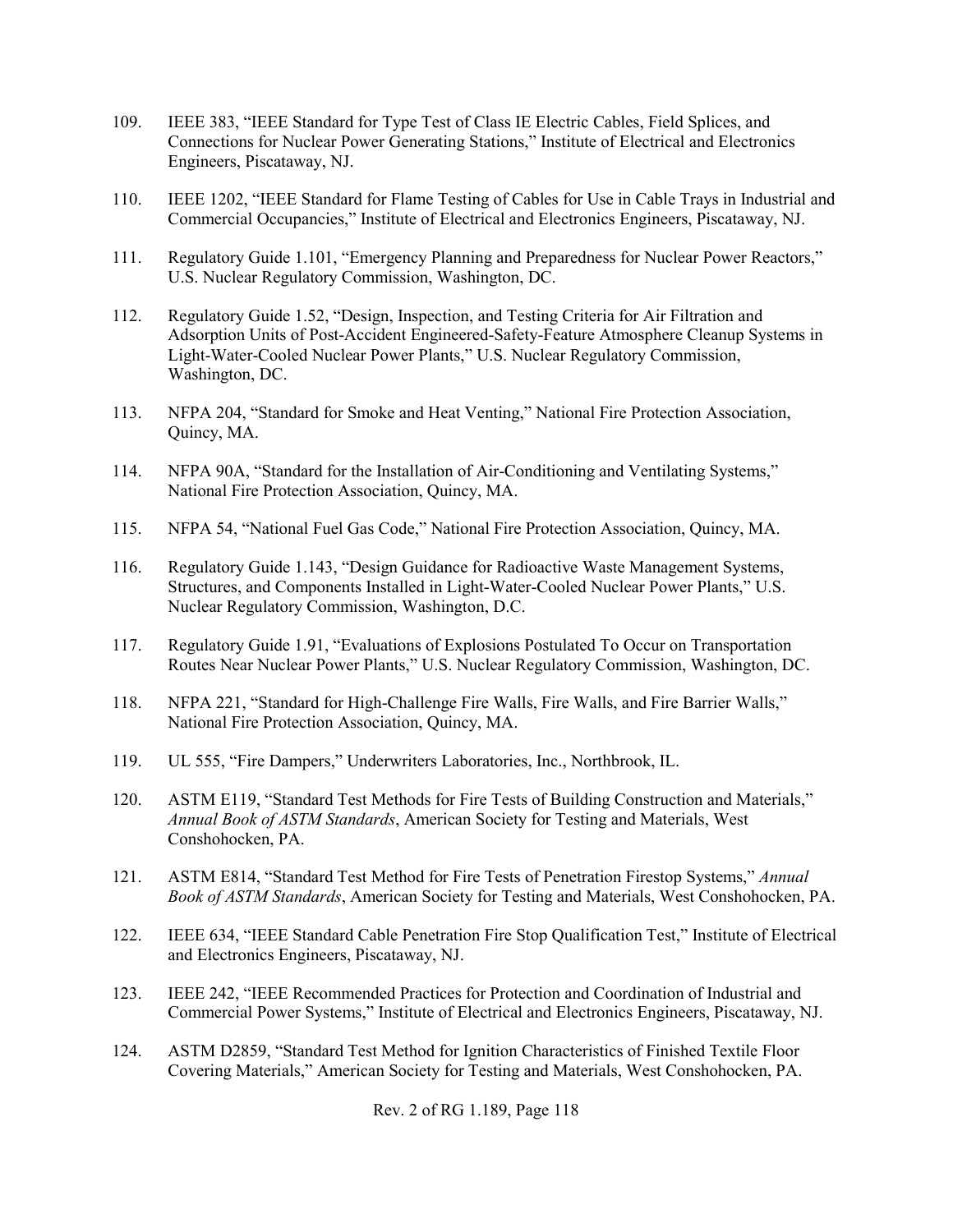- 125. NFPA 75, "Standard for the Protection of Information Technology Equipment," National Fire Protection Association, Quincy, MA.
- 126. EPRI NP-5283-SR-A, "Guidelines for Permanent BWR Hydrogen Water Chemistry Installations," Electric Power Research Institute, Palo Alto, CA, 1987 Revision.
- 127. Regulatory Guide 1.206, "Combined License Applications for Nuclear Power Plants (LWR Edition)," U.S. Nuclear Regulatory Commission, Washington, DC.
- 128. NFPA 804, "Standard for Fire Protection for Advanced Light Water Reactor Electric Generating Plants," National Fire Protection Association, Quincy, MA.
- 129. SECY-05-0197, "Review of Operational Programs in a Combined License Application and Generic Emergency Planning Inspections, Tests, Analyses, and Acceptance Criteria," U.S. Nuclear Regulatory Commission, Washington, DC, October 8, 2005.
- 130. Draft Regulatory Guide DG-1097, "Fire Protection for Operating Nuclear Power Plants," U.S. Nuclear Regulatory Commission, Washington, DC, June 2000.
- 131. Draft Regulatory Guide DG-1170, "Fire Protection for Nuclear Power Plants," U.S. Nuclear Regulatory Commission, Washington, DC, November 2006.
- 132. NUREG/CR-6850, "EPRI/NRC-RES Fire PRA Methodology for Nuclear Power Facilities," U.S. Nuclear Regulatory Commission, Washington, DC, September 2005.
- 133. IEEE 690-1984, "IEEE Standard for the Design and Installation of Cable Systems for Class 1E Circuits in Nuclear Power Generating Stations," Institute of Electrical and Electronics Engineers, Piscataway, NJ.
- 134. UL Subject 1724, Appendix B, "Qualification Test for Circuit Integrity of Insulated Electrical Wires and Cables in Electrical Circuit Protection Systems" (Paragraph B3.16), to "Outline of Investigation for Fire Tests for Electrical Circuit Protective Systems," Issue No. 2, August 1991.
- 135. Memorandum from E.W. Weiss to S.A. Richards, "Evaluation of "BWR Owners Group Appendix R Fire Protection Committee Position on SRVs + Low Pressure Systems Used As 'Redundant' Shutdown Systems Under Appendix R (Topical Report GE-NE-T43-0002-00-03- R01)," November 28, 2000.
- 136. NFPA 80, "Standard for Fire Doors and Other Opening Protectives," National Fire Protection Association, Quincy, MA.
- 137. RIS 2005-30, "Clarification of Post-Fire Safe-Shutdown Circuit Regulatory Requirements,'" U.S. Nuclear Regulatory Commission, Washington, DC, December 20, 2005.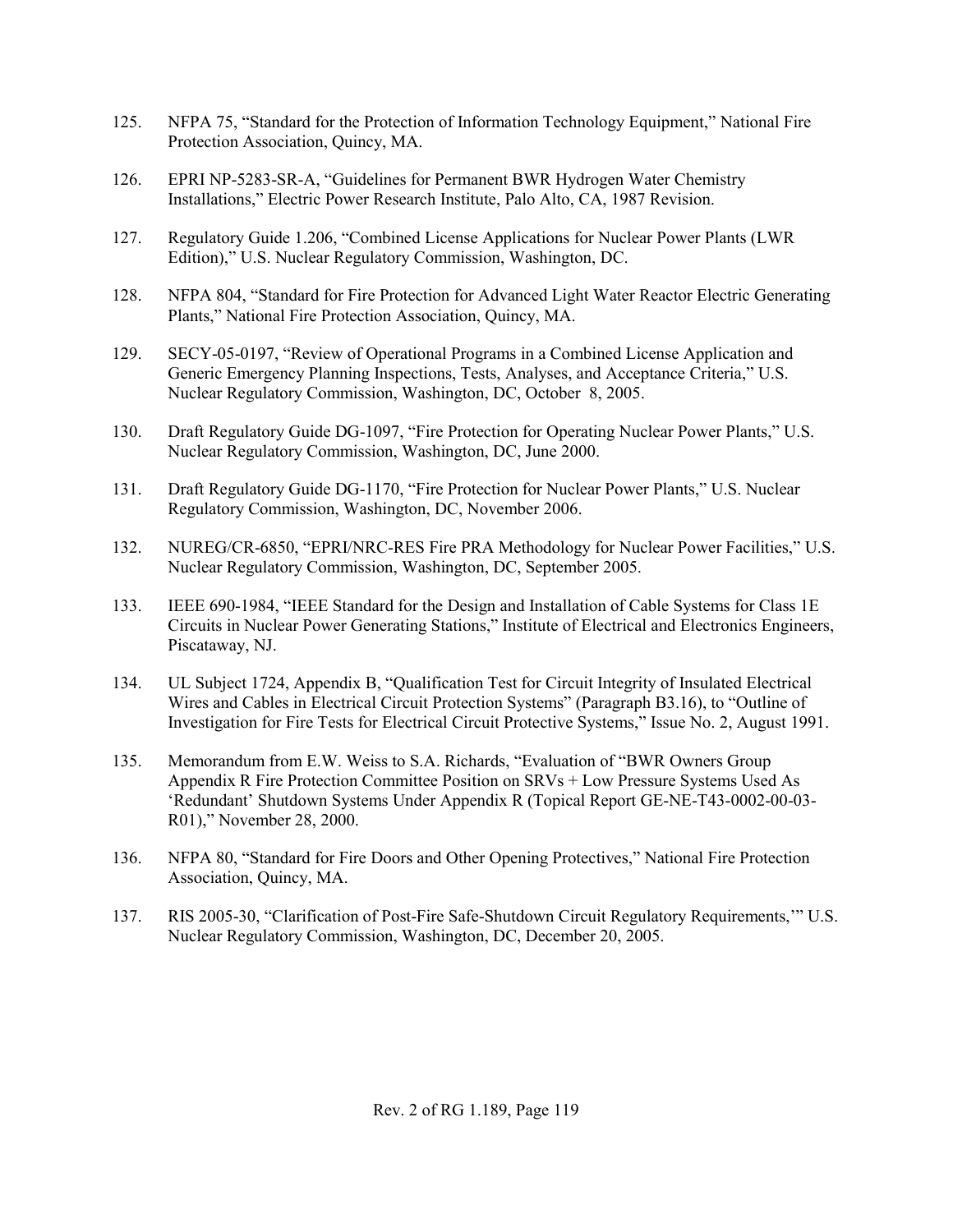# **BIBLIOGRAPHY**

## **U.S. Nuclear Regulatory Commission Documents**

### **NUREG-Series Reports**

NUREG-0654, "Criteria for Preparation and Evaluation of Radiological Emergency Response Plans and Preparedness in Support of Nuclear Power Plants," Revision 1, November 1980.

NUREG-1552, "Fire Barrier Penetration Seals in Nuclear Power Plants," C.S. Bajwa and K. West, July 1996.

NUREG-1552, Supplement 1, "Fire Barrier Penetration Seals in Nuclear Power Plants," Draft Report for Comment, C.S. Bajwa and K. West, January 1999.

NUREG-1800, "Standard Review Plan for Review of License Renewal Applications for Nuclear Power Plants," Revision 1, September 2005.

NUREG-1801, "Generic Aging Lessons Learned (GALL) Report," Volumes 1 and 2, September 2005.

NUREG/CR-6866, "Technical Basis for Regulatory Guidance on Lightning Protection in Nuclear Power Plants," January 2006.

#### **Generic Letters**

GL 82-21, "Technical Specifications for Fire Protection Audits," October 6, 1982.

GL 85-01, "Fire Protection Policy Steering Committee Report," January 9, 1985.

GL 89-13, Supplement 1, "Service Water System Problems Affecting Safety-Related Equipment," April 4, 1990.

GL 93-03, "Verification of Plant Records," October 20, 1995.

GL 93-06, "Research Results on Generic Safety Issue 106, 'Piping and the Use of Highly Combustible Gases in Vital Areas,'" October 25, 1993.

GL 06-03, "Potentially Nonconforming Hemyc and MT Fire Barrier Configurations," April 10, 2006.

### **Information Notices**

IN 83-41, "Actuation of Fire Suppression System Causing Inoperability of Safety-Related Equipment," June 22, 1983.

IN 83-69, "Improperly Installed Fire Dampers at Nuclear Power Plants," October 21, 1983.

IN 84-09, "Lessons Learned from NRC Inspections of Fire Protection Safe-Shutdown Systems (10 CFR Part 50, Appendix R)," February 13, 1984.

IN 86-106, "Feedwater Line Break," December 16, 1986.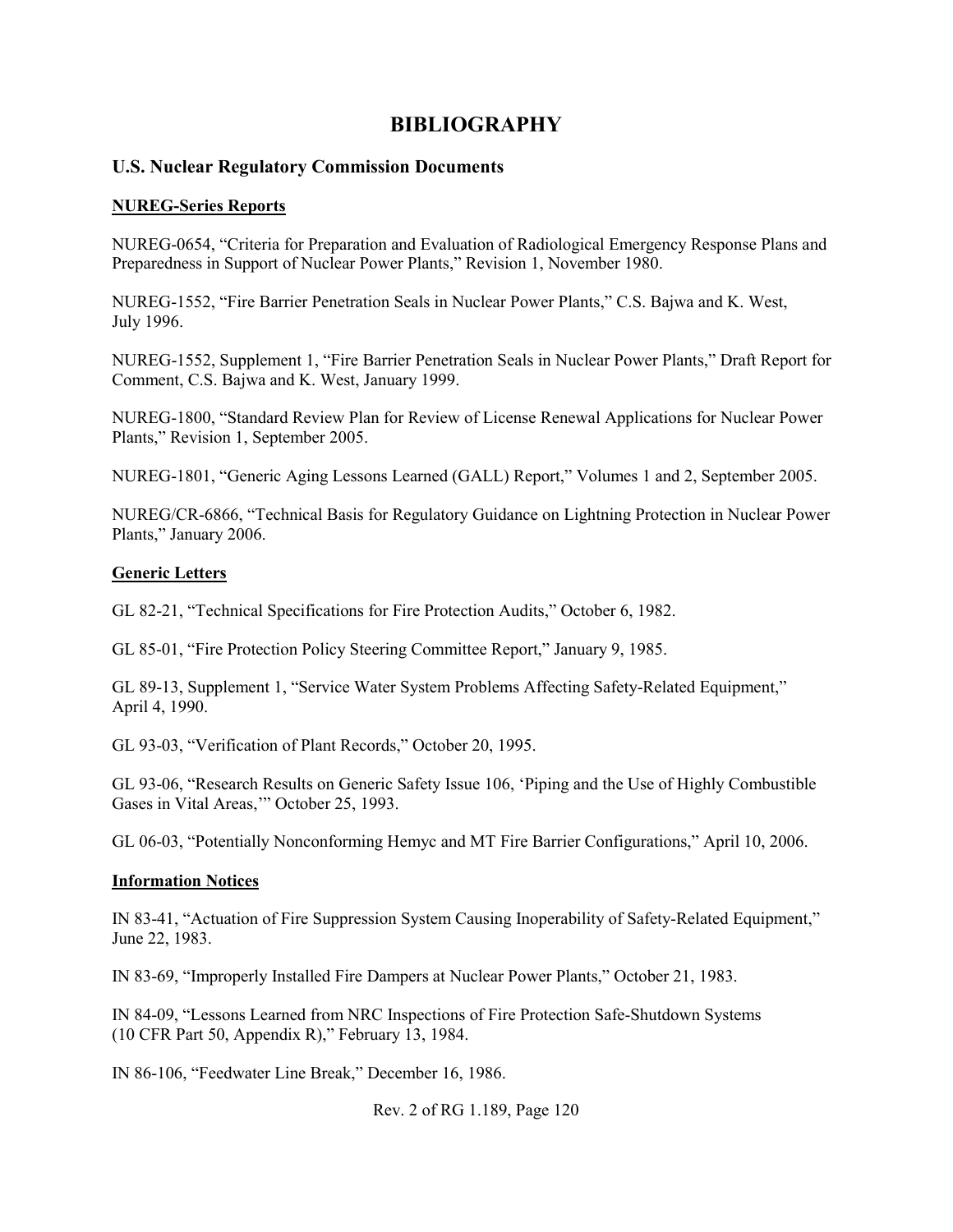IN 88-04, "Inadequate Qualification and Documentation of Fire Barrier Penetration Seals," February 5, 1988.

IN 88-45, "Problems in Protective Relay and Circuit Breaker Coordination," July 7, 1988.

IN 88-56, "Potential Problems with Silicone Foam Fire Barrier Penetration Seals," August 4, 1988.

IN 89-52, "Potential Fire Damper Operational Problems," June 8, 1989.

IN 91-17, "Fire Safety of Temporary Installations or Services," March 11, 1991.

IN 91-37, "Compressed Gas Cylinder Missile Hazards," June 10, 1991.

IN 91-77, "Shift Staffing at Nuclear Power Plants," November 26, 1991.

IN 92-28, "Inadequate Fire Suppression System Testing," April 8, 1992.

IN 95-36, "Potential Problems with Post-Fire Emergency Lighting," August 29, 1995.

IN 95-48, "Results of Shift Staffing Study," October 10, 1995.

IN 97-48, "Inadequate or Inappropriate Interim Fire Protection Compensatory Measures," July 9, 1997.

IN 00-12, "Potential Degradation of Firefighter Primary Protective Garments," September 21, 2000.

IN 02-24, "Potential Problems with Heat Collectors on Fire Protection Sprinklers," July 19, 2002.

IN 03-19, "Unanalyzed Condition of Reactor Coolant Pump Seal Leakoff Line During Postulated Fire Scenarios or Station Blackout," October 6, 2003.

IN 05-03, "Inadequate Design and Installation of Seismic-Gap Fire Barriers," February 10, 2005.

IN 05-04, "Single-Failure and Fire Vulnerability of Redundant Electrical Safety Buses," February 14, 2005.

IN 05-14, "Fire Protection Findings on Loss of Seal Cooling to Westinghouse Reactor Coolant Pumps," June 1, 2005.

## **Regulatory Issue Summaries**

RIS 2004-03,"Risk-Informed Approach for Post-Fire Safe-Shutdown Circuit Inspections," Revision 1, December 29, 2004.

RIS 2005-07, "Compensatory Measures to Satisfy the Fire Protection Program Requirements," April 19, 2005.

## **Letters and Memoranda**

Holahan Memo, Gary Holahan, Memo to Dennis Crutchfield, Subject: "Request for Assistance: Determine Whether Two Hot Shorts in a Multiconductor Cable Associated with a Non-Hi/Low Pressure Interface Should Be Analyzed for Fire Induced Spurious Actuation (Generic Letter 86-10, Section 5.3.1,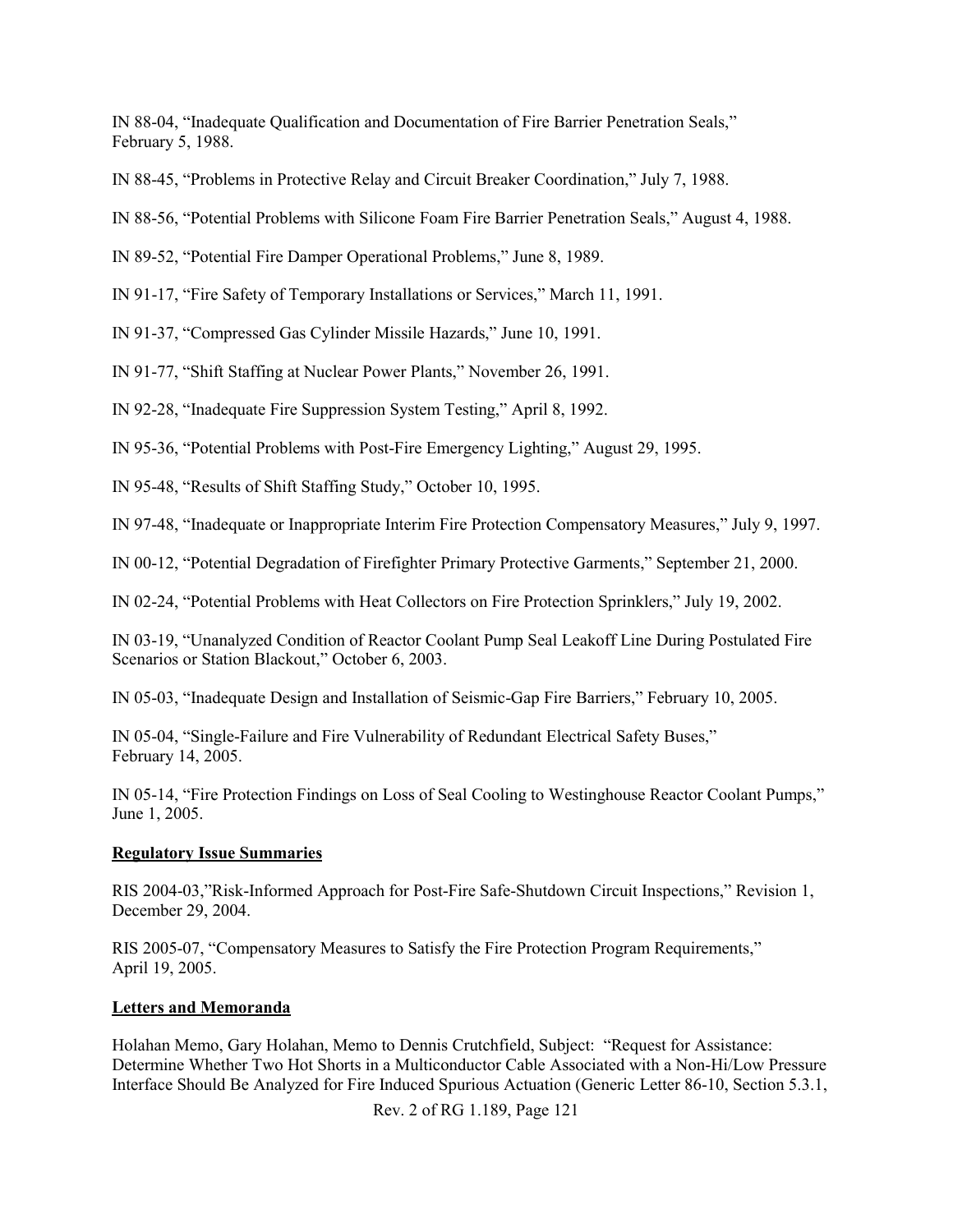'Non-Hi/Low Pressure Interfaces in Ungrounded AC and DC Circuits') (AITS 205-89)," December 4, 1990. (ADAMS Accession No. ML062300013)

Mattson Memo, Roger J. Mattson, Memo to Richard H. Vollmer, Subject: "Position Statement on Allowable Repairs for Alternative Shutdown and on the Appendix R Requirement for Time Required to Achieve Cold Shutdown," July 2, 1982. (ADAMS Accession No. ML050140106)

Mattson Memo, Roger J. Mattson, Memo to Darrell G. Eisenhut, Subject: "Fire Protection Rule— Appendix R," March 22, 1982. (ADAMS Accession No. ML050140137)

Mattson Memo, Roger J. Mattson, Memo to Darrell G. Eisenhut, Subject: "Task Interface Agreement #83-53 'Physical Independence of Electrical Systems,' TAC No. 51567," July 22, 1983. (ADAMS Accession No. ML062300010)

Stello Letter to Bixel, Victor Stello, Jr., Letter to David Bixel, Consumers Power Company, Subject: "Manpower Requirements for Operating Reactors, Docket No. 50-255," June 8, 1978. (ADAMS Accession No. ML031280307)

Vollmer Memo, R.H. Vollmer, Memo to Darrell G. Eisenhut, Subject: "Emergency Lighting Requirements (TIA 83-87; TAC 52308)," December 21, 1983. (ADAMS Accession No. ML062300012)

Richards Letter, S.A. Richards, Letter to J.M. Kenny, BWR Owners Group, "BWR Owners Group Appendix R Fire Protection Committee Position on SRVs and Low-Pressure Systems Used as 'Redundant' Shutdown Systems Under Appendix R," December 12, 2000. (ADAMS Accession No. ML003776828)

## **Miscellaneous NRC Documents**

AL 95-06, "Relocation of Technical Specification Administrative Controls Related to Quality Assurance," Administrative Letter 95-06, Dennis M. Crutchfield, December 12, 1995.

BL 77-08, "Assurance of Safety and Safeguards During an Emergency—Locking Systems," IE Bulletin 77-08, December 28, 1977.

BL 81-03, "Flow Blockage of Cooling Water to Safety System Components by Corbicula Sp. (Asiatic Clam) and Mytilus Sp. (Mussel)," EI Bulletin 81-03, April 10, 1981.

Inspection Manual Chapter 0609, Appendix F, "Fire Protection Significance Determination Process," February 28, 2005.

IP 64100, "Post-Fire Safe-Shutdown, Emergency Lighting and Oil Collection Capability at Operating and Near-term Operating Reactor Facilities," Inspection Procedure 64100, October 18, 1999.

IP 64704, "Fire Protection Program," Inspection Procedure 64704, June 24, 1998.

TI 2515/62, "Postfire Safe-Shutdown, Emergency Lighting, and Oil Collection Capability at All Operating Plants," Temporary Instruction 2515/62, Revision 2, February 14, 1985.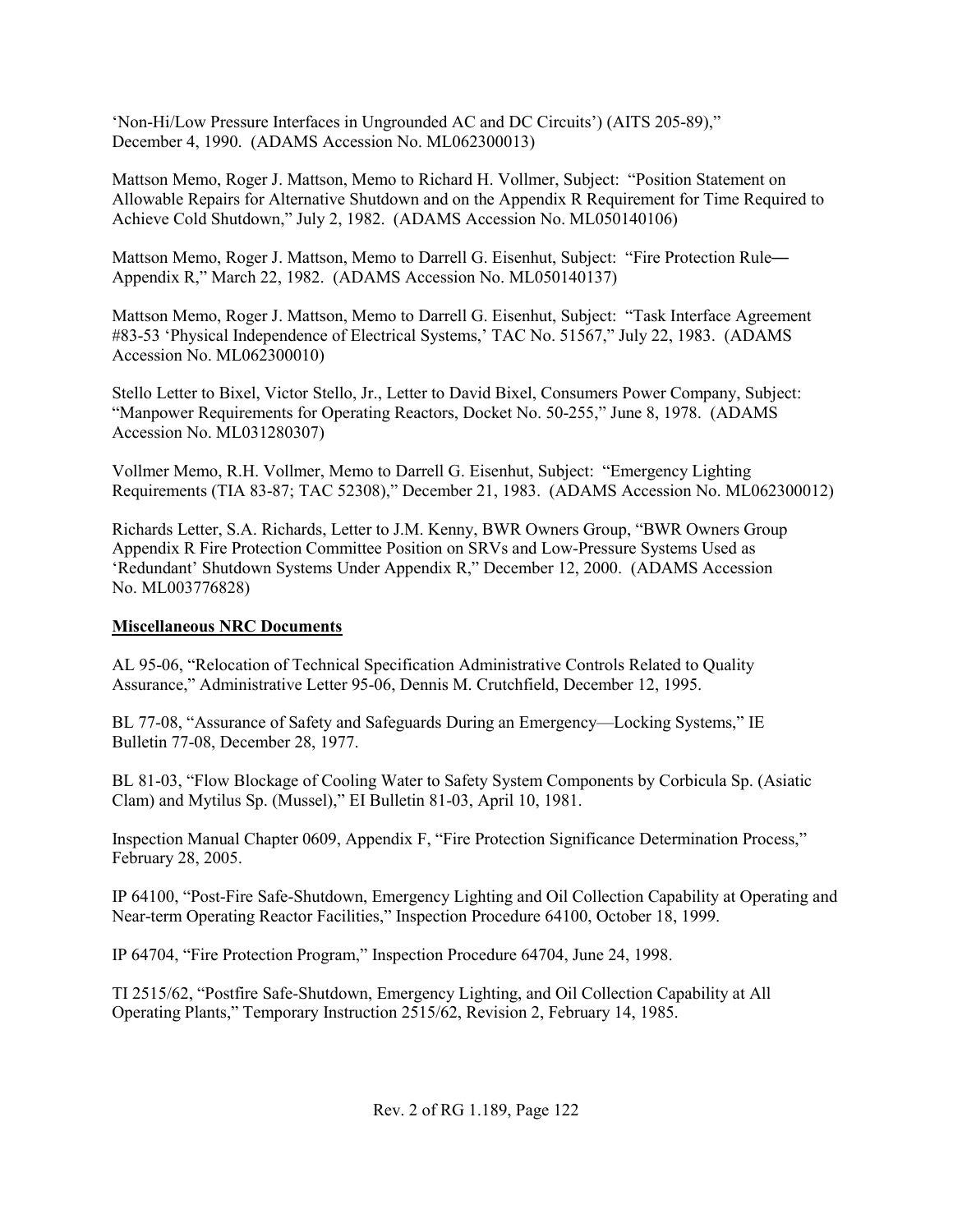# **National Fire Protection Association Codes and Standards**

NFPA 78, "Lightning Protection Code."

NFPA 92A, "Standard for Smoke-Control Systems Utilizing Barriers and Pressure Differences."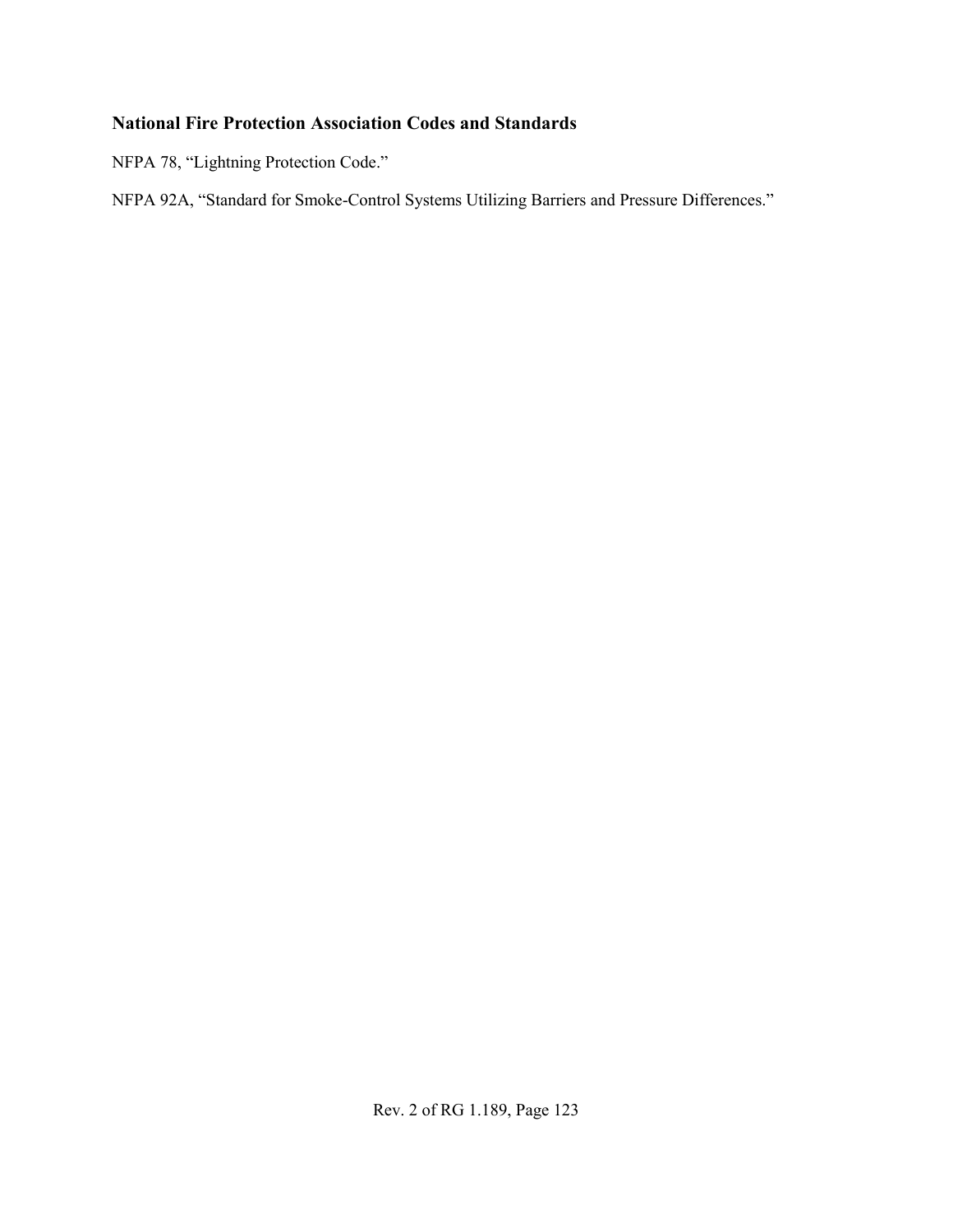# **APPENDIX A**

# **EQUIVALENCY**

This appendix provides information and previously accepted examples from Generic Letter 86-10, "Implementation of Fire Protection Requirements" (Ref. 15), with regard to the use of equivalency in evaluating fire protection and safe-shutdown features.

### **A-1. Process Monitoring Instrumentation**

Section III.L.2.d of Appendix R, "Fire Protection Program for Nuclear Power Facilities Operating Prior to January 1, 1979," to Title 10 of the *Code of Federal Regulations*, Part 50, "Domestic Licensing of Production and Utilization Facilities" (10 CFR Part 50) (Ref. 1), states, "The process monitoring function shall be capable of providing direct readings of the process variables necessary to perform and control" the reactivity control function. While this guidance provides an acceptable method for complying with the regulation, it does not exclude other alternative methods of compliance. The licensee should justify alternative instrumentation to comply with the regulation (e.g., boron concentration indication) based on a technical evaluation.

### **A-2. Fire Area Boundaries**

The term "fire area" as used in Appendix R means an area sufficiently bounded to withstand the hazards associated with the area and, as necessary, to protect important equipment within the area from a fire outside the area. To meet the regulation, fire area boundaries need not be completely sealed floor-to-ceiling, wall-to-wall boundaries. However, the licensee should identify and consider all unsealed openings in evaluating the effectiveness of the overall barrier. Where fire area boundaries are not wall-to-wall, floor-to-ceiling boundaries with all penetrations sealed to the fire rating required of the boundaries, licensees should evaluate the adequacy of fire boundaries in their plants to determine whether the boundaries will withstand the hazards associated with the area. A fire protection engineer and, if required, a systems engineer should perform this analysis. However, if the safety evaluation report identified certain cable penetrations as open items at the time Appendix R became effective, Section III.M of the rule applies (see 10 CFR 50.48(b) (Ref. 1)), and any variation from the requirements of Section III.M requires an exemption. In any event, licensees should retain these analyses for subsequent inspections by the U.S. Nuclear Regulatory Commission (NRC).

### **A-3. Automatic Detection and Suppression**

Sections III.G.2.b and III.G.2.c of Appendix R state, "In addition, fire detectors and an automatic fire suppression system shall be installed in the fire area." Other provisions of Appendix R (e.g., Section III.G.2.e) also use the phrase "fire detectors and an automatic fire suppression system in the fire area."

To comply with these provisions, the licensee should install suppression and detection sufficient to protect against the hazards of the area. In this regard, detection and suppression providing less than full area coverage may be adequate to comply with the regulation. Where full area suppression and detection are not installed, licensees should evaluate the adequacy of partial suppression and detection to protect against the hazards in the area. A fire protection engineer and, if required, a systems engineer should perform this evaluation. The licensee should retain evaluations for subsequent NRC inspections. If a licensee is providing no suppression or detection, the licensee should request an exemption or license amendment.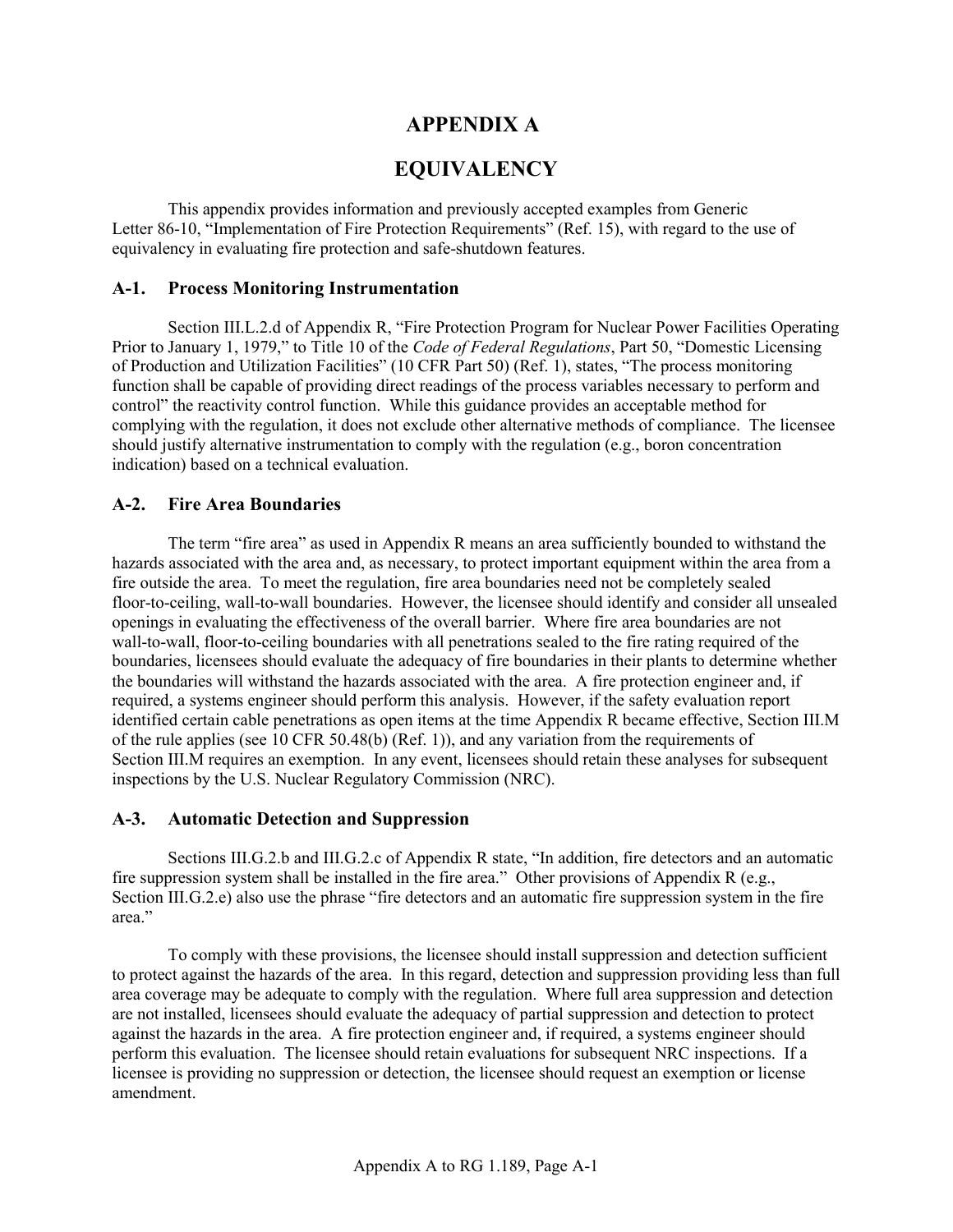# **APPENDIX B**

# **FIRE PROBABILISTIC RISK ASSESSMENTS**

In addition to existing plants that have not adopted a risk-informed, performance-based fire protection program (FPP) in accordance with Title 10, Section 50.48(c), of the *Code of Federal Regulations* (10 CFR 50.48(c) (Ref. 1)), licensees that have not adopted 10 CFR 50.48(c) and licensees preparing new reactor FPPs may apply risk-informed methodologies, including fire probabilistic risk assessment (PRA), to the evaluation of an FPP change. However, the U.S. Nuclear Regulatory Commission (NRC) should review and approve the proposed methodologies, including the acceptance criteria, before the implementation of the plant change.

According to 10 CFR 52.47(a)(v), new reactor applications submitted under 10 CFR Part 52, "Licenses, Certifications, and Approvals for Nuclear Power Plants" (Ref. 44), must include a design-specific PRA. A detailed fire PRA is not necessarily required for a new reactor FPP. However, if an applicant for a combined license (COL) references a certified design and if that certified design developed a fire PRA, then the COL applicant, should use that PRA and update it to reflect site- and plant-specific information that may not have been available at the design stage. In addition, a licensee that has a risk-informed, performance-based FPP (similar to a National Fire Protection Association (NFPA) 805 (Ref. 5) program) or that plans to evaluate plant changes using a risk-informed approach must have a detailed fire PRA.

The term "fire PRA" encompasses all levels and types of PRAs, ranging from a simplified bounding analysis to a detailed analysis in accordance with NUREG/CR-6850, "EPRI/NRC-RES Fire PRA Methodology for Nuclear Power Facilities" (Ref. 132), and the draft American Nuclear Society fire PRA standard. NUREG/CR-6850 should be the basis for the review of the proposed methodologies. Chapter 19, "Probabilistic Risk Assessment," of NUREG-0800, "Standard Review Plan for the Review of Safety Analysis Reports for Nuclear Power Plants" (Ref. 2), known as the SRP, contains additional guidance on the review of nuclear power plant PRAs. The American Nuclear Society has developed a standard for fire PRA (NSI/ANS-58.23-2007, "Fire PRA Methodology").

A fire PRA should receive a peer review to the extent that adequate industry guidance is available. The NRC should review and accept the industry guidance before its application to specific fire PRAs. The NRC should also review the results of the plant-specific peer reviews. All types and levels of fire PRAs should be subject to a peer review. If adequate industry guidance is not available for conducting a fire PRA peer review, the NRC should review the fire PRA for acceptability.

Licensees may use PRA and/or risk insights gained from other methods in support of proposed changes to the plant licensing basis, such as license amendment requests per 10 CFR 50.90, "Application for Amendment of License or Construction Permit," and 10 CFR 50.92, "Issuance of Amendment," or for exemption requests per 10 CFR 50.12, "Specific Exemptions." Regulatory Guide 1.174, "An Approach for Using Probabilistic Risk Assessment in Risk-Informed Decisions on Plant-Specific Changes to the Licensing Basis" (Ref. 59), provides guidelines for the use of PRA in support of plant changes that require NRC approval but does not apply to plant changes that are not subject to NRC approval. Where licensees use PRA in support of submittals to change the plant licensing basis, they should follow the guidelines of SRP Chapter 19 (Ref. 2)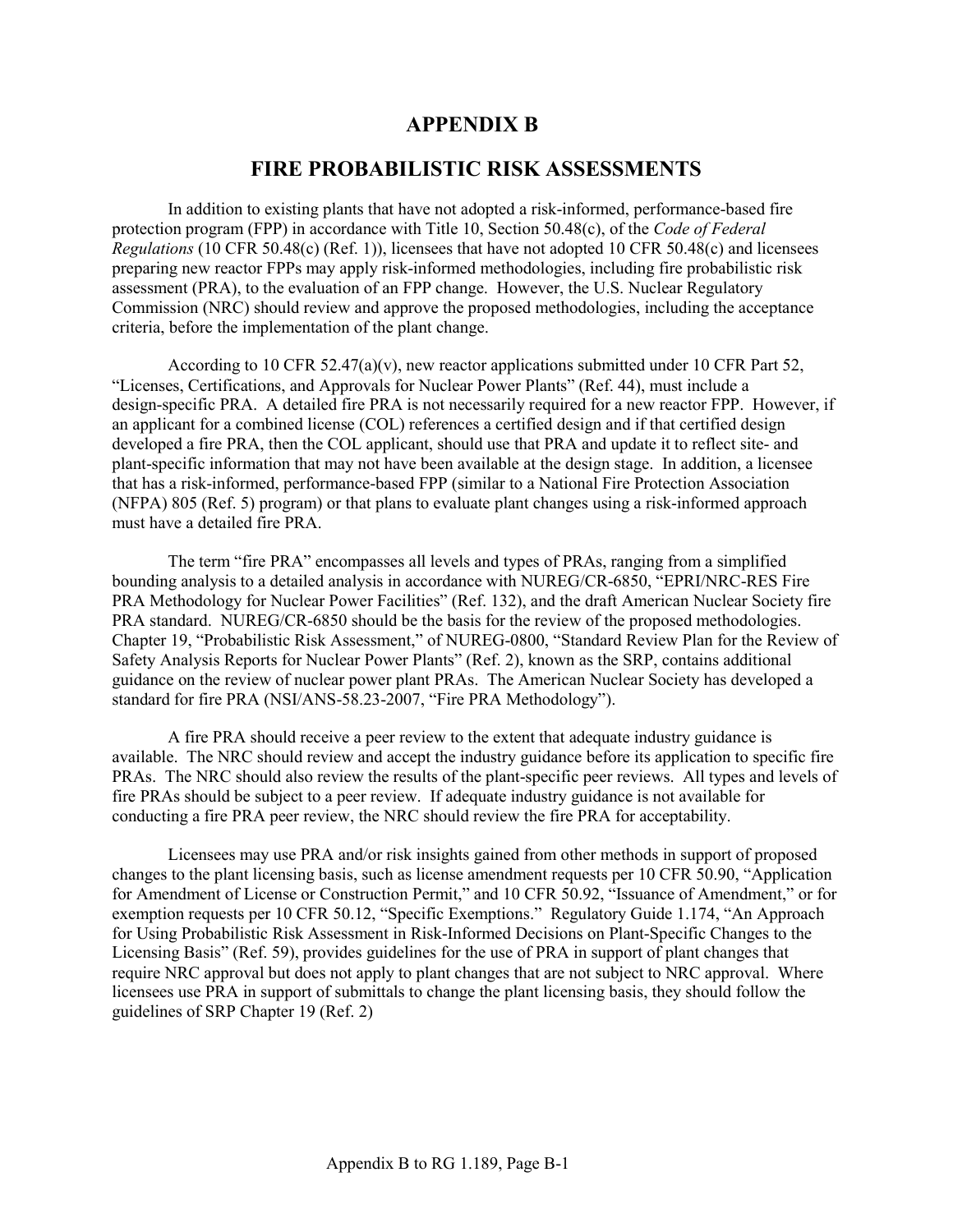# **APPENDIX C**

# **TESTING AND QUALIFICATION OF ELECTRICAL RACEWAY FIRE BARRIER SYSTEMS**

# **C-1. Fire Endurance Test Acceptance Criteria for Electrical Raceway and Component Fire Barrier Systems for Separating Safe-Shutdown Functions within the Same Fire Area**

The fire endurance qualification test for fire barrier materials applied directly to a raceway or component is considered to be successful if all three of the following conditions are met:

a. The average unexposed side temperature of the fire barrier system, as measured on the exterior surface of the raceway or component, does not exceed 139 degrees Celsius (C) (250 degrees Fahrenheit (F)) above its initial temperature.

National Fire Protection Association (NFPA) 251, "Standard Methods of Test of Fire Endurance of Building Construction and Materials" (Ref. 50), and American Society for Testing and Materials (ASTM) E119, "Standard Test Methods for Fire Tests of Building Construction and Materials" (Ref. 120), allow this temperature to be determined by averaging thermocouple temperature readings. For the purposes of this criterion, the licensee may use thermocouple averaging if similar series of thermocouples (e.g., cable tray side rail) are averaged together to determine temperature performance of the raceway fire barrier system. In addition, conditions of acceptance are placed on the temperatures measured by a single thermocouple. If any single thermocouple exceeds 30 percent of the maximum allowable temperature rise (i.e., 139 °C + 42 °C = 181 °C (250 °F + 75 °F = 325 °F), the test exceeds the temperature criteria limit.

b. Irrespective of the unexposed side temperature rise during the fire test, if the fire barrier test specimen includes cables or components, a visual inspection is performed.<sup>13</sup> Cables should not show signs of degraded conditions<sup>14</sup> resulting from the thermal effects of the fire exposure.

When signs of thermal degradation are present, the fire barrier did not perform its intended fire-resistive function. For barriers that are not capable of performing their intended function, an engineering analysis should be performed to demonstrate that the functionality of thermally degraded cables or components was maintained and that the cables or components would have adequately performed their intended functions during and after a postulated fire exposure. A methodology for demonstrating the functionality of cables during and after a fire test exposure is provided below. The purpose of the functionality tests is to justify observed deviations in fire barrier performance. For fire barrier specimens that are tested without cables, an engineering analysis justifying internal fire barrier temperature conditions greater than allowed can be based on a comparison of the fire barrier internal temperature profile measured during the fire endurance test to existing cable-specific performance data, such as environmental qualification (EQ) tests.

 $13$ When the temperature criteria are exceeded or damage occurs, component operability or functionality at the temperatures experienced during the fire test should be assessed. Fire endurance tests that are judged acceptable on the basis of a visual inspection of specific components or cables included in the test specimen may not be applied to other components or cables without a specific evaluation.

<sup>&</sup>lt;sup>14</sup> Examples of thermal cable degradation are jacket swelling, splitting, cracking, blistering, melting, or discoloration; shield exposed; conductor insulation exposed, degraded, or discolored; and bare copper conductor exposed.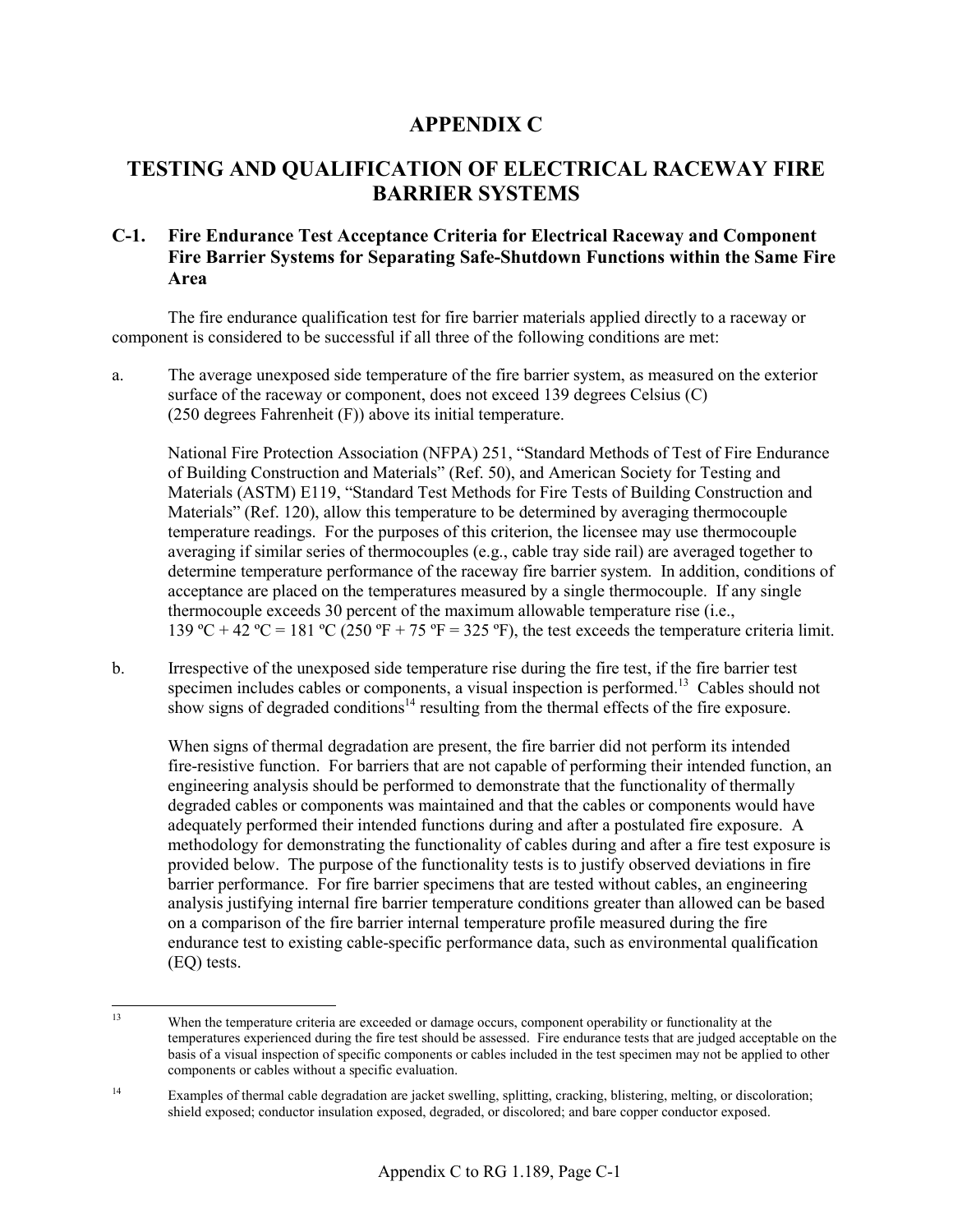c. The cable tray, raceway, or component fire barrier system remains intact during the fire exposure and water hose stream test without developing any openings through which the cable tray, raceway, or component (e.g., cables) is visible.

The test specimen should represent the construction for which the fire rating is desired in terms of materials, workmanship, and details, such as dimensions of parts, and should be built under representative conditions. Raceway fire barrier systems being subjected to qualification fire endurance tests should represent their end use. For example, if the licensee intends to install a cable tray fire barrier system in the plant without protecting the cable tray supports, the test program should duplicate these field conditions. In addition, the fire test program should encompass or bound raceway sizes and the various configurations for those fire barrier systems installed in the plant. Several test specimens will be required to qualify various sizes of horizontal and vertical runs of cable trays and conduits, junction boxes and pull boxes, and similar configurations. The cable tray or raceway design used for the tests should be constructed with materials and configurations representative of in-plant conditions (e.g., the mass associated with typical steel conduits and cable trays, representative internal and external penetration seals). If the raceway fire barrier test specimen includes cables, these cables should represent the installed plant-specific cables.

Measuring cable temperatures is not a reliable means for determining excessive temperature conditions that may occur at any point along the length of the cable during the fire test. In lieu of measuring the unexposed surface temperature of the fire barrier test specimen, methods that will measure the surface temperature of the raceway (e.g., exterior of the conduit, side rails of cable trays, bottom and top of cable tray surfaces, junction box external surfaces) can be considered equivalent if the raceway components used to construct the fire test specimen represent plant-specific components and configurations. The metal surfaces of the raceway, under fire test conditions, exhibit good thermal conductivity properties. Temperatures measured on these surfaces indicate the actual temperature rise within the fire barrier system.

In 1979, American Nuclear Insurers (ANI) issued a fire endurance test method for raceway fire barrier systems for insurance purposes. This method specifies that cable temperatures be monitored by thermocouples. Since cable jackets have a low thermal conductivity, the actual local temperatures of the cable jackets' indications of barrier failure and internal fire barrier temperature rise conditions during the fire exposure are masked. Monitoring cable temperatures can give indications of low internal fire barrier temperature conditions during the fire endurance test. Using this temperature monitoring approach, cable damage can occur without indication of excessive temperatures on the cables. This, linked with no loss of circuit integrity, indicates a successful test. The staff considers monitoring the cable temperature as the primary means of determining cable tray or raceway fire barrier performance to be nonconservative. Therefore, the staff has incorporated the provision for a postfire visual inspection of cables that are installed in fire barrier test specimens. As discussed above, temperatures monitored on the exterior surface of the raceway provide a more representative indication of fire barrier performance.

Fire endurance tests of raceway fire barrier systems may be performed with or without cables in the raceway. Excluding cables from the test specimen eliminates bias in the test results created by the thermal mass of the cables and is the method preferred by the U.S. Nuclear Regulatory Commission (NRC). Without the thermal mass of the cables, the internal temperature conditions measured by the test specimen thermocouples during the fire exposure will provide a more accurate determination of fire barrier thermal performance. The following sections provide guidance for both approaches.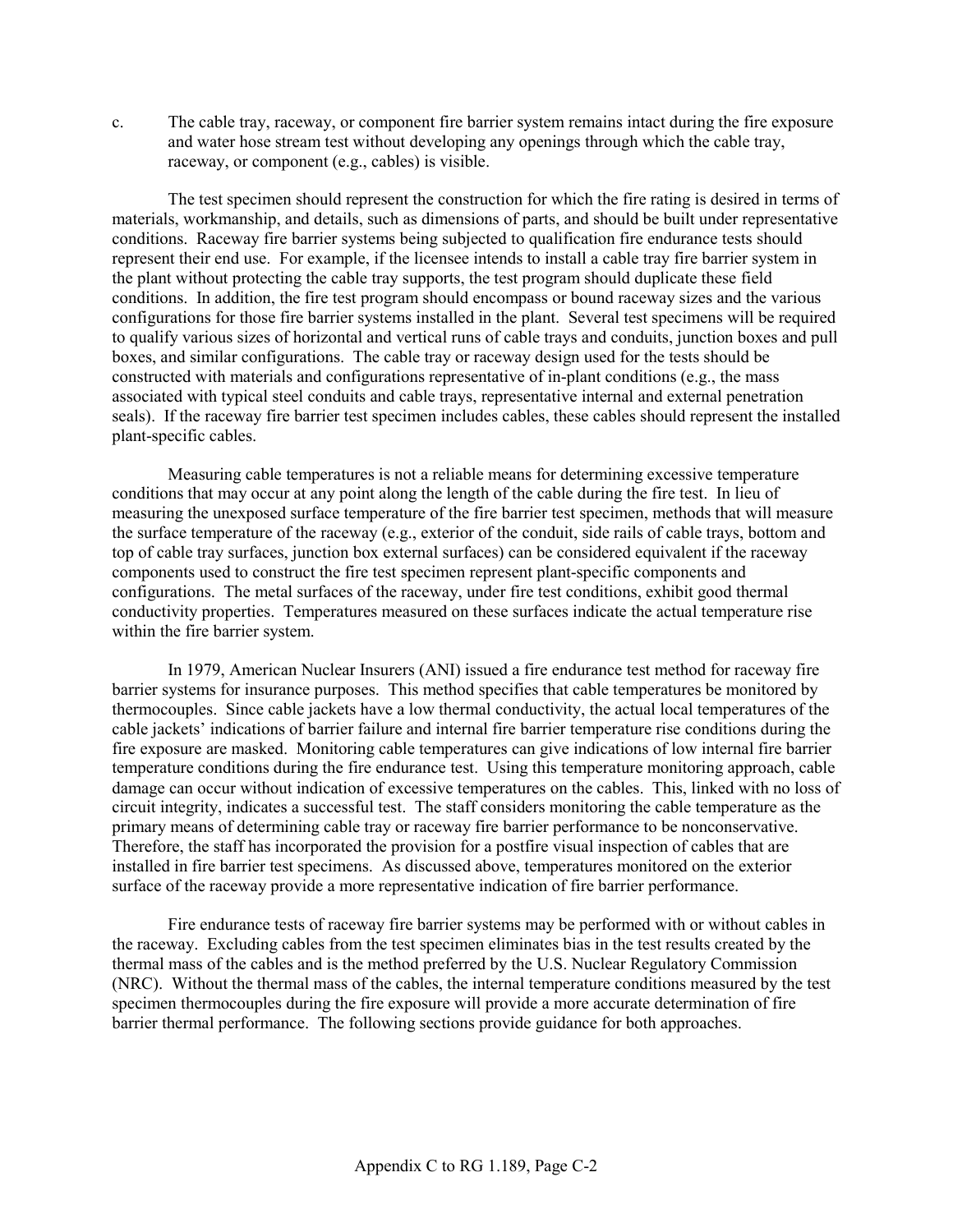## **C-1.1 Thermocouple Placement—Test Specimens Containing Cables**

The following are acceptable placements of thermocouples for determining the thermal performance of raceway or cable tray fire barrier systems that contain cables during fire exposure:

- a. Conduits—The temperature rise on the unexposed surface of a fire barrier system installed on a conduit should be measured by placing the thermocouples every 152 millimeters (mm)  $(6 \text{ inches } (in.))$ <sup>15</sup> on the exterior conduit surface under the fire barrier material. The thermocouples should be attached to the exterior conduit surface located opposite the test deck and closest to the furnace fire source. Thermocouples should also be placed immediately adjacent to all structural members, supports, and barrier penetrations.
- b. Cable trays—The temperature rise on the unexposed surface of a fire barrier system installed on a cable tray should be measured by placing the thermocouples on the exterior surface of the tray side rails between the cable tray side rail and the fire barrier material. In addition to placing thermocouples on the side rails, thermocouples should be attached to two American wire gauge (AWG) 8 stranded bare copper conductors. The first copper conductor should be installed on the bottom of the cable tray rungs along the entire length and down the longitudinal center of the cable tray run. The second conductor should be installed along the outer top surface of the cables closest to the top and toward the center of the fire barrier. Thermocouples should be placed every 152 mm (6 in.) down the longitudinal center along the outside surface of the cable tray side rails and along the bare copper conductors. Thermocouples should also be placed immediately adjacent to all structural members, supports, and barrier penetrations.
- c. Junction boxes—The temperature rise on the unexposed surface of a fire barrier system installed on junction boxes should be measured by placing thermocouples on either the inside or the outside of each junction box surface. Each junction box surface or face should have a minimum of one thermocouple, located at its geometric center. In addition, one thermocouple should be installed for every 0.09 square meter  $(m^2)$  (1 square foot  $(ft^2)$ ) of junction box surface area. These thermocouples should be located at the geometric centers of the  $0.09\text{-m}^2$  (1-ft<sup>2</sup>) areas. At least one thermocouple should also be placed within 25 mm (1 in.) of each penetration connector/interface.
- d. Airdrops—The internal airdrop temperatures should be measured by thermocouples placed every 305 mm (12 in.) on the cables routed within the airdrop and by a stranded AWG 8 bare copper conductor routed inside and along the entire length of the airdrop system with thermocouples installed every 152 mm (6 in.) along the length of the copper conductor. The copper conductor should be in proximity to the unexposed surface of the fire barrier material. Thermocouples should also be placed immediately adjacent to all supports and barrier penetrations.

## **C-1.2 Thermocouple Placement—Test Specimens without Cables**

The following are acceptable thermocouple placements for determining the thermal performance of raceway or cable tray fire barrier systems that do not contain cables:

a. Conduits—The temperature rise of the unexposed surface of a fire barrier system installed on a conduit should be measured by placing thermocouples every 152 mm (6 in.) on the exterior conduit surface between the conduit and the unexposed surface of the fire barrier material. These thermocouples should be attached to the exterior conduit surface opposite the test deck and

 $15$ 15 For the thermocouples installed on conduits, cable tray side rails, and bare copper conductors, a +13-mm (+0.5-in.) installation tolerance is acceptable.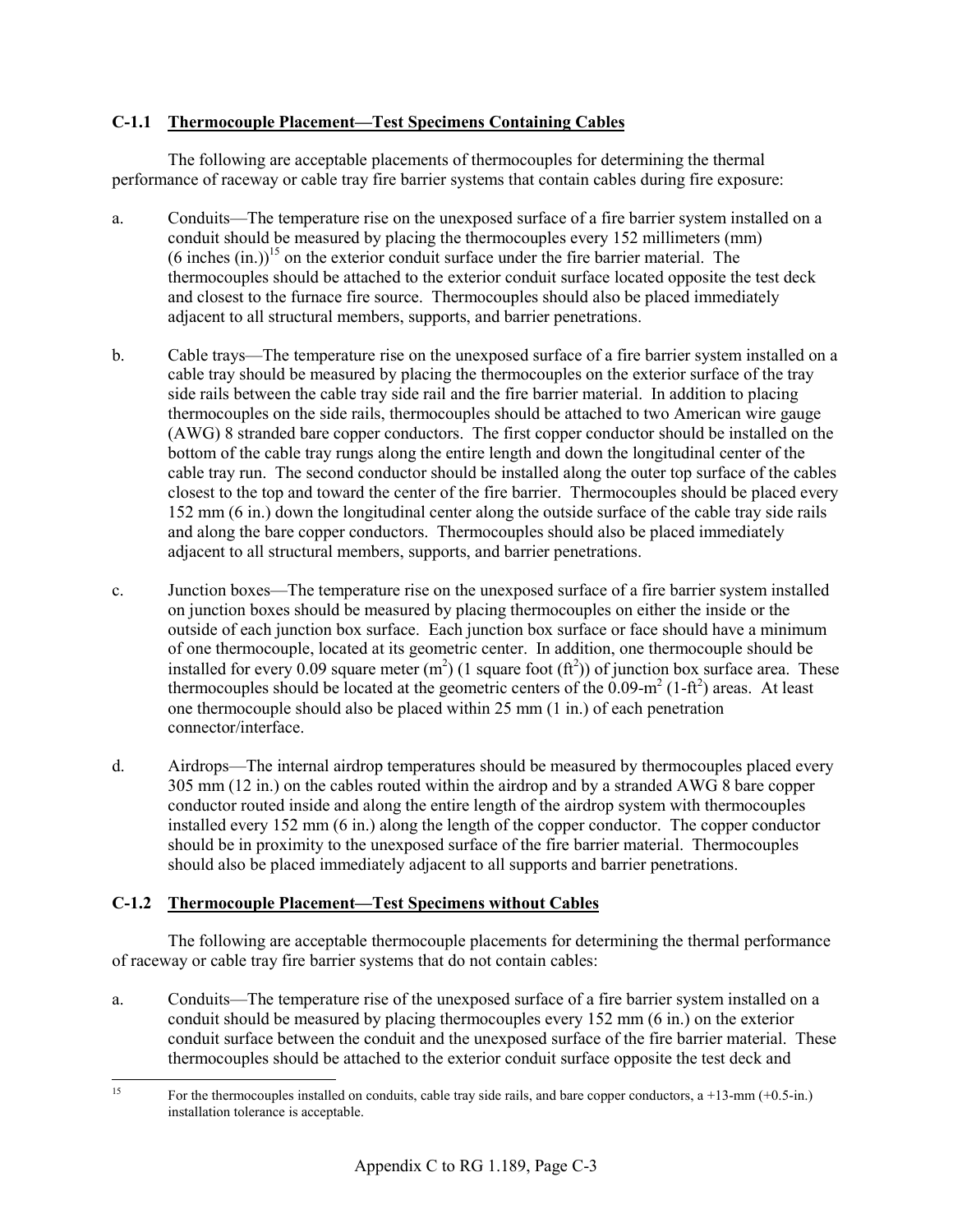closest to the furnace fire source. The internal raceway temperatures should be measured by a stranded AWG 8 bare copper conductor routed through the entire length of the conduit system with thermocouples installed every 152 mm (6 in.) along the length of the copper conductor. Thermocouples should also be placed immediately adjacent to all structural members, supports, and barrier penetrations.

- b. Cable trays—The temperature rise on the unexposed surface of a fire barrier system installed on a cable tray should be measured by placing thermocouples every 152 mm (6 in.) on the exterior surface of each tray's side rails between the side rail and the fire barrier material. Internal raceway temperatures should be measured by a stranded AWG 8 bare copper conductor routed on the top of the cable tray rungs along the entire length and down the longitudinal center of the cable tray run with thermocouples installed every 152 mm (6 in.) along the length of the copper conductor. Thermocouples should be placed immediately adjacent to all structural members, supports, and barrier penetrations.
- c. Junction boxes—The temperature rise on the unexposed surface of a fire barrier system installed on junction boxes should be measured by placing thermocouples on either the inside or the outside of each junction box surface. Each junction box surface or face should have a minimum of one thermocouple, located at its geometric center. In addition, one thermocouple should be installed for every  $0.09 \text{ m}^2$  (1 ft<sup>2</sup>) of junction box surface area. These thermocouples should be located at the geometric centers of the  $0.09 \text{-} m^2 (1 \text{-} ft^2)$  areas. At least one thermocouple should also be placed within 25 mm (1 in.) of each penetration connector/interface.
- d. Airdrops—The internal airdrop temperatures should be measured by a stranded AWG 8 bare copper conductor routed inside and along the entire length of the airdrop system with thermocouples installed every 152 mm (6 in.) along the length of the copper conductor. The copper conductor should be in proximity to the unexposed surface of the fire barrier material. Thermocouples should also be placed immediately adjacent to all supports and penetrations.

## **C-1.3 Criteria for Averaging Temperatures**

Temperature conditions on the unexposed surfaces of the fire barrier material during the fire test will be determined by averaging the temperatures measured by the thermocouples installed in or on the raceway. To determine these temperature conditions, the thermocouples measuring similar areas of the fire barrier should be averaged together. Acceptance will be based on the individual averages. The following methods of averaging should be followed:

- a. Conduits—The thermocouples applied to the outside metal surface of the conduit should be averaged together.
- b. Cable trays—The thermocouples on each cable tray side rail should be averaged separately. For example, thermocouples placed on one side rail will be averaged separately from the other side rail. In addition, the temperature conditions measured by thermocouples on the bare copper conductor should be averaged separately from the side rails.
- c. Junction boxes—For junction boxes that have only one thermocouple on each junction box surface, the individual junction box surface thermocouples should be averaged together. For junction boxes that have more than one thermocouple on each junction box surface, the thermocouples on the individual junction box surfaces should be averaged together.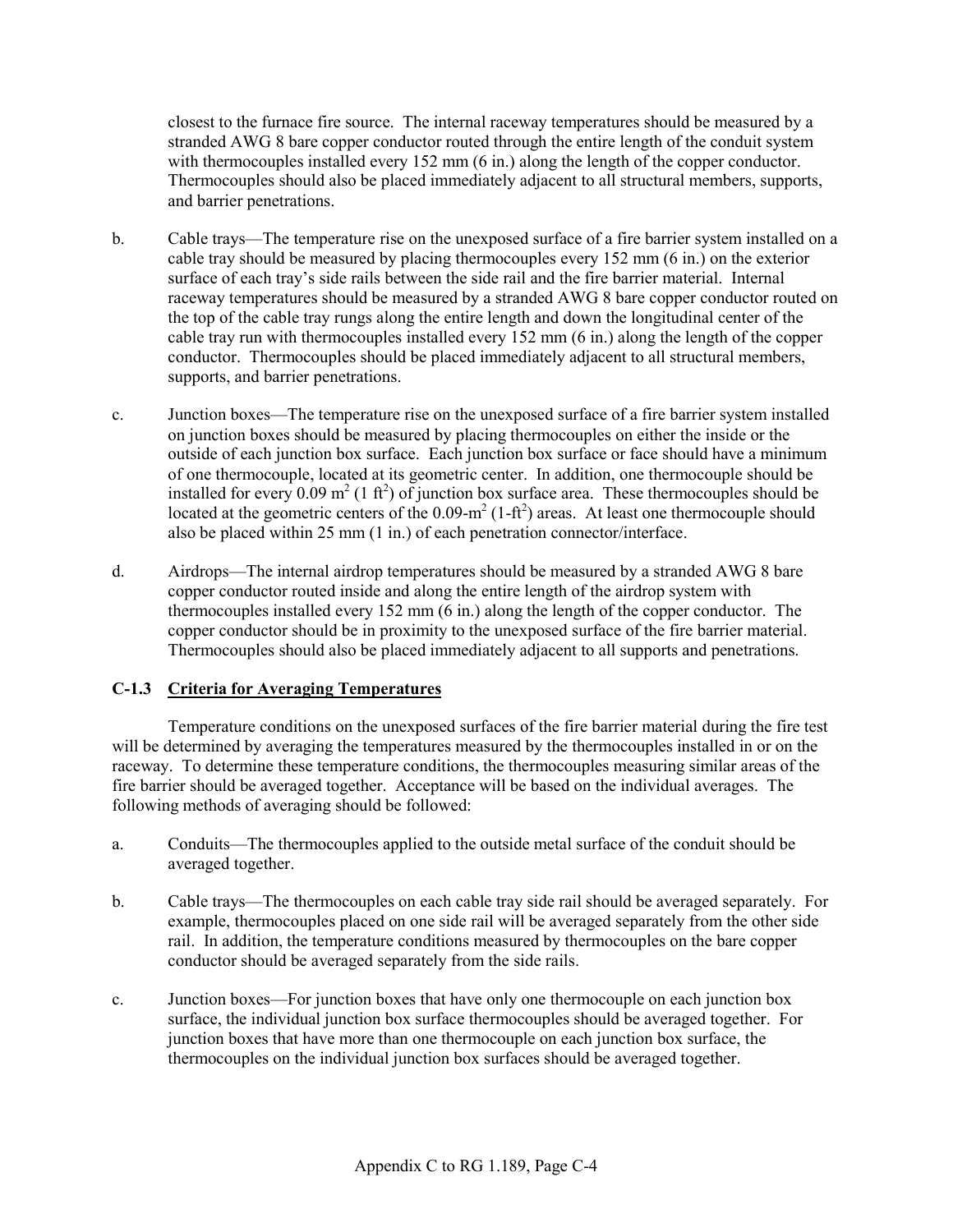d. Airdrops—The thermocouples placed on the copper conductor within the airdrop fire barrier should be averaged together.

The average temperature of any thermocouple group should not exceed 139 degrees C (250 degrees F) above the unexposed side temperature within the fire barrier test specimen at the onset of the fire endurance test. In addition, the temperature of each individual thermocouple will be evaluated. Individual thermocouple conditions should not exceed the temperature rise of 139 degrees C (250 degrees F) by more than 30 percent.

If a fire barrier test specimen without cables does not meet the average or maximum single point temperature criteria, the internal raceway temperature profile as measured by the instrumented bare copper conductors during the fire exposure can be used to assess cable functionality through air oven tests of plant-specific cable types and construction, as discussed below.

# **C-2. Hose Stream Tests**

NFPA 251 (Ref. 50) and ASTM E119 (Ref. 120) allow flexibility in hose stream testing. The standards allow the hose stream test to be performed on a duplicate test specimen subjected to a fire endurance test for a period equal to one-half of that indicated as the fire-resistance rating, but not for more than 1 hour (e.g., 30-minute fire exposure to qualify a 1-hour fire-rated barrier).

For safe-shutdown-related fire barrier systems and duplicate electrical cable tray or raceway and component fire barrier test specimens that have been exposed to the test fire exposure of one-half duration, the staff finds the hose stream application specified by NFPA 251 (Ref. 50) to be acceptable. NFPA 251 requires the stream of water to be delivered through a 64-mm (2.5-in.) hose discharging through a standard 38-mm (1.5-in.) playpipe nozzle onto the test specimen after the fire exposure test. The stream is applied with the nozzle orifice positioned 6.1 meters (m) (20 feet (ft)) from the center of the test specimen at a pressure of 207 kilopascals (kPa) (30 pounds per square inch (psi)). The application of the stream is to all exposed parts of the specimen for a duration of at least 1 minute for a 1-hour barrier and 2.5 minutes for a 3-hour barrier.

As an alternative to electrical raceway fire barrier test specimens, the hose stream test can be performed immediately after the completion of the full fire endurance test period. If this method is used to satisfy the hose stream test criteria, any one of the following hose stream applications is acceptable:

- a. The stream applied at random to all exposed surfaces of the test specimen through a 64-mm (2.5-in.) national standard playpipe with a 38-mm (1.5-in.) orifice at a pressure of 207 kPa (30 psi) at a distance of 6.1 m (20 ft) from the specimen. (Durations of the hose stream applications = 1 minute for a 1-hour barrier and 2.5 minutes for a 3-hour barrier.)
- b. The stream applied at random to all exposed surfaces of the test specimen through a 38-mm (1.5-in.) fog nozzle set at a discharge angle of 30 degrees with a nozzle pressure of 517 kPa (75 psi) and a minimum discharge of 284 liters per minute  $(L/min)$  (75 gallons per minute  $(gal/min)$ ) with the tip of the nozzle at a maximum of 1.5 m (5 ft) from the test specimen. (Duration of the hose stream application = 5 minutes for both 1-hour and 3-hour barriers.)
- c. The stream applied at random to all exposed surfaces of the test specimen through a 38-mm (1.5-in.) fog nozzle set at a discharge angle of 15 degrees with a nozzle pressure of 517 kPa (75 psi) and a minimum discharge of 284 L/min (75 gal/min) with the tip of the nozzle at a maximum of 3 m (10 ft) from the test specimen. (Duration of the hose stream application  $=$ 5 minutes for both 1-hour and 3-hour barriers.)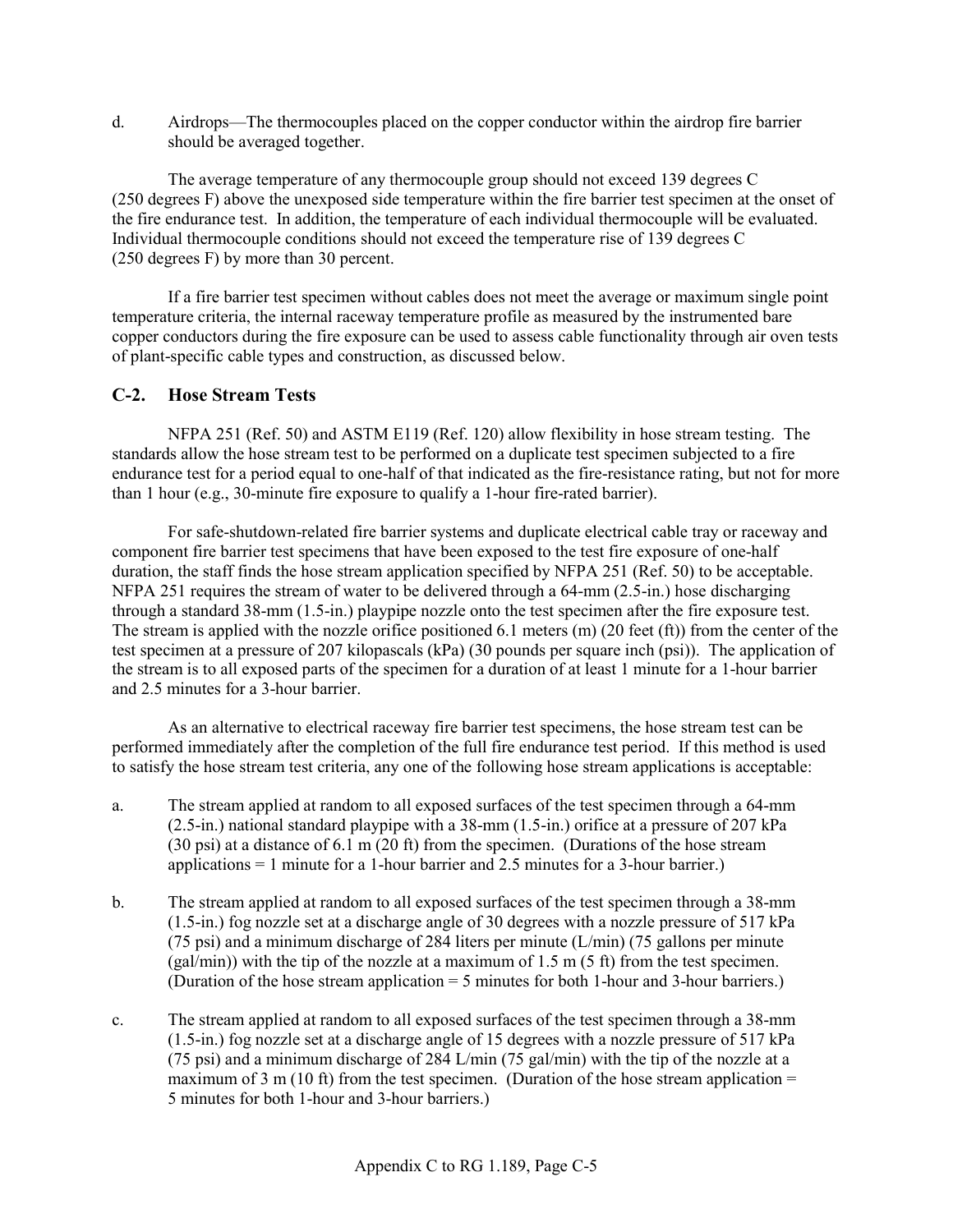## **C-3. Demonstrating Functionality of Cables Protected by Raceway Fire Barrier Systems During and After Fire Endurance Test Exposure**

During fire tests of raceway fire barrier systems, thermal damage to the cables has led to cable jacket and insulation degradation without the loss of circuit integrity as monitored using ANI criteria (applied voltage of 8–10 volts (V) direct current (dc)). Since cable voltages used for ANI circuit integrity tests do not replicate cable operating voltages, loss of cable insulation conditions can exist during the fire test without a dead short occurring. It is expected that if the cables were at rated power and current, a fault would propagate. The use of circuit integrity monitoring during the fire endurance test is not a valid method for demonstrating that the protected shutdown circuits are capable of performing their required function during and after the test fire exposure. Therefore, the NRC does not require circuit integrity monitoring using the ANI criteria to satisfy its acceptance criteria for fire barrier qualification. The approaches described below are acceptable for evaluating cable functionality.

### **C-3.1 Use of Environmental Qualification Data**

Comparison of the fire barrier internal time-temperature profile measured during the fire endurance test to existing cable performance data, such as data from EQ tests, may be used as a method for demonstrating cable functionality. EQ testing is typically performed to rigorous conditions, including rated voltage and current. When the EQ test time-temperature profile is correlated to the fire test time-temperature profile, the EQ test data provide a viable mechanism to ensure cable functionality. A large body of EQ test data for many cable types exists today. The use of EQ data represents a cost-effective approach for addressing cable functionality for fire tests for those cases in which the limit of 181 degrees C (325 degrees F) is exceeded. A comparison of fire test temperature profiles to existing EQ and loss-of-coolant accident test results or air oven test results is an acceptable approach to demonstrating cable functionality, provided that the subject analysis incorporates the anticipated temperature rise caused by the self-heating effects of installed power cables with the fire test results.

## **C-3.2 Cable Insulation Tests**

The nuclear industry uses two principal materials—thermoplastics and thermosetting polymeric materials—as cable insulation and cable jackets. A thermoplastic material can be softened and resoftened by heating and reheating. Conversely, thermosetting cable insulation materials cure by chemical reaction and do not soften when heated. Under excessive heating, thermosetting insulation becomes stiff and brittle. Electrical faults may be caused by softening and flowing of thermoplastic insulating materials at temperatures as low as 149 degrees C (300 degrees F). Thermosetting electrical conductor insulation materials usually retain their electrical properties under short-term exposures to temperatures as high as 260 degrees C (500 degrees F). Insulation resistance (Megger) tests indicate the condition of the cable insulation resistance, whereas the high-potential (Hi-Pot) test ensures that the cable has sufficient dielectric strength to withstand the applied rated voltage. A cable insulation failure usually results from two breakdown modes. One failure mode is excessive dielectric loss resulting from low insulation resistance, and the other failure mode is overpotential stress caused by loss of dielectric strength of the insulation material.

To provide reasonable assurance that the cables will function during and after fire exposure, Megger tests need to be performed before the fire test, at multiple time intervals during the fire exposure (i.e., every 20 minutes during the 1-hour fire test and every hour during the 3-hour fire test) for instrumentation cables only and immediately after the fire endurance test to assess the cable insulation resistance levels. This testing will ensure that the cables will maintain the insulation resistance levels necessary for proper operation of instruments.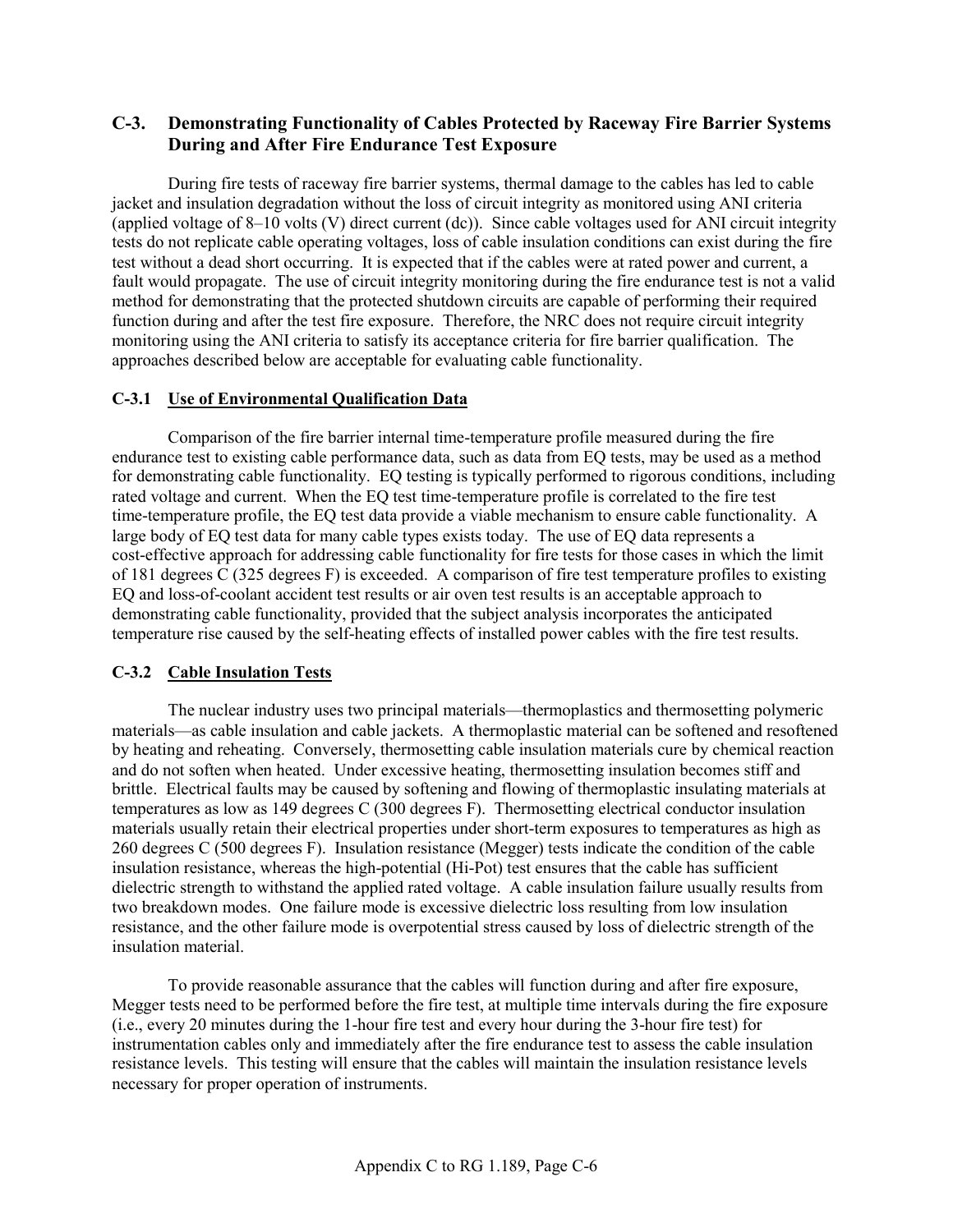The Megger tests (prefire, during the fire (if performed), and immediately after the fire test conditions) should be done conductor-to-conductor for multiconductor cables and conductor-to-ground for all cables. The minimum acceptable insulation resistance (IR) value, using the test voltage values as shown in Table C-1 (below), is determined by using the following expression:

IR (mega-ohms) =  ${K+1 \text{ mega-bhm}}$  \* 1000 (ft)}/length (ft)

where  $K = 1$  mega-ohm/kV  $*$  operating voltage (expressed in kilovolts (kV))

In addition, to determine the IR levels required for nuclear instrumentation cables, the minimum IR value (e.g., 1 mega-ohm) and its potential impact on the functionality of these cables should be evaluated. An alternating current (ac) or dc Hi-Pot test for power cables greater than 1,000 V should also be performed after the post-fire Megger tests to assess the dielectric strength. This test provides assurance that the cable will withstand the applied voltage during and after a fire. The Hi-Pot test should be performed for a 5-minute duration at 60 percent of either 80 V/mil ac or 240 V/mil dc (e.g., 125-mil conductor insulation thickness  $\times$  240 V/mil dc  $\times$  0.6 = 18,000 V dc).

Table C-1 summarizes the Megger and Hi-Pot test voltages<sup>16</sup> that, when applied to power, control, and instrumentation cables, would constitute an acceptable cable functionality test.

| <b>TYPE</b>                   | <b>OPERATING</b><br><b>VOLTAGE</b> | <b>MEGGER TEST</b><br><b>VOLTAGE</b>      | <b>HIGH-POTENTIAL</b><br><b>TEST VOLTAGE</b>                |
|-------------------------------|------------------------------------|-------------------------------------------|-------------------------------------------------------------|
| Power                         | $>1,000$ V ac                      | $2,500 \text{ V}$ dc                      | $60\% \times 80$ V/mil (ac)<br>$60\% \times 240$ V/mil (dc) |
| Power                         | $1,000$ V ac                       | $1,500 \text{ V} \text{ d} \text{c}^{17}$ | None                                                        |
| <b>Instrument and Control</b> | $\leq$ 250 V dc $\leq$ 120 V ac    | 500 V dc                                  | None                                                        |

**Table C-1. Functionality Test Voltages** 

The electrical cable functionality tests recommended above are one acceptable method to assess degradation of cable functionality. The NRC staff will evaluate alternative methods on a case-by-case basis. The above table summarizes the "typical" Megger and Hi-Pot test voltages, and the applicant can follow the applicable industry standards and manufacturer's recommendations for the specific cable application in the performance of the IR and Hi-Pot tests.

# **C-3.3 Air Oven Tests**

Air oven tests can evaluate the functionality of cables for those cable tray or raceway fire barrier test specimens tested without cables. This testing method consists of exposing insulated wires and cables at rated voltage to elevated temperatures in a circulating air oven. The temperature profile for regulating the temperature in the air oven during this test is the temperature measured by the AWG 8 bare copper conductor during the fire exposure of cable tray or raceway test specimens tested without cables.

 $16$ 16 The review guidance for Megger and Hi-Pot test voltages was derived from IEEE 383 (Ref. 109) and IEEE 690-1984, "IEEE Standard for the Design and Installation of Cable Systems for Class 1E Circuits in Nuclear Power Generating Stations" (Ref. 133).

<sup>&</sup>lt;sup>17</sup> A Megger test voltage of 1,000 V dc is acceptable provided that a Hi-Pot test is performed after the Megger test for power cables rated at less than 1,000 V ac.